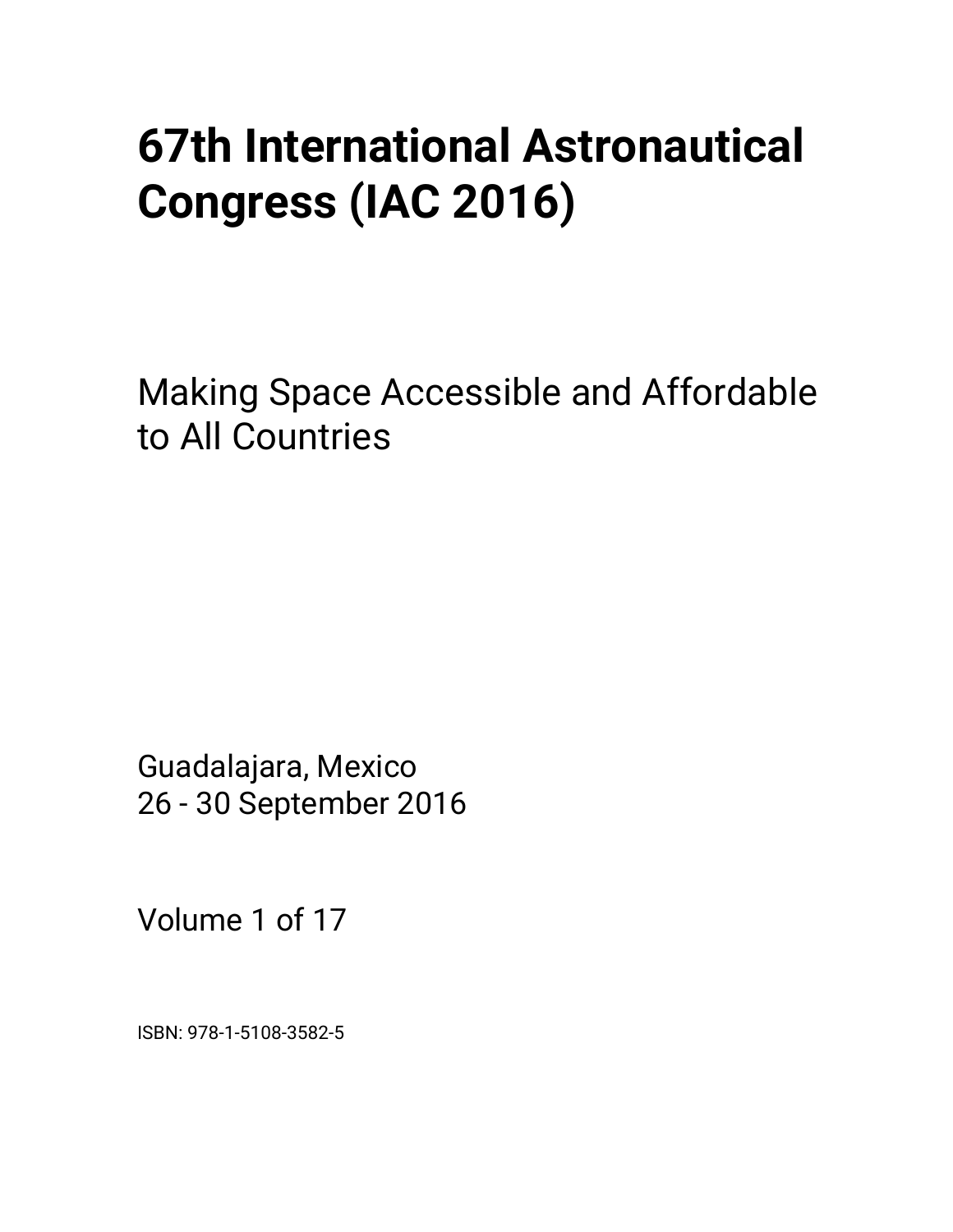**Printed from e-media with permission by:** 

Curran Associates, Inc. 57 Morehouse Lane Red Hook, NY 12571



**Some format issues inherent in the e-media version may also appear in this print version.** 

Copyright© (2016) by International Astronautical Federation All rights reserved.

Printed by Curran Associates, Inc. (2017)

For permission requests, please contact International Astronautical Federation at the address below.

International Astronautical Federation 3 rue Mario Nikis 75015 Paris France

Phone: +33 1 45 67 42 60 Fax: +33 1 42 73 21 20

www.iafastro.org

## **Additional copies of this publication are available from:**

Curran Associates, Inc. 57 Morehouse Lane Red Hook, NY 12571 USA Phone: 845-758-0400 Fax: 845-758-2633 Email: curran@proceedings.com Web: www.proceedings.com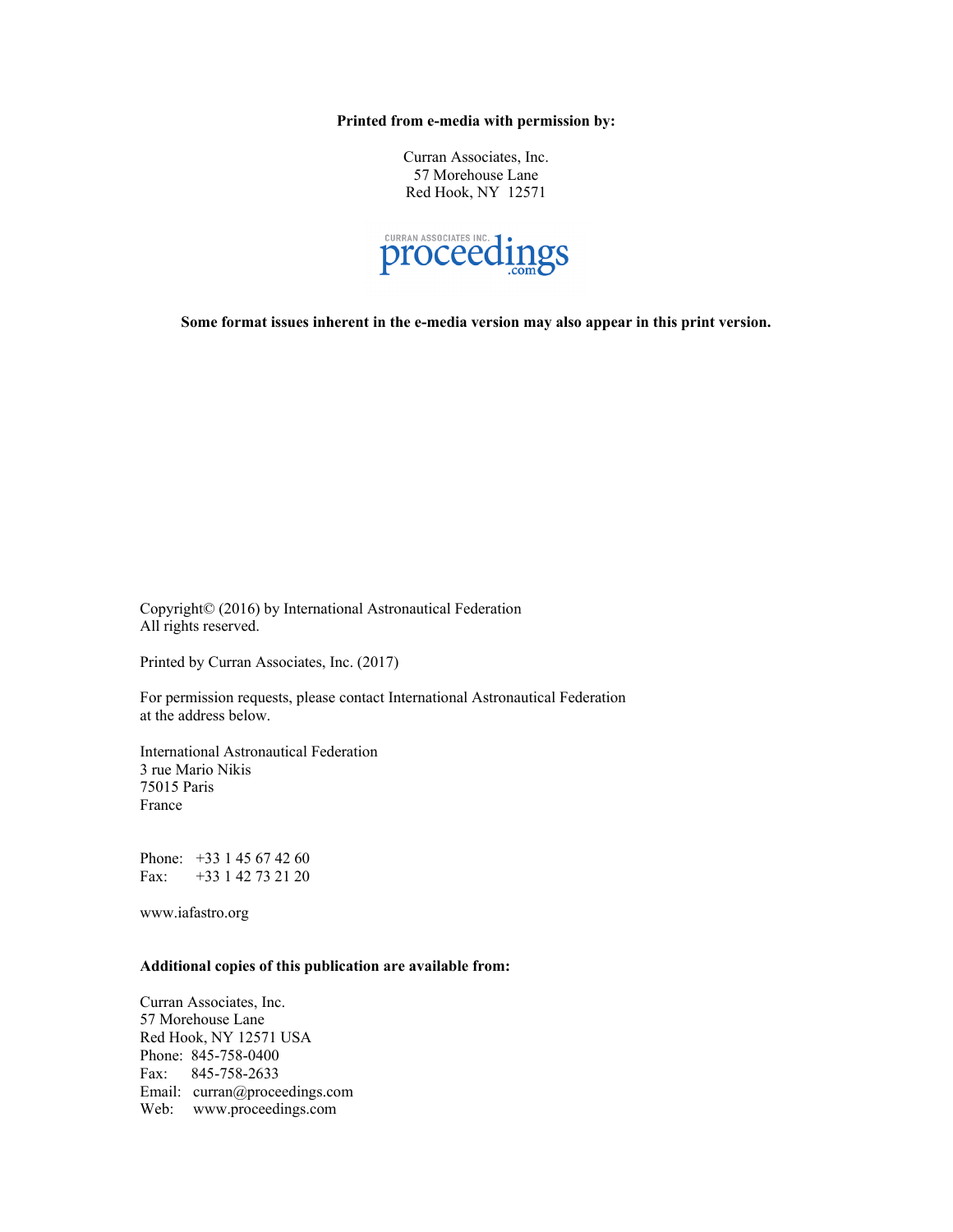# **TABLE OF CONTENTS**

## **VOLUME 1**

## **A1. IAA/IAF SPACE LIFE SCIENCES SYMPOSIUM**

## **A1.1. BEHAVIOR, PERFORMANCE AND PSYCHOSOCIAL ISSUES IN SPACE**

| Gro Mjeldheim Sandal                                                                                          |     |
|---------------------------------------------------------------------------------------------------------------|-----|
| IAC-16.A1.1.2 EXAMINING PERSONAL VALUES IN EXTREME ENVIRONMENT CONTEXTS:<br>Nathan Smith                      |     |
| IAC-16.A1.1.3 CULTURAL ETHOLOGY AS NEW APPROACH OF INTERPLANETARY CREW'S<br><b>BEHAVIOR</b>                   |     |
| Carole Tajorin<br>IAC-16.A1.1.4 COGNITION PERFORMANCE OF CREWS IN A LUNAR ANALOG MISSION: CHANGE<br>Ruilin Wu | 26  |
| IAC-16.A1.1.5 ISOLATION IN A SPACEY ENVIRONMENT:USING A SEMINARY AND SPACE STUDIES<br>Funmilayo Erinfolami    | 35  |
| Nick Kanas                                                                                                    |     |
| IAC-16.A1.1.7 EXPERIMENTAL STUDIES TO EVALUATE THE PERFORMANCE OF COMPLEX<br>Andrey Kuritsin                  |     |
| IAC-16.A1.1.8 (withdrawn) SOCIAL DYNAMICS AND PSYCHOLOGICAL WELLBEING ON ISS.<br>Germana Galoforo             | N/A |

#### **A1.2. HUMAN PHYSIOLOGY IN SPACE**

| IAC-16.A1.2.1 INFLUENCE OF SPACEFLIGHT DURATION AND INFLIGHT COUNTERMEASURES ON<br>Elena Tomilovskava                                         |    |
|-----------------------------------------------------------------------------------------------------------------------------------------------|----|
| <b>IAC-16.A1.2.2 NEW WEARABLE TECHNOLOGY FOR SPACE CARDIOLOGY - USEFULNESS DURING</b><br>Elena Luchitskava                                    |    |
| IAC-16.A1.2.3 (withdrawn) DEVELOPMENT AND EXPERIMENTAL EVALUATION OF THE ENHANCED<br>Roedolph Opperman                                        |    |
| IAC-16.A1.2.4 ANATOMICAL AND FUNCTIONAL BRAIN APPROACH ALONG SHORT ABRUPT<br>Diana Dubert                                                     |    |
| IAC-16.A1.2.5 (withdrawn) G-LEVEL INDEPENDENT RADIUS ALTERATIONS AFFECT<br>CARDIOVASCULAR RESPONSES TO CENTRIFUGATION<br><b>Charles Laing</b> |    |
| <b>IAC-16.A1.2.6 HOW MEASUREMENTS FROM HYPOGRAVITY LOCOMOTION STUDIES CAN INFORM</b><br>Irene Lia Schlacht                                    |    |
| IAC-16.A1.2.7 CHANGING GRAVITY LEVELS - MANUAL CONTROL AND SPATIAL ORIENTATION<br>Laurence R. Young                                           |    |
| <b>IAC-16.A1.2.8 THE BENEFITS OF LOWER EXTREMITY LOADING IN SPACE DUE TO THE SEATED</b><br>Thomas Angeli                                      |    |
| IAC-16.A1.2.9 ACCELERATION OF CRITICAL BONE DEFECT HEALING BY ULTRASOUND<br>Yi-Xian Oin                                                       | 73 |
| IAC-16.A1.2.10 SPACE SIMULATED MISSIONS AND IMMUNITY: SALIVARY BASED DIAGNOSTIC<br><b>Balwant Rai</b>                                         |    |
| <b>Benito Orozco Serna</b>                                                                                                                    |    |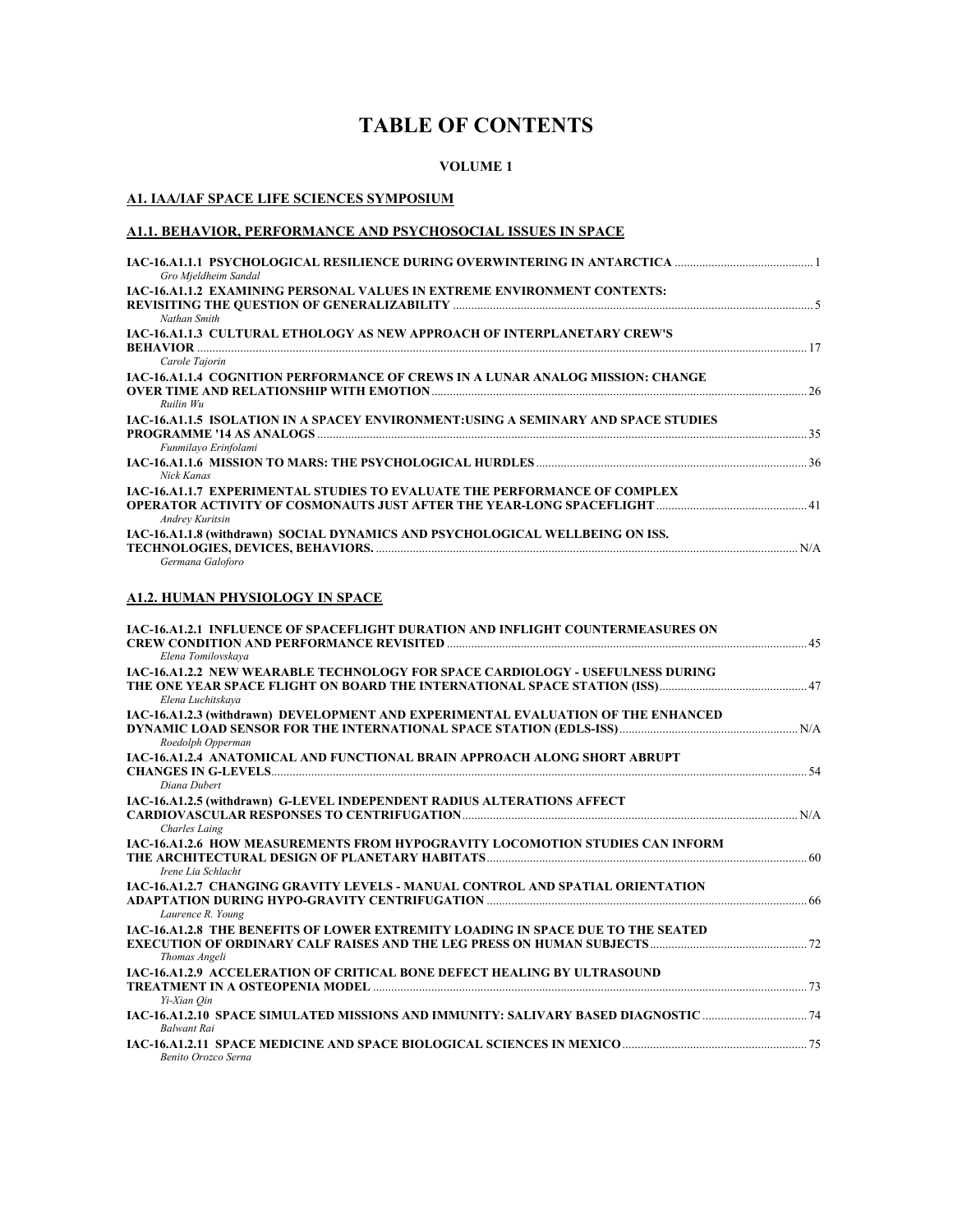# **A1.3. MEDICAL CARE FOR HUMANS IN SPACE**

| IAC-16.A1.3.1 (withdrawn) CENTRIFUGATION TRAINING FOR IMPROVING ORTHOSTATIC<br>Nandu Goswami                                                                                                                                                                    |  |
|-----------------------------------------------------------------------------------------------------------------------------------------------------------------------------------------------------------------------------------------------------------------|--|
| IAC-16.A1.3.2 EFFECTIVENESS OF NEWLY FABRICATED SHORT RADIUS CENTRIFUGE DEVICE<br>WITH ERGOMETRIC OR SQUATTING EXERCISE AS A COUNTERMEASURE FOR SPACEFLIGHT<br>DECONDITIONING IN HUMANS. SATOSHI IWASE, NAOKI NISHIMURA, KUNIHIKO TANAKA*, AND<br>Satoshi Iwase |  |
| Thomas Swaffeld                                                                                                                                                                                                                                                 |  |
| IAC-16.A1.3.4 OVERVIEW OF HUMAN-ENVIRONMENT INTERACTIONS STUDY IN 180 -DAY<br>Yinghui Li                                                                                                                                                                        |  |
| IAC-16.A1.3.5 A NUMERICAL MODEL TO ASSESS DECONDITIONING OF THE CARDIOVASCULAR<br>SYSTEM IN LONG-TERM EXPOSURE TO MICROGRAVITY, VERIFICATION AND SIMULATION OF<br>Antoni Perez-Poch                                                                             |  |
| IAC-16.A1.3.6 A MIXED REALITY INTERVENTION FOR AUGMENTING THE VISION OF VIIP                                                                                                                                                                                    |  |
| Victor Hugo Ortiz<br>IAC-16.A1.3.7 (withdrawn) 3D BODY MAPPING FOR REAL-TIME MUSCLE VOLUME ASSESSMENT OF<br>Michael Karnes                                                                                                                                      |  |
| IAC-16.A1.3.8 THE ENHANCED ANTIBACTERIAL POTENCY OF THE ACTIVE COMPOUNDS FOUND IN<br>Dale Srinivas                                                                                                                                                              |  |
| Erik Antonsen                                                                                                                                                                                                                                                   |  |
| <b>A1.4. RADIATION FIELDS, EFFECTS AND RISKS IN HUMAN SPACE MISSIONS</b><br>IAC-16.A1.4.1 A NOVEL SPACECRAFT WITH AN INNOVATIVE PAYLOAD FOR DEEP SPACE                                                                                                          |  |
| Premkumar Sagant<br>IAC-16.A1.4.2 (withdrawn) QUANTUM IMAGING DOSIMETRY AND DIRECTIONAL VISUALIZATION OF<br>SPACE RADIATION IN LEO ORBIT BY THE SATRAM/TIMEPIX PAYLOAD ON-BOARD THE ESA                                                                         |  |
| Carlos Granja                                                                                                                                                                                                                                                   |  |
| Epifanio Cruz-Zaragoza<br>IAC-16.A1.4.4 INFLUENCE OF THE ABSORBED DOSE OF SPACE RADIATION ON BIOCHEMICAL<br>PARAMETERS OF BLOOD DURING LONG-TERM SPACE FLIGHTS ON THE RUSSIAN SEGMENT OF<br>Igor Nichiporuk                                                     |  |
| IAC-16.A1.4.5 ADAPTATION OF PLANT GROWTH-PROMOTING BACTERIA (PGPB) TO DIFFERENT<br>Hector Hugo Palomeque Dominguez                                                                                                                                              |  |
| IAC-16.A1.4.6 ESTIMATING ACUTE RADIATION SICKNESS INCIDENCE FOR EXPLORATION<br>Rahul Suresh                                                                                                                                                                     |  |
| IAC-16.A1.4.7 ASTRORAD: PERSONAL RADIATION PROTECTION UTILIZING SELECTIVE SHIELDING<br>Gideon Waterman                                                                                                                                                          |  |
| IAC-16.A1.4.8 THE EFFECT OF MRET NOISE FIELD GENERATOR ON METABOLIC ACTIVITY OF<br><b>Igor Smirnov</b>                                                                                                                                                          |  |
| <b>IAC-16.A1.4.9 EFFECT OF SOLAR RADIATION AND COSMIC RAYS ON SUBORBITAL FIGHTS FOR</b><br>Somva Shalvi                                                                                                                                                         |  |

# **A1.5. ASTROBIOLOGY AND EXPLORATION EFFECTS AND RISKS IN HUMAN SPACE MISSIONS**

| Gerda Horneck |     |
|---------------|-----|
|               | 158 |
| Petra Retberg |     |
|               |     |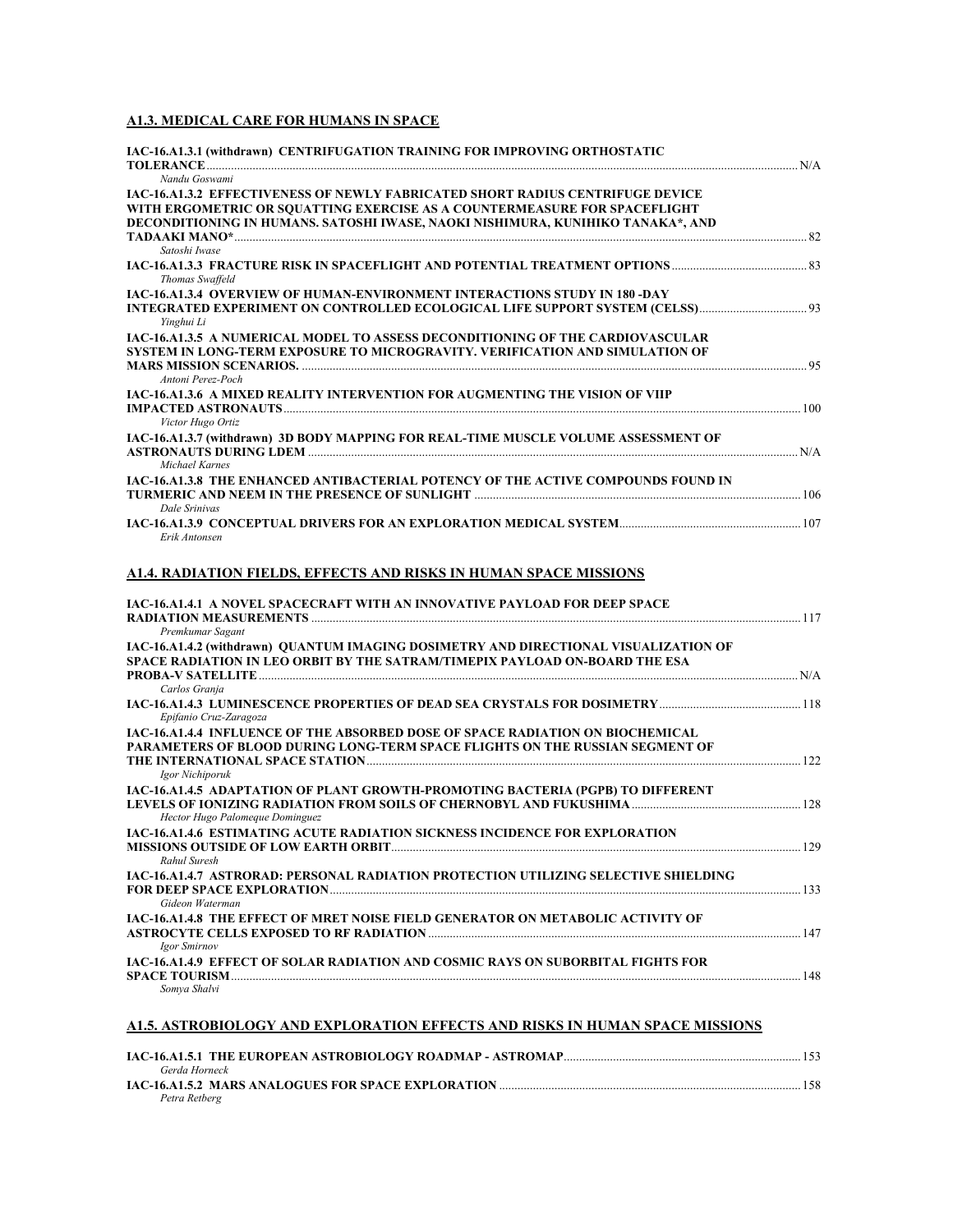| David Green                                                                                                                                                                                                 |  |
|-------------------------------------------------------------------------------------------------------------------------------------------------------------------------------------------------------------|--|
| IAC-16.A1.5.4 (withdrawn) IDENTIFICATION OF MICROBIAL COMMUNITIES AND ISOLATION OF<br>EXTREMOPHILE BACTERIA FROM THREE ASTROBIOLOGICAL SITES OF INTEREST IN CHIAPAS  N/A<br>Hector Hugo Palomeque Dominguez |  |
| 159 IAC-16.A1.5.5 CAN MARS AND EUROPA BE ENVISIONED AS POTENTIAL SCENARIOS FOR LIFE?<br>Sandra Ignacia Ramirez Jimenez                                                                                      |  |
| IAC-16.A1.5.6 SOIL FERTILISATION BY GLACIAL MICROBIAL COMMUNITIES IN A MARTIAN<br>Michaela Musilova                                                                                                         |  |
| Weigiang Xia                                                                                                                                                                                                |  |
| <b>Brent Sherwood</b>                                                                                                                                                                                       |  |
| <b>IAC-16.A1.5.9 CONSIDERING PLANETARY PROTECTION OF OUTER SPACE BODIES - THE</b><br>Nicolas Walter                                                                                                         |  |
| IAC-16.A1.5.10 (withdrawn) INTERSTELLAR SPACECRAFT CONFIGURATION FOR A GENERAL<br><b>TERRAFORMING MISSION SCENARIO <i>MARIO AND A CONSERVERS OF A CONSERVERSION</i> N</b> <sup>2</sup><br>Yegor Morozov     |  |
| Yadvender Singh Dhillon                                                                                                                                                                                     |  |

# **A1.6. LIFE SUPPORT, HABITATS AND EVA SYSTEMS**

| IAC-16.A1.6.1 (withdrawn) LINKING L-SYSTEMS AND MASS BALANCES TO MECHANISTICALLY<br>Lucie Poulet                                                                                  |     |
|-----------------------------------------------------------------------------------------------------------------------------------------------------------------------------------|-----|
| IAC-16. A1.6.2 (withdrawn) INCLUSION OF THE SEDIMENT OBTAINED AS THE RESULT OF<br>MINERALIZATION PROCESS OF HUMAN METABOLITES INTO THE BTLSS MATTER TURNOVER<br>Yegor Morozov     |     |
| IAC-16.A1.6.3 (withdrawn) INTERIOR VOLUMETRIC SENSITIVITY ANALYSES FOR LONG DURATION<br>Samuel Wald                                                                               |     |
| <b>IAC-16.A1.6.4 MICROALGAE CULTIVATION IN SPACE FOR FUTURE EXPLORATION MISSIONS:</b><br>RESULTS OF THE PREPARATORY ACTIVITIES FOR A SPACEFLIGHT EXPERIMENT ON THE<br>Stefan Belz |     |
| IAC-16.A1.6.5 PHYSICOCHEMICAL CONTROL OF THE COMPOSITION OF THE ATMOSPHERE IN THE<br>Sergey Trifonov                                                                              |     |
| IAC-16.A1.6.6 (withdrawn) HIPS: A COUNTERMEASURE APPROACH TO ALTERED VESTIBULAR<br>Poonampreet Kaur Josan                                                                         |     |
| 1AC-16.A1.6.7 ENVIRONMENTAL SIMULATION CHAMBER FOR VARIABLE GRAVITY APPLICATION 20<br>Sandra Podhajsky                                                                            |     |
| IAC-16.A1.6.8 OVERVIEW OF 180-DAY INTEGRATED EXPERIMENT ON CONTROLLED ECOLOGICAL<br>Oingni Yu                                                                                     | 221 |
| IAC-16.A1.6.9 (withdrawn) AN ASSESSMENT OF RADIATION AND IMPACT PROTECTION OF HUMAN<br>Francesco Spina                                                                            |     |
| Lisa Stojanovski                                                                                                                                                                  |     |
|                                                                                                                                                                                   |     |

## **A1.7. BIOLOGY IN SPACE**

| IAC-16.A1.7.1 (withdrawn) EFFECT OF SIMULATED MICROGRAVITY ON THE IMMUNE RESPONSE IN    |     |
|-----------------------------------------------------------------------------------------|-----|
|                                                                                         |     |
| Ricardo Jesus Martnez-Tapia                                                             |     |
| <b>IAC-16.A1.7.2 STUDY OF PLANT GROWTH UNDER THE EFFECTS OF PERCHLORATE AND ITS</b>     |     |
|                                                                                         | 242 |
| Axel Garcia Burgos                                                                      |     |
| <b>IAC-16.A1.7.3 MIR-491 INHIBITS SKELETAL MUSCLE DIFFERENTIATION THROUGH TARGETING</b> |     |
| <b>MYOMAKER</b>                                                                         | 243 |
| Jian He                                                                                 |     |
| IAC-16.A1.7.4 RESEARCH ON LIFE SCIENCES AND BIOTECHNOLOGY OF CHINESE MANNED SPACE       |     |
| <b>PROGRAM</b>                                                                          | 244 |
| Pei Han                                                                                 |     |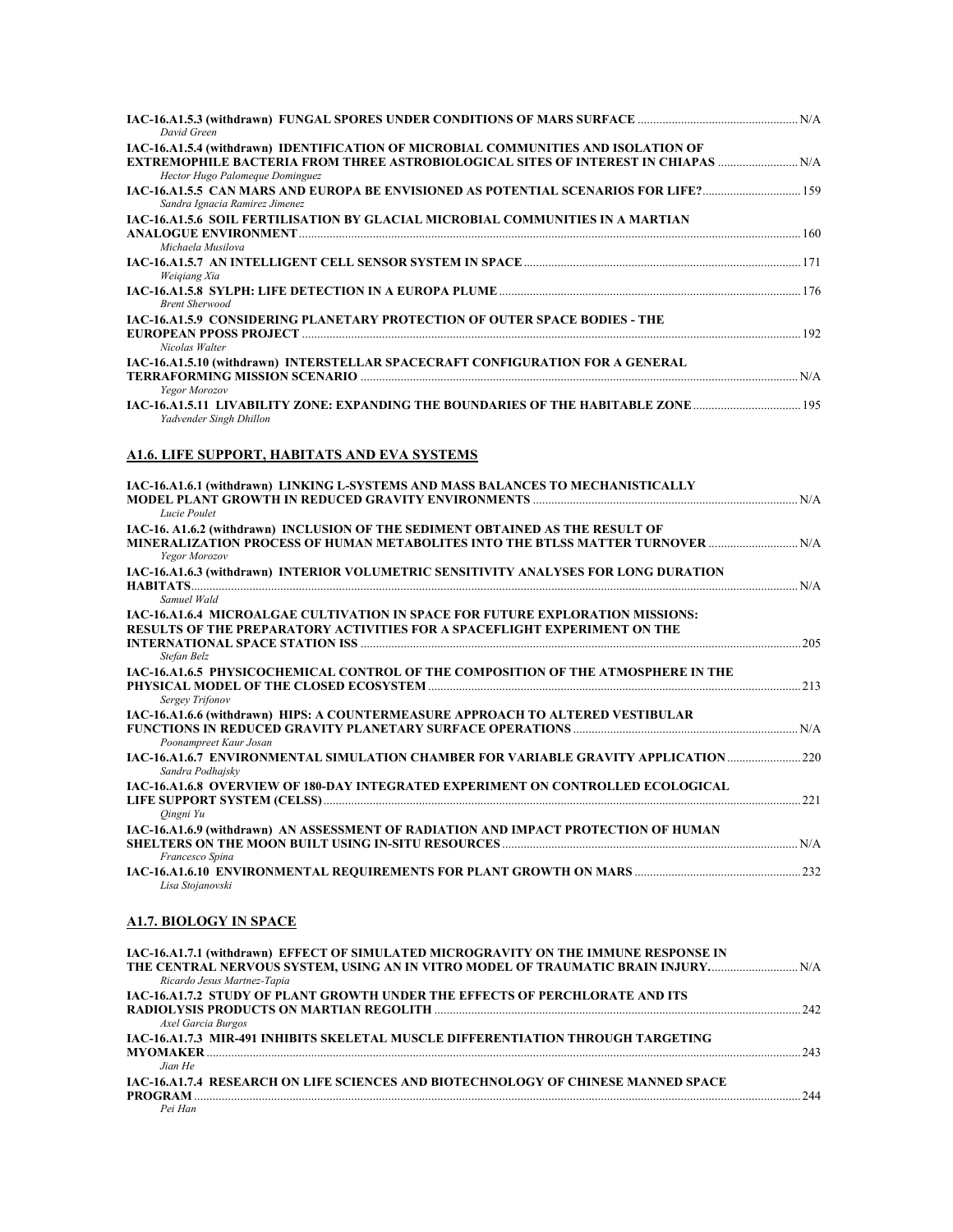| IAC-16.A1.7.5  GROWTH AND PRODUCTION OF SECONDARY METABOLITES OF ERUCA SATIVA                                                     |  |
|-----------------------------------------------------------------------------------------------------------------------------------|--|
| Marlise Dos Santos<br>IAC-16.A1.7.6 CHANGES IN ENERGETICS-ASSOCIATED MOLECULES. ENHANCED PROLIFERATION<br>Araceli Espinosa-Jejrev |  |
| IAC-16.A1.7.7 THE IMPACT OF THE PHOSPHATIDYLCHOLINE MIXTURE INJECTION ON CORTICAL<br>Nikolay Biryukov                             |  |
| IAC-16.A1.7.8 THE INFLUENCE OF SIMULATED MICROGRAVITY ON MYELINATION OF THE<br>Athena Konicki                                     |  |
| IAC-16.A1.7.9 THE IMPLICATIONS OF MICROGRAVITY ON CELL MORPHOLOGY AND<br>Araceli Espinosa-Jejrey                                  |  |
| <b>A1.P. INTERACTIVE PRESENTATIONS</b>                                                                                            |  |
| IAC-16.A1.IP.1 (withdrawn) APPLICATION OF THE ECLSS RELIABILITY ANALYSIS TOOL RELISSA<br>Gisela Detrell                           |  |
|                                                                                                                                   |  |
| Alain Gonfalone<br>Victor Hugo Ortiz                                                                                              |  |
| IAC-16.A1.IP.4 PATHOPHYSIOLOGY AND CURRENT MANAGEMENT OF SPACE FLIGHT<br>Miguel Angel Mejia Sanchez                               |  |
| IAC-16.A1.IP.5 ANALYSIS OF THE WATER BALANCE IN A CLOSED EXPERIMENTAL MODEL OF THE<br>Alexander A. Tikhomirov                     |  |
| 1999. IAC-16.A1.IP.6  PERENNIAL SPRINGS FROM THE CANADIAN ARTIC AS ANALOGUE SITES TO MARS                                         |  |
| Fatma Li<br>Alfonso Rodriguez                                                                                                     |  |
| IAC-16.A1.IP.8 EXTREME MEASURES: ADVANCED CONCEPTS FOR THE FUTURE OF HUMAN SPACE                                                  |  |
| Nathan Boll<br>IAC-16.A1.IP.9 PLANTS ON THE MOON: THE CUBESAT SHAPED PLANT GROWTH EXPERIMENT                                      |  |
| Mikalojus Brazdziunas<br>IAC-16.A1.IP.10 BAMMSAT - A PLATFORM FOR SPACE ENVIRONMENTS STUDIES ON BIOLOGICAL<br>David Cullen        |  |
| IAC-16.A1.IP.11 EFFECTS OF REDUCED GRAVITY ON THE CARDIOVASCULAR SYSTEM - CURRENT                                                 |  |
| Alexander Gibson<br>IAC-16.A1.IP.12 METAGENOMIC EVALUATION OF THE MICROBIOLOGICAL BURDEN OF SKINSUIT                              |  |
| Peter W. Taylor<br>Ramiro Iglesias                                                                                                |  |
| IAC-16.A1.IP.14 OSMOADAPTATION STRATEGIES USED BY SALINIBACTER RUBER IN A EUROPAN                                                 |  |
| Sandra Ignacia Ramirez Jimenez<br>IAC-16.A1.IP.15 CARDIORESPIRATORY RESPONSES DURING A 30 DAYS COMPLETE AUTONOMY                  |  |
| Andree-Anne Parent<br>IAC-16.A1.IP.16 SOCIODIAGNOSTIC TOOLS AND THEIR LOOKOUT IN MONITORING CREWS IN                              |  |
| Lucie Davidova<br>IAC-16.A1.IP.17 USING A CREW PERFORMANCE CENTERED APPROACH FOR DESIGNING AND                                    |  |
| Christine Fanchiang<br>Oleg Aleksandrov                                                                                           |  |
| IAC-16.A1.IP.19 UPDATE ON CHALLENGES OF TERRESTRIAL AND EXTRA - TERRESTRIAL ORIGINS                                               |  |

*Brij Tewari*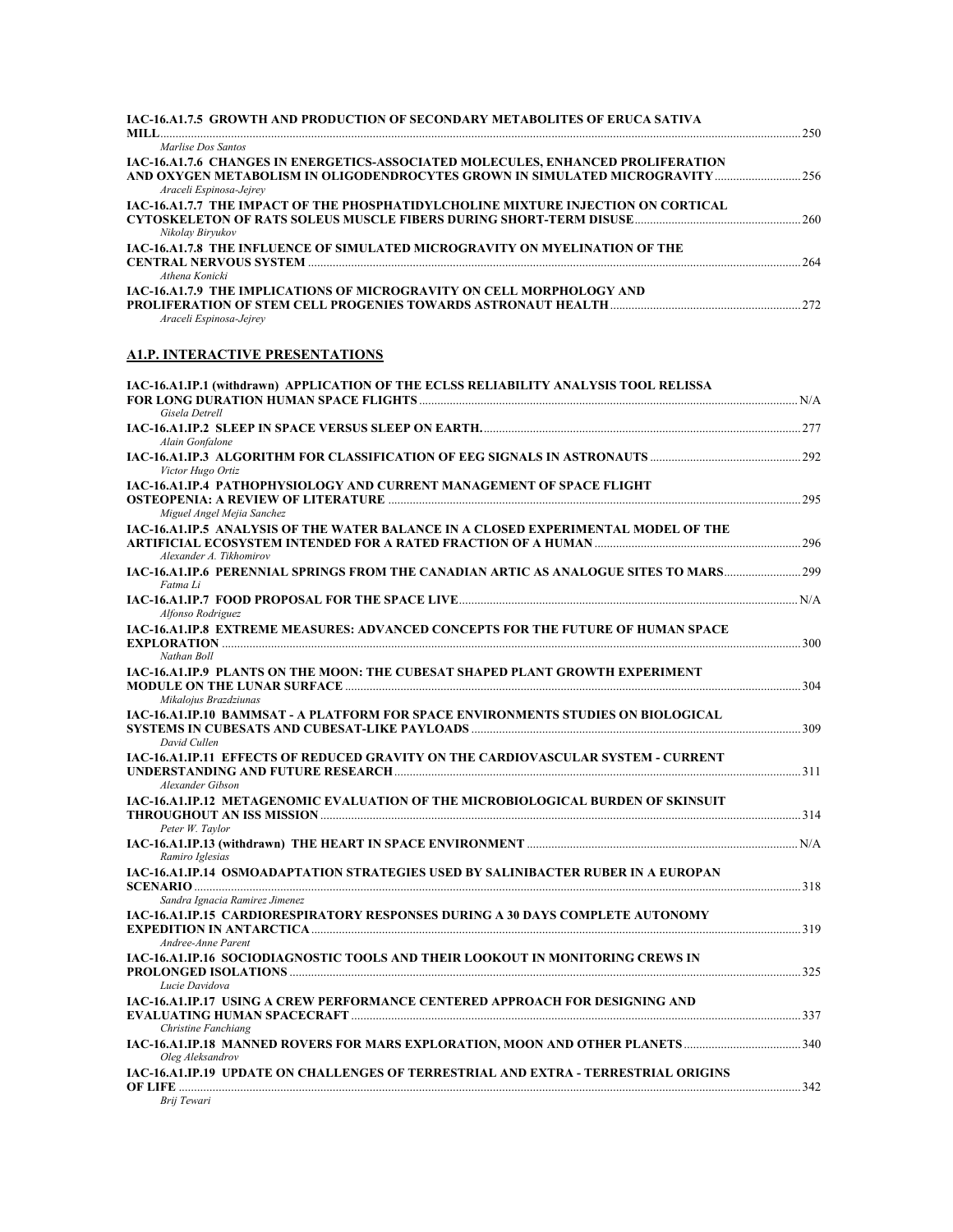| Anna Colleen Crouch                                                                                                                                                                           |  |
|-----------------------------------------------------------------------------------------------------------------------------------------------------------------------------------------------|--|
| IAC-16.A1.IP.21 (withdrawn) BACTERIAL COLONISATION ON MARS TO SUPPORT FUTURE SPACE                                                                                                            |  |
| Karunya Raj<br>Luis Zea                                                                                                                                                                       |  |
| Abigail Sherrij                                                                                                                                                                               |  |
| IAC-16.A1.IP.24 (withdrawn) HINDLIMB UNLOADING AND RELOADING OF MICE LEAD TO<br>Yingxian Li                                                                                                   |  |
| IAC-16.A1.IP.25 INTERCULTURAL COMPETENCE: BEHAVIOR, PERFORMANCE AND PSYCHOSOCIAL<br><b>Edythe Weeks</b>                                                                                       |  |
| IAC-16.A1.IP.26 STUDIES OF MICRO-GRAVITY CONDITIONS OF DENTAL CARE FOR AN                                                                                                                     |  |
| Banupriya Thangavel<br>IAC-16.A1.IP.27 APPLYING GENETIC ALGORITHMS TO EVALUATE FEMUR MORPHOMETRY                                                                                              |  |
| Misael Chagas<br>IAC-16.A1.IP.28 ELECTRODEPOSITION OF PTCU PARTICLES FOR THE OXIDATION OF GLUCOSE IN<br>NEUTRAL PH WITH POSSIBLE APPLICATION IN MICROGRAVITY ENVIRONMENTS FOR HUMAN           |  |
| Francisco Mherande Cuevas-Muniz<br>IAC-16.A1.IP.29 A MINIATURIZED INCUBATOR DESIGN FOR MICROGRAVITY BOTANIC                                                                                   |  |
| Josue Zabeau<br>IAC-16.A1.IP.30 TURMERIC IN ANTIMICROBIAL THERAPY: AN INTERESTING STUDY ON GRAM-VE<br>Dale Srinivas                                                                           |  |
| IAC-16.A1.IP.31 THE STUDY ON EFFECT OF NEURONS IN SPACE FLIGHT AND CONDITIONS ON<br>Sandya Rao                                                                                                |  |
| Nadeem Alam                                                                                                                                                                                   |  |
| IAC-16.A1.IP.33 (withdrawn) COUNTERMEASURE CONSIDERATION OF WEIGHTLESSNESS<br>Lin-Jie Wang                                                                                                    |  |
| IAC-16.A1.IP.34 INNOVATIONS FOR SPACE EXPLORATION - LESSONS FROM MARTIAN ANALOG<br>Nicholas Jewell                                                                                            |  |
| IAC-16.A1.IP.35 (withdrawn) PERSPECTIVE AUTOMATED CONTROL SYSTEM FOR A COMPLEX OF<br><b>Boris Zaretskiy</b>                                                                                   |  |
| IAC-16.A1.IP.36 TERRESTRIAL ATMOSPHERIC DUST VS MARTIAN ATMOSPHERIC DUST; AS<br>NUTRIENT SOURCE FOR CYANOBACTERIA "THE 1ST OXYGEN FACTORY ON MARS" A.O. MUNOZ<br>Antonio Oswaldo Munoz Lomeli |  |
| IAC-16.A1.IP.37 HEALTH OF AN AQUAPONIC SYSTEM IN A LOW EARTH ORBIT PHOTOPERIOD 388<br>Kelsey Kalbacher                                                                                        |  |
| IAC-16.A1.IP.38 SPACE GARDENING LESSONS FROM HI-SEAS: LIGHTS, CROPS AND GROWING<br>Martha Lenio                                                                                               |  |
| IAC-16.A1.IP.39 WHAT IS LIFE? HOW MOLECULAR ASTROBIOLOGY AND SPACE EXPLORATION<br>Adriana Marais                                                                                              |  |
| IAC-16.A1.IP.40 THE RESULTS OF EXPEDIENCE ANALYSIS OF HUMAN PRESENCE IN SPACE IN LOW-<br>Mariya Danilova                                                                                      |  |
| IAC-16.A1.IP.41 DYNAMICS OF AQUAPORIN-3 CONTENT IN ERYTHROCYTES OF THE RUSSIAN<br><b>COSMONAUTS DURING LONG-TERM SPACE FLIGHTS ON THE RUSSIAN SEGMENT OF THE</b><br>Igor Nichiporuk           |  |
| IAC-16.A1.IP.43 DESIGN OF AN ARTIFICIAL VISION SYSTEM FOR BIOLOGICAL EXPERIMENTATION<br>Rubi Janet Nunez Dorantes                                                                             |  |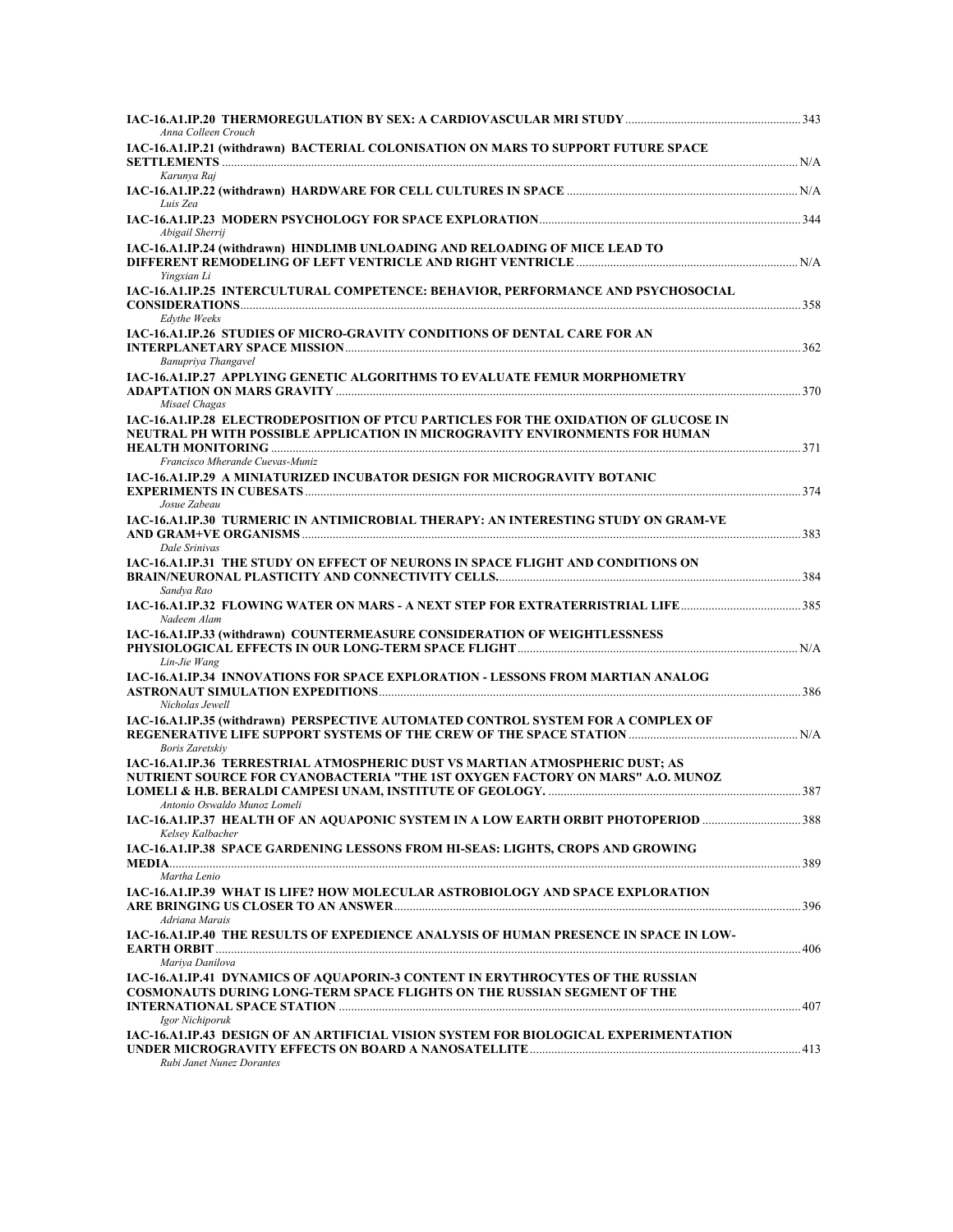| IAC-16.A1.IP.44_IMPORTANCE OF PSYCOHOLOGICAL EVALUATION IN AEROSPACE SAFETY. (30_ |
|-----------------------------------------------------------------------------------|
| YEARS EXPERIENCE, SECRETARIAT OF NATIONAL DEFENSE (SEDENA) -SECRETARIAT OF MARINE |
| NAVV OF MEVICO (CEMAD).                                                           |

**NAVY OF MEXICO (SEMAR).**...................................................................................................................................................................415 *Armando Rodriguez-Lopez* 

## **A2. MICROGRAVITY SCIENCES AND PROCESSES SYMPOSIUM**

## **A2.1. GRAVITY AND FUNDAMENTAL PHYSICS**

| Franmoise Liorzou                                                                                                                                                              |     |
|--------------------------------------------------------------------------------------------------------------------------------------------------------------------------------|-----|
| Hanns Selig                                                                                                                                                                    |     |
| Stephan Seidel                                                                                                                                                                 |     |
| 14C-16.A2.1.4 RECENT RESULTS FROM THE LARES MISSION ON TESTING GENERAL RELATIVITY<br>Ignazio Ciufolini                                                                         |     |
| Didier Massonnet                                                                                                                                                               |     |
| $An-Ming$ Wu                                                                                                                                                                   |     |
| IAC-16.A2.1.7 ASTROPHYSICAL DATA ANALYSIS FOR THE DETECTION OF GRAVITATIONAL<br>WAVES FROM INSPIRAL COMPACT BINARIES INJECTED IN LIGO'S FIFTH AND SIXTH SCIENCE<br><b>RUNS</b> | 442 |
| Javier M. Antelis                                                                                                                                                              |     |
| IAC-16.A2.1.8 GALILEO SATELLITES DORESA AND MILENA IN WRONG ECCENTRIC ORBITS: I.E.<br>Francesco Vespe                                                                          | 443 |
| IAC-16.A2.1.9 PROPOSED TESTS OF GENERAL RELATIVITY WITH THE GALILEO 5 AND 6<br>NAVIGATION SATELLITES                                                                           | 444 |
| Claus Laemmerzahl                                                                                                                                                              |     |

#### **A2.2. FLUID AND MATERIALS SCIENCES**

| IAC-16.A2.2.1 (withdrawn) EFFECT OF GRAVITY ON INTERFACIAL INSTABILITY IN MISCIBLE                        |     |
|-----------------------------------------------------------------------------------------------------------|-----|
| Valentna Sheytsova                                                                                        | N/A |
| IAC-16.A2.2.2 NUMERICAL SIMULATION OF PARTICLE SET EVOLUTION IN OSCILLATING FLUID IN                      | 446 |
| Iulija Brazaluk                                                                                           |     |
| IAC-16.A2.2.3 EXPERIMENT STUDY ON MARANGONI CONVECTION IN A LARGE SCALE LIQUID<br><b>BRIDGE ON GROUND</b> | 447 |
| Li Duan                                                                                                   |     |
| IAC-16.A2.2.4 SIGNIFICANCE OF MICROGRAVITY EXPERIMENT OF MARANGONI CONVECTION                             |     |
| Satoshi Matsumoto                                                                                         |     |
| IAC-16.A2.2.5 COLLOIDAL SELF-ASSEMBLING IN SPACE: RESULTS FROM CHINA SJ-1 RECOVERBLE                      |     |
| Yuren Wang                                                                                                |     |
| IAC-16.A2.2.6 (withdrawn) RESULTS OF DCMIX2 SPACE EXPERIMENT: TEMPERATURE DEPENDENCE                      |     |
| Valentna Sheytsova                                                                                        |     |
| IAC-16.A2.2.7 ONE MATHEMATICAL MODEL OF HEAT AND MASS TRANSFER IN MICROGRAVITY                            |     |
| Dmytro Yevdokymov                                                                                         |     |
| IAC-16.A2.2.8 COMPUTATIONAL STUDY OF THE EFFECT OF THE MICROGRAVITY IN A                                  | 454 |
| Francisco Mherande Cuevas-Muniz                                                                           |     |
| IAC-16.A2.2.9 (withdrawn) ON BOARD ELECTRONIC DEVICES SAFETY SUBJECT TO HIGH<br>Valeriy Nikitn            | N/A |
| Vinavak Malhotra                                                                                          |     |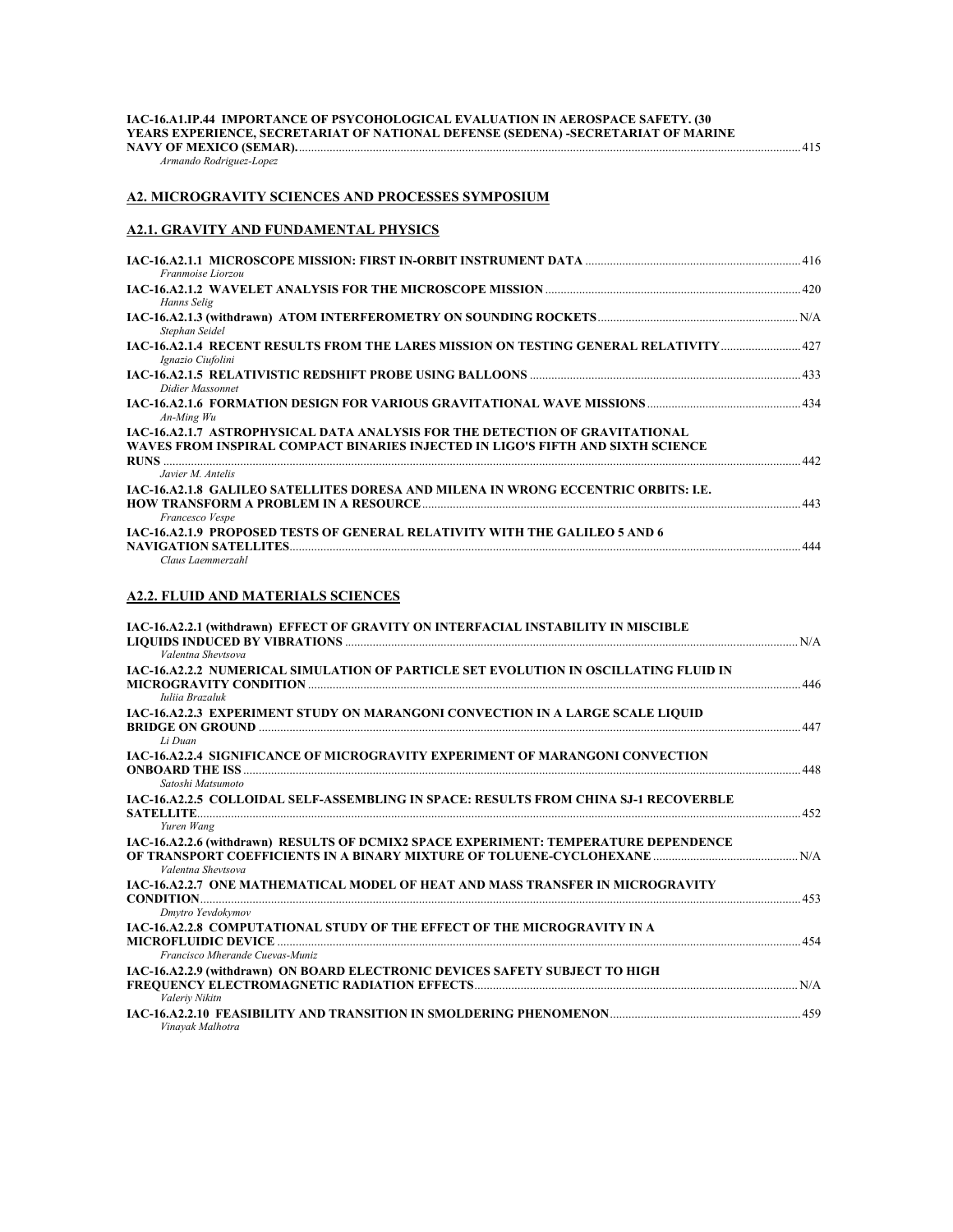## **A2.3. MICROGRAVITY EXPERIMENTS FROM SUB-ORBITAL TO ORBITAL PLATFORMS**

| IAC-16.A2.3.1 (withdrawn) EVALUATION OF ENGINEERING ASPECTS OF THE MAIUS-1 SOUNDING             |     |
|-------------------------------------------------------------------------------------------------|-----|
| Jens Grosse                                                                                     |     |
| 14C-16.A2.3.2 DESIGN OF THE MAIUS-2/3 ATOM INTERFEROMETER ON A SOUNDING ROCKET<br>Michael Elsen |     |
| IAC-16.A2.3.3 RECENT DEVELOPMENTS ON HEAT PIPES FOR GROUND AND MICROGRAVITY                     |     |
| Anselmo Cecere                                                                                  |     |
| IAC-16.A2.3.4 STUDY ON THE MIGRATION OF SLIPRING DEBRIS IN SPACE ENVIRONMENT-AN IN-             |     |
| Rui Li                                                                                          |     |
| IAC-16.A2.3.5 (withdrawn) MICROGRAVITY EFFECTS ON CHRONOAMPEROMETRIC AMMONIA                    |     |
| Carlos Poventud-Estrada                                                                         |     |
| IAC-16.A2.3.6 PARABOLIC FLIGHT EXPERIMENT TO VALIDATE TETHERED-TUGS DYNAMICS AND                |     |
| Riccardo Benvenuto                                                                              |     |
| 1AC-16.A2.3.7 CHINA'S RECOVERABLE AND REUSABLE SATELLITE FOR SPACE EXPERIMENT 500<br>Ming Li    |     |
| IAC-16.A2.3.8 COMMERCIAL SUBORBITAL VEHICLE MICROGRAVITY RESEARCH EXPERIMENT                    |     |
|                                                                                                 | 507 |
| Vatsala Khetawat                                                                                |     |
| <b>IAC-16.A2.3.9 COMMERCIAL SUPPORT SERVICES FOR MICROGRAVITY EXPERIMENTS ON</b>                |     |
| <b>PARABOLIC FLIGHTS</b>                                                                        | 518 |
| Norbert Alexander Pilz                                                                          |     |

#### **A2.4. SCIENCE RESULTS FROM GROUND BASED RESEARCH**

| <b>IAC-16.A2.4.1 MATHEMATICAL MODELING OF MHD PROCESSES FOR ASTROPHYSICAL OBJECTS</b>                                                                                                                                                                                                                                        |  |
|------------------------------------------------------------------------------------------------------------------------------------------------------------------------------------------------------------------------------------------------------------------------------------------------------------------------------|--|
| Nickolay N. Smirnov                                                                                                                                                                                                                                                                                                          |  |
| IAC-16.A2.4.2 (withdrawn) INSTABILITY OF THERMOCAPILLARY-BUOYANCY CONVECTION IN                                                                                                                                                                                                                                              |  |
| Valentna Sheytsova                                                                                                                                                                                                                                                                                                           |  |
| IAC-16.A2.4.3 (withdrawn) BONE LOSS AND ITS MECHANISMS UNDER SIMULATED SPACE                                                                                                                                                                                                                                                 |  |
| Jufang Wang                                                                                                                                                                                                                                                                                                                  |  |
| IAC-16.A2.4.4 THERMOCAPILLARY CONVECTION EXPERIMENT IN AN OPEN ANNULAR POOL ON                                                                                                                                                                                                                                               |  |
| Oi Kang                                                                                                                                                                                                                                                                                                                      |  |
| IAC-16.A2.4.5 SORET, DIFFUSION AND THERMODIFFUSION COEFFICIENTS OF THE TERNARY                                                                                                                                                                                                                                               |  |
| SYSTEMS 1,2,3,4-TETRAHYDRONAPHTALENE, ISOBULTYLBENZENE, N-DODECANE MEASURED IN<br>THE DCMIX1 EXPERIMENT <b><i>EXPERIMENT MELTER</i> EXPERIMENT <i>MELTER</i> EXPERIMENT <i>MELTER</i> EXPERIMENT <i>MELTER</i> EXPERIMENT <i>MELTER</i> EXPERIMENT <i>MELTER</i> EXPERIMENT <i>MELTER</i> EXPERIMENT <i>MELTER</i> EXPER</b> |  |
| Ouentn Galand                                                                                                                                                                                                                                                                                                                |  |
| Ricardo Vazquez-Robledo                                                                                                                                                                                                                                                                                                      |  |
| <b>IAC-16.A2.4.7 ZONAL FLOW GENERATED BY OSCILLATING CORE IN A ROTATING SPHERICAL</b>                                                                                                                                                                                                                                        |  |
| <b>CAVITY</b><br>Victor Kozlov                                                                                                                                                                                                                                                                                               |  |
| IAC-16.A2.4.8 STEADY THERMAL CONVECTION IN ROTATING ANNULUS EXCITED BY EXTERNAL                                                                                                                                                                                                                                              |  |
|                                                                                                                                                                                                                                                                                                                              |  |

*Alevtna Ivanova* 

## **A2.5. FACILITIES AND OPERATIONS OF MICROGRAVITY EXPERIMENTS**

| <b>IAC-16.A2.5.1 DESIGN AND DEVELOPMENT OF AN AUTONOMOUS CONTROL SYSTEM FOR A MICRO</b> | 549 |
|-----------------------------------------------------------------------------------------|-----|
| Joel Edmundo Morales Sanchez                                                            |     |
| IAC-16.A2.5.2 (withdrawn) MODEL-BASED SOFTWARE ARCHITECTURE FOR A COLD GAS              |     |
|                                                                                         | N/A |
| Benjamin Weps                                                                           |     |
| <b>IAC-16.A2.5.3 DEVELOPMENT OF ILR - 33 AMBER SOUNDING ROCKET FOR MICROGRAVITY</b>     |     |
|                                                                                         | 553 |
| Blazej Marciniak                                                                        |     |
|                                                                                         |     |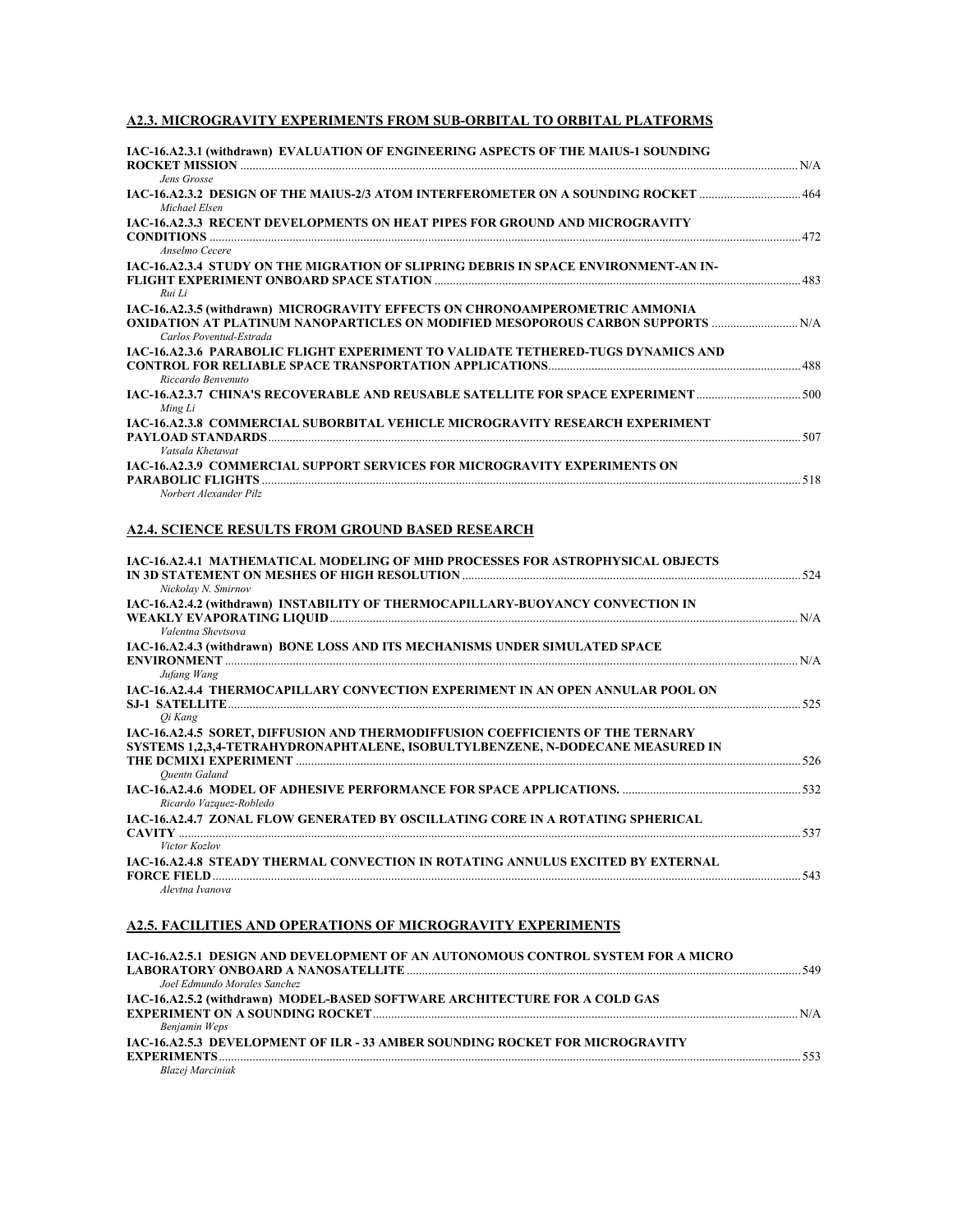#### **VOLUME 2**

| 1AC-16.A2.5.4 NEW MICROGRAVITY AND HYPERGRAVITY FACILITY IN THE CZECH REPUBLIC 563<br>Jaroslav Kousal |  |
|-------------------------------------------------------------------------------------------------------|--|
| Thorben Konemann                                                                                      |  |
|                                                                                                       |  |
| Hanns Selig<br>IAC-16.A2.5.7 (withdrawn) MECHANICAL DECOUPLING OF EXPERIMENTS FROM STRUCTURAL         |  |
| VIBRATIONS AND SYSTEMATIC RESIDUAL ACCELERATIONS ON SMALL AIRPLANES USED AS                           |  |
| Andreas Gierse<br>IAC-16.A2.5.8 (withdrawn) THE NATIONAL RESEARCH COUNCIL OF CANADA MICROGRAVITY      |  |
| Tim Leslie                                                                                            |  |
| Yongkang Zhang                                                                                        |  |
| IAC-16.A2.5.10 (withdrawn) UNMANNED PARABOLIC FLIGHT PLATFORM FOR REDUCED GRAVITY                     |  |
| Marcello Valdata                                                                                      |  |
| A2.6. MICROGRAVITY SCIENCES ONBOARD THE INTERNATIONAL SPACE STATION AND BEYOND –                      |  |
| PART <sub>1</sub>                                                                                     |  |
| IAC-16.A2.6.1 ANITA (ANALYSING INTERFEROMETER FOR AMBIENT AIR ON THE ISS): TRACE GAS<br>Peter Hofmann |  |
|                                                                                                       |  |
| Herve Burger                                                                                          |  |
| Carole Lecoutre<br>IAC-16.A2.6.4 PRIMARY SPACING EVOLUTION DURING MICROSTRUCTURE FORMATION IN 3D      |  |
| DIRECTIONAL SOLIDIFICATION: MICROGRAVITY EXPERIMENTS CONDUCTED IN THE DECLIC-DSI  598<br>Jorge Pereda |  |
| IAC-16.A2.6.5 CONTAINERLESS PROCESSING ON ISS: STATUS OF EXPERIMENTS IN ESA'S EML, THE                |  |
| Angelika Diefenbach                                                                                   |  |
| IAC-16.A2.6.6 (withdrawn) INVESTIGATION OF THE DUSTY PLASMA PHYSICS UNDER<br>Vladimir Fortov          |  |
| IAC-16.A2.6.7 (withdrawn) IMPLEMENTATION OF A FOAM RHEOLOGY EXPERIMENT IN                             |  |
| Giampietro Tonoli                                                                                     |  |
| IAC-16.A2.6.8 THE DESIGN AND DEMONSTRATION OF THE THERMAL CONTROL SYSTEM IN<br>Dong Guo               |  |
| IAC-16.A2.6.9 PORTABLE ON ORBIT PRINTER 3D: 1ST EUROPEAN ADDITIVE MANUFACTURING                       |  |
| Giorgio Musso                                                                                         |  |
| <b>A3. SPACE EXPLORATION SYMPOSIUM</b>                                                                |  |

# **A3.1. SPACE EXPLORATION OVERVIEW**

| IAC-16.A3.1.1 (withdrawn) THE NATIONAL UNIVERSITY OF MEXICO (UNAM) NETWORK OF SPACE  |  |
|--------------------------------------------------------------------------------------|--|
|                                                                                      |  |
| Jose F. Valdes-Galicia                                                               |  |
| 14C-16.A3.1.2 ENGAGING THE PRIVATE SECTOR IN SPACE EXPLORATION - ESA'S APPROACH  629 |  |
| Bernhard Hufenbach                                                                   |  |
| IAC-16.A3.1.3 PHILAE / ROSETTA : A GIANT STEP IN THE SPACE EXPLORATION OF THE SOLAR  |  |
|                                                                                      |  |
| Jean-Pierre Bibring                                                                  |  |
|                                                                                      |  |
| Ralph L. McNut                                                                       |  |
| IAC-16.A3.1.5 POSSIBILITIES OF INTERNATIONAL COOPERATION IN VENERA-D PROJECT.        |  |
|                                                                                      |  |
| Viktor 4 Vorontson                                                                   |  |

*Viktor A. Vorontsov*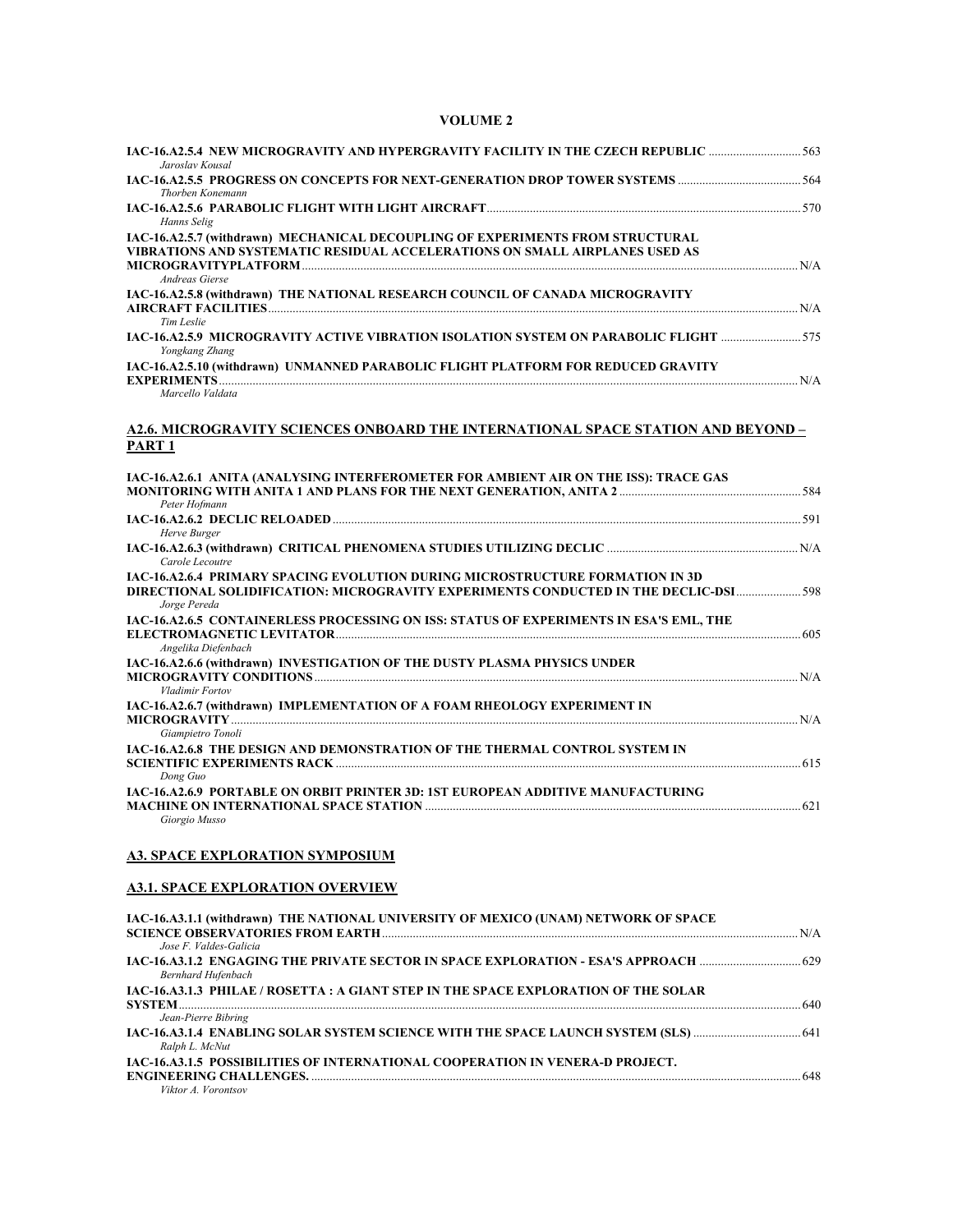| <b>Alison Gibbings</b>                                                                                      |     |
|-------------------------------------------------------------------------------------------------------------|-----|
| IAC-16.A3.1.7 SPACE EXPLORATION MISSIONS AND TECHNOLOGIES AT AIRBUS DEFENCE & SPACE 657<br>Didier Morancais |     |
| IAC-16.A3.1.8 LAVOCHKIN ASSOCIATION SPACECRAFT FOR FUNDAMENTAL AND APPLIED                                  |     |
| SCIENTIFIC RESEARCH.                                                                                        | 664 |
| Sergey Lemeshevskii                                                                                         |     |
| Cesare Guariniello                                                                                          | 665 |
| IAC-16.A3.1.10 PLANETARY PROTECTION AND THE SEARCH FOR LIFE ON THE ICY MOONS OF THE<br>Paul Ilije           | 677 |

# **A3.2A. MOON EXPLORATION – PART 1**

| Andrew Barton                                                                                                                |     |
|------------------------------------------------------------------------------------------------------------------------------|-----|
| Tatsuaki Hashimoto                                                                                                           |     |
| Andrea Jaime-Albalat                                                                                                         |     |
| 107-16.A3.2A.4 ADVANCED SPACECRAFT FOR FUNDAMENTAL AND APPLIED MOON RESEARCH<br>Maxim Martynov                               |     |
| Andrea Rusconi                                                                                                               |     |
| IAC-16.A3.2A.7 (withdrawn) THE LUNAR POLAR HYDROGEN MAPPER (LUNAH-MAP) CUBESAT                                               |     |
| Hannah Kerner<br>IAC-16.A3.2A.8 SCIENTIFIC MOTIVATION AND TECHNOLOGICAL IMPLEMENTATION SCHEMATIC                             |     |
| Gwanghyeok Ju                                                                                                                | 715 |
| Antonella Ferri                                                                                                              |     |
| IAC-16.A3.2A.10 FLIGHT-SYSTEM ARCHITECTURE OF HAKUTO'S LUNAR MICROROVER FOR THE<br><b>GOOGLE LUNAR XPRIZE</b><br>John Walker | 722 |

# **A3.2B. MOON EXPLORATION – PART 2**

| IAC-16.A3.2B.1 (withdrawn) GUIDANCE, NAVIGATION, AND CONTROL SYSTEMS FOR THE                                                                               | N/A |
|------------------------------------------------------------------------------------------------------------------------------------------------------------|-----|
| Guillermo Ortega                                                                                                                                           |     |
| IAC-16.A3.2B.2 INTERNATIONAL LUNAR OBSERVATORY ASSOCIATION 4 MISSION REALIZATION,                                                                          | 730 |
| <b>Steve Durst</b>                                                                                                                                         |     |
| IAC-16.A3.2B.3 (withdrawn) MOONRIDERS: NASA AND HAWAII'S INNOVATIVE LUNAR SURFACE                                                                          |     |
| <b>FLIGHT EXPERIMENT FOR LANDING IN LATE EXPERIMENT FOR LANDING IN LATE</b><br>Robert Kelso                                                                |     |
| IAC-16.A3.2B.4 (withdrawn) AN OVERVIEW OF CHALLENGES IN DESIGN AND DEVELOPMENT OF                                                                          |     |
|                                                                                                                                                            | N/A |
| Achutananda Parhi                                                                                                                                          |     |
| Masataku Sutoh                                                                                                                                             |     |
| IAC-16.A3.2B.6 SURFACE ENVIRONMENT MODELLING AND TECHNOLOGY DEVELOPMENT FOR                                                                                |     |
| Nadeem Ghafoor                                                                                                                                             | 755 |
| Peter Visscher                                                                                                                                             |     |
| <b>IAC-16.A3.2B.8 THE LIBS INSTRUMENT FOR CHANDRAYAAN-2 ROVER: ENGINEERING MODEL</b>                                                                       |     |
|                                                                                                                                                            |     |
| A. S. Laxmiprasad                                                                                                                                          |     |
| IAC-16.A3.2B.9 SUBSURFACE PLANETARY ICY SAMPLES COLLECTION: THE TOOL-SOIL ENERGY                                                                           |     |
|                                                                                                                                                            |     |
| Michele Lavagna                                                                                                                                            |     |
| IAC-16.A3.2B.10 (withdrawn) A NOVEL CONCEPT FOR IN-SITU MANUFACTURE OF REINFORCED<br>SINTERED CONSTRUCTION ELEMENTS AND A NUMERICAL ASSESSMENT OF MATERIAL |     |
|                                                                                                                                                            |     |
| Francesco Spina                                                                                                                                            |     |
|                                                                                                                                                            |     |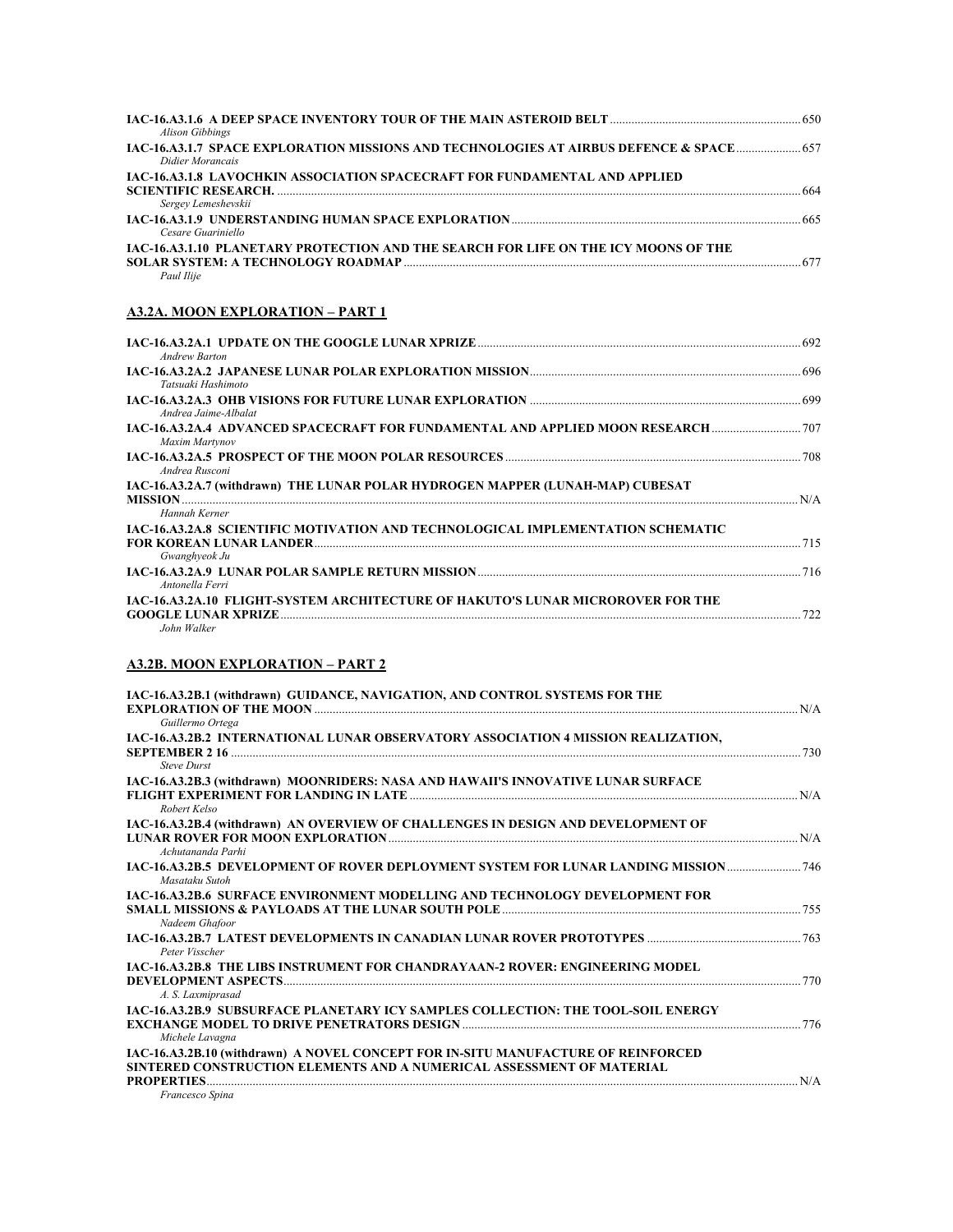## **A3.2C. MOON EXPLORATION – PART 3**

| IAC-16.A3.2C.1 TOWARDS A MOON VILLAGE: ENABLING TECHNOLOGY AND PRECURSOR<br><b>MISSIONS</b> |     |
|---------------------------------------------------------------------------------------------|-----|
| <b>Bernard Foing</b>                                                                        |     |
| Guillermo Ortega                                                                            |     |
| IAC-16.A3.2C.3 HUMAN ASSISTED ROBOTIC VEHICLE STUDIES - A CONCEPTUAL END-TO-END             |     |
| Benjamin Lehner                                                                             |     |
| IAC-16.A3.2C.4 ALCIDES: A NOVEL LUNAR MISSION CONCEPT STUDY FOR THE DEMONSTRATION           |     |
| OF ENABLING TECHNOLOGIES IN DEEP-SPACE EXPLORATION AND HUMAN-ROBOTS                         |     |
|                                                                                             |     |
| Ghassabian G. Hadv                                                                          |     |
| IAC-16.A3.2C.5 ANALYSIS OF A MOON OUTPOST FOR MARS ENABLING TECHNOLOGIES THROUGH            |     |
| Andrea Emanuele Maria Casini                                                                | 802 |
| IAC-16.A3.2C.6 DESIGN FOR THE FUTURE: FLEXHAB PROJECT, THE FUTURE LUNAR                     |     |
|                                                                                             |     |
| Orla Punch                                                                                  |     |
| David Iron                                                                                  |     |
| IAC-16.A3.2C.9 USING THE FRAMEWORK OF INTERNATIONAL ORGANIZATIONS TO DEVELOP AN             |     |
|                                                                                             | 824 |
| David Dunlop                                                                                |     |
| IAC-16.A3.2C.10 (withdrawn) LUNAR MISSION PLANNING AND DATA DISSEMINATION WITH NASA'S       |     |
|                                                                                             |     |
| <b>Brian Dav</b>                                                                            |     |

## **A3.3A. MARS EXPLORATION – MISSIONS CURRENT AND FUTURE**

| IAC-16.A3.3A.1 AN OVERVIEW OF THE STATUS OF NASA'S INSIGHT MARS MISSION INSIGHT:                   |  |
|----------------------------------------------------------------------------------------------------|--|
| [INTERIOR EXPLORATION USING SEISMIC INVESTIGATIONS, GEODESY AND HEAT TRANSPORT)                    |  |
| Ramon P. De Paula                                                                                  |  |
|                                                                                                    |  |
| Carlo Cassi                                                                                        |  |
| Oleg Grafodatskiv                                                                                  |  |
| Lisa Peacocke                                                                                      |  |
| Hiroki Nagai                                                                                       |  |
| Pietro Pasolini                                                                                    |  |
| Nadeem Alam                                                                                        |  |
| Yair Israel Pina Lopez                                                                             |  |
| IAC-16.A3.3A.9 (withdrawn) THE DREAM AND THE REALITY OF HUMAN EXPLORATION OF MARS N/A<br>Wenvi Cai |  |
|                                                                                                    |  |
| Douglas Bernard                                                                                    |  |

#### **A3.3B. MARS EXPLORATION – SCIENCE, INSTRUMENTS AND TECHNOLOGIES**

| 14C-16.A3.3B.1 IRENA, DEMONSTRATING RE-ENTRY TECHNOLOGIES FOR MARS AEROCAPTURE<br>Pierre W. Bousquet |  |
|------------------------------------------------------------------------------------------------------|--|
| Davide Bonet                                                                                         |  |
| IAC-16.A3.3B.3 LAUNCH CAMPAIGN OF EXOMARS 2016 PLANETARY PROTECTION                                  |  |
| Diana Margherits<br>IAC-16.A3.3B.4 EXOMARS: SAMPLE PREPERATION AND DISTRIBUTION SYSTEM AND           |  |
| Peter Hofmann<br>IAC-16.A3.3B.5 THERMAL AND HEAT TRANSFER STUDIES USING THE HABIT INSTRUMENT ON THE  |  |
| Alvaro Tomas Soria Salinas                                                                           |  |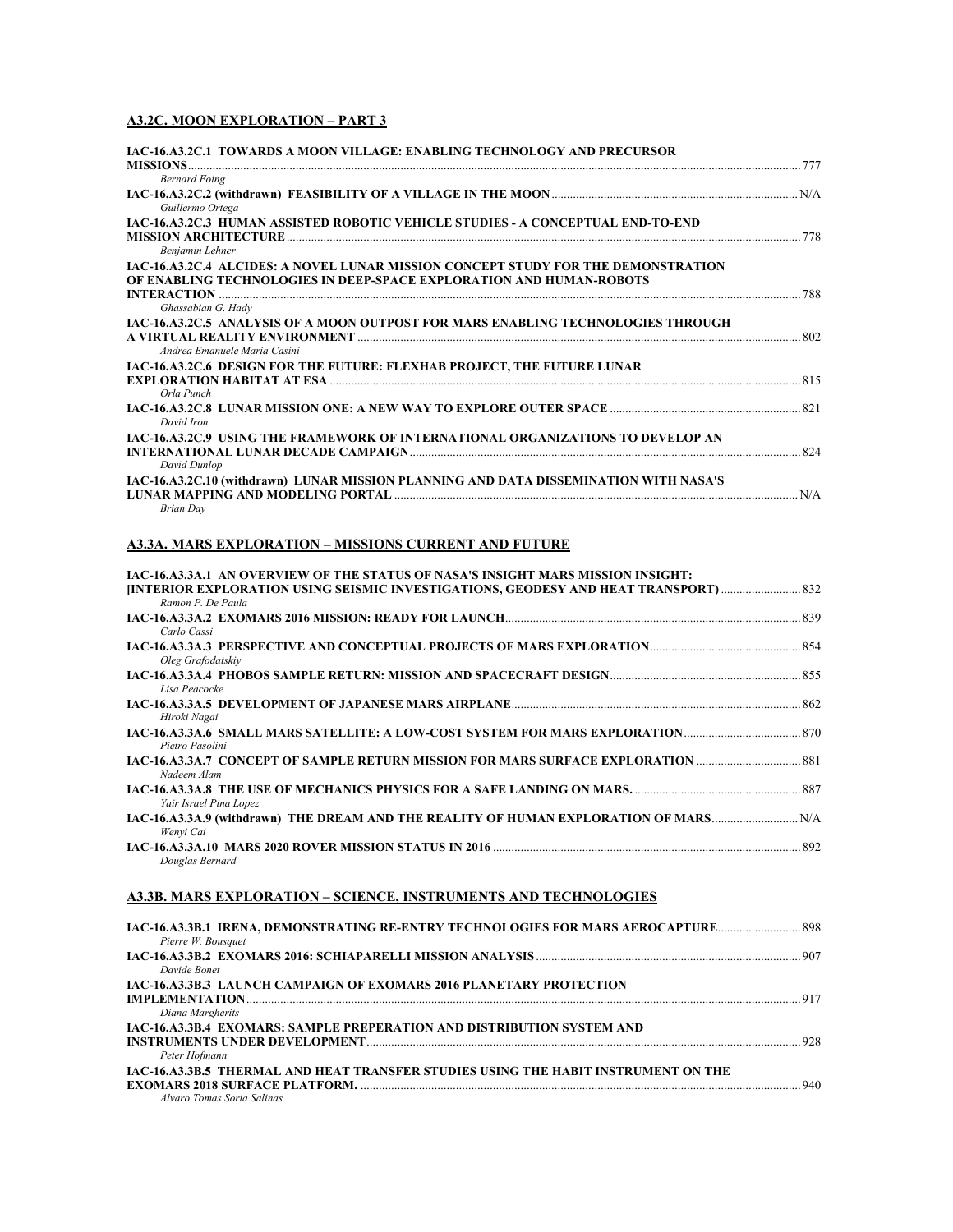| IAC-16.A3.3B.6 LYMAN ALPHA ABSORPTION CELL PHOTOMETER ABOARD ISRO'S MOM<br>SPACECRAFT: DEVELOPMENT CHALLENGES, ONBOARD OPERATIONS AND PRELIMINARY |     |
|---------------------------------------------------------------------------------------------------------------------------------------------------|-----|
|                                                                                                                                                   |     |
| M. Viswanathan<br>IAC-16.A3.3B.7 (withdrawn) MEDA, SIX SENSES FOR THE NASA MARS2 2 ROVER: DESIGNING A                                             |     |
| Isaias Carrasco                                                                                                                                   | N/A |
| IAC-16.A3.3B.8 DESIGN CONCEPTS AND IMPLEMENTATION OF THE LIGHTWEIGHT ADVANCED<br>Robert Marc                                                      |     |
| 167 - IAC-16.A3.3B.9 LABORATORY AND EIFEL FIELD SPECTROSCOPY OF MARS ANALOGUE SAMPLES<br><b>Bernard Foing</b>                                     |     |
| Carlos Rebellon                                                                                                                                   | 968 |
| Rose Tasker                                                                                                                                       |     |

# **A3.4. SMALL BODIES MISSIONS AND TECHOLOGIES**

|                                                                                                   | 970                     |
|---------------------------------------------------------------------------------------------------|-------------------------|
| Andrea Accomazzo                                                                                  |                         |
|                                                                                                   |                         |
| Raymond Hoofs                                                                                     |                         |
| <b>IAC-16.A3.4.3 ROSETTA LANDER - PHILAE: OPERATIONS ON COMET 67P/ CHURYUMOV-</b>                 |                         |
|                                                                                                   |                         |
| Stephan Ulamec                                                                                    |                         |
|                                                                                                   |                         |
| Takanao Saiki                                                                                     |                         |
| Yuichi Tsuda                                                                                      |                         |
| IAC-16.A3.4.6 (withdrawn) DAWN AT CERES: THE FIRST EXPLORATION OF THE FIRST DWARF                 |                         |
| <b>PLANET</b>                                                                                     | $\mathbb{N}/\mathsf{A}$ |
| Marc D. Rayman                                                                                    |                         |
| Menachem (Manny) Nimelman                                                                         |                         |
| 1010 IAC-16.A3.4.8 LUMINESCENCE DATING OF ASTEROID SURFACES THROUGH REMOTE SENSING<br>Rita Schulz |                         |
| IAC-16.A3.4.9 ASTEROID IMPACT MISSION: EFFECTIVE STRATEGIES TO LAND ON SMALL                      |                         |
| <b>BINARIES</b>                                                                                   |                         |
| Michele Lavagna                                                                                   |                         |
| IAC-16.A3.4.10 ASTEROID IMPACT DEFLECTION ASSESSMENT: DOUBLE ASTEROID REDIRECTION<br><b>TEST</b>  | 1015                    |
| Chervl L. B. Reed                                                                                 |                         |

# **A3.5. SOLAR SYSTEM EXPLORATION**

| 1019 IAC-16.A3.5.1 THE FIRST JAPAN'S PLANETARY ORBITER AKATSUKI AND ITS SCIENTIFIC RESULTS<br>Masato Nakamura |      |
|---------------------------------------------------------------------------------------------------------------|------|
| IAC-16.A3.5.2 ICESHUTTLE TEREDO: AN ICE-PENETRATING ROBOTIC SYSTEM TO TRANSPORT AN                            |      |
| Marius Wirtz                                                                                                  |      |
| Gregory Jonniaux                                                                                              |      |
| IAC-16.A3.5.4 ROLE OF ENTRY PROBES IN THE EXPLORATION OF THE SOLAR SYSTEM GIANTS  1048<br>Sushil Atreva       |      |
| IAC-16.A3.5.5 PARAMETRIC STUDIES OF TRAJECTORY CONTROL SYSTEMS FOR HIGH ALTITUDE                              |      |
| Christopher Yoder                                                                                             |      |
| IAC-16.A3.5.6 A SOLAR SAIL SYSTEM DESIGN FOR THE MAGNETOTAIL DETECTION MISSION  1064<br>Chao Chen             |      |
| IAC-16.A3.5.7 MISSION AND SYSTEM TRADES FOR ESA'S TURBULENCE HEATING OBSERVER                                 |      |
| Andy Braukhane                                                                                                | 1068 |
| Mustapha Mefah                                                                                                |      |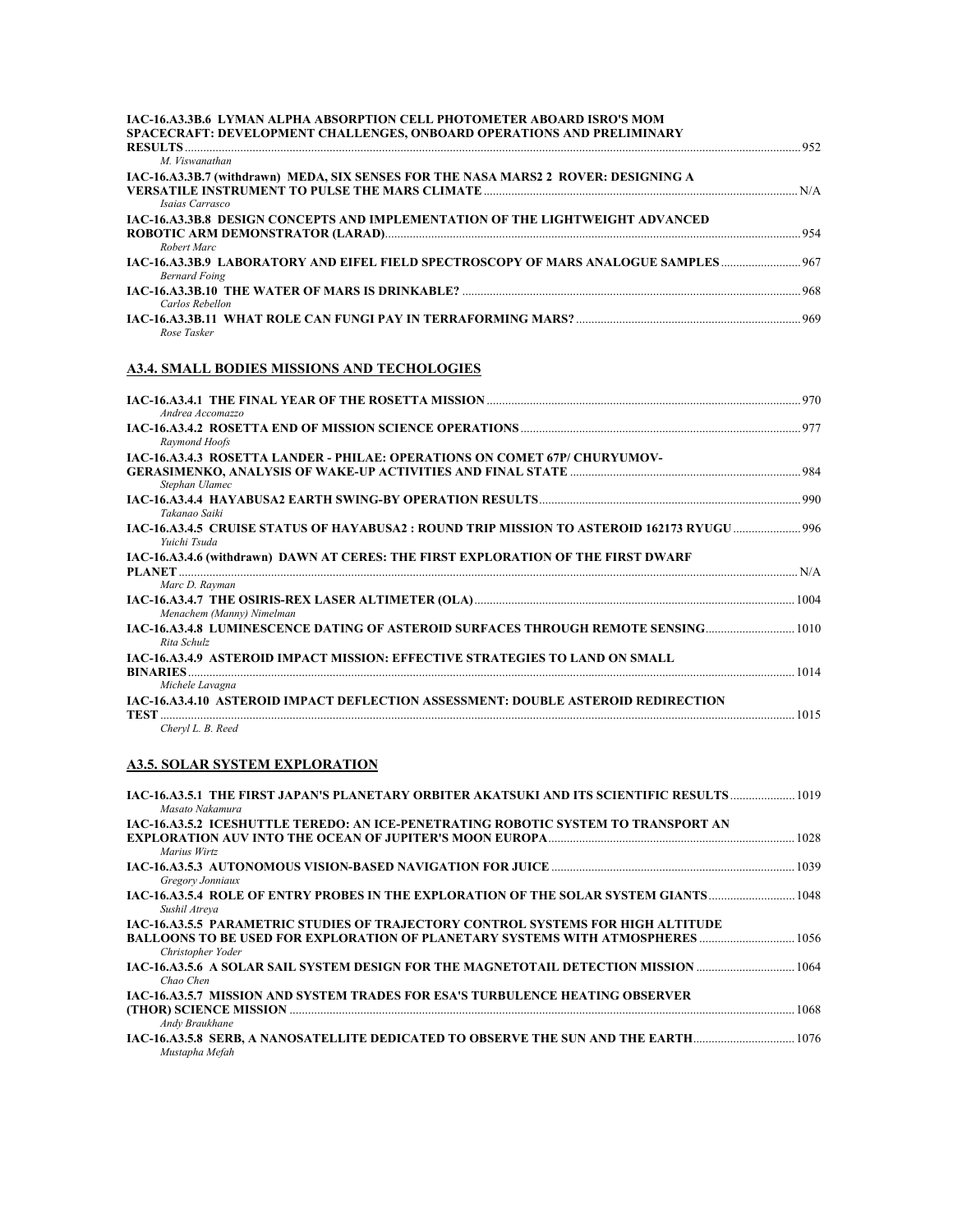## **A3.IP. INTERACTIVE PRESENTATIONS**

| IAC-16.A3.IP.1 STUDY ON NEO DETECTION AND IMPACT WARNING SYSTEM UTILIZING                                                                                  |  |
|------------------------------------------------------------------------------------------------------------------------------------------------------------|--|
| Toshinori Ikenaga                                                                                                                                          |  |
| Khutso Ngoasheng                                                                                                                                           |  |
| IAC-16.A3.IP.3 (withdrawn) CHALLENGES IN SPACE DYNAMICS MODELING, SIMULATION &                                                                             |  |
| Rekhachandra R<br>IAC-16.A3.IP.4 NUMERICAL AND EXPERIMENTAL STUDY OF PLUME EFFECTS FOR                                                                     |  |
| Abhishek Sharma                                                                                                                                            |  |
| IAC-16.A3.IP.5 (withdrawn) METEORITE MINERALS AND GRANULAR PHYSICS: UNIQUE EARLY<br>SOLAR SYSTEM CONDITIONS, FIRST PRINCIPLES CONDENSED MATTER PHYSICS AND |  |
| Martn Elvis                                                                                                                                                |  |
| Tatsuaki Hashimoto<br>IAC-16.A3.IP.7 THE METHODOLOGY OF COMPARING THE EFFECTIVENESS OF DIFFERENT                                                           |  |
| Oleg Saprykin                                                                                                                                              |  |
| Andrea Pellacani                                                                                                                                           |  |
| Carla Sharpe<br>IAC-16.A3.IP.10 A POSSIBLE ITALIAN CONTRIBUTION IN THE NASA ASTEROID REDIRECT ROBOTIC                                                      |  |
| Marco Tantardini<br>IAC-16.A3.IP.11 IMPROVED MULTI-CONIC METHOD IN TRAJECTORY DESIGN AND EMERGENCY                                                         |  |
| Feng Fei<br>IAC-16.A3.IP.12 (withdrawn) ANALYSIS ON PARAMETRIC EXCITATION VIBRATION OF DRILL PIPE                                                          |  |
| Tuyuan Yin<br>IAC-16.A3.IP.13 (withdrawn) THE ROBOTIC IN-SITU SURFACE EXPLORATION SYSTEM FOR SPACE                                                         |  |
| Drew Goodman                                                                                                                                               |  |
| IAC-16.A3.IP.14 EXPERIMENTAL RESULTS OF SOLAR WIND HELIUM IMPLANTATION INTO LUNAR<br>Aaron Olson                                                           |  |
| IAC-16.A3.IP.15_ORBITAL STABILITY REGIONS FOR HYPOTHETICAL NATURAL SATELLITES OF                                                                           |  |
| Samantha Rieger<br>IAC-16.A3.IP.16 AUTONOMOUS SPACECRAFT TO MEASURE THE GRAVITATIONAL FIELD AND THE                                                        |  |
| Sergiy Matviyenko<br>IAC-16.A3.IP.17 A NOVEL GUIDANCE ALGORITHM FOR PLANETARY PROXIMITY OPERATIONS                                                         |  |
| Ying Lei<br>IAC-16.A3.IP.18 GUIDANCE, NAVIGATION AND CONTROL DURING THE LANDER DEPLOYMENT                                                                  |  |
| Tiago Hormigo                                                                                                                                              |  |
| IAC-16.A3.IP.19 DEVELOPMENT OF A THREE DIMENSIONAL ASTEROID CHARGING MODEL BASED<br>Kohei Yamaguchi                                                        |  |
| IAC-16.A3.IP.20 HOBOCOP - A DISTRIBUTED NETWORK OF SMALL SATELLITES TO STUDY THE SUN 1185<br>Benjamin Corbin                                               |  |
| IAC-16.A3.IP.21 (withdrawn) THE OPENING OF THE CIS-LUNAR COMMERCIAL FRONTIER: A<br>John Culton                                                             |  |
| IAC-16.A3.IP.22 (withdrawn) A CONCEPT STUDY OF HAPTIC FORCE FEEDBACK SPACESUIT TO<br>Poonampreet Kaur Josan                                                |  |
| IAC-16.A3.IP.23 AOBA VELOX-IV CAMERA SYSTEM DESIGN FOR LUNAR HORIZON GLOW IMAGING                                                                          |  |
| Necmi Cihan Orger<br>IAC-16.A3.IP.25 MODELING OF THE PERCUSSIVE MECHANISM OF A SPECIAL PLANETARY                                                           |  |
| Ramesh Malla                                                                                                                                               |  |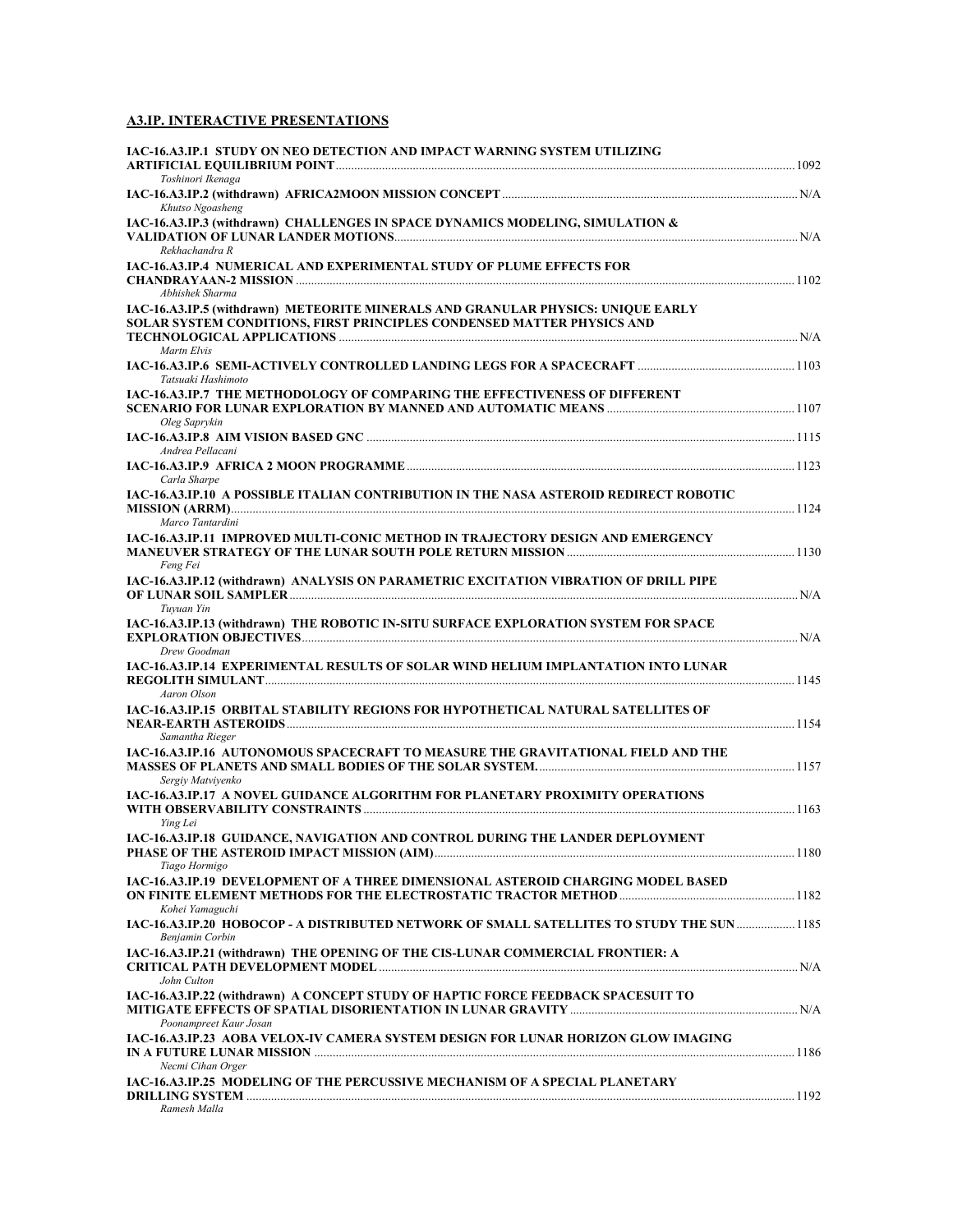| IAC-16.A3.IP.26 SOLAR SINTERING ON LUNAR REGOLITH SIMULANT (JSC-1) FOR 3D PRINTING1195<br>Avishek Ghosh                   |  |
|---------------------------------------------------------------------------------------------------------------------------|--|
| IAC-16.A3.IP.27 METAL ALLOYS FOR ADDITIVE MANUFACTURING PLUS SILICON AND OXYGEN                                           |  |
| Peter Schubert<br>IAC-16.A3.IP.28 GAS RADIATION HEATING FOR LUNAR RETURN VEHICLES RE-ENTERING AT                          |  |
| Jun-Ming Lyu<br>IAC-16.A3.IP.29 VALIDATION AND VERIFICATION APPROACH FOR THE ABSOLUTE AND RELATIVE<br>Lorenzo Cercos Pita |  |
| IAC-16.A3.IP.30 (withdrawn) COMPUTATIONAL OPTIMAL GUIDANCE FOR MOON POWERED<br>Xiugiang Jiang                             |  |
| IAC-16.A3.IP.31 THE RESEARCH OF DEEP SPACE EXPLORATION SAMPLE RETURN CAPSULE'S<br>Zhuovi Xing                             |  |
| IAC-16.A3.IP.32 ON THE INTEGRATION OF HAZARD DETECTION AND AVOIDANCE SYSTEMS WITH<br>Jean-Francois Hamel                  |  |
| IAC-16.A3.IP.33  AOBA VELOX-IV ATTITUDE AND ORBIT CONTROL SYSTEM DESIGN FOR A LEO<br>Jose Rodrigo Cordova Alarcon         |  |
| IAC-16.A3.IP.34 (withdrawn) STUDY ON THE CONCEPTUAL DESIGN OF MANNED LUNAR ROVERS<br>Baogui Qiu                           |  |
| IAC-16.A3.IP.35 (withdrawn) STUDY ON THE CONCEPTUAL DESIGN OF MANNED LUNAR ROVERS<br>Baogui Qiu                           |  |
| IAC-16.A3.IP.36 CONCEPTUAL DESIGN OF POLARIMETRIC CAMERA FOR KOREAN LUNAR<br>Kyungin Kang                                 |  |
| IAC-16.A3.IP.37_ADVANCES IN MODULAR ASSEMBLY IN LOW EARTH ORBIT(MALEO) STRATEGY<br>Madhu Thangavelu                       |  |
| IAC-16.A3.IP.38 AN APPROACH TO STUDY ADDITIVE MANUFACTURING OF REGOLITH SIMULANT<br>Avishek Ghosh                         |  |
| IAC-16.A3.IP.39 COMMUNICATION RELAY SMALL SATELLITE FOR LUNAR FARSIDE LANDING<br>Lihua Zhang                              |  |
| IAC-16.A3.IP.40 LUNAREVOLUTION-ROLE OF THE MOON IN THE FUTURE OF HUMAN SPACE                                              |  |
| Madhu Thangavelu<br>Kartk Shah                                                                                            |  |
| Kyle Acierno                                                                                                              |  |
| IAC-16.A3.IP.43 IMPROVED UNDERSTANDING OF MELTING PROBE CONCEPTS FOR<br>Kai Schuller                                      |  |
| Ambroise Bidaux-Sokolowski                                                                                                |  |

#### **A4. 45TH IAA SYMPOSIUM ON THE SEARCH FOR EXTRATERRESTRIAL INTELLIGENCE (SETI) – THE NEXT STEPS**

## **A4.1. SETI 1: SETI SCIENCE AND TECHNOLOGY**

| IAC-16.A4.1.1_ADVANCING SETI SEARCH METHODS AT NEAR-INFRARED AND OPTICAL |      |
|--------------------------------------------------------------------------|------|
| <b>WAVELENGTHS</b>                                                       | 1274 |
| Shelley Wright                                                           |      |
|                                                                          | 1275 |
| Nathaniel Tellis                                                         |      |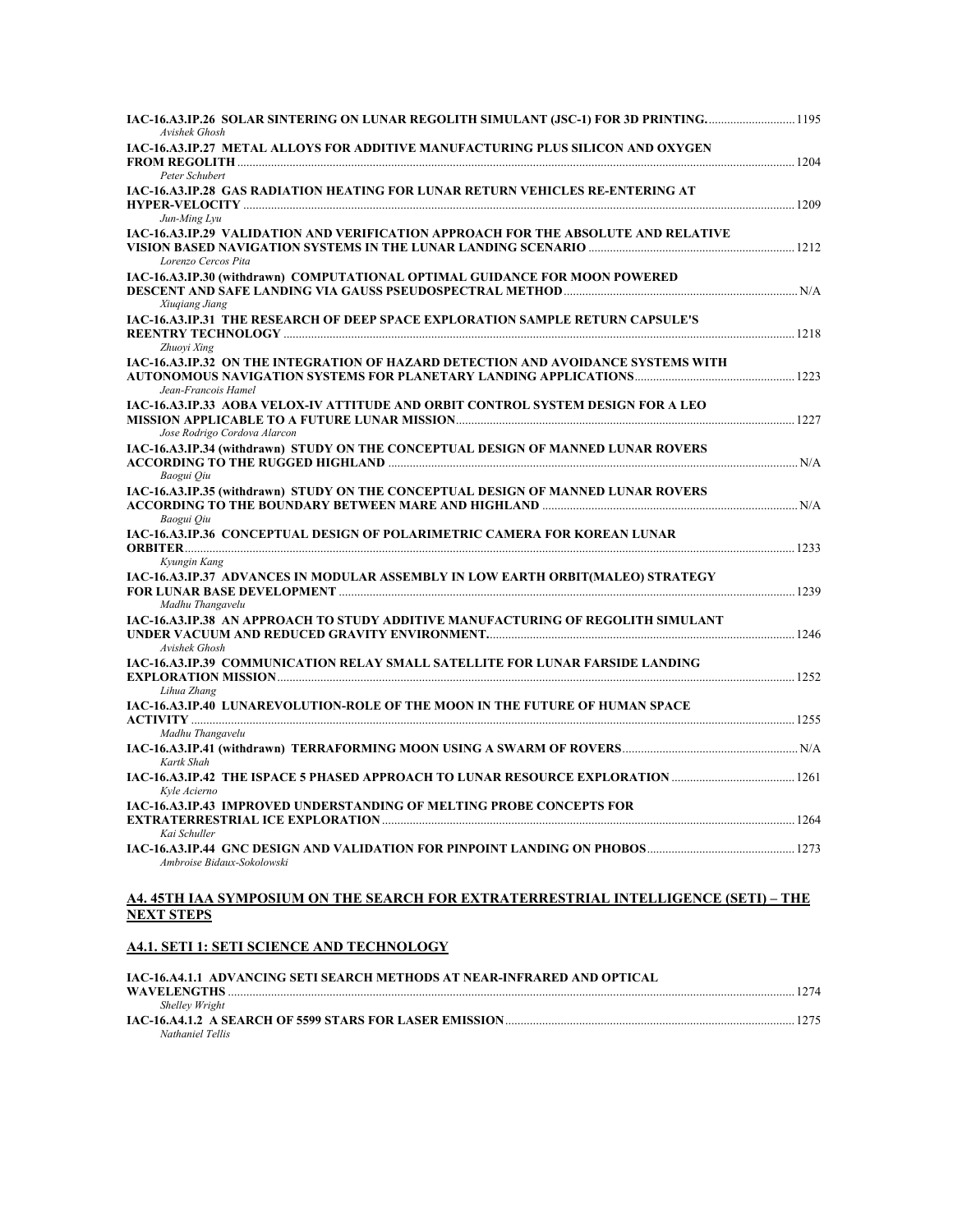#### **VOLUME 3**

| IAC-16.A4.1.3 THE BREAKTHROUGH LISTEN SEARCH FOR INTELLIGENT LIFE BEYOND THE<br><b>EARTH</b> | 1285 |
|----------------------------------------------------------------------------------------------|------|
| <b>Andrew Siemion</b>                                                                        |      |
| Eric Korpela                                                                                 |      |
| Jean-Luc Margot                                                                              | 1290 |
| IAC-16.A4.1.6 SETI OBSERVATION WITH THE RATAN-6 TELESCOPE IN 2 15 YEAR AND DETECTION         |      |
| Alexander Panov                                                                              | 1294 |
| J. Emilio Enriquez                                                                           |      |
| IAC-16.A4.1.8 A REAL-TIME FFT-KLT IMPLEMENTATION FOR SETI RESEARCH AT SARDINIA RADIO         |      |
| Andrea Melis                                                                                 | 1309 |
| Miguel Chavez Dagostno                                                                       |      |
| IAC-16.A4.1.10 WHAT'S IN A SIGNAL ANYWAY: LESSONS FROM STUDYING NONHUMAN                     | 1322 |
| Denise Herzing                                                                               |      |

## **A4.2. SETI 2: SETI AND SOCIETY**

| IAC-16.A4.2.1 NEW NUMERICAL DETERMINATION OF HABITABILITY IN THE GALAXY: THE SETI                              |     |
|----------------------------------------------------------------------------------------------------------------|-----|
|                                                                                                                |     |
| Rodrigo Ramirez                                                                                                |     |
| S. Pete Worden                                                                                                 |     |
| Stephane Dumas                                                                                                 |     |
| Claudio Maccone                                                                                                |     |
| IAC-16.A4.2.5 (withdrawn) NO-LINEAR DYNAMICS AND PHASE TRANSITIONS IN THE POPULATION                           |     |
| OF COSMIC CIVILIZATIONS NARRAY NO RELATIONS AND NARRAY NARRAY NARRAY NARRAY NARRAY NARRAY NARRAY NARRAY NARRAY |     |
| Alexander Panov<br>IAC-16.A4.2.6 ANTHROPOMORPHISM IN THE SEARCH FOR EXTRA-TERRESTRIAL INTELLIGENCE  1353       |     |
| Ulrike M. Bohlmann                                                                                             |     |
| Patricia M. Sterns                                                                                             |     |
| Miguel Chavez Dagostno                                                                                         |     |
| Vinavak Nair                                                                                                   |     |
| IAC-16.A4.2.10 (withdrawn) DR BOBBIE VAILE: A SHORT LIFE DEDICATED TO SETI RESEARCH AND                        | N/A |
| Carol Oliver                                                                                                   |     |

## **A4.IP. INTERACTIVE PRESENTATIONS**

| Shashank Pathak                                                                                                                                                      |      |
|----------------------------------------------------------------------------------------------------------------------------------------------------------------------|------|
| Lori Walton                                                                                                                                                          |      |
| Kiran Renduchintala                                                                                                                                                  |      |
| IAC-16.A4.IP.4 DO MEXICAN PUBLIC DOCUMENTS CONCERNING SPACE ACTIVITIES INCLUDE ANY<br>MENTION ABOUT MESSAGING EXTRATERRESTRIAL INTELLIGENCE, METI, AND/OR SEARCH FOR |      |
| Julio Daniel Carbajal Smith                                                                                                                                          | 1386 |
| H. Paul Shuch                                                                                                                                                        |      |
| IAC-16.A4.IP.6 (withdrawn) ADVANCED DIGITAL SIGNAL PROCESSING USING THE<br>Stephane Dumasi                                                                           |      |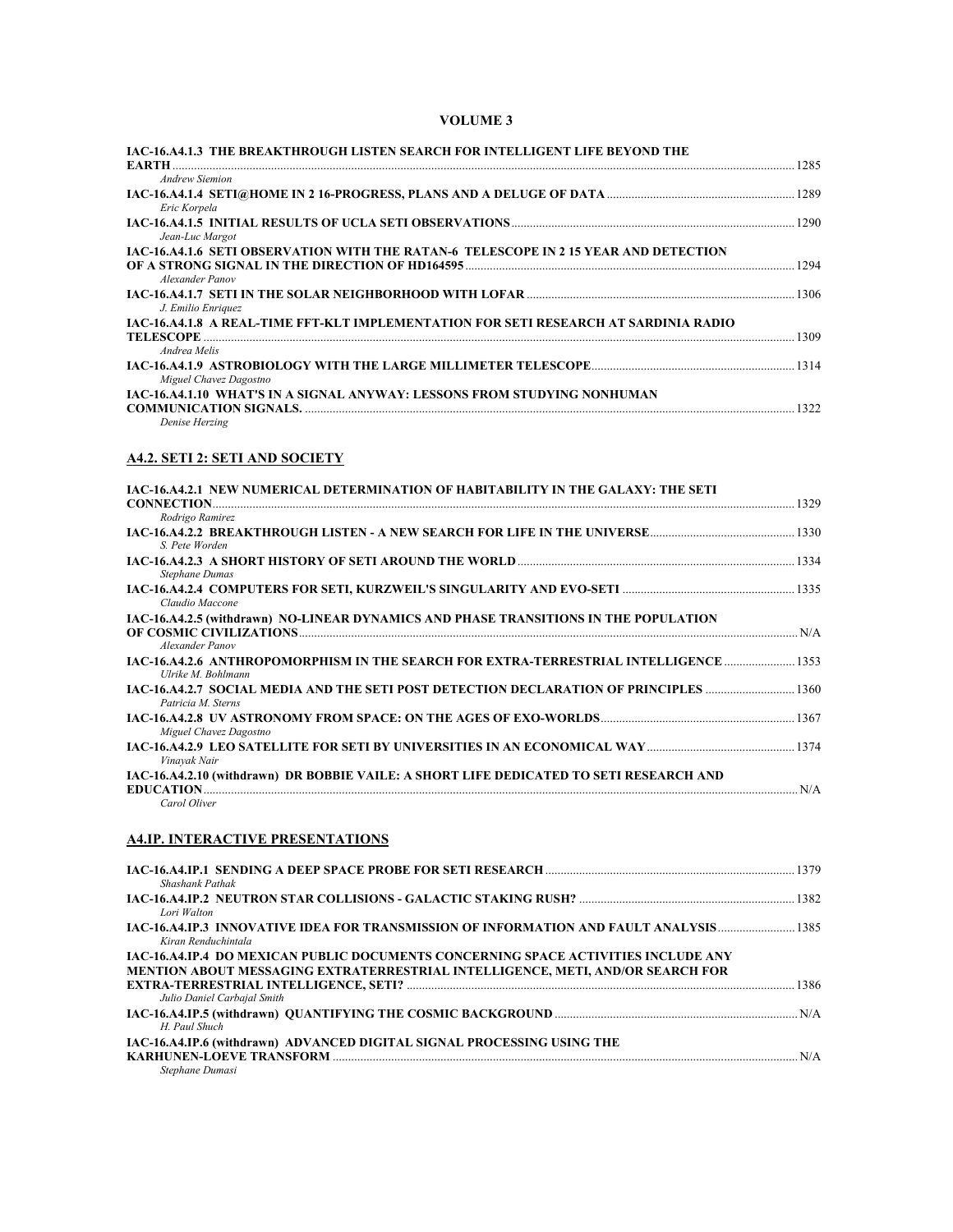| Gregory Matloi                                                                                                                                                                      |  |
|-------------------------------------------------------------------------------------------------------------------------------------------------------------------------------------|--|
| A5. 19TH IAA SYMPOSIUM ON HUMAN EXPLORATION OF THE SOLAR SYSTEM                                                                                                                     |  |
| A5.1. HUMAN EXPLORATION OF THE MOON AND CISLUNAR SPACE                                                                                                                              |  |
| IAC-16.A5.1.1 TOWARDS A MOON VILLAGE: DESIGN RESULTS FROM ESTEC AND COMMUNITY<br><b>Bernard Foing</b>                                                                               |  |
| IAC-16.A5.1.2 MARS-LUNAR GREENHOUSE (M-LGH) PROTOTYPE FOR BIO REGENERATIVE LIFE<br>Roberto Furfaro                                                                                  |  |
| IAC-16.A5.1.3 THE ISECG SCIENCE WHITE PAPER: SCIENTIFIC OPPORTUNITIES OF THE GLOBAL<br>Juergen Schlutz                                                                              |  |
| IAC-16.A5.1.4 THE OPENING OF THE CIS-LUNAR COMMERCIAL FRONTIER: A CRITICAL PATH<br>John Culton                                                                                      |  |
| IAC-16.A5.1.5 RESILIENT CISLUNAR ARCHITECTURE TO ENABLE KEY MARS TECHNOLOGIES AND<br>Mathew Duggan                                                                                  |  |
| IAC-16.A5.1.6 CONCEPT OF CREW-TENDED PLATFORM IN CIS-LUNAR SPACE: INITIAL<br>Josh Hopkins                                                                                           |  |
| IAC-16.A5.1.7 A VIEW TO THE NEXT EDITION OF THE GLOBAL EXPLORATION ROADMAP  1428<br>Kathy Laurini<br>IAC-16.A5.1.8 CONCEPT STUDY OF A CIS-LUNAR OUTPOST ARCHITECTURE AND ASSOCIATED |  |
| <b>William Pratt</b>                                                                                                                                                                |  |
| IAC-16.A5.1.9 A SUSTAINABLE BRIDGE BETWEEN LOW EARTH ORBITS AND CISLUNAR<br>Martna Mammarella                                                                                       |  |
| IAC-16.A5.1.10 LUNAR PROVING GROUND LOGISTICS RESUPPLY - PERFORMANCE<br>Kevin Post                                                                                                  |  |
| IAC-16.A5.1.11 (withdrawn) ANTHROPOMORPHIC ROBOTICS APPLYING IN ON-PLANET ACTIVITY<br>Vladislav Svchkov                                                                             |  |

# **A5.2. HUMAN EXPLORATION OF MARS**

| IAC-16.A5.2.1 PRELIMINARY ANALYSIS AND DESIGN FOR AN END-TO-END MARS FLYBY MANNED                                                  |  |
|------------------------------------------------------------------------------------------------------------------------------------|--|
| Luigi Mascolo                                                                                                                      |  |
| 1481 - IAC-16.A5.2.2 ALL SOLAR ELECTRIC OR ALL CHEMICAL, THAT IS THE OUESTION<br>Jean-Marc Salot                                   |  |
| 1487 IAC-16.A5.2.3  EFFECT OF SPECIFIC IMPULSE LIMITATIONS ON NEP AND SEP MISSIONS ………………………………………… 1487<br>Porzia Federica Mafone |  |
| Oleg Dotsenko                                                                                                                      |  |
| IAC-16.A5.2.5 (withdrawn) MARS HABITAT SETTLEMENT- A SCALED DOWN CONCEPTUAL DESIGN<br>Sam Dakka                                    |  |
| IAC-16.A5.2.6 (withdrawn) ONE-WAY VERSUS RETURN MARS MISSION ARCHITECTURES - A<br>Sydney Do                                        |  |
| Jacob Cohen                                                                                                                        |  |
| IAC-16.A5.2.8 H2-CO2 FUEL CELL AS A PROMISING ALTERNATIVE TO PRODUCE ELECTRICITY AND                                               |  |
| Yoshitsugu Sone<br>IAC-16.A5.2.9  UTILITY OF ADDITIVE MANUFACTURING ON MARTIAN ANALOGS AND MANNED<br>1516<br><b>MARS MISSIONS</b>  |  |
| Zak Wilson                                                                                                                         |  |
| Timothy Cichan                                                                                                                     |  |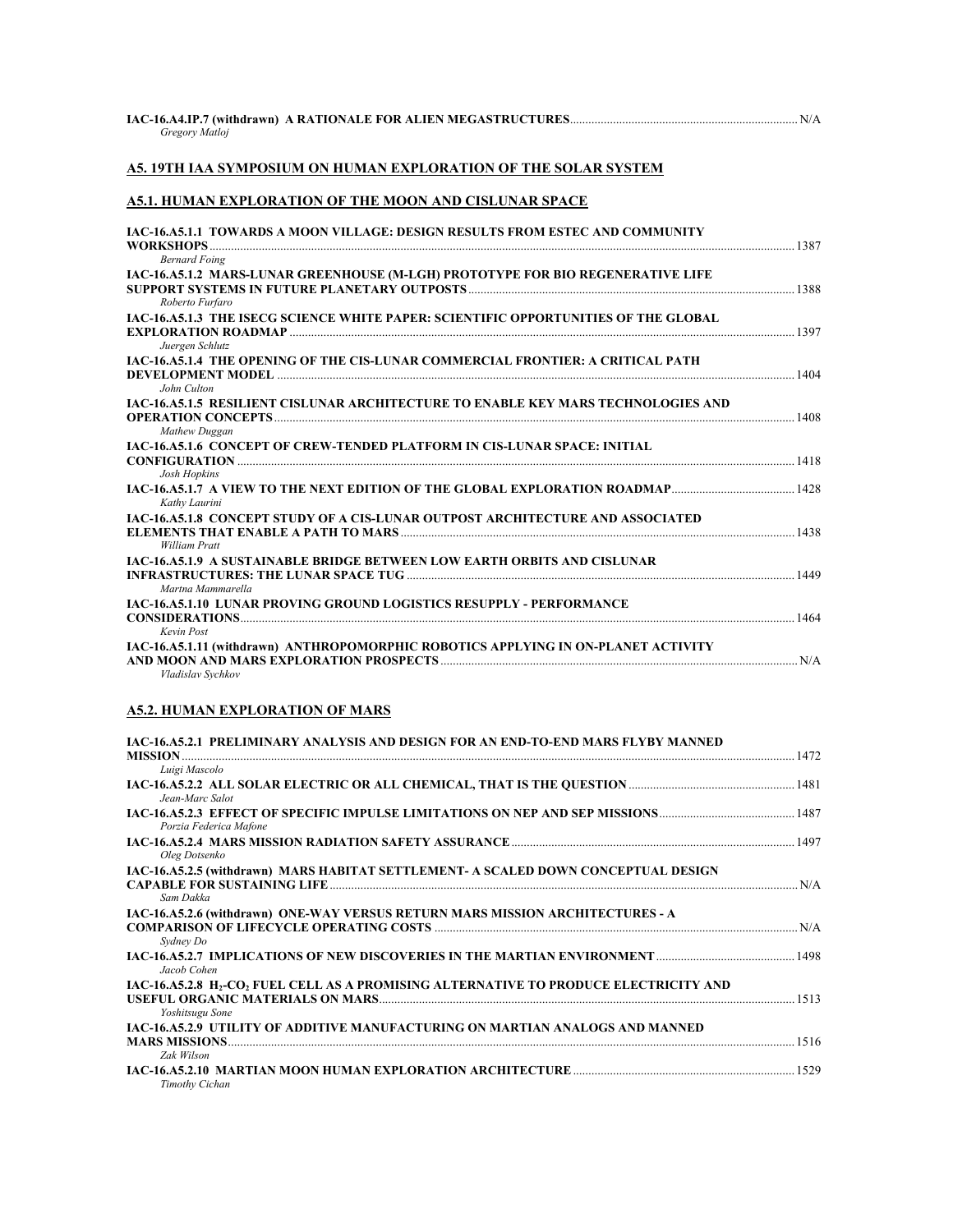|                | 1538 |
|----------------|------|
| Michele Pagone |      |
|                | 1548 |
| Buzz Aldrin    |      |

# **A5.IP. INTERACTIVE PRESENTATIONS**

| IAC-16.A5.IP.1 A METHODOLOGY FOR HYPOGRAVITY GAIT ANALYSIS WITH DESIGN                                                                                          | .1560 |
|-----------------------------------------------------------------------------------------------------------------------------------------------------------------|-------|
| Irene Lia Schlacht                                                                                                                                              |       |
| IAC-16.A5.IP.2 (withdrawn) COMET 6P/CHURYUMOV-GERASIMENKO - A MAIN TARGET OF ROSETTA<br>Klim Churvumov                                                          |       |
| IAC-16.A5.IP.3 AUTONOMOUS AOUAPONIC SYSTEM TO RECREATE AN ECOSYSTEM FOR MARS<br>Pierre Foullon                                                                  | .1567 |
| IAC-16.A5.IP.4 (withdrawn) REACHING FOR THE MOON AND BEYOND? SOCIOPOLITICAL                                                                                     |       |
| Julie Patarin-Jossec<br>Carlos Manuel Entrena Utrilla                                                                                                           |       |
| IAC-16.A5.IP.6 (withdrawn) ARES PLAN: A LATIN AMERICAN PROPOSAL FOR MANNED<br>Hector Omar Pensado-Diaz                                                          |       |
| IAC-16.A5.IP.7 CHEMICAL START TO TERRAFORMING: AN APPROACH TO MAKE A GARDEN ON                                                                                  |       |
| <b>Audrey Douglas</b><br>IAC-16.A5.IP.8 MANNED MISSION TO MARS: A DISCUSSION ON SOLUTIONS OF TECHNICAL<br>DIFFICULTIES                                          |       |
| Ankita Vashishtha<br>Rose Tasker                                                                                                                                |       |
| Lakshva Dut                                                                                                                                                     |       |
| IAC-16.A5.IP.11 (withdrawn) HOW TO IMPROVE THE EFFICIENCY OF EXTRA-VEHICULAR<br>ACTIVITIES ON MARS ? DEVELOPMENT, ASSEMBLY AND TEST OF A NEW EMBEDDED RECORDING |       |
| Camille Gonter<br>IAC-16.A5.IP.12 MANNED ROVERS FOR MARS EXPLORATION, MOON AND OTHER PLANETS 1608<br>Oleg Aleksandrov                                           |       |
| IAC-16.A5.IP.13 NEW PROJECT OF PRIVATE SCIENTIFIC AND COMMERCIAL PILOTED EXPEDITION<br>TO MARS AND PHOBOS<br>Oleg Aleksandrov                                   | 1610  |

## **A6. SYMPOSIUM ON SPACE DEBRIS**

#### **A6.1. MEASUREMENTS**

| IAC-16.A6.1.1 INCREASING OF NEW GEO/HEO SPACE DEBRIS DISCOVERY RATE WITH ISON                       |      |
|-----------------------------------------------------------------------------------------------------|------|
| Igor Molotov<br>IAC-16.46.1.2 AUTONOMOUS DETECTION AND FOLLOW-UP TRACKING OF NEW OBJECTS AT HIGH    |      |
| Alexander Lapshin                                                                                   | 1625 |
| Tommaso Cardona                                                                                     |      |
| IAC-16.A6.1.4 LIGHT CURVE DATABASE OF ASTRONOMICAL INSTITUTE OF THE UNIVERSITY OF<br>Jiri Silha     |      |
| IAC-16.A6.1.5 BROADBAND ARRAY SPECTROGRAPH SYSTEM (BASS) THERMAL IR OBSERVATIONS<br>Mark A. Skinner |      |
| <b>IAC-16.46.1.6 MEASUREMENTS OF ABSORPTION CROSS SECTION FOR SPACE DEBRIS</b><br>Fabio Santoni     |      |
| IAC-16.A6.1.7 THE PERFORMANCE ANALYSIS OF TELESCOPE ARRAY FOR OBSERVATION OF<br>Jingjing Hu         | 1660 |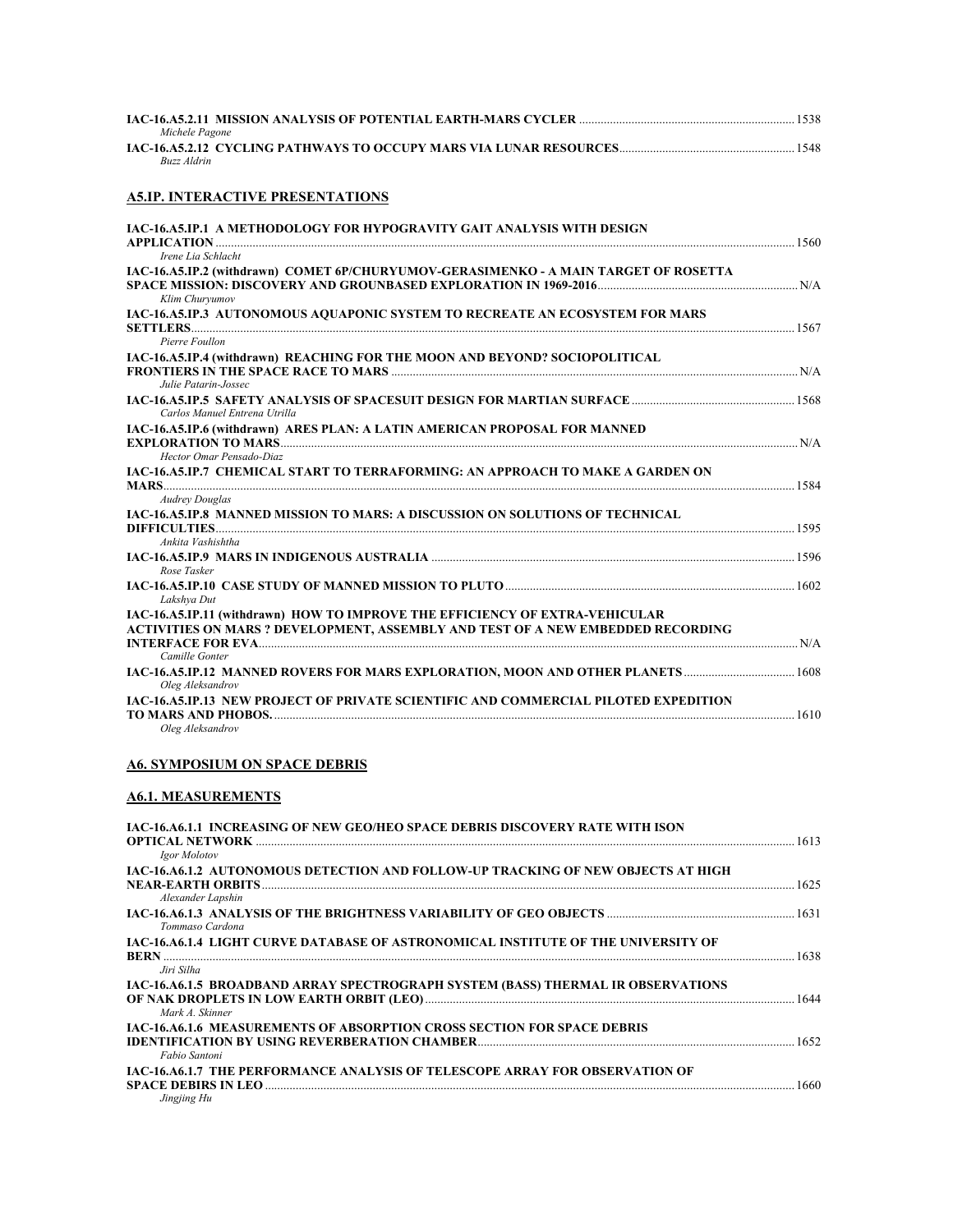| IAC-16.A6.1.8 AVERAGE CROSS-SECTIONAL AREA OF DEBRISAT FRAGMENTS USING<br><b>Thomas Scruggs</b>                        |  |
|------------------------------------------------------------------------------------------------------------------------|--|
| Nobu Okada                                                                                                             |  |
| IAC-16.A6.1.10 FAULT-TOLERANT FEATURE-BASED ESTIMATION OF SPACE DEBRIS ROTATIONAL<br>Gabriele Biondi                   |  |
| <b>A6.2. MODELLING AND RISK ANALYSIS</b>                                                                               |  |
| Daniel Oltrogge                                                                                                        |  |
| Daniel Oltrogge                                                                                                        |  |
| IAC-16.A6.2.2 REVISITING THE CATALOGED DEBRIS COLLISION RISK FOR THE IRIDIUM AND<br>Carmen Pardini                     |  |
| IAC-16.A6.2.3 EFFECT OF CUBESATS ON COLLISION AVOIDANCE WARNINGS AND LONG-TERM<br><b>Glenn Peterson</b>                |  |
| IAC-16.A6.2.4 MEGA-CONSTELLATIONS, SMALL SATELLITES AND THEIR IMPACT ON THE SPACE                                      |  |
| Benjamin Bastda Virgili<br>IAC-16.A6.2.5 INFLUENCES OF MEGA CONSTELLATIONS ON THE ORBITAL ENVIRONMENT                  |  |
| Shiki Kitajima<br>IAC-16.A6.2.6 STUDY OF DISPOSAL OPTIONS FOR REDUCING THE FUTURE DEBRIS ENVIRONMENT<br>Alan B. Jenkin |  |
| IAC-16.A6.2.7 THE EFFECT OF THE GNSS DISPOSAL STRATEGIES ON THE LONG TERM EVOLUTION<br>Alessandro Rossi                |  |
| IAC-16.A6.2.8 DEBRISAT FRAGMENT CHARACTERIZATION SYSTEM AND PROCESSING STATUS 1755<br>Moises Rivero                    |  |
| Carsten Wiedemann                                                                                                      |  |
| IAC-16.A6.2.10 DEGRADATION OF MLI AND PAINTING INDUCED GENERATION OF DEBRIS  1780<br>Sophie Duzellier                  |  |
| Mirko Trisolini                                                                                                        |  |

# **A6.3. HYPERVELOCITY IMPACTS AND PROTECTION**

| IAC-16.A6.3.1 A VULNERABILITY ANALYSIS METHOD OF SPACECRAFT UNDER SPACE DEBRIS     |      |
|------------------------------------------------------------------------------------|------|
|                                                                                    | 1800 |
| Sen Liu                                                                            |      |
| IAC-16.A6.3.2 INFLUENCE ON SHIELDING PERFORMANCE OF AEROGEL/FIBERGLASS COMPOSITE   |      |
|                                                                                    | 1807 |
| Xuezhong Wen                                                                       |      |
| IAC-16.A6.3.3 A STUDY OF DAMAGE ON WOVEN MULTI-SHOCK SHIELD BY A HIGH-SPEED IMPACT |      |
|                                                                                    |      |
| Gongshun Guan                                                                      |      |
| IAC-16.A6.3.4 EXPERIMENTAL STUDY OF THE CRYOGENIC EFFECT ON HYPERVELOCITY IMPACT   |      |
|                                                                                    |      |
| Zizheng Gong                                                                       |      |
|                                                                                    |      |
| Joe Kleespies                                                                      |      |
| IAC-16.A6.3.6 SIZE CHARACTERIZATION USING A TWO-DIMENSIONAL APPROXIMATION FOR      |      |
|                                                                                    | 1835 |
| Mathew Moraguez                                                                    |      |
| IAC-16.A6.3.7 MICROMETEOROID AND ORBITAL DEBRIS IMPACT HARDNESS ASSURANCE OF AN    |      |
|                                                                                    | 1842 |
| <b>Anton Nikiforov</b>                                                             |      |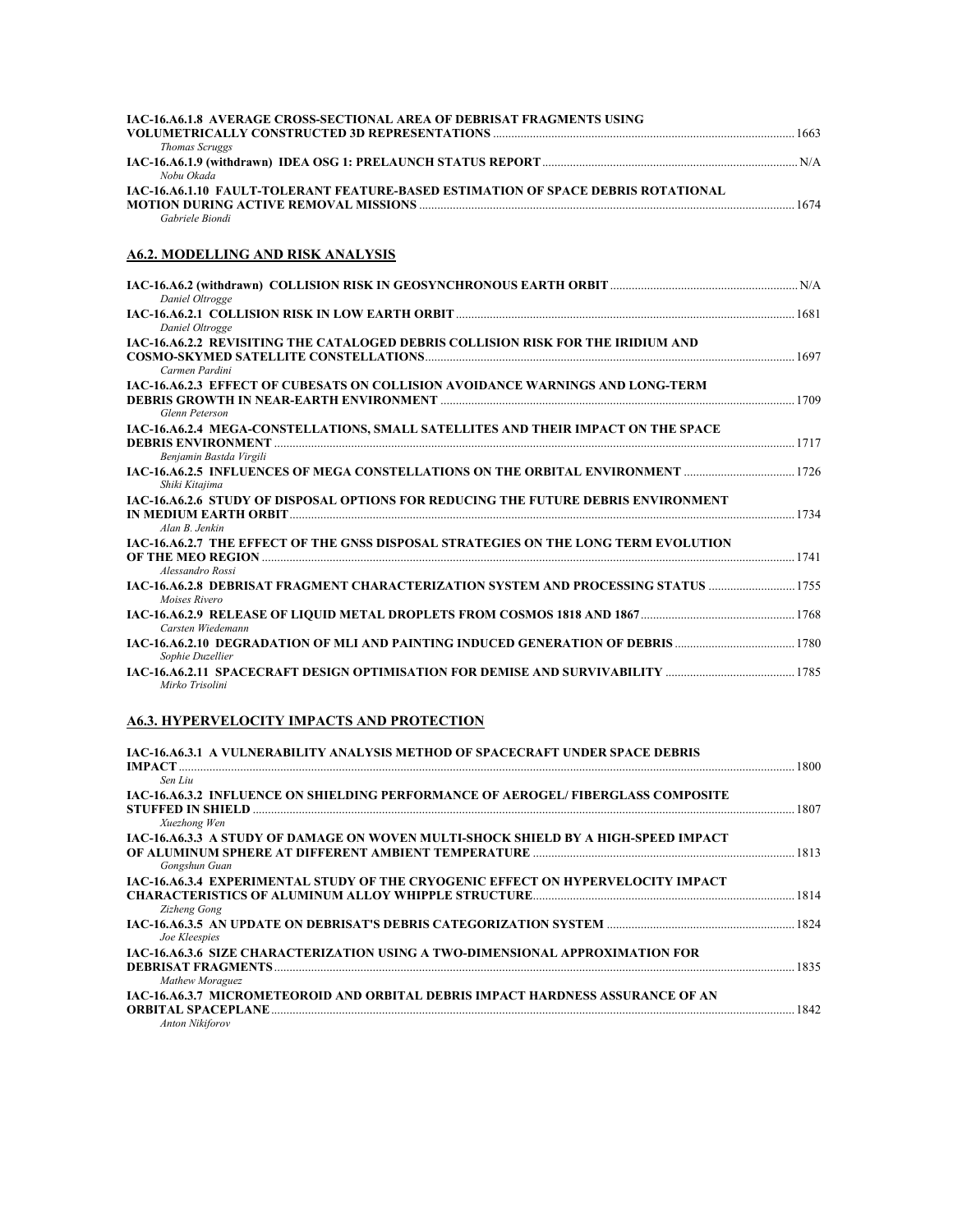## **A6.4. MITIGATION AND STANDARDS**

| IAC-16.A6.4.1 IMPACT OF END-OF-LIFE MANOEUVRES ON THE RESIDENT POPULATIONS IN                                |      |
|--------------------------------------------------------------------------------------------------------------|------|
| <b>Stefan Frey</b>                                                                                           |      |
| IAC-16.A6.4.2 CHARACTERISATION OF THE DYNAMICAL STRUCTURE OF THE                                             |      |
| Camilla Colombo                                                                                              |      |
| 1866) IAC-16.A6.4.3  SPACECRAFT DESIGN EVOLUTION TOWARDS SPACE ENVIRONMENT PROTECTION<br>Silvia Occhigrossi  |      |
| IAC-16.A6.4.4 ASSESSMENT OF PASSIVE AND ACTIVE SOLAR SAILING STRATEGIES FOR END-OF-                          |      |
|                                                                                                              |      |
| Camilla Colombo                                                                                              |      |
| IAC-16.A6.4.5 APPLICABILITY OF DRAG AUGMENTATION SYSTEMS TO ENABLE FUTURE LEO                                |      |
| Chiara Palla                                                                                                 |      |
| Davide Rastelli                                                                                              |      |
| IAC-16.A6.4.7 UPGRADE OF THE SPACECRAFT ENTRY SURVIVAL ANALYSIS MODULE (SESAM) OF                            |      |
| Davide Bonetti                                                                                               |      |
| 1916 IAC-16.A6.4.8 SENSIBILITY ANALYSIS WITH DEBRISK; THE CNES' DEBRIS ASSESSMENT SOFTWARE 1<br>Pierre Omaly |      |
| IAC-16.A6.4.9 SPACE DEBRIS MITIGATIONS VERSUS REMOVAL, ECONOMICAL AND TECHNICAL                              |      |
|                                                                                                              | 1922 |
| Saul Santlllan- Guterrez                                                                                     |      |
| Shrevash Patel                                                                                               |      |

## **A6.5. SPACE DEBRIS REMOVAL TECHNOLOGIES**

| IAC-16.A6.5.1 ROSPA, SPACE-LIKE CONTACT DYNAMIC SCENARIO SETUP AND EUROPEAN            |      |
|----------------------------------------------------------------------------------------|------|
|                                                                                        |      |
| Andrea Pellacani                                                                       |      |
| 1944 IAC-16.A6.5.2 DEVELOPING A RELIABLE CAPTURE SYSTEM FOR THE CLEANSPACE ONE MISSION |      |
| Muriel Richard-Noca                                                                    |      |
| Oleg Sokolov                                                                           |      |
| IAC-16.A6.5.4 (withdrawn) VISUAL GUIDANCE AND NAVIGATION SYSTEM FOR SPACE DEBRIS       |      |
|                                                                                        |      |
| Shinichi Kimura                                                                        |      |
| IAC-16.A6.5.5 A NOVEL METHOD OF PATH PLANNING FOR SPACE ROBOT CAPTURING TUMBLING       |      |
|                                                                                        |      |
| Hongwen Zhang                                                                          |      |
| IAC-16.A6.5.6 ENERGY AND MOMENTUM CONSIDERATIONS IN THE DEPLOYMENT DYNAMICS OF         |      |
|                                                                                        |      |
| Eleonora Botta                                                                         |      |
| IAC-16.A6.5.7 TETHER FORCE TRANSMISSION CAPABILITIES FOR APPLICATIONS AT ACTIVE        |      |
|                                                                                        | 1987 |
| Marcel Becker                                                                          |      |
| IAC-16.A6.5.8 REFINEMENT OF PARAMETERS OF A SPACE VEHICLE DESTINED FOR LARGE-SIZE      |      |
|                                                                                        |      |
| Dmitriy Grishko                                                                        |      |
| IAC-16.A6.5.9 (withdrawn) ION BEAM SHEPHERD RELATIVE DYNAMICS AND PROXIMITY            |      |
|                                                                                        |      |
|                                                                                        |      |

*Anatoliy Alpatov* 

## **VOLUME 4**

|                                                                                   | 2004 |
|-----------------------------------------------------------------------------------|------|
| Marko Jankovic                                                                    |      |
| IAC-16.A6.5.11 ADR GNC CONCEPT FOR THE DREAM CHASER: THE ENVISAT DE-ORBITING CASE | 2019 |
| Julien Pevrard                                                                    |      |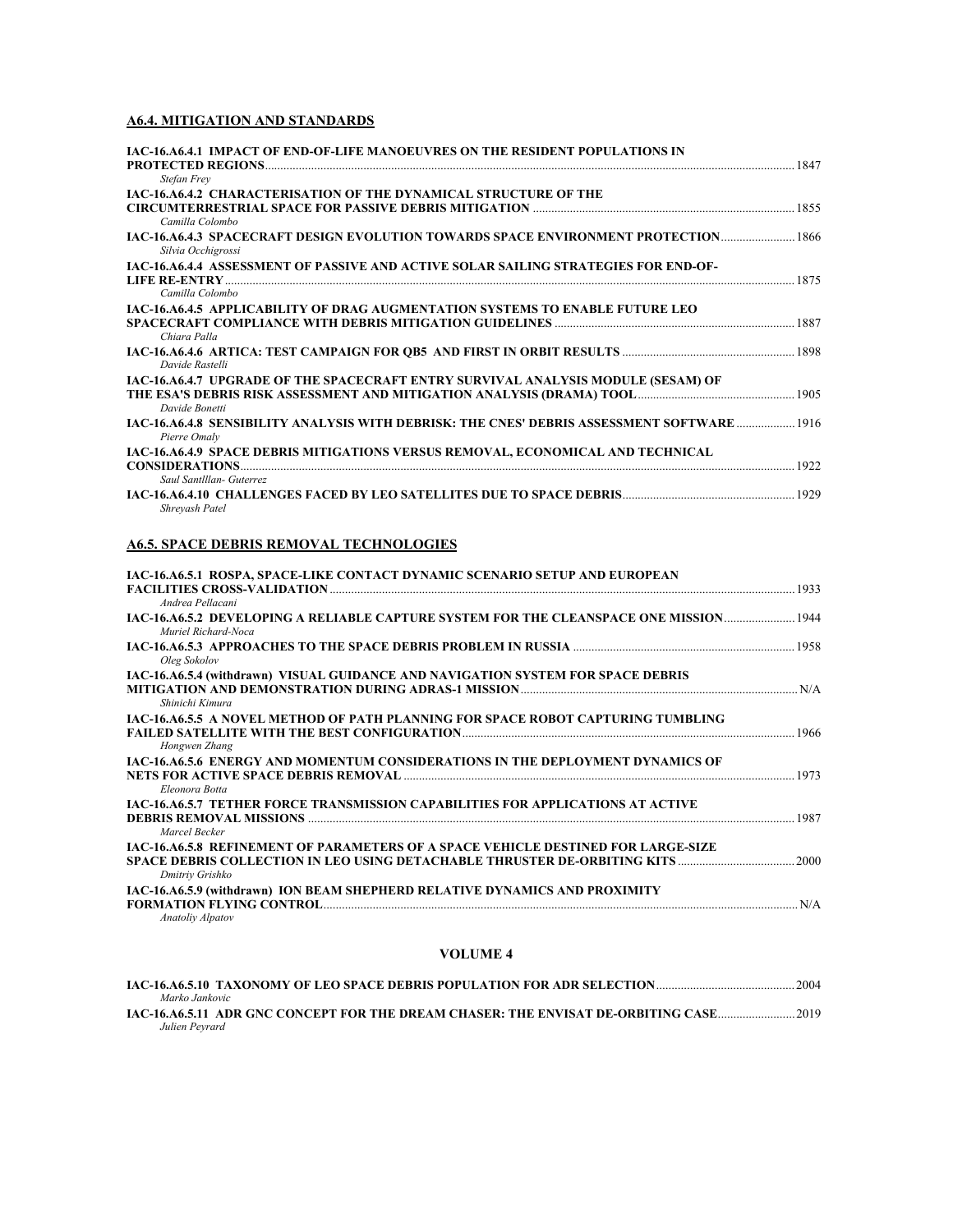#### **A6.6. SPACE DEBRIS REMOVAL CONCEPTS**

| IAC-16.A6.6.1 AIRBUS DEFENCE AND SPACE'S VISION AND ACTIVITIES IN ACTIVE DEBRIS<br>Aurelien Pisseloup                                                                              |      |
|------------------------------------------------------------------------------------------------------------------------------------------------------------------------------------|------|
| IAC-16.A6.6.2 (withdrawn) ADRAS 1 AND ASTROSCALE'S PLANS FOR DEBRIS REMOVAL AND<br>Nobu Okada                                                                                      |      |
| IAC-16.A6.6.3 (withdrawn) RECENT OHB SYSTEM SPACE ROBOTICS ACTIVITIES FOR ADR AND OOS N/A<br>Marc Scheper                                                                          |      |
| Houman Hakima                                                                                                                                                                      |      |
| IAC-16.A6.6.4 PROJECT MODEL: A CANADIAN SOLUTION FOR ACTIVE DEBRIS REMOVAL 2037<br>Mark Seymour                                                                                    |      |
| IAC-16.A6.6.5 A COMPLETE IP-BASED NAVIGATION SOLUTION FOR THE APPROACH AND CAPTURE                                                                                                 |      |
| Marcos Aviles Rodrigalvarez<br>IAC-16.A6.6.6 3D RECONSTRUCTION OF A SPACE DEBRIS CAPTURING NET TRAJECTORY DURING<br>Riccardo Benvenuto                                             |      |
| IAC-16.A6.6.7 EXPERIMENTS ON TETHER-NET CAPTURE AND NET CLOSING MECHANISM OF<br>Inna Sharf                                                                                         |      |
| IAC-16.A6.6.8 REVIEW OF FINAL PAYLOAD TEST RESULTS FOR THE REMOVEDEBRIS ACTIVE<br>Jason Forshaw                                                                                    |      |
| Yingying Liu                                                                                                                                                                       |      |
| IAC-16.A6.6.10 (withdrawn) TARGET SEQUENCE DESIGN FOR LOW-THRUST MULTIPLE ADR<br>Juan Luis Gonzalo                                                                                 |      |
| IAC-16.A6.6.11 DESIGNING MULTIPLE SPACE DEBRIS REMOVAL MISSIONS CONSIDERING FUEL<br>Rvusuke Harada                                                                                 |      |
| A6.7. OPERATIONS IN SPACE DEBRIS ENVIRONMENT, SITUATIONAL AWARENESS                                                                                                                |      |
| IAC-16.A6.7.1 REALIZATION AND TEST CAMPAIGN OF MORAL FIRST PROTOTYPE: AN<br><b>INNOVATIVE ALTAZ MOUNT FOR FAST AND PRECISE POINTING FOR ONE METER CLASS</b>                        |      |
| Niccoli Bellini                                                                                                                                                                    |      |
| Andrea Pietropaolo<br>IAC-16.A6.7.3 SPACE-BASED PSEUDO-FIXED LATITUDE OBSERVATION MODE BASED ON THE                                                                                |      |
| Yun-Peng Hu                                                                                                                                                                        |      |
| Claire Fremeaux                                                                                                                                                                    |      |
| IAC-16.A6.7.5 TRADING SPACECRAFT FUEL USE AND MISSION PERFORMANCE TO DETERMINE<br>THE OPTIMAL COLLISION PROBABILITY IN EMERGENCY COLLISION AVOIDANCE SCENARIOS2145<br>Jason Reiter |      |
| LAC-16 A6 7 6 COLLISION RISK MANAGEMENT FOR AUTONOMOUS SPACECRAET.                                                                                                                 | 2151 |

**IAC-16.A6.7.6 COLLISION RISK MANAGEMENT FOR AUTONOMOUS SPACECRAFT**........................................................2154 *Nicolas Bataille*  **IAC-16.A6.7.7 CURRENT STATUS AND FUTURE DEVELOPMENT OF THE RUSSIAN HAZARD PREVENTION SYSTEM WHILE PROVIDING FLIGHT SAFETY OF CONTROLLED SPACECRAFT**..................................2158 *Maxim Matushin*  **IAC-16.A6.7.8 IMPLICATIONS OF PROPOSED SMALL SATELLITE CONSTELLATIONS ON SPACE TRAFFIC MANAGEMENT AND LONG-TERM DEBRIS GROWTH IN NEAR-EARTH ENVIRONMENT**.............................2162 *Glenn Peterson*  **IAC-16.A6.7.9 OPERATIONAL APPROACH FOR SPACE OBJECT CATALOGUING ACTIVITIES**......................................2170 *Noelia Sanchez Ortz*  **IAC-16.A6.7.10 THE DUAL USE OPTION OF THE MID FREQUENCY APERTURE ARRAY FOR SPACE DEBRIS TRACKING** ..................................................................................................................................................................................2181 *Carla Sharpe*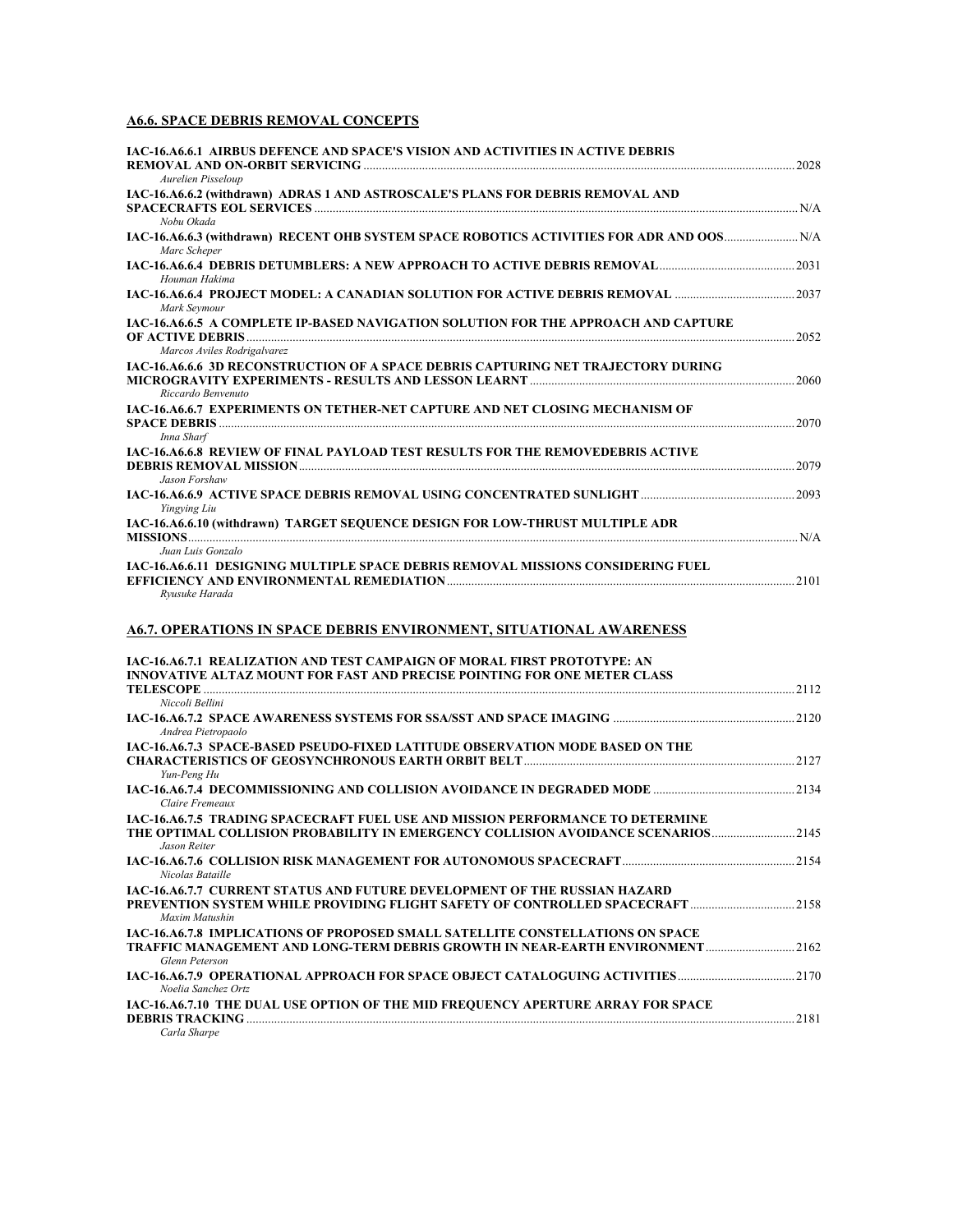| A6.8. (JOINT SESSION WITH SPACE SECURITY COMMITTEE): POLICY, LEGAL, INSTITUTIONAL AND |  |
|---------------------------------------------------------------------------------------|--|
| ECONOMIC ASPECTS OF SPACE DEBRIS DETECTION. MITIGATION AND REMOVAL                    |  |

| Serge Platard                                                                            |       |
|------------------------------------------------------------------------------------------|-------|
| IAC-16.A6.8.2 (withdrawn) OUTCOMES AND SOME PROPOSALS FROM INTERNATIONAL SYMPOSIUM       |       |
| Susumu Yoshitomi                                                                         | N/A   |
| IAC-16.A6.8.3 THE EVOLUTION OF U.S. POLICY FOR ADDRESSING THE THREAT OF SPACE DEBRIS:    |       |
|                                                                                          | 2189  |
| <b>Brian Weeden</b>                                                                      |       |
| IAC-16.A6.8.4 CHALLENGING ISSUES OF INTERNATIONAL COOPERATION IN THE DEVELOPMENT         | .2199 |
| Anna Prokopchik                                                                          |       |
| IAC-16.A6.8.5 (withdrawn) THREAT OF ACTIVE DEBRIS INTO THE ORBITS: LEGAL AND POLICY      |       |
|                                                                                          |       |
| Rushi Ghadawala                                                                          |       |
| IAC-16.A6.8.6 REVISITING 'RES COMMUNIS' AND ENVIRONMENTAL LAW APPROACH TO SPACE          |       |
| DEBRIS ISSUE <b>Executive Construction of the Construction Construction Construction</b> | 2208  |
| Shashank Khurana                                                                         |       |
| Mateo Emanuelli                                                                          |       |
| IAC-16.A6.8.8 (withdrawn) LEGAL CONCERNS OF ACTIVE DEBRIS REMOVAL FROM GEO USING         |       |
| <b>GRAVITY FLYBY THE MOON</b> NORMALIST RESEARCH THE MOON NO. 2007                       |       |
| Syamsurijal Syamsurijal                                                                  |       |
| IAC-16.A6.8.9 POSSIBLE FUTURE SPACE DEBRIS MITIGATION AND REMOVAL LEGAL,                 |       |
|                                                                                          | 2214  |
| Stefano Antonet                                                                          |       |
| IAC-16.A6.8.10 CRITICAL ISSUES ON COMMERCIAL OPERATION OF SPACE DEBRIS REMOVAL 2223      |       |
| Shaofei Wang                                                                             |       |
| IAC-16.A6.8.11 NEEDS OF AN INTERNATIONAL POLICY AND A REGULATION FRAMEWORK FOR           |       |
|                                                                                          | 2231  |
|                                                                                          |       |

*Annamaria Nassisi* 

## **A6.9. MODELLING AND ORBIT DETERMINATION**

| IAC-16.A6.9.1 IMPROVING THE ORBIT PROPAGATION ACCURACY OF TWO-LINE-ELEMENT                                                                                                                                                                                                                                                       | 2238  |
|----------------------------------------------------------------------------------------------------------------------------------------------------------------------------------------------------------------------------------------------------------------------------------------------------------------------------------|-------|
| Jullian Rivera                                                                                                                                                                                                                                                                                                                   |       |
| IAC-16.46.9.2 (withdrawn) THE EFFECT OF EARTH RADIATION PRESSURE ON THE LONG TERM<br><b>ORBIT OF SPACE DEBRIS</b><br><b>Stuart Grev</b>                                                                                                                                                                                          |       |
| IAC-16.A6.9.3 (withdrawn) ANALYSIS OF THE COUPLED ORBIT AND ATTITUDE DYNAMICS OF SPACE<br>Clemence Le Fevre                                                                                                                                                                                                                      |       |
| IAC-16.A6.9.4 (withdrawn) PROBABILISTIC ORBIT DETERMINATION FOR REAL-TIME<br>Mark P. Bolden                                                                                                                                                                                                                                      | N/A   |
| IAC-16.A6.9.5 ASSOCIATING OPTICAL MEASUREMENTS OF GEOCENTRIC OBJECTS WITH A<br>Michiel Zitersteijn                                                                                                                                                                                                                               | .2250 |
| IAC-16.A6.9.6 MAPPING SENSORS MEASUREMENTS TO RESIDENT SPACE OBJECTS ENERGY AND<br>Roberto Furfaro                                                                                                                                                                                                                               | 2256  |
| IAC-16.A6.9.7 ON THE PERFORMANCE ANALYSIS OF INITIAL ORBIT DETERMINATION<br>Juan Carlos Dolado Perez                                                                                                                                                                                                                             | 2261  |
| IAC-16.A6.9.8 ANALYSIS OF THE ORBIT DETERMINATION ACCURACY USING LASER RANGES AND<br>ANGULAR MEASUREMENTS <b>CONTRACTES CONTRACTES CONTRACTES CONTRACTES CONTRACTES CONTRACTES CONTRACTES <b>CONTRACTES CONTRACTES CONTRACTES CONTRACTES CONTRACTES <b>CONTRACTES CONTRACTES CONTRACTES CONTRAC</b></b></b><br>Emiliano Cordelli | 2281  |
| Giampiero Sindoni                                                                                                                                                                                                                                                                                                                | 2290  |
| IAC-16.A6.9.10 THE TRIVIAL SOLUTION PROBLEM AND A SOLVABLE METHOD OF INITIAL ORBIT<br>Oingbo Gan                                                                                                                                                                                                                                 | 2296  |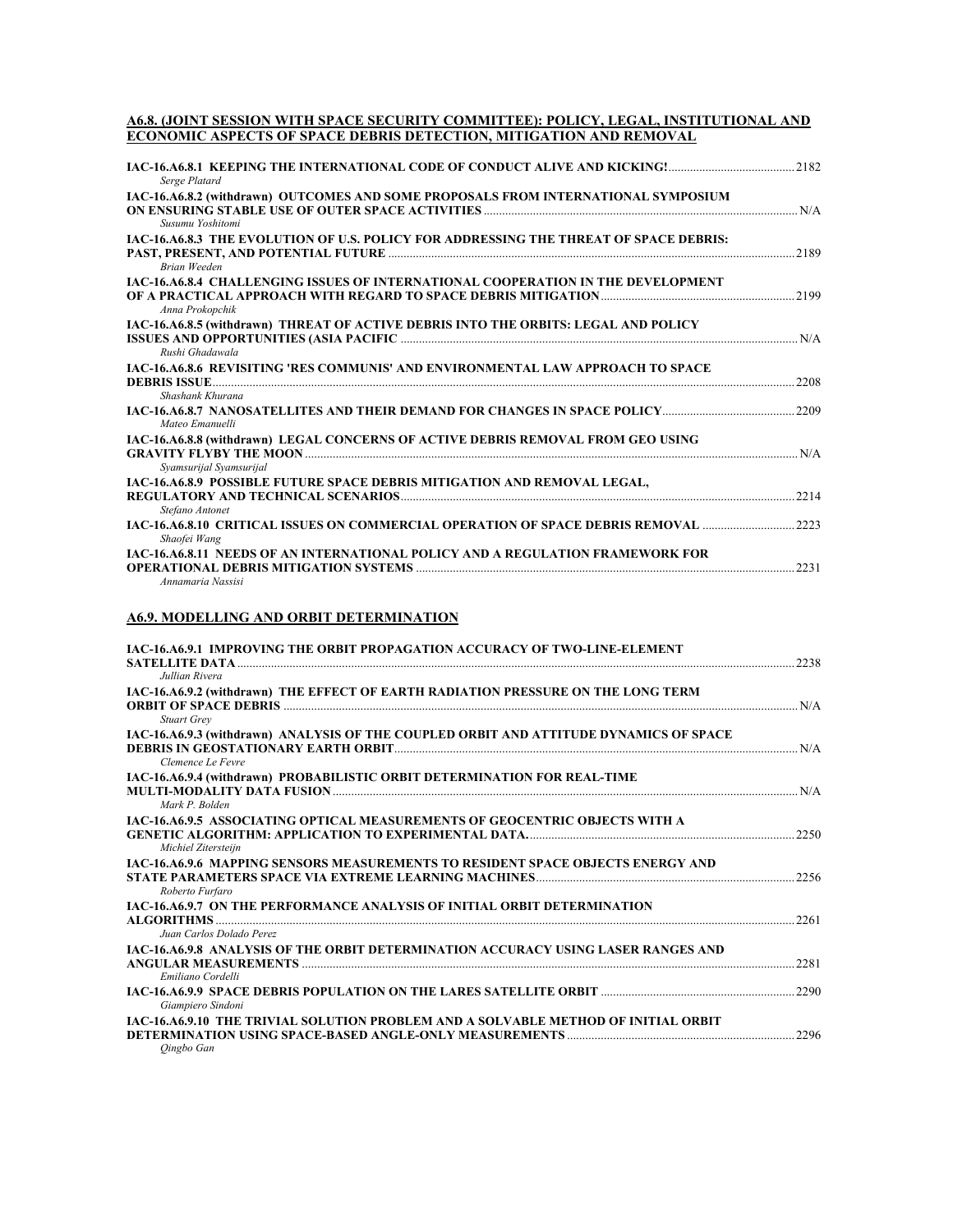## **A6.IP. INTERACTIVE PRESENTATIONS**

| IAC-16.A6.IP.1 (withdrawn) STEADY STATE HEAT TRANSFER EXPERIMENTS IN THE SLIP REGIME<br>Nathan Donaldson                                                |  |
|---------------------------------------------------------------------------------------------------------------------------------------------------------|--|
| IAC-16.A6.IP.2 (withdrawn) TETHERED SYSTEMS FOR SPACE DEBRIS REMOVAL: THE TEDDY                                                                         |  |
| Laura Costanza<br>IAC-16.A6.IP.3 ADAPTIVE REMEDIATION OF THE SPACE DEBRIS ENVIRONMENT USING FEEDBACK                                                    |  |
| Gian Luigi Somma<br>IAC-16.A6.IP.5 QUICK METHODS OF PLANNING OF OBSERVATION SESSIONS OF ORBITAL OBJECTS<br>Tatyana V. Labutkina                         |  |
| IAC-16.A6.IP.6 EXPANSION OF THE NOTION OF A MECHANICAL CONFLICT OF ORBITAL OBJECTS:<br>Tatyana V. Labutkina                                             |  |
| 14C-16.A6.IP.7 COLLISION-FREE PATH PLANNING OF SPACE ROBOT FOR MULTIPLE TASKS<br>Zhanxia Zhu                                                            |  |
| IAC-16.A6.IP.8 (withdrawn) EVALUATION OF DRAG AUGMENTATION SYSTEM DESIGN<br>Chiara Palla                                                                |  |
| Vladimir Kouprianov                                                                                                                                     |  |
| IAC-16.A6.IP.10 (withdrawn) USE OF AN OPTIMISATION TECHNIQUE FOR THE CORRELATION OF<br>Nathan Donaldson                                                 |  |
| You Cheng Yu                                                                                                                                            |  |
| IAC-16.A6.IP.12 FEASIBILITY STUDY OF ACTIVE DEBRIS REMOVAL USING HYBRID PROPULSION<br>Stefania Tonet                                                    |  |
| Guanghui Jia                                                                                                                                            |  |
| Shin-Ichiro Nishida                                                                                                                                     |  |
| Zhixuan Zhou                                                                                                                                            |  |
| IAC-16.A6.IP.16 APPLICATIONS OF IMAGE DECONVOLUTION FOR OPTICAL SPACE DEBRIS                                                                            |  |
| Rong-Yu Sun<br>IAC-16.A6.IP.17 (withdrawn) USE OF SPACE DEBRIS AS THE PROPULSIVE MASS FOR ROCKET                                                        |  |
| Oleg Aleksandrov<br>IAC-16.A6.IP.18 (withdrawn) ANALYSIS OF LIRIS INFRARED IMAGERY FOR ACTIVE DEBRIS                                                    |  |
| Ozgun Yilmaz<br>IAC-16.A6.IP.19 THE AUTOMATION OF THE EQUO ON-GROUND OBSERVATORY AT BROGLIO                                                             |  |
| Tommaso Cardona<br>IAC-16.A6.IP.20 DEVELOPMENT OF THE ITALIAN OBSERVATORY NETWORK FOR SPACE                                                             |  |
| Gioacchino Scire<br>IAC-16.A6.IP.21 (withdrawn) THE ADAPS AS A GRADUALLY DEVELOPING BALLISTIC DATA                                                      |  |
| Viktor Voropaev<br>IAC-16.A6.IP.22 A VISUAL PERCEPTION AND INTELLIGENCE SERVO SYSTEM USED FOR SPATIAL<br>Zhihui Zheng                                   |  |
| IAC-16.A6.IP.23 MONITORING THE HEALTH OF GEOSYNCHRONOUS SPACECRAFT USING                                                                                |  |
| Toshiva Enomoto<br>Claudio Bombardelli                                                                                                                  |  |
| IAC-16.A6.IP.25 VISION BASED ATTITUDE DETERMINATION USING A SIMULTANEOUS<br>LOCALIZATION AND MAPPING ALGORITHM DURING RELATIVE CIRCUMNAVIGATION OF NON- |  |
| Andrea Antonello                                                                                                                                        |  |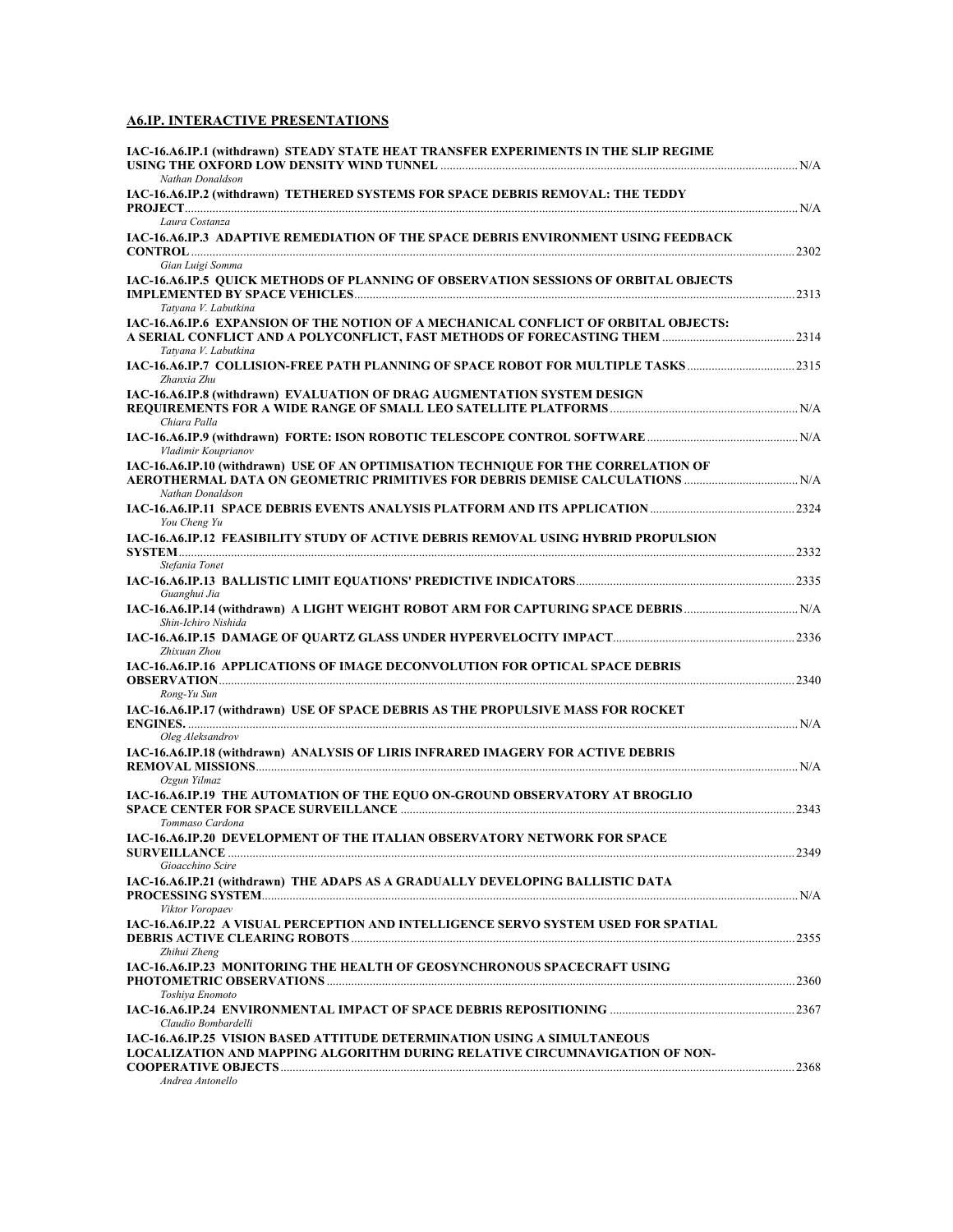| IAC-16.A6.IP.26 USING THE ANALYTIC HIERARCHY PROCESS IN THE ASSESSMENT OF THE                                                                                                     |       |
|-----------------------------------------------------------------------------------------------------------------------------------------------------------------------------------|-------|
|                                                                                                                                                                                   |       |
| Cristna De Persis                                                                                                                                                                 |       |
| Xiaowei Wang                                                                                                                                                                      |       |
| IAC-16.A6.IP.28 (withdrawn) E.DEORBIT - ELEMENTS OF AN ADR MISSION THAT REOUIRE AN<br><b>IN-ORBIT-DEMONSTRATION AND WAYS TO ACHIEVE IT CONSUMING THE CONSUMING TO A CHIEVE IT</b> |       |
| Marc Scheper                                                                                                                                                                      |       |
| IAC-16.A6.IP.29 A FLEXIBLE AND ADAPTIVE CAPTURE DEVICE FOR ORBITAL DEBRIS REMOVAL                                                                                                 |       |
| Liangliang Han                                                                                                                                                                    |       |
| IAC-16.A6.IP.30 COMPUTATION AND DYNAMIC ANALYSIS OF DEPLOYMENT OF INFLATABLE<br><b>Benke Shi</b>                                                                                  | .2386 |
| IAC-16.A6.IP.31 (withdrawn) EVALUATION OF THE IMPACT RESISTANCE OF GLARE UNDER                                                                                                    |       |
| Chunsen Shi                                                                                                                                                                       |       |
| IAC-16.A6.IP.32 EXPERIMENT AND NUMERICAL SIMULATION OF HYPERVELOCITY IMPACT ON                                                                                                    |       |
| Bin Jia                                                                                                                                                                           |       |
| IAC-16.A6.IP.33 STOCHASTIC MODELING OF HYPERVELOCITY IMPACTS INCLUDING MOMENTUM                                                                                                   |       |
|                                                                                                                                                                                   |       |
| Luc Sagnieres                                                                                                                                                                     |       |
| IAC-16.A6.IP.34 DYNAMIC PROGRAMMING AND AUTONOMOUS APPROACH TECHNOLOGY IN ON-                                                                                                     |       |
|                                                                                                                                                                                   |       |
| Shan Lu                                                                                                                                                                           |       |
| IAC-16.A6.IP.35 (withdrawn) THE RESEARCH OF TINY NON-COOPERATIVE SPACE TARGET                                                                                                     |       |
| Fei Han                                                                                                                                                                           |       |
| IAC-16.A6.IP.36 INTERNATIONAL SPACE SITUATIONAL AWARENESS SYSTEM FOR AVOIDING                                                                                                     |       |
| Changfang Zhang                                                                                                                                                                   |       |
| IAC-16.A6.IP.37 GENERAL FRAMEWORK FOR NON-COOPERATIVE SATELLITE'S TUMBLING                                                                                                        |       |
| <b>MOTION ESTIMATION USING A SINGLE IMAGING SENSOR AND AN FPGA/DSP HARDWARE</b>                                                                                                   |       |
|                                                                                                                                                                                   |       |
| Konrad Bojar                                                                                                                                                                      |       |
| Shohei Kudo                                                                                                                                                                       |       |
| IAC-16.A6.IP.39 (withdrawn) THE PROCESS ANALYSIS AND ORBIT PREDICTION OF THE DECAYING                                                                                             |       |
| Liu Yisi                                                                                                                                                                          |       |

## **A7. SYMPOSIUM ON TECHNOLOGICAL REQUIREMENTS FOR FUTURE SPACE ASTRONOMY AND SOLAR-SYSTEM SCIENCE MISSIONS**

#### **A7.1. SPACE-AGENCIES LONG-TERM VIEWS**

*Michele Vallisneri* 

*Marta Rocha De Oliveira* 

| IAC-16.A7.1.1 NASA ASTROPHYSICS PROGRAM: RESULTS, PROGRESS, AND LONG TERM STRATEGY  2425<br>Paul Hertz              |  |
|---------------------------------------------------------------------------------------------------------------------|--|
| <b>IAC-16.A7.1.2 THE FUTURE OF SPACE ASTRONOMY: ELECTROMAGNETIC VS GRAVITATIONAL</b><br>WAVES & HE NEUTRINOS?       |  |
| Pietro Uhertni<br>Enrico Flamini                                                                                    |  |
| James L. Green                                                                                                      |  |
| Jonathan Lunine                                                                                                     |  |
| IAC-16.A7.1.6 THE SPACE SCIENCE DECADAL SURVEYS: LESSONS LEARNED AND BEST PRACTICES 2440<br>Michael Moloney         |  |
| A7.2. SCIENTIFIC MOTIVATION AND REQUIREMENTS FOR FUTURE SPACE ASTRONOMY AND SOLAR<br><b>SYSTEM SCIENCE MISSIONS</b> |  |
|                                                                                                                     |  |

**IAC-16.A7.2.2 A NOVEL ORBITER MISSION CONCEPT FOR VENUS WITH THE ENVISION PROPOSAL** ......................2447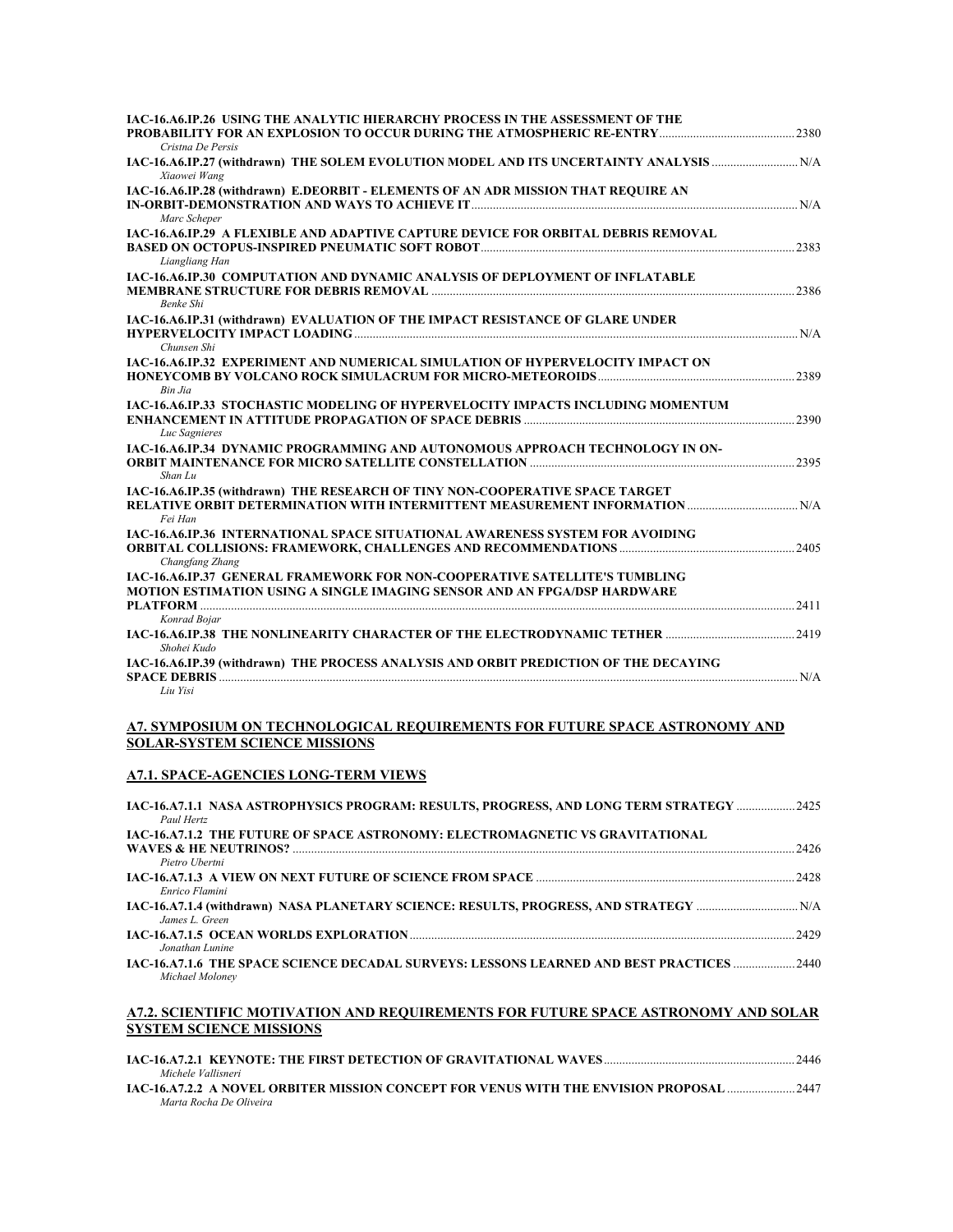| Wlodek Kofman                                                                    |      |
|----------------------------------------------------------------------------------|------|
|                                                                                  | 2457 |
| Olivier Witasse                                                                  |      |
|                                                                                  |      |
| Robert Pappalardo                                                                |      |
| IAC-16.A7.2.6 AUGMENTING NASA EUROPA CLIPPER BY A SMALL PROBE: EUROPA TOMOGRAPHY |      |
|                                                                                  | 2463 |
| Mauro Di Renedeto                                                                |      |

## **A7.3. TECHNOLOGY NEEDS FOR FUTURE MISSIONS, PLATFORMS**

| IAC-16.A7.3.1 EARTH ATMOSPHERE UV BACKGROUND MEASUREMENT AND SIPM                                                                        |       |
|------------------------------------------------------------------------------------------------------------------------------------------|-------|
|                                                                                                                                          | 2473  |
| Gustavo Medina Tanco                                                                                                                     |       |
| IAC-16.A7.3.2 IMPLEMENTING INDEPENDENT COMPONENT ANALYSIS TO REMOVE ATMOSPHERIC                                                          |       |
| Ivan Rodriguez Montova                                                                                                                   | .2474 |
| IAC-16.A7.3.3 HOUSEKEEPING ARCHITECTURE DESIGN BASED ON RECONFIGURABLE LOGIC                                                             |       |
| William Hidber                                                                                                                           | 2481  |
| IAC-16.A7.3.4 (withdrawn) FROM PLANETARY TRANSITS TO SPACECRAFT DESIGN: ACHIEVING                                                        |       |
| <b>PLATO'S POINTING PERFORMANCE AND RELATIONS AND RELATIONS POINTING PERFORMANCE AND RELATIONS POINTING PERFORMANCE</b><br>Farid Gamgami |       |
| IAC-16.A7.3.5 EUROPA TOMOGRAPHY PROBE (ETP) MISSION FEASIBILITY - SPACECRAFT DESIGN<br>Virginia Notaro                                   | .2482 |
| Chrishma Singh-Derewa                                                                                                                    | .2494 |
| IAC-16.A7.3.7 THE PLATO VIEWPOINT: MULTIPLE, PARTIALLY OVERLAPPING, EYES TO CATCH                                                        |       |
| Roberto Ragazzoni                                                                                                                        | 2499  |
| IAC-16.A7.3.8 (withdrawn) VIS-NIR IMAGING SPECTROMETRY IN THE SOLAR SYSTEM                                                               |       |
|                                                                                                                                          |       |
| Giuseppe Piccioni                                                                                                                        |       |

# **B1. EARTH OBSERVATION SYMPOSIUM**

## **B1.1. INTERNATIONAL COOPERATION IN EARTH OBSERVATION MISSIONS**

| Alex Held                                                                                                                                                                                        | 2504 |
|--------------------------------------------------------------------------------------------------------------------------------------------------------------------------------------------------|------|
| Nancy D Searby                                                                                                                                                                                   |      |
| IAC-16.B1.1.3 COOPERATION IN EARTH OBSERVATION MISSIONS IN AFRICA: A ROLE FOR                                                                                                                    |      |
|                                                                                                                                                                                                  | 2522 |
| Ganivu Agbaje<br>IAC-16.B1.1.4 GEO: TEN YEARS OF ACTIVITIES AND THE LAUNCH INTO THE NEW DECADE2531<br>Catherine Doldirina                                                                        |      |
| IAC-16.B1.1.5 THE USE OF EARTH OBSERVATION TO ADDRESS SDG13 CLIMATE CHANGE IN                                                                                                                    |      |
| Sandra Cabrera Alvarado                                                                                                                                                                          |      |
| IAC-16.B1.1.6 (withdrawn) METOP-C AND ITS ROLE WITHIN EUMETSAT'S POLAR ORBITING SERIES                                                                                                           |      |
| Jan Syoboda                                                                                                                                                                                      |      |
| Claudia A. M. Fiorentino                                                                                                                                                                         |      |
| IAC-16.B1.1.8 (withdrawn) INTERNATIONAL COOPERATION IN EARTH OBSERVATIONS: A QUESTION                                                                                                            |      |
| Su Wai Ng                                                                                                                                                                                        |      |
| <b>Andrew Butler</b>                                                                                                                                                                             |      |
| IAC-16.B1.1.10 NEW CONCEPT OF INTERNATIONAL SATELLITE CONSTALLATION OF COMPACT<br>THERMAL INFRARED CAMERA NEWSLESS OF THE CONTROL OF THE CONTROL OF THE CONTROL OF THE CONTROL OF THE CONTROL OF | 2556 |
| Yusuke Muraki                                                                                                                                                                                    |      |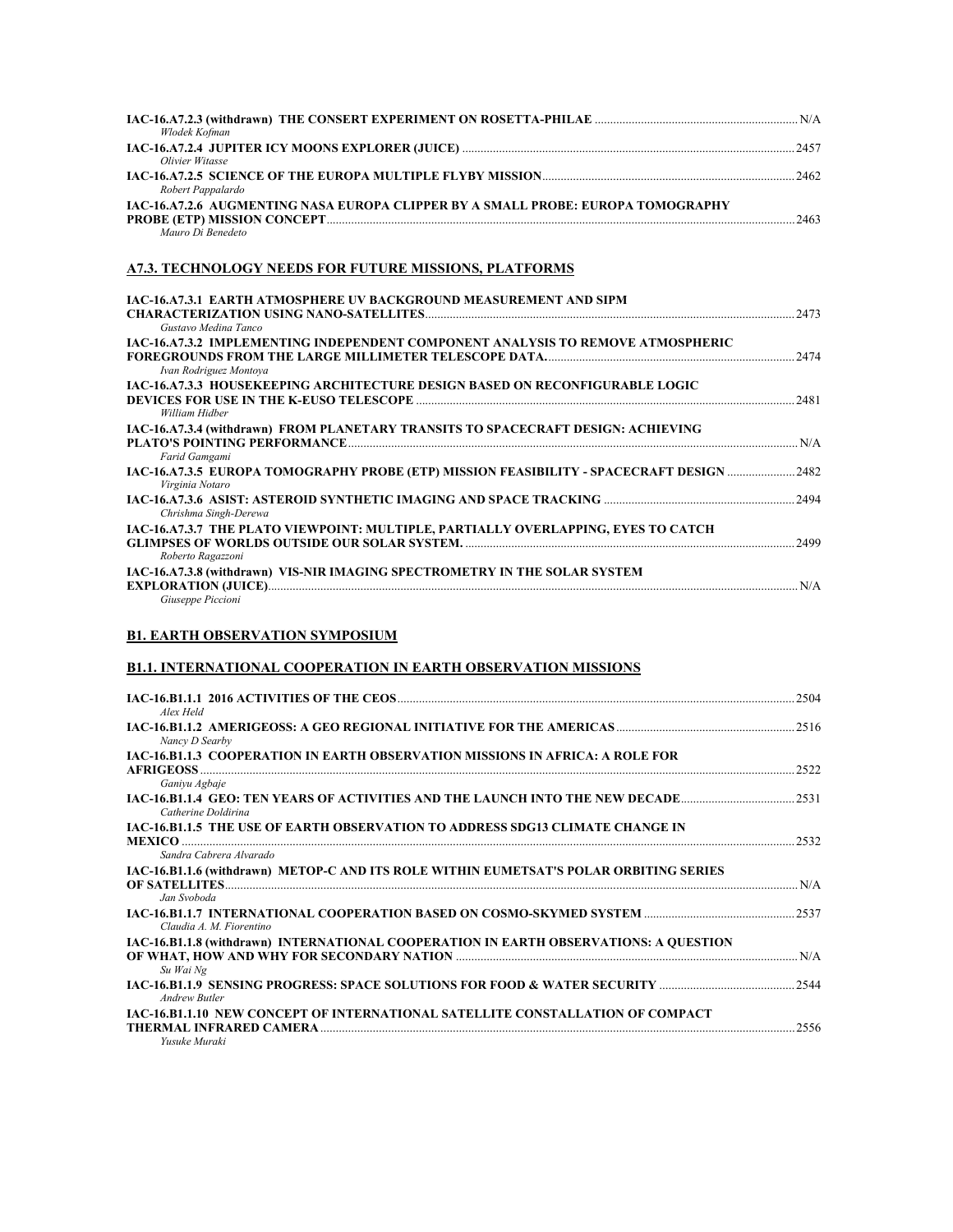## **B1.2. FUTURE EARTH OBSERVATION SYSTEMS**

| IAC-16.B1.2.1 AN OVERVIEW OF SATELLITE PROJECT OF THE NATIONAL HIGH RESOLUTION                 |      |
|------------------------------------------------------------------------------------------------|------|
|                                                                                                | 2562 |
| Ming Li<br>IAC-16.B1.2.2 (withdrawn) ADVANCES IN THE DEVELOPMENT OF FUTURE ESA EARTH           |      |
|                                                                                                | N/A  |
| Pierluigi Silvestrin                                                                           |      |
| IAC-16.B1.2.3 TOWARDS DISRUPTIONS IN EARTH OBSERVATION? NEW EARTH OBSERVATION                  |      |
| <b>Gil Denis</b>                                                                               |      |
| IAC-16.B1.2.4 (withdrawn) OCAPI: THE "OCEAN COLOUR ADVANCED PERMANENT IMAGER"<br>David Antoine |      |
| IAC-16.B1.2.5 (withdrawn) A WIDE-SWATH FREQUENT REVISIT CANADIAN HYPERSPECTRAL                 |      |
|                                                                                                |      |
| Shen-En Oian                                                                                   |      |
| IAC-16.B1.2.6 (withdrawn) AN OVERVIEW OF HIGH RESOLUTION THERMAL INFRARED                      |      |
| EXPLORATORY STUDIES AT THE EUROPEAN SPACE AGENCY: PAST, PRESENT AND FUTURE<br>Amanda Regan     |      |
| IAC-16.B1.2.7 (withdrawn) STUDY OF A LASER INTERFEROMETER EMPLOYED FOR THE RANGING             |      |
| <i>Filippo Ales</i>                                                                            |      |
| IAC-16.B1.2.8 A NOVEL APPROACH TO MICROWAVE INTERFEROMETRIC RADIOMETRY IN THE                  |      |
| Ahmed Kiyoshi Sugihara El Maghraby                                                             |      |
| Manfredi Porflio                                                                               |      |
| IAC-16.B1.2.10 NEXT GENERATION OF SAR SERVICES: CAPABILITIES AND APPLICATIONS OF THE           |      |
| Pierre-Alexis Joumel                                                                           |      |
| IAC-16.B1.2.11 THE WORLD'S FIRST COMMERCIAL SAR AND OPTICAL 16-SATELLITE                       |      |
|                                                                                                |      |

*Alex Da Silva Curiel* 

## **B1.3. EARTH OBSERVATION SENSORS AND TECHNOLOGY**

| IAC-16.B1.3.1 LIGHTNING IMAGING FROM GEO: AN INNOVATIVE SENSOR FOR METEOSAT THIRD                           |      |
|-------------------------------------------------------------------------------------------------------------|------|
| <b>GENERATION</b>                                                                                           | 2622 |
| Stefano Lorenzini                                                                                           |      |
| Roland Le Goff                                                                                              | 2629 |
| IAC-16.B1.3.3 A COMPACT AND HIGH PERFORMANCE CAMERA FOR SMALL EARTH OBSERVATION                             | 2638 |
| Giuseppe Capuano                                                                                            |      |
| IAC-16.B1.3.4 SPATIAL HETERODYNE OBSERVATION OF WATER (SHOW) CAPABILITY                                     |      |
| <b>DEMONSTRATION</b><br>Daniel Graton                                                                       | 2644 |
| IAC-16.B1.3.5 THE TECHNIQUES AND IN-ORBIT APPLICATION OF GF-2 SATELLITE CAMERA<br>Dongjing Cao              | 2651 |
| IAC-16.B1.3.6 ON BOARD PAYLOAD DATA PROCESSING FOR GNSS-R; USING FFT-PROCESSING TO                          |      |
| Bas Van De Kerkhof                                                                                          | 2657 |
| IAC-16.B1.3.7 (withdrawn) THE FUTURE PERSPECTIVES OF THE ITALIAN P-BAND AIRBORNE RADAR<br>Claudia Facchinet | N/A  |
| IAC-16.B1.3.8 EUROPEAN C-BAND KLYSTRON DESIGN AND CURRENT DEVELOPMENT STATUS<br>Paolo Galantni              | 2664 |
| IAC-16.B1.3.9 VERY-LOW-FREQUENCY RADIO WAVES DETECTOR IN THE FIRST SLOVAK                                   |      |
| <b>SATELLITE SKCUBE.</b>                                                                                    | 2671 |
| Michaela Musilova                                                                                           |      |
| <b>Brian Lawrence</b>                                                                                       | 2677 |

## **B1.4. EARTH OBSERVATION DATA MANAGEMENT SYSTEMS**

|                      | IAC-16.B1.4.1   THE SENTINEL-1 PAYLOAD DATA GROUND SEGMENT DESIGN - SCALABILITY AND |      |
|----------------------|-------------------------------------------------------------------------------------|------|
|                      | FLEXIBILITY FOR A GROWING MISSION.                                                  | 2683 |
| <b>Bernard Pruin</b> |                                                                                     |      |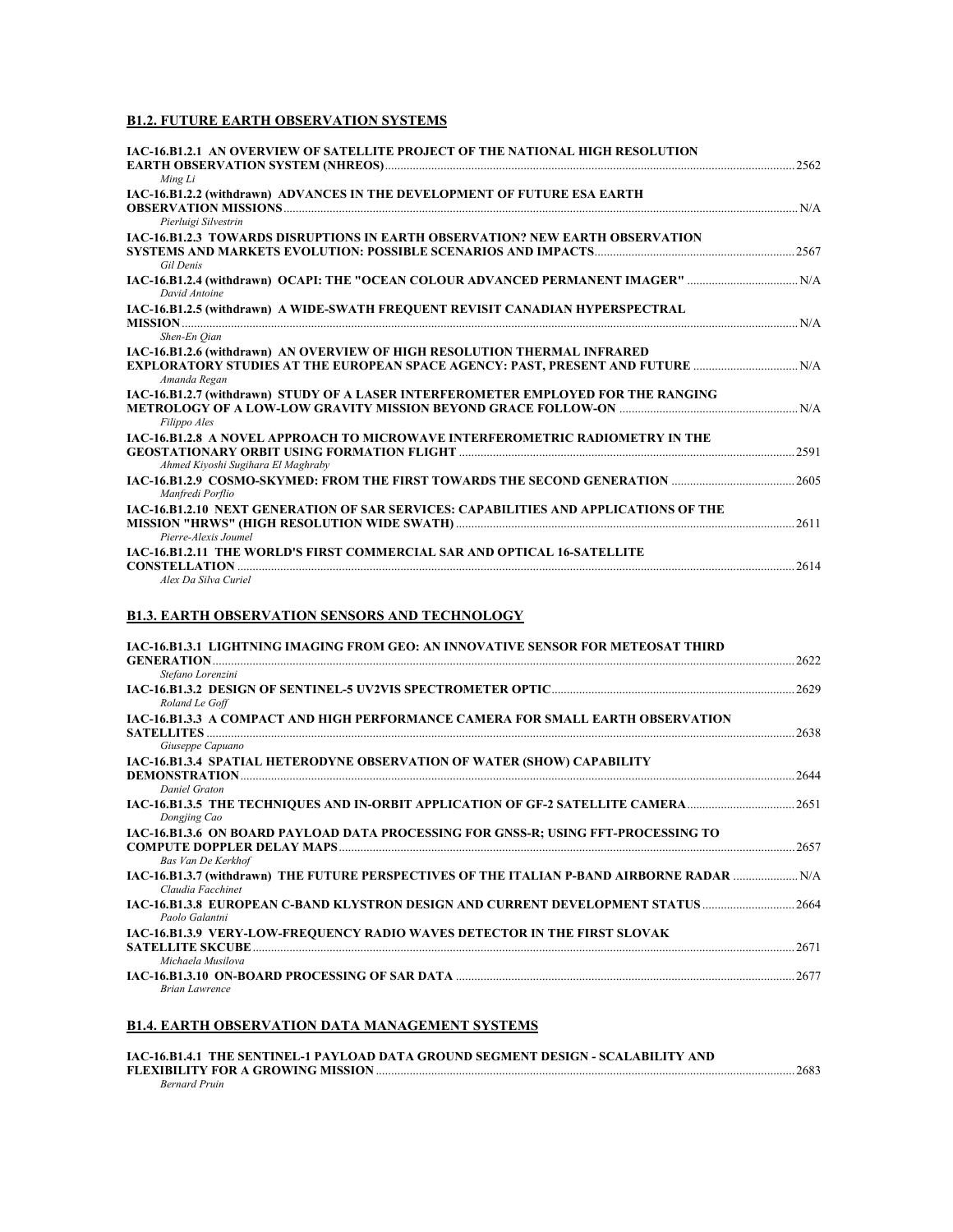| IAC-16.B1.4.2 IMPACT ON QUALITY AND PROCESSING TIME DUE TO CHANGE IN PRE-PROCESSING                                             |       |
|---------------------------------------------------------------------------------------------------------------------------------|-------|
| Marco Schmidt                                                                                                                   | 2690  |
| IAC-16.B1.4.3 SENTINEL-3 PAYLOAD DATA GROUND SEGMENT ARCHITECTURE AND OPERATIONS 2698<br>Marc Niezete                           |       |
| IAC-16.B1.4.4 DESIGNING A WEB PLATFORM PARADIGM FOR SATELLITE IMAGES BASED ON USER<br><b>PREFERENCES</b><br>Avid Roman-Gonzalez | 2.707 |
| IAC-16.B1.4.5 DATABASE CONCEPTS AND REQUIREMENTS TO OPTIMIZE THE MANAGEMENT OF<br>Maria Girolamo Daraio                         | 2712  |
| IAC-16.B1.4.6 (withdrawn) CURRENT CHALLENGES FACING SPACEBORNE HYPERSPECTRAL<br>Conor Macdonald                                 |       |
| IAC-16.B1.4.7 MOVING TARGET DETECTION AND IMAGING BASED ON SPACEBORNE VIDEO SAR2717<br>Jian Liang                               |       |
| IAC-16.B1.4.8 DESIGN OF A TELECOMMUNICATION, COMMAND AND DATA HANDLING SYSTEM<br>Miguel Angel Alvarado                          |       |
| IAC-16.B1.4.9 (withdrawn) SAR RAW DATA REDUCTION USING DYNAMIC 4 PATH - BLOCK GAIN<br>Hyeon-Cheol Lee                           |       |
| IAC-16.B1.4.10 A PARTICLE SWARM OPTIMIZATION BASED INPUT VARIABLE SELECTION METHOD                                              |       |

*Shuai Liu* 

#### **VOLUME 5**

# **B1.5. EARTH OBSERVATION APPLICATIONS AND ECONOMIC BENEFITS**

| IAC-16.B1.5.1 NEW PARADIGMS FOR COMMERCIAL BENEFITS FROM INDIA'S EO ACTIVITIES 2726<br>K. R. Sridhara Murthi |      |
|--------------------------------------------------------------------------------------------------------------|------|
| IAC-16.B1.5.2 PERFORMANCE EVALUATION OF REMOTE SENSING BASED URBAN INDICES AND                               |      |
|                                                                                                              |      |
| Vivek Kumar Gautam                                                                                           |      |
| <b>IAC-16.B1.5.3 EO APPLICATIONS AND ECONOMIC IMPACTS FOR UNDERWATER CULTURAL</b>                            |      |
| HERITAGE (UCH): RESULTS OF THE EU FP7 ITACA (INNOVATION TECHNOLOGIES AND                                     |      |
|                                                                                                              |      |
| Rosario Pavone                                                                                               |      |
| IAC-16.B1.5.4 (withdrawn) LINEAMENT STUDY IN GROUNDWATER EXPLORATION USING SPACE                             |      |
|                                                                                                              |      |
| Oluwasegun Oluwaseun Onibudo                                                                                 |      |
| IAC-16.B1.5.5 IMPROVING WATER QUALITY MEASUREMENT: AN ALGORITHM TO ESTIMATE                                  |      |
|                                                                                                              |      |
| Palani Murugan                                                                                               |      |
|                                                                                                              |      |
| Maria Girolamo Daraio                                                                                        |      |
|                                                                                                              |      |
| Chen Sisi                                                                                                    |      |
| <b>IAC-16.B1.5.8 THE UNITED NATIONS OFFICE FOR OUTER SPACE AFFAIRS AND ITS</b>                               |      |
|                                                                                                              |      |
| Werner R. Balogh                                                                                             |      |
| IAC-16.B1.5.9 SPACEBORNE X- AND C-BAND SAR DATA EXPLOITATION FOR SHIP ROUTE ANALYSIS2769                     |      |
| Maria Daniela Graziano                                                                                       |      |
| <b>IAC-16.B1.5.10 A NEW INITIATIVE TO BRIDGE THE GAP BETWEEN EARTH OBSERVATION DATA</b>                      |      |
|                                                                                                              |      |
| Shreva Santra                                                                                                |      |
| IAC-16.B1.5.11 EUROPEAN UNION'S INITIATIVES TO FOSTER COPERNICUS USER AND MARKET                             |      |
|                                                                                                              | 2775 |
| Agnieszka Lukaszczyk                                                                                         |      |
|                                                                                                              |      |

## **B1.6. BIODIVERSITY**

| IAC-16.B1.6.1 FOREST ABOVEGROUND BIOMASS MAPPING IN MEXICO USING SAR, OPTICAL AND |      |
|-----------------------------------------------------------------------------------|------|
| AIRBORNE LIDAR DATA .                                                             | 2776 |
| Mikhail Urbazaev                                                                  |      |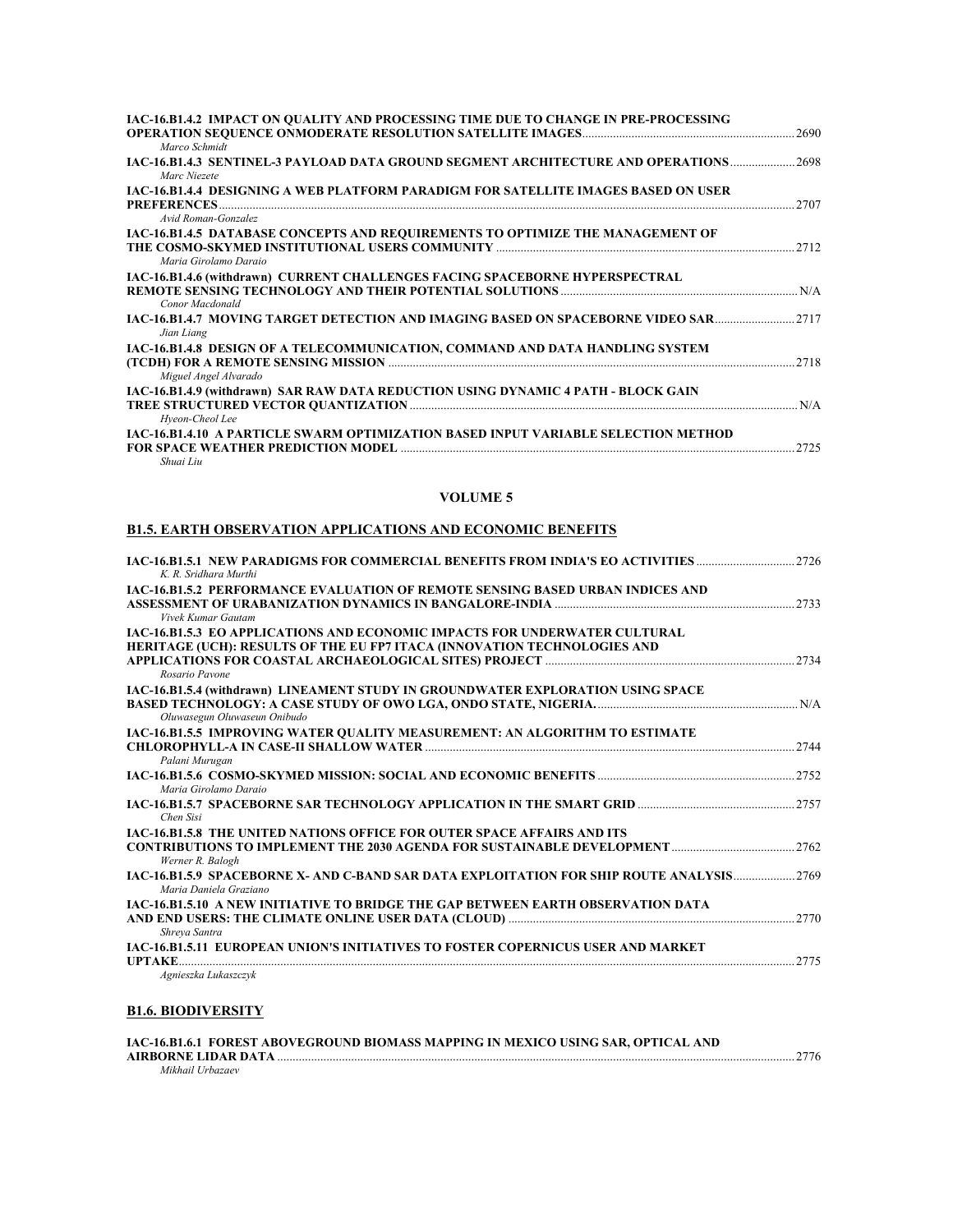| IAC-16.B1.6.2 (withdrawn) INTER-SEASONAL CHANGE OF VEGETATION COVER AND SURFACE<br>Henry Ibitolu                                                                                              |      |
|-----------------------------------------------------------------------------------------------------------------------------------------------------------------------------------------------|------|
| Shashank Khurana                                                                                                                                                                              |      |
| IAC-16.B1.6.4 SPACE BASED TECHNOLOGY, CLIMATE CHANGE AND WATER MANAGEMENT: CASE<br>Abubakar Babagana                                                                                          | 2786 |
| Daniele Trimarchi                                                                                                                                                                             |      |
| IAC-16.B1.6.6 SEASONAL AND INTERANNUAL VARIABILITY OF CHLOROPHYLL AND SURFACE<br>Jushiro Cepeda-Morales                                                                                       | 2787 |
| IAC-16.B1.6.7 SPACE TECHNOLOGY AND INTELLIGENT MATHEMATICAL MODELS FOR<br>Sevda R. Ibrahimova                                                                                                 | 2788 |
| <b>IAC-16.B1.6.8 SPACE TECHNOLOGY AND APPLICATIONS FOR MONITORING AND PROTECTING</b><br><b>BIODIVERSITY AND ECOSYSTEMS: A NEW THEMATIC PRIORITY OF THE UNITED NATIONS</b><br>Werner R. Balogh | 2789 |

## **B1.IP. INTERACTIVE PRESENTATIONS**

| IAC-16.B1.IP.1 CUBESATS AS PLATFORM FOR REMOTE SENSING APPLICATIONS WITH SATELLITE                           |  |
|--------------------------------------------------------------------------------------------------------------|--|
|                                                                                                              |  |
| Karishma Inamdar                                                                                             |  |
| Oniosun Temidayo Isaiah                                                                                      |  |
| IAC-16.B1.IP.3 EVALUATION OF THE IMPACT OF BIOMASS BURNING ON AMMONIA                                        |  |
| <b>CONCENTRATIONS IN THE UNITED STATES USING SATELLITE AND GROUND BASED</b>                                  |  |
|                                                                                                              |  |
| Casey Bray                                                                                                   |  |
| IAC-16.B1.IP.4 SPACE BASED CLIMATE CHANGE MONITORING OF CONTRAILS AND CIRRUS CLOUD<br>Harijono Djojodihardjo |  |
| IAC-16.B1.IP.5 (withdrawn) USING SHORT TIME BASELINE INSAR FOR MONITORING COASTAL ZONE                       |  |
|                                                                                                              |  |
| Parviz Tarikhi                                                                                               |  |
| IAC-16.B1.IP.6 MODEL AND SIMULATION OF HIGH ALTITUDE SOUNDING BALLOONS: DYNAMICS,                            |  |
|                                                                                                              |  |
| Ricardo Singer Genovese                                                                                      |  |
| IAC-16.B1.IP.7 MONITORING THE DUST STORMS IN THE EASTERN REGION OF SYRIA USING                               |  |
|                                                                                                              |  |
| Ahmad Yaghi                                                                                                  |  |
| IAC-16.B1.IP.8 (withdrawn) THE PRISMA MISSION HYPERSPECTRAL PAYLOAD EXTENDED                                 |  |
|                                                                                                              |  |
| Marco Meini                                                                                                  |  |
| IAC-16.B1.IP.9 DESIGN AND SIMULATION OF A SCANNING CONSTELLATION FOR REGIONAL                                |  |
|                                                                                                              |  |
| Yasheng Zhang                                                                                                |  |
| IAC-16.B1.IP.10 MULTI-COMPONENT ATMOSPHERE DETECTION TECHNOLOGY BASED ON SPACE-                              |  |
|                                                                                                              |  |
| Xun Liu                                                                                                      |  |
| IAC-16.B1.IP.11 (withdrawn) EVALUATING AMMONIA (NH3) PREDICTIONS IN THE NOAA NATIONAL                        |  |
| AIR OUALITY FORECAST CAPABILITY (NAOFC) USING GROUND-BASED AND SATELLITE-BASED                               |  |
|                                                                                                              |  |
| William Batye                                                                                                |  |
| IAC-16.B1.IP.12 IDENTIFICATION OF CHANGES IN A FORESTED AREA USING POLARIMETRIC SAR                          |  |
| Alejandro Monsivais-Huertero                                                                                 |  |
| IAC-16.B1.IP.13 A STABLE AND HIGHLY ACCURATE POINTING CUBESAT EARTH IMAGER FOR                               |  |
| VLEO EARTH OBSERVATION                                                                                       |  |
| J. M. Kuiper                                                                                                 |  |
| IAC-16.B1.IP.14 A NOVEL DESIGN APPROACH TO TIMING SEQUENCE FOR ULTRA-HIGH                                    |  |
|                                                                                                              |  |
| Fan Feng                                                                                                     |  |
| IAC-16.B1.IP.15 IR CAMERA PAYLOAD FOR EARTH MONITORING ONBOARD A 3U CUBESAT 2858                             |  |
| Juan Salvador Palacios Fonseca                                                                               |  |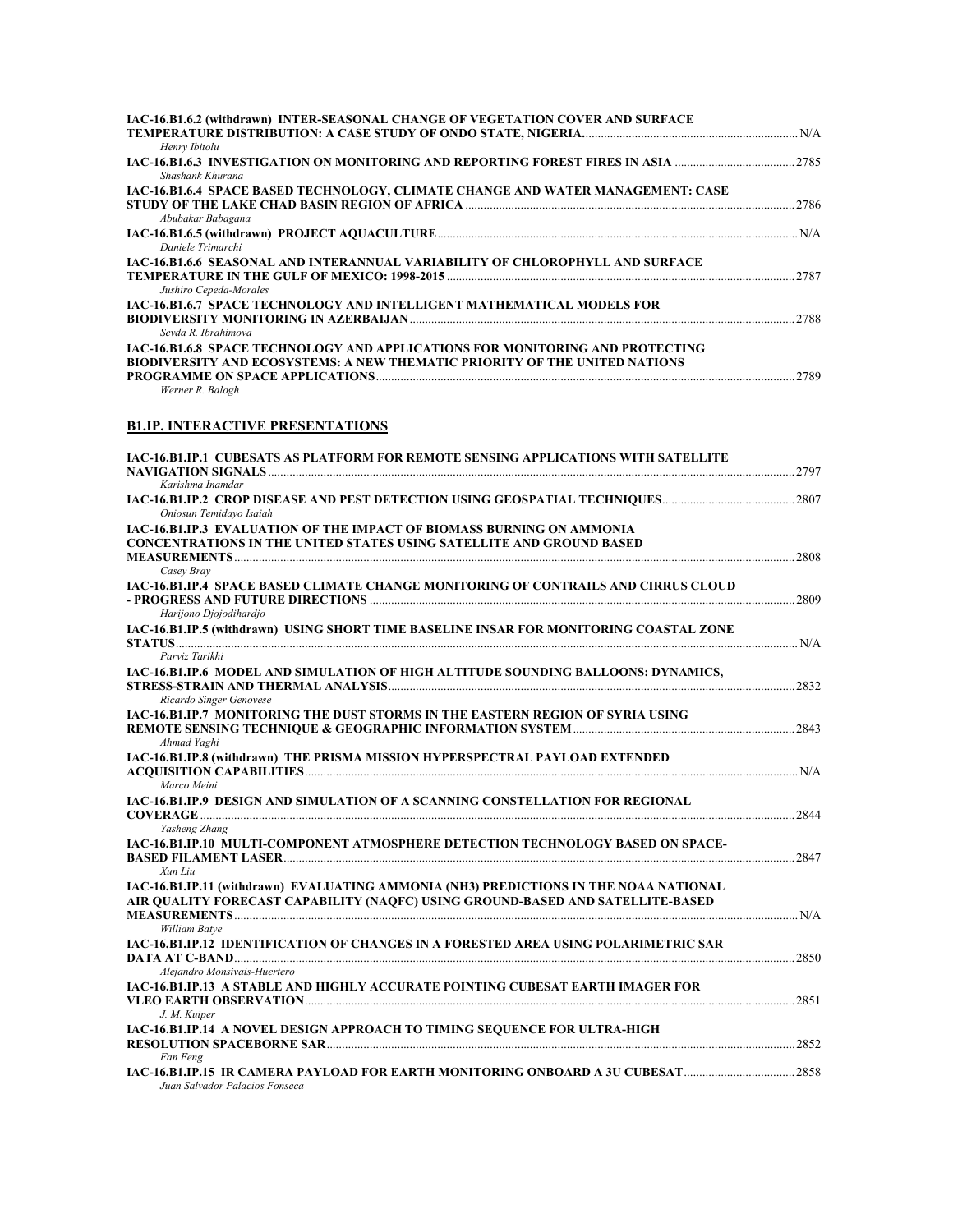| IAC-16.B1.IP.16 AN OCEAN WAVE SIMULATOR AS A BASIS FOR MODELLING SAR<br>Fabricio Otoniel Perez Perez                                                                                |       |
|-------------------------------------------------------------------------------------------------------------------------------------------------------------------------------------|-------|
| IAC-16.B1.IP.17 (withdrawn) SEA SURFACE WIND SPEED RETRIEVAL THROUGH SENTINEL-1<br>Giuseppe Grieco                                                                                  |       |
| IAC-16.B1.IP.18 JOINT POLAR SATELLITE SYSTEM (JPSS) - NEW CAPABILITIES IN SATELLITE<br>Harry A. Cikanek                                                                             |       |
| IAC-16.B1.IP.19 (withdrawn) DESIGN AND IMPLEMENTATION OF AN INNOVATIVE CHARGED<br>Tanava Kolankari                                                                                  |       |
| IAC-16.B1.IP.20 (withdrawn) ERIS CHETUMAL: GROUND STATION EXPERIENCE IN THE<br>GERMAN-MEXICAN INTERNATIONAL COOPERATION SCIENTIFIC AND THECNICAL AGREEMENT  N/A<br>Azael De La Cruz |       |
| IAC-16.B1.IP.21 VALIDATION OF AGGREGATION/DISAGGREGATION ALGORITHM TO SMAP RADAR<br>Juan Carlos Hernandez S                                                                         |       |
| IAC-16.B1.IP.22 A GEO-SPATIAL ASSESSMENT OF DROUGHT IN NORTHERN NIGERIA USING<br>Henry Ibitolu                                                                                      |       |
| IAC-16.B1.IP.23 MAIN APPLICATIONS OF GEOSYNCHRONOUS SYNTHETIC APERTURE RADAR IN<br>Hongbo Jiang                                                                                     |       |
| IAC-16.B1.IP.24 THE CHINESE L-SAR DOUBLE-STAR SYSTEM AND ITS APPLICATION IN<br>Jingfa Zhang                                                                                         |       |
| IAC-16.B1.IP.25 OBTAINING THE LAND SURFACE TEMPERATURE FROM LANDSAT DATA IN THE<br>Gustavo Martn Morales                                                                            |       |
| IAC-16.B1.IP.26 RESEARCH ON TDICCD IMAGING MECHANISM DURING REMOTE-SENSING<br>Na Yao                                                                                                | .2890 |
| IAC-16.B1.IP.27 AN EYE ON EARTH: AN OVERVIEW ON FUTURE OPTICAL EARTH OBSERVATION<br>Luis Ferreira                                                                                   |       |
| Lumka Msibi                                                                                                                                                                         |       |
| Zhao Wang                                                                                                                                                                           |       |
| IAC-16.B1.IP.30 A LIQUID LENS IMAGING SYSTEM FOR SPACE-BASED OBJECT MEASURING AND<br>Hanmo Zhang                                                                                    |       |
| IAC-16.B1.IP.31 RETRIEVAL OF ATMOSPHERE HUMIDITY PROFILES FROM GNSS RADIO<br>Francesco Vespe                                                                                        | .2910 |
|                                                                                                                                                                                     |       |

# **B2. SPACE COMMUNICATIONS AND NAVIGATION SYMPOSIUM**

# **B2.1. FIXED AND BROADCAST COMMUNICATIONS**

| K. S. Mohanavelu                                                                                                   | 2913 |
|--------------------------------------------------------------------------------------------------------------------|------|
| Min Wang                                                                                                           | 2920 |
| IAC-16.B2.1.3 REDUNDANT OPTICAL LINK FOR TELEMETRY SYSTEMS TO SATELLITES IN                                        | 2926 |
| Erika Hernandez                                                                                                    | 2933 |
| K. S. Mohanavelu<br>IAC-16.B2.1.5 LINK QUALITY PARAMETERS IN VSAT NETWORKS FOR EFFECTIVE OPERATION AND             |      |
| Franz Teschl                                                                                                       | 2937 |
| <b>IAC-16.B2.1.6 X BAND TRANSMISSION EVOLUTION TOWARDS DVB-S2 FOR SMALL SATELLITES. </b><br>Miguel Angel Fernandez | 2944 |
| <b>IAC-16.B2.1.7 THE HTS NETWORK LOAD PREDICTION BASED ON ZTS-SVR SUPPORT VECTOR</b><br>Xiaotan Zheng              | 2951 |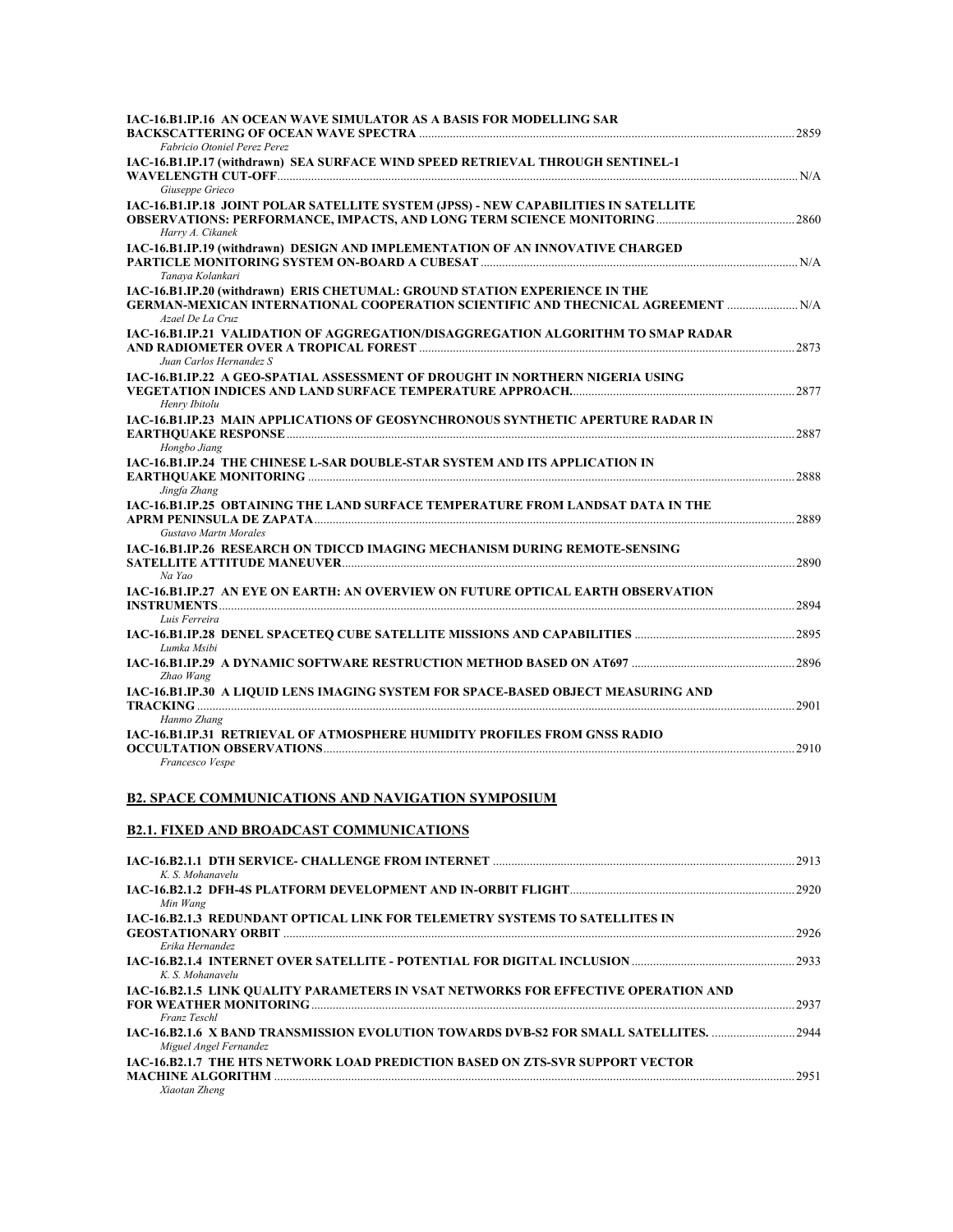| IAC-16.B2.1.8 RELIABLE AND EFFICIENT INTERPLANETARY COMMUNICATION SYSTEM USING A          | 2954  |
|-------------------------------------------------------------------------------------------|-------|
| Shahanshah Alam<br>Juan Lu                                                                |       |
| <b>B2.2. MOBILE SATELLITE COMMUNICATIONS AND NAVIGATION TECHNOLOGY</b>                    |       |
| IAC-16.B2.2.1 (withdrawn) A METHODOLOGY FOR GNSS SYSTEM PERFORMANCE VERIFICATION, A       |       |
| Gaetano Galluzzo                                                                          |       |
| IAC-16.B2.2.2 COMPLEX MODELLING AND TESTING OF GLOBAL TELECOMMUNICATION                   |       |
| Alexander Kharlan                                                                         | 2969  |
| IAC-16.B2.2.3 USING LEO COMMUNICATION SATELLITES TO ENHANCE NAVIGATION AND                |       |
|                                                                                           | .2979 |
| Lidong Zhu                                                                                |       |
| Shahanshah Alam                                                                           |       |
| IAC-16.B2.2.5 RELATIVE POSITION AND ATTITUDE DETERMINATION FOR MICRO/NANO-                |       |
| Jiao Wang                                                                                 |       |
| Kalpataru Sharma                                                                          |       |
| IAC-16.B2.2.7 TESTING VOR PERFORMANCES IN THE STRATOSPHERE: THE STRATONAV                 |       |
| 2993<br>EXPERIMENT                                                                        |       |
| Paolo Marzioli                                                                            |       |
| IAC-16.B2.2.8 (withdrawn) CONTINUOUS OPERATING REFERENCE STATIONS (CORS) IN NIGERIA:      |       |
| Abdulkareem Umar                                                                          |       |
| IAC-16.B2.2.9 RESEARCH ON THE INS/CNS/LNS INTEGRATED NAVIGATION SYSTEM FOR THE LEO        |       |
|                                                                                           |       |
| Ye Biao<br>140.16.B2.2.10 OPTIMAL DISPOSAL ORBIT DESIGN FOR MEO NAVIGATION CONSTELLATIONS |       |
| Min Hu                                                                                    |       |
| IAC-16.B2.2.11 (withdrawn) SPECIFIC EMITTER VERIFICATION BASED SECURE SPACE VEHICLE       |       |
| <b>COMMUNICATION</b><br>N/A<br>Shaowei Li                                                 |       |
|                                                                                           |       |

## **B2.3. ADVANCED SATELLITE SERVICES**

| Robert D. Briskman                                                                                   |     |
|------------------------------------------------------------------------------------------------------|-----|
| Haivue Li                                                                                            |     |
| Shi Li                                                                                               |     |
| IAC-16.B2.3.4 SATELLITE COMMUNICATION ADOPTS MARITIME SENSOR NETWORK<br>Tong Yang                    |     |
| IAC-16.B2.3.5 (withdrawn) SMALL SATELLITE NAVIGATION, RENDEZVOUS, AND DOCKING SYSTEM:<br>Ervn Culton | N/A |
| IAC-16.B2.3.6 THE ALGORITHMS ANDPERFORMANCE ANALYSIS OF SPACECRAFT INERTIAL<br>Jingwen Tan           |     |

# **B2.4. SPACE-BASED NAVIGATION SYSTEMS AND SERVICES**

| Noah Saks                                                                      |     |
|--------------------------------------------------------------------------------|-----|
| IAC-16.B2.4.2 (withdrawn) ASSESSMENT OF AUXILIARY SPACE-BASED ELEMENTS FOR THE |     |
|                                                                                | N/A |
| Frank Te Hennepe                                                               |     |
|                                                                                |     |
| Michal Moroz                                                                   |     |
|                                                                                |     |
| Victor Jose Gatica-Acevedo                                                     |     |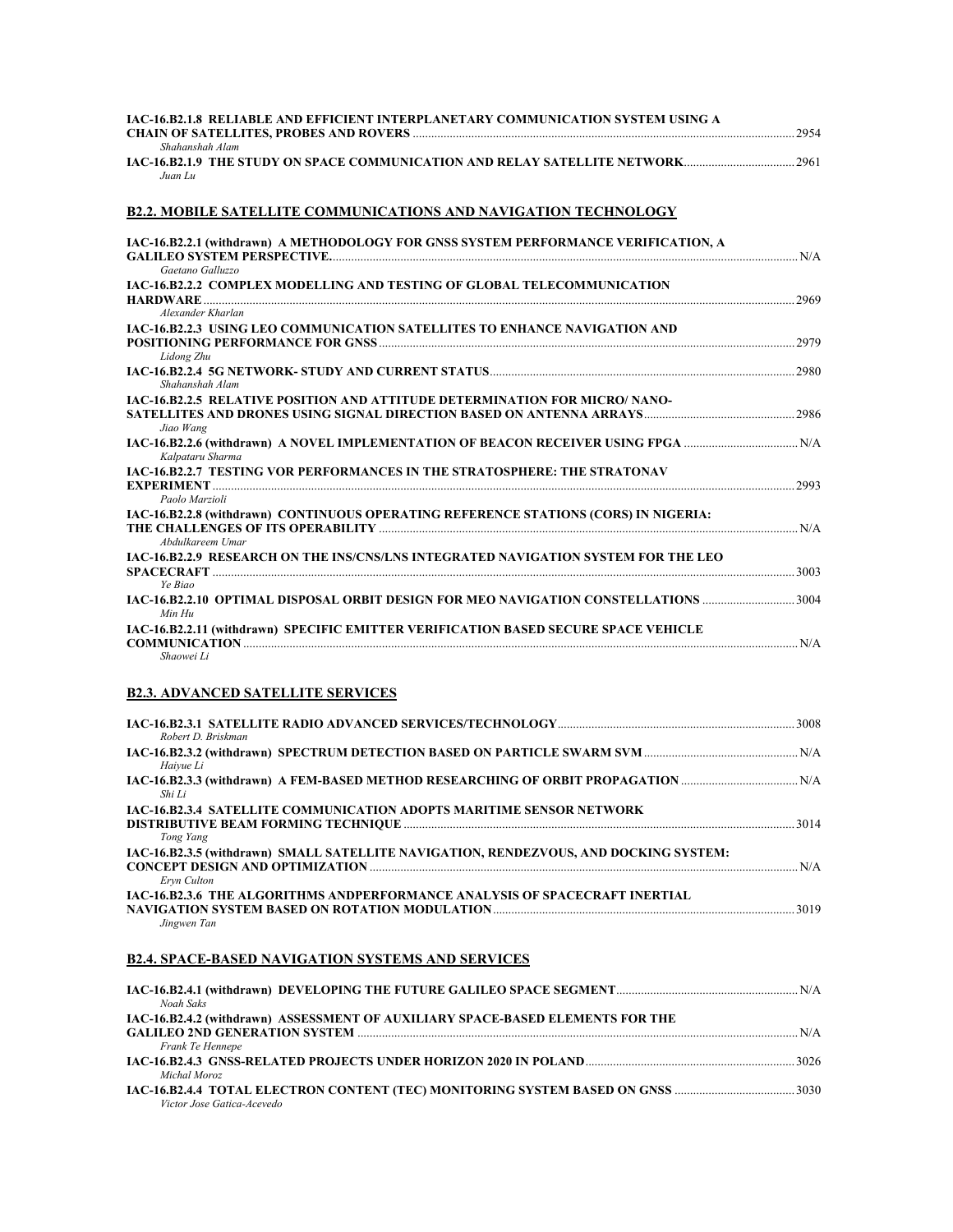| IAC-16.B2.4.5  GNSS RADIO OCCULTATION: AN AUGMENTATION TOOL TO IMPROVE GEODETIC                                                                                                                                                          |  |
|------------------------------------------------------------------------------------------------------------------------------------------------------------------------------------------------------------------------------------------|--|
| Francesco Vespe<br>IAC-16.B2.4.6 (withdrawn) SWAIR - SPACE WEATHER IMPACT ON GNSS SERVICE FOR AIR                                                                                                                                        |  |
| Tiago Marques                                                                                                                                                                                                                            |  |
| IAC-16.B2.4.7 PERFORMANCE CHARACTERIZATION OF EGNOS AND DGPS POSITIONING ON THE<br>Alexandru Pandele                                                                                                                                     |  |
| B2.4.8 (withdrawn) THE FUTURE OF GNSS TRAIN CONTROL AND MANAGEMENT SYSTEMS, THE                                                                                                                                                          |  |
| Claudia Facchinet<br>Petr Bares                                                                                                                                                                                                          |  |
| Vincenzo Capuano                                                                                                                                                                                                                         |  |
| IAC-16.B2.4.11 (withdrawn) RESEARCH ON THE RELATIONSHIP OF PERIODIC BEHAVIORS OF GNSS<br>Peiyuan Zhou                                                                                                                                    |  |
| IAC-16.B2.4.12 A POSSIBLE SPACE VLBI CONSTELLATION NAVIGATION SYSTEM UTILIZING THE<br><b>Bin Liu</b>                                                                                                                                     |  |
| <b>B2.5. NEAR-EARTH AND INTERPLANETARY COMMUNICATIONS</b>                                                                                                                                                                                |  |
| IAC-16.B2.5.1 NEWSPACE: BUSINESS MODELS AT THE INTERFACE OF SPACE AND DIGITAL<br>Norbert Frischauf                                                                                                                                       |  |
| IAC-16.B2.5.2 LESSONS LEARNED FROM 30 YEARS OF EXPERIENCE IN GROUND NETWORKS                                                                                                                                                             |  |
| Petrus Hyvonen<br>IAC-16.B2.5.3 OPPORTUNITIES AND CHALLENGES OF SATELLITE COMMUNICATIONS IN                                                                                                                                              |  |
| <b>Thibaud Calmettes</b><br>Oto Koudelka                                                                                                                                                                                                 |  |
| IAC-16.B2.5.5 THE NASA INTERPLANETARY NETWORK AND THE ADOPTION OF<br>Roberto Aldape                                                                                                                                                      |  |
| IAC-16.B2.5.6 DESIGN AND DEVELOPMENT OF A SATELLITE ON-BOARD COMMUNICATION<br>Paul Bajanaru                                                                                                                                              |  |
| IAC-16.B2.5.7 HIGH PRECISION ONE-WAY DOPPLER MEASUREMENT EXPERIMENT OF NEW<br>Lue Chen                                                                                                                                                   |  |
| IAC-16.B2.5.8 THE PROPAGATION CHARACTERISTIC OF THE QPSK SIGNALS IN REENTRY<br>PLASMAS<br>Runhui Wu                                                                                                                                      |  |
| IAC-16.B2.5.9  FPGA IMPLEMENTATION OF A HIGH THROUGHPUT ERROR CORRECTING TELE-<br><b>Rakshith Ramesh</b>                                                                                                                                 |  |
| IAC-16,B2.5.10 DESIGN AND HARDWARE IMPLEMENTATION OF CCSDS PROXIMITY-1 PROTOCOL<br>E. Unnikrishnan                                                                                                                                       |  |
| <b>B2.6. ADVANCED TECHNOLOGIES FOR SPACE COMMUNICATIONS AND NAVIGATION</b>                                                                                                                                                               |  |
| IAC-16.B2.6.1 (withdrawn) OUTERNET: THE DEVELOPMENT OF 1U CUBESAT PLATFORMS TO<br>Syed Karim                                                                                                                                             |  |
| IAC-16.B2.6.2 DESIGN AND ANALYSIS OF MULTI-BAND PATCH FRACTAL ARRAY WITH OPTIMIZED<br>Advait Kulkarni                                                                                                                                    |  |
| IAC-16.B2.6.3 INTEROPERATING NETWORK COMMUNICATIONS ARCHITECTURE (INCA) - AN<br><b>EVOLVING COMMERCIAL MISSION TO DEMONSTRATE DELAY TOLERANT NETWORK</b><br><b>TECHNOLOGIES COMBINED WITH QUALITY OF SERVICE BASED ROUTING FOR SPACE</b> |  |
| Gary Barnhard                                                                                                                                                                                                                            |  |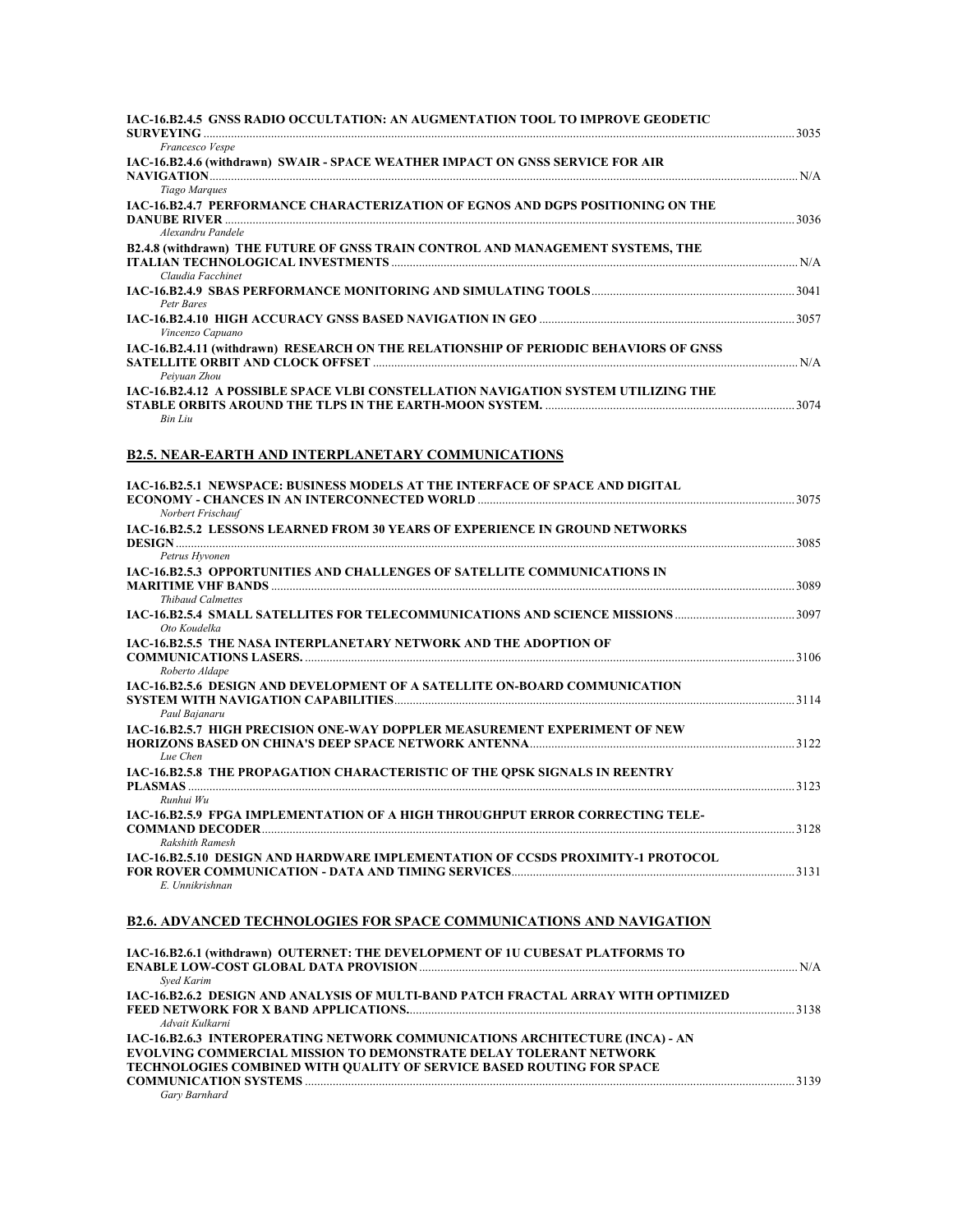| IAC-16.B2.6.4 DEVELOPMENT OF AN ADAPTIVE CODE AND MODULATION FOR A MICROSATELLITE<br>USING SOFTWARE DEFINED RADIO<br>Geraldo Salazar Diaz                                                    | 3151 |
|----------------------------------------------------------------------------------------------------------------------------------------------------------------------------------------------|------|
| IAC-16.B2.6.5 ANALYSIS AND MODELING OF TRAFFIC CHARACTERISTICS FOR HIGH-EFFICIENT<br>SCHEDULING IN TDRSS                                                                                     | 3154 |
| Lei Wang<br>IAC-16.B2.6.6 (withdrawn) SMALL SATELLITE NAVIGATION, RENDEZVOUS, AND DOCKING SYSTEM:                                                                                            | N/A  |
| Ervn Culton<br><b>IAC-16.B2.6.7 NEW RECEIVING GROUND STATION USING ACTIVE PHASED ARRAY ANTENNA FOR</b><br>SATELLITES <b>SATELLITES</b>                                                       | 3159 |
| Nobuvuki Kava<br>IAC-16.B2.6.8 THE EXPLOITATION OF SPACE SOLUTIONS TO RESPOND TO GLOBAL REQUESTS OF<br>THE DEVELOPING CIVIL SOCIETY: AN OVERVIEW ON THE ITALIAN ACTIVITIES IN THE ARTES      |      |
| ADVANCED TECHNOLOGIES AND PRODUCTS FRAMEWORK FOR SATCOM AND NAVIGATION 3163<br>Orieta Lanciano<br>IAC-16.B2.6.9 SIMULATION AND IMPLEMENTATION OF COGNITIVE RADIO ALGORITHMS FOR              |      |
| Pedro Rodrigues                                                                                                                                                                              | 3170 |
| 180 IAC-16.B2.6.10 EFFECTS OF INCLINOMETER ERROR ON STAR SENSOR POSITION ACCURACY3180<br>Shahnam Yazdani<br>IAC-16.B2.6.11 STUDY OF LASER DIODE DEGRADATION IN A GAMMA RADIATION ENVIRONMENT |      |
| FOR OPTICAL COMMUNICATIONS 3181<br>Yair Israel Pina Lopez                                                                                                                                    |      |
| <b>IAC-16.B2.6.12 RESEARCH ON WIDE-BAND SPECTRUM SENSING FOR THE COMMUNICATION</b><br>Jianjun Zhang                                                                                          | 3187 |
| <b>IAC-16.B2.6.13 RESEARCH ON NETWORKING COMMUNICATION TECHNOLOGY BASED ON SMALL</b>                                                                                                         | 3197 |
| Peng Oin<br>IAC-16.B2.6.14 (withdrawn) FEDERATED VECTOR TRACKING FOR SPACE VEHICLE NAVIGATION IN<br><b>HIGH EARTH ORBITS</b>                                                                 | N/A  |
| Sara Pourdaraei                                                                                                                                                                              |      |

# **B2.7. ADVANCED SPACE COMMUNICATIONS AND NAVIGATION SYSTEMS**

| Manfred Wittig                                                                                                                                              |              |
|-------------------------------------------------------------------------------------------------------------------------------------------------------------|--------------|
| IAC-16.B2.7.2 A STUDY OF HTS NETWORK LOAD OPTIMIZATION BASED ON SUBSCRIBERS<br><b>BEHAVIOR ANALYSIS</b>                                                     | 3208         |
| Xiaotan Zheng                                                                                                                                               |              |
| IAC-16.B2.7.3 LEO-TO-GROUND OPTICAL COMMUNICATIONS USING SOTA (SMALL OPTICAL<br>TRANSPONDER) -PAYLOAD VERIFICATION RESULTS AND EXPERIMENTS ON SPACE QUANTUM | 3211         |
| Alberto Carrasco-Casado                                                                                                                                     |              |
| IAC-16.B2.7.4 (withdrawn) STUDY ON DEVELOPMENT OF NEXT GENERATION DATA RELAY                                                                                | $\ldots$ N/A |
| Zhengan Zhai                                                                                                                                                |              |
| IAC-16.B2.7.5 FROM PROTOTYPE TECHNOLOGY TO FLIGHT: INFUSING THE FRONTIER RADIO<br>Dipak Srinivasan                                                          |              |
| <b>IAC-16.B2.7.6 DYNAMIC COMPENSATION OF DETERIORATED ANTENNA PATTERN BY</b>                                                                                |              |
| <b>DEFORMATION OF LARGE DEPLOYABLE REFLECTOR OF MOBILE COMMUNICATION SATELLITE3230</b><br>Maki Akioka                                                       |              |
| IAC-16.B2.7.8 (withdrawn) THE ITALIAN APPROACH FOR CIVIL AVIATION: THE ADOPTION OF NEW                                                                      | N/A          |
| Claudia Facchinet<br>IAC-16.B2.7.7 (withdrawn) INTER SATELLITE COMMUNICATION MODULES FOR ARAMIS SMALL                                                       | N/A          |
| M. Rizwan Mughal                                                                                                                                            |              |
| IAC-16.B2.7.9 (withdrawn) SENSABILITY AND EXCITABILITY METRICS APPLIED TO NAVIGATION                                                                        |              |
| Martn Espana                                                                                                                                                |              |
| <b>IAC-16.B2.7.10 HANDOFF MANAGEMENT AND PERFORMANCE OPTIMIZATION OF SATELLITE</b>                                                                          |              |
|                                                                                                                                                             |              |
| Chunfeng Wang<br>IAC-16.B2.7.11 THE EVALUATION RESULTS OF SIGNAL PROCESSOR SECTION OF THE SATELLITE                                                         |              |
| <b>COMMUNICATION FACILITIES UNDER CONDITION OF A VERY ROUGH RADIO ENVIRONMENT</b><br>Isao Nakazawa                                                          | 3240         |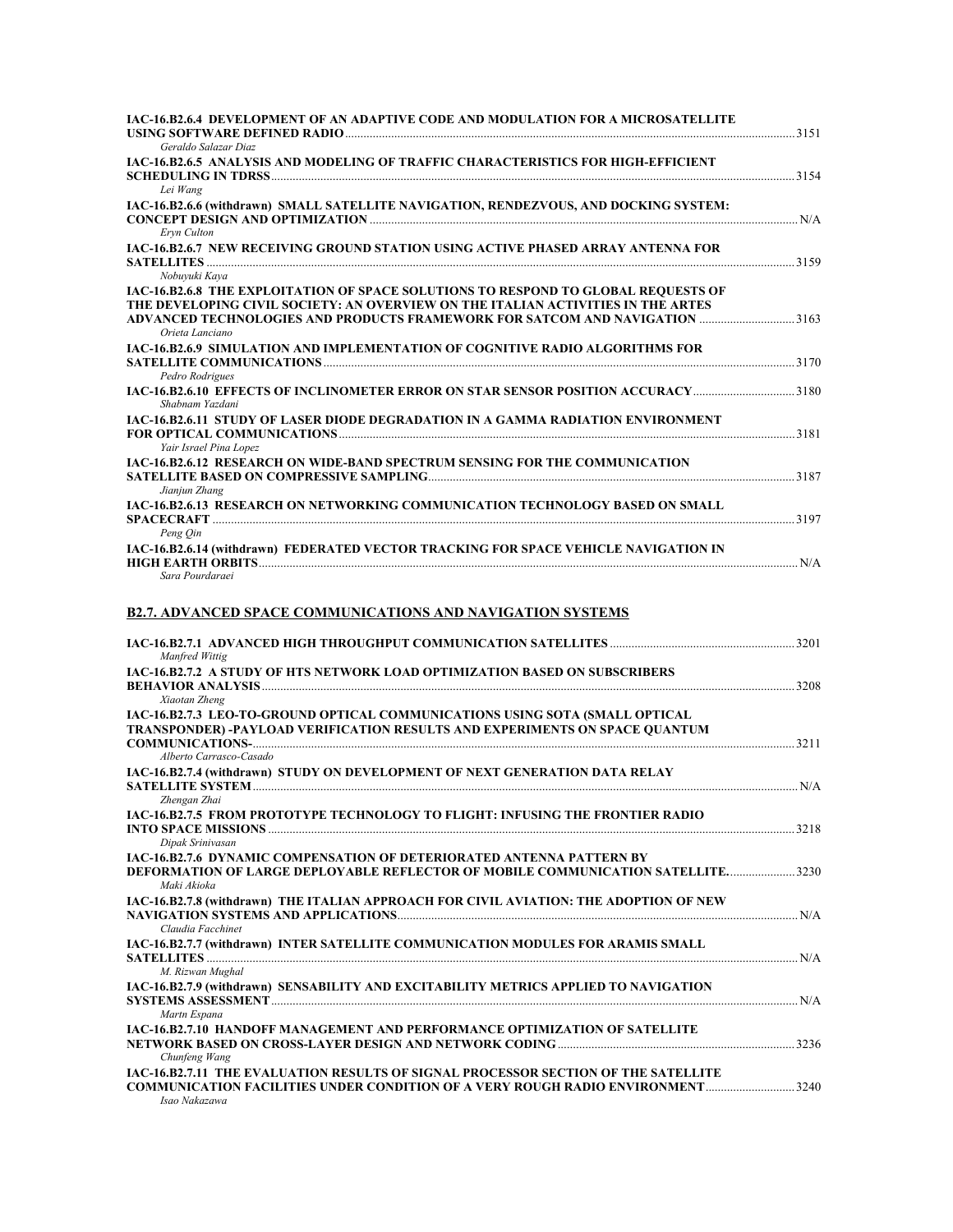| IAC-16.B2.7.12  RESEARCH ON COMPENSATION FOR SCALE FACTOR OF RATE BIASED RLG |      |
|------------------------------------------------------------------------------|------|
| POSITION AND ORIENTATION SYSTEM                                              | 3241 |
| Binghua Xu                                                                   |      |

## **B2.8-GTS.3. SPACE COMMUNICATIONS AND NAVIGATION GLOBAL TECHNICAL SESSION**

| IAC-16.B2.8-GTS.3.1 THE GPS L1 ACQUISITION-TRACKING TRANSITION METHOD OF HIGH<br>Jia Tian                                                                                                                                                                                                                                                 | 3248  |
|-------------------------------------------------------------------------------------------------------------------------------------------------------------------------------------------------------------------------------------------------------------------------------------------------------------------------------------------|-------|
| IAC-16.B2.8-GTS.3.2 DEVELOPMENT OF NAVIGATION SATELLITE SYSTEM AND APPLICATION<br>Jie Xin                                                                                                                                                                                                                                                 | 3253  |
| Celal Dudak                                                                                                                                                                                                                                                                                                                               | 3258  |
| IAC-16.B2.8-GTS.3.4 RESEARCH ON DESIGN OF SATELLITE NAVIGATION SIGNAL STRUCTURE<br>$Jie$ Xin                                                                                                                                                                                                                                              | 3259  |
| IAC-16.B2.8-GTS.3.5 STUDY ON DEVELOPMENT OF NEXT GENERATION DATA RELAY SATELLITE<br><b>SYSTEM.</b><br>Zhengan Zhai                                                                                                                                                                                                                        | 3263  |
| IAC-16.B2.8-GTS.3.6 SIMULATION OF INFORMATION TRANSFER ON OUANTUM-BASED SATELLITE<br>Istvan Vercseg                                                                                                                                                                                                                                       | 3274  |
| IAC-16.B2.8-GTS.3.7 A LOW-COST MOBILE GROUND STATION FOR SATELLITE COMMUNICATION<br>Sneha Velavudhan                                                                                                                                                                                                                                      | 32.79 |
| IAC-16.B2.8-GTS.3.8 COMPARISON BETWEEN GENERATION OF ANALOG AND DIGITAL OPSK<br>Mohamed Elhady Keshk                                                                                                                                                                                                                                      | 3285  |
| IAC-16.B2.8-GTS.3.9 FPGA IMPLEMENTATION OF A HIGH THROUGHPUT ERROR CORRECTING<br>TELE-COMMAND DECODER<br>Rakshith Ramesh                                                                                                                                                                                                                  | 3295  |
| IAC-16.B2.8-GTS.3.10 (withdrawn) BUSINESS BEYOND THE 70S, A COST-EFFECTIVE APPROACH TO<br>THE ARCTIC <b>Example 20</b> in the set of the set of the set of the set of the set of the set of the set of the set of the set of the set of the set of the set of the set of the set of the set of the set of the set of the set<br>Nil Angli | N/A   |

## **B2.IP. INTERACTIVE PRESENTATIONS**

| IAC-16.B2.IP.1 DETECTION OF GNSS SIGNALS PROPAGATION IN URBAN ENVIRONMENTS USING        |      |
|-----------------------------------------------------------------------------------------|------|
|                                                                                         | 3298 |
| Petra Pisova                                                                            |      |
|                                                                                         | 3301 |
| Susana Villanueva                                                                       |      |
| <b>IAC-16.B2.IP.3 DESIGN AND IMPLEMENTATION OF A POSITIONING SYSTEM FOR PARABOLIC</b>   |      |
| ANTENNAS THAT TRACK LOW ORBIT SATELLITES FROM EARTH STATIONS BASED ON A                 |      |
|                                                                                         | 3302 |
| Victor Orozco                                                                           |      |
| <b>IAC-16.B2.IP.4 A COMPACT AND RELIABLE METHODOLOGY TO DESIGN OSCILLATOR AT S-BAND</b> |      |
|                                                                                         | 3308 |
| J. Raul Loo-Yau                                                                         |      |
|                                                                                         |      |
| Petr Bares                                                                              |      |

#### **B3. HUMAN SPACEFLIGHT SYMPOSIUM**

#### **B3.1. GOVERNMENT HUMAN SPACEFLIGHT PROGRAMS (OVERVIEW)**

| William H. Gerstenmaier                                                                          |  |
|--------------------------------------------------------------------------------------------------|--|
| <b>IAC-16.B3.1.2 THE INTERNATIONAL SPACE STATION: THE FIRST STEP ON THE JOURNEY TO MARS 3321</b> |  |
| Kirk Shireman                                                                                    |  |
|                                                                                                  |  |
| Michele Gates                                                                                    |  |
|                                                                                                  |  |
| David Parker                                                                                     |  |
|                                                                                                  |  |
| Koichi Wakata                                                                                    |  |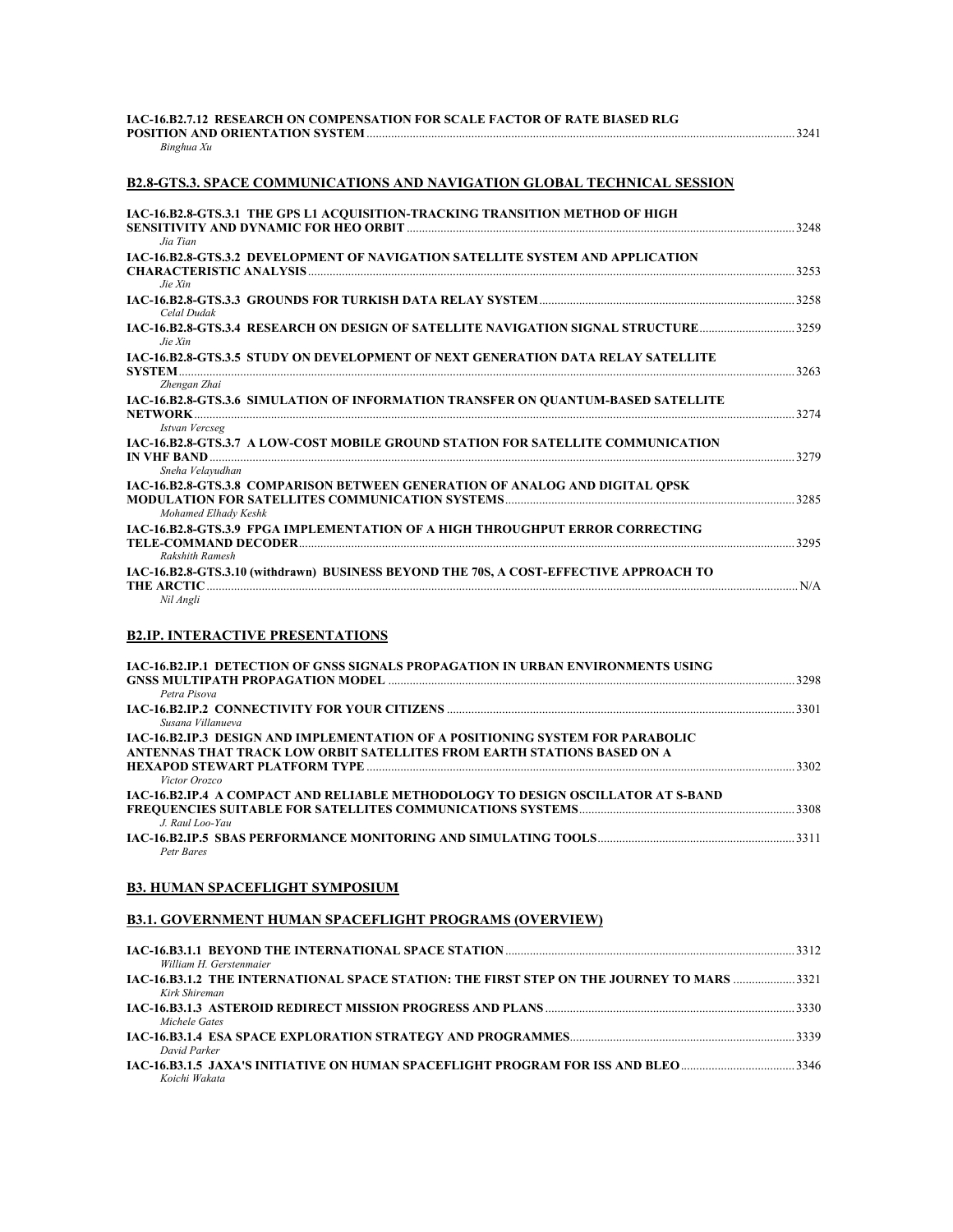| IAC-16.B3.1.6 CANADA AND THE INTERNATIONAL SPACE STATION PROGRAM: OVERVIEW AND |      |
|--------------------------------------------------------------------------------|------|
|                                                                                | 3355 |
| Timothy Braithwaite                                                            |      |
|                                                                                | 3368 |
| Chuanfeng Wei                                                                  |      |
|                                                                                | N/A  |
| <b>Scot Norris</b>                                                             |      |
|                                                                                |      |
| Oliver Romberg                                                                 |      |
|                                                                                |      |

## **B3.2. COMMERCIAL HUMAN SPACEFLIGHT PROGRAMS**

| Ariane Cornell                                                                                                                                              |      |
|-------------------------------------------------------------------------------------------------------------------------------------------------------------|------|
| IAC-16.B3.2.2 LEGAL CONSIDERATIONS FOR FLYING ASTRONAUTS ON COMMERCIAL SPACE                                                                                |      |
| <b>VEHICLES</b><br>Margaret Roberts                                                                                                                         |      |
| Alexander G. Derechin                                                                                                                                       |      |
| Pengxin Han                                                                                                                                                 |      |
| IAC-16.B3.2.5 SPACESHIPTWO: A SUBORBITAL VEHICLE FOR HUMAN SPACEFLIGHT AND<br>MICROGRAVITY RESEARCH 2003 2003<br>Sirisha Bandla                             |      |
| IAC-16.B3.2.6 ABOUT THE POSSIBILITY OF USE ANTHROPOMORPHIC MANIPULATORS AND<br><b>TRANSPORT ROBOTIC SYSTEMS TO CREATE THE COMMERCIAL SYSTEM FOR ENERGY.</b> |      |
| Oleg Saprykin<br>Kathryn Benzin                                                                                                                             |      |
| IAC-16.B3.2.8 ANALYSIS OF THE SIMILARITIES AND DIFFERENCES BETWEEN AVIATION TOURISM<br>Eva Yi-Wei Chang                                                     |      |
| Chrisopher Ferguson                                                                                                                                         | N/A  |
| <b>Garret Reisman</b>                                                                                                                                       | 3420 |

# **B3.3. UTILIZATION & EXPLOITATION OF HUMAN SPACEFLIGHT SYSTEMS**

| <b>IAC-16.B3.3.1 INTERNATIONAL RESEARCH RESULTS AND ACCOMPLISHMENTS FROM THE</b> |      |
|----------------------------------------------------------------------------------|------|
|                                                                                  | 3428 |
| Tara Rutlev                                                                      |      |
| IAC-16.B3.3.2 ESA'S FUTURE UTILISATION PROGRAMME FOR THE ISS AND COMPLEMENTARY   |      |
| <b>PLATFORMS</b>                                                                 | 3437 |
| Jason Haton                                                                      |      |

#### **VOLUME 6**

| George Karabadzhak                                                                                     | 3450 |
|--------------------------------------------------------------------------------------------------------|------|
| IAC-16.B3.3.4 CANADIAN SPACE AGENCY UTILISATION OF THE INTERNATIONAL SPACE STATION                     | 3459 |
| Nicole Buckley<br>IAC-16.B3.3.5 THE FIRST JAXA MICE EXPERIMENT IN KIBO OPERATIONS, ITS UNIQUE FEATURES | 3463 |
| Keiichiro Sakagami<br><b>IAC-16.B3.3.6 ORPHAN DRUG DEVELOPMENT FOR DUCHENNE MUSCULAR DYSTROPHY BY</b>  | 3469 |
| Yoshihiro Urade<br>Jeffrey Manber                                                                      |      |
| Mathew Duggan                                                                                          |      |
| Marius Schwinning                                                                                      |      |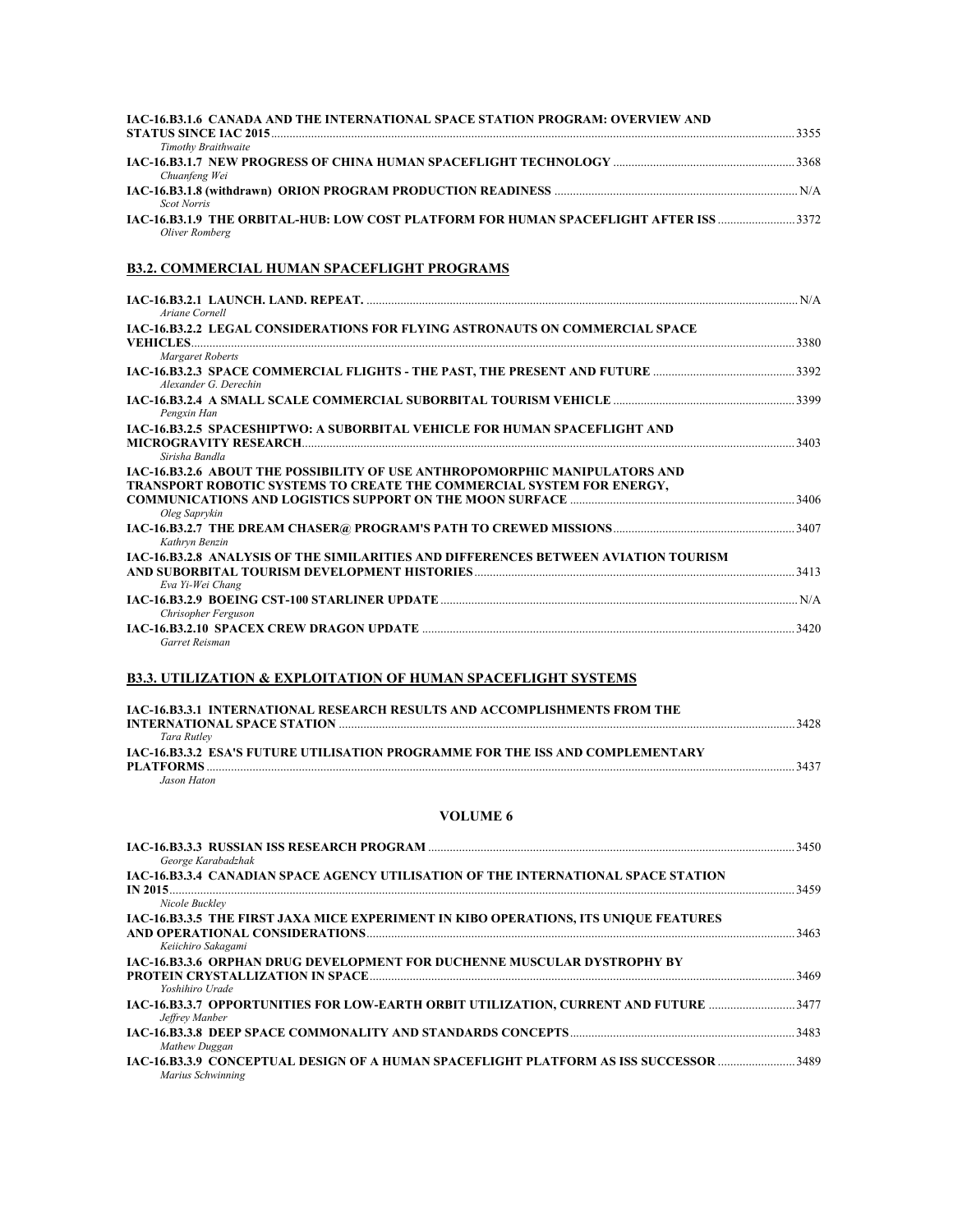| 1900-16.B3.3.10_LIFE IN LOW-EARTH ORBIT AFTER THE INTERNATIONAL SPACE STATION ………………………………………………………<br>Sam Scimemi                                                               |  |
|----------------------------------------------------------------------------------------------------------------------------------------------------------------------------------|--|
| <u>B3.4.-B6.5. FLIGHT &amp; GROUND OPERATIONS OF HSF SYSTEMS – JOINT SESSION OF THE HUMAN</u><br>SPACEFLIGHT AND SPACE OPERATIONS SYMPOSIA                                       |  |
| Christan Steimle                                                                                                                                                                 |  |
| IAC-16.B3.4-B6.5.2 ADAPTING COLUMBUS OPERATIONS AND PROVIDING A BASIS FOR FUTURE<br>Jan Marius Bach                                                                              |  |
| IAC-16.B3.4-B6.5.3 (withdrawn) DESIGNING, IMPLEMENTING AND DEPLOYING AN INNOVATIVE<br>VOICE COMMUNICATION SYSTEM FOR NEXT GENERATION OPS CONCEPTS AT THE GERMAN<br>Markus Topfer |  |
| IAC-16.B3.4-B6.5.4 THE EUROPEAN ASTRONAUT CENTRE (EAC), MOVING FROM ISS TO THE<br>Victor Demaria-Pesce                                                                           |  |
| Hauke Ernst                                                                                                                                                                      |  |
| Dongyang Qiu                                                                                                                                                                     |  |
| IAC-16.B3.4-B6.5.7 (withdrawn) DESIGN AND REALIZATION OF PAYLOAD OPERATION AND<br>Hongfei Wang                                                                                   |  |
| IAC-16.B3.4-B6.5.8 CONCEPTUAL DESIGN OF A MOBILE PARALLEL SYMMETRY ROBOT FOR IN<br>Ling-Bin Zeng                                                                                 |  |
| IAC-16.B3.4-B6.5.9 SPACE STATION'S ROBOTIC ARM DURING CAPTURE SATELLITE AND FUZZY<br>Jie Liang                                                                                   |  |
| IAC-16.B3.4-B6.5.10 INTERORBITAL TOW WITH POWER SUPPLY SYSTEM ON FUEL ELEMENTS3561<br>Sergei Matvienko                                                                           |  |
| IAC-16.B3.4-B6.5.11    "QUASI-COPLANAR INSERTION" TO IMPLEMENT QUICK TWO-ORBIT<br>Rafail Murtazin                                                                                |  |
| <b>B3.5 ASTRONAUT TRAINING, ACCOMMODATION, AND OPERATIONS IN SPACE</b>                                                                                                           |  |
| Igor G. Sokhin                                                                                                                                                                   |  |
| IAC-16.B3.5.3 MAIN RESULTS OF TRAINING AND ACTIVITY OF THE ISS-43/44/45/46 CREW IN THE<br><b>Andrey Kuritsin</b>                                                                 |  |
| IAC-16.B3.5.4 3D VISUAL TRAINING FOR OPERATIONS ON-BOARD THE INTERNATIONAL SPACE<br>Frank Nicolini                                                                               |  |
| IAC-16.B3.5.5 HOW TO PREVENT MIND-WANDERING DURING EN EVA ? PRESENTATION OF A MIND-<br>WANDERING DETECTION METHOD USING ECG TECHNOLOGY IN A MARS-ANALOG                          |  |
| Camille Gonter<br>IAC-16.B3.5.6 USING TACTILE HAPTICS IN PLANETARY SPACESUITS AS A SPATIAL<br>Poonampreet Kaur Josan                                                             |  |
| <b>B3.6-A5.3. HUMAN AND ROBOTIC PARTNERSHIPS IN EXPLORATION - JOINT SESSION OF THE HUMAN</b><br>SPACEFLIGHT AND EXPLORATION SYMPOSIA                                             |  |
| IAC-16.B3.6-A5.3.1  ABOUT RESULTS OF COMPARING THE EFFECTIVENESS OF DIFFERENT<br>Oleg Saprykin                                                                                   |  |
| IAC-16.B3.6-A5.3.2 THE UTILIZATION OF ISS CANADIAN ROBOTICS TO ADVANCE VARIABLE<br>AUTONOMY ROBOTIC TECHNIQUES AND TECHNOLOGIES FOR FUTURE DEEP SPACE                            |  |
| Richard Rembala<br>IAC-16.B3.6-A5.3.3 SPECIAL ROBOTICS FOR COSMONAUTS SUPPORT ON THE INTERNATIONAL<br>Vladislav Sychkov                                                          |  |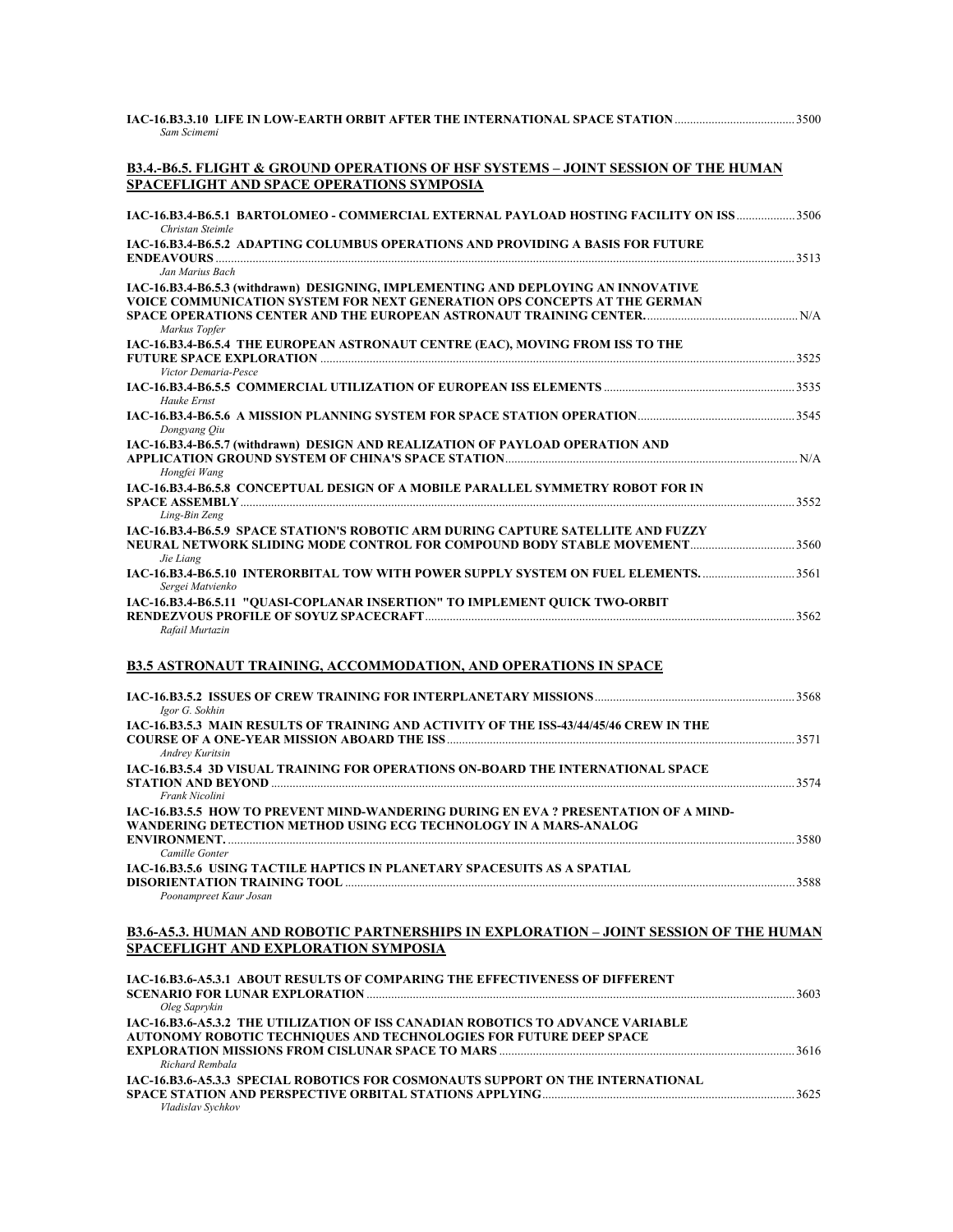| IAC-16.B3.6-A5.3.4 ASTRONAUT-ROBOT INTERACTION FOR COOPERATIVE MANIPULATION ON<br><b>EXTRATERRESTRIAL SURFACES: OBJECT TRANSFER TO ONE ANOTHER THROUGH VISUAL</b>                                          |  |
|------------------------------------------------------------------------------------------------------------------------------------------------------------------------------------------------------------|--|
| Pradyumna Nanda Vyshnav<br>IAC-16.B3.6-A5.3.5 APPLICATION OF VIRTUAL REALITY TECHNOLOGIES FOR ERGONOMIC<br>STUDIES OF INTERACTION BETWEEN COSMONAUTS AND HUMANOID ROBOTIC ASSISTANT 3631<br>Igor G. Sokhin |  |
| IAC-16.B3.6-A5.3.6 (withdrawn) TELE-ROBOTIC BASALT CONSTRUCTION AND TESTING OF A<br>VERTICAL TAKEOFF, VERTICAL LANDING PAD PROTOTYPE FOR LUNAR/MARS OPERATIONS  N/A<br>Rodrigo Romo                        |  |
| IAC-16.B3.6-A5.3.7 VIRTUAL PROTOTYPING OF HUMAN-MASHINE INTERACTION FOR REMOTE<br><b>CONTROL OF SPACE AUTONOMOUS MANIPULATION ROBOTS BASED ON AUGMENTED REALITY</b><br>Alexey Karpov                       |  |
| IAC-16.B3.6-A5.3.8 HUMAN ROBOTIC PARTNERSHIP DURING EIFEL VOLCANIC AREA SIMULATION<br><b>Bernard Foing</b>                                                                                                 |  |
| IAC-16.B3.6-A5.3.9 CONTROLLING ROBOTIC ASSISTANTS DURING PLANETARY SURFACE EVAS: A<br>Yuval Brodsky                                                                                                        |  |
| IAC-16.B3.6-A5.3.10 PATH PLANNING ALGORITHM FOR OBSTACLE AVOIDANCE OF MULTI-ARM<br>Xiaoyu Chu                                                                                                              |  |
| B3.7. ADVANCED SYSTEMS, TECHNOLOGIES, AND INNOVATIONS FOR HUMAN SPACEFLIGHT                                                                                                                                |  |
| IAC-16.B3.7.1 RESULTS AND RECOMMENDATIONS OF A MOON AND MARS HUMAN EXPLORATION<br>Petrus Batenburg                                                                                                         |  |
| IAC-16.B3.7.2 (withdrawn) NASA'S ADVANCED EXPLORATION SYSTEMS: INNOVATIVE APPROACHES<br>Jason Crusan                                                                                                       |  |
| Mathew Duggan                                                                                                                                                                                              |  |
| IAC-16.B3.7.4 ORION EUROPEAN SERVICE MODULE ON THE WAY TO FIRST FLIGHT MODEL<br>Markus Jager                                                                                                               |  |
| IAC-16.B3.7.5 (withdrawn) ASSESSMENT OF THE ORION-SLS INTERFACE MANAGEMENT PROCESS IN<br>ACHIEVING THE EIA 731.1 SYSTEMS ENGINEERING CAPABILITY MODEL GENERIC PRACTICES                                    |  |
| Shamim Rahman<br>IAC-16.B3.7.6 DESIGN STATUS OF THE LIFE SUPPORT RACK ACLS FOR ACCOMMODATION ON THE                                                                                                        |  |
| Klaus Bockstahler<br>Chrishma Singh-Derewa                                                                                                                                                                 |  |
| IAC-16.B3.7.8 PROOF OF CONCEPT DEMONSTRATION OF NOVEL TECHNOLOGIES FOR LUNAR<br>Kavya K. Manyapu                                                                                                           |  |
| IAC-16.B3.7.9 INVESTIGATION OF TETHERED ARTIFICIAL GRAVITY VEHICLE CONCEPTS FOR                                                                                                                            |  |
| <b>Emily Petersen</b><br>IAC-16.B3.7.10 A FEASIBLE, NEAR-TERM APPROACH TO HUMAN STASIS FOR LONG-DURATION                                                                                                   |  |
| Mark Schajer<br>IAC-16.B3.7.11 SOFT AND MINIMUM ROBOTIC CAPTURE OF NON-COOPERATIVE SPACECRAFTS 3748<br>Silvio Cocuzza                                                                                      |  |
| <b>B3.9-GTS.2. HUMAN SPACEFLIGHT GLOBAL TECHNICAL SESSION</b>                                                                                                                                              |  |
|                                                                                                                                                                                                            |  |

| <b>Scot Norris</b>                                                              |      |
|---------------------------------------------------------------------------------|------|
| IAC-16.B3.9-GTS.2.3 (withdrawn) HIPS: A CONCEPT STUDY TO USE HAPTIC INTEGRATION |      |
| TECHNOLOGY IN PLANETARY SPACESUITS FOR SENSORY DEGRADATION MITIGATION           | N/A  |
| Poonampreet Kaur Josan                                                          |      |
| <b>IAC-16.B3.9-GTS.2.4 ADVANCED MEDICAL TECHNOLOGIES IN SUPPORT OF MANNED</b>   |      |
|                                                                                 | 3775 |
| Melchor Antunano                                                                |      |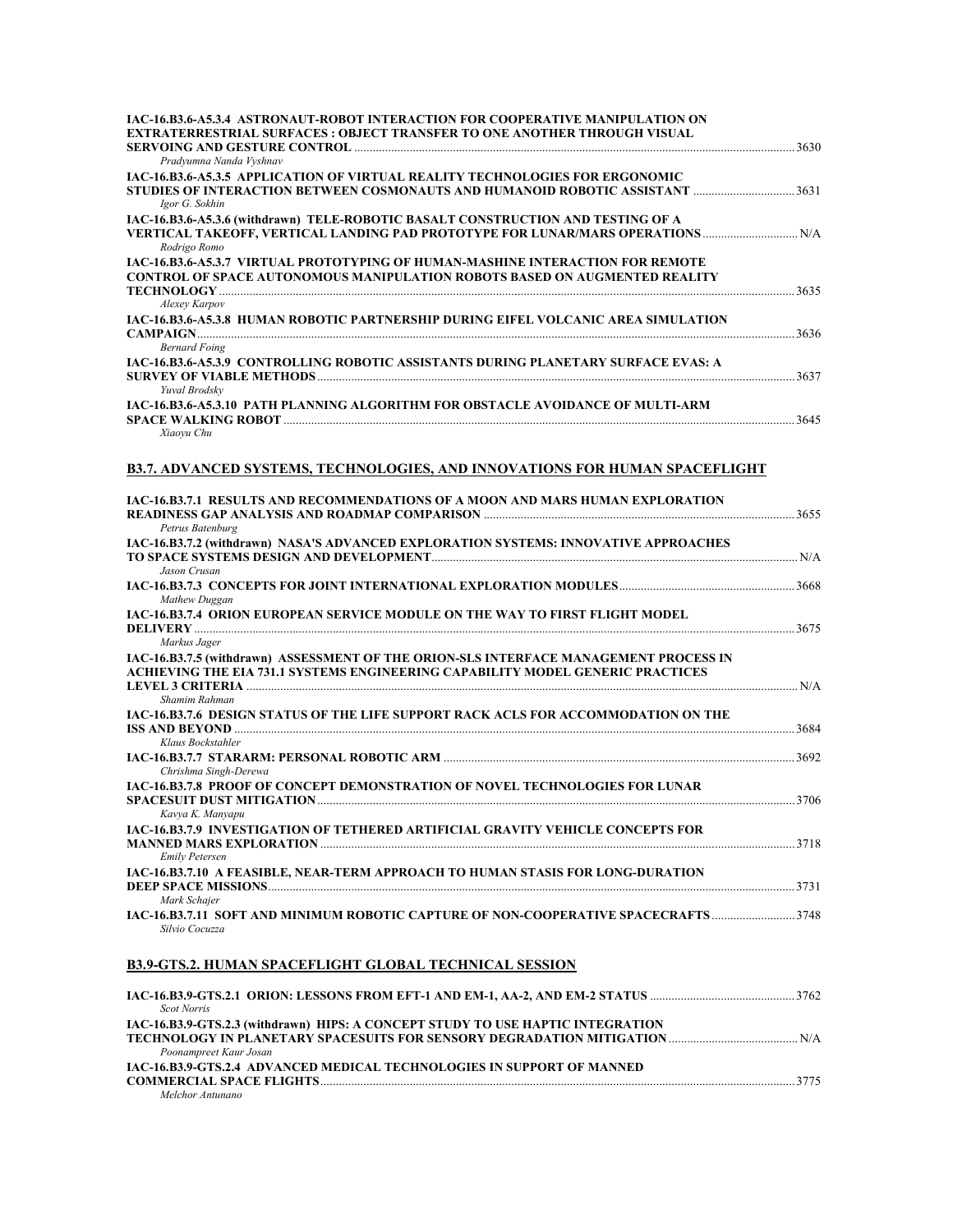| IAC-16.B3.9-GTS.2.5 EXAMINING THE VALUE OF MOUNTAINEERING EXPEDITIONS FOR SKILL                                                                                                                                                                                                                               |  |
|---------------------------------------------------------------------------------------------------------------------------------------------------------------------------------------------------------------------------------------------------------------------------------------------------------------|--|
| DEVELOPMENT AND LEARNING TRANSFER: IMPLICATIONS FOR ASTRONAUT SURVIVAL<br><b>TRAINING</b> [1995] 3786 [1996] 2014 2022 2023 2024 2025 2022 2022 2023 2024 2022 2023 2024 2025 2022 2023 2024 2022 2023 2024 2025 2022 2023 2024 2022 2023 2024 2022 2023 2022 2023 2024 2022 2023 2024 2022 2023 2022 2023 20 |  |
| Nathan Smith                                                                                                                                                                                                                                                                                                  |  |
| IAC-16.B3.9-GTS.2.6 (withdrawn) "ASTRONAUT 2.": CONNECTING THE PHYSICAL AND SOCIAL                                                                                                                                                                                                                            |  |
| PERCEPTIONS ON HUMAN IDENTITY, FORM AND FUNCTION IN SPACE TO DEFINE THE                                                                                                                                                                                                                                       |  |
|                                                                                                                                                                                                                                                                                                               |  |
| Sara Langston                                                                                                                                                                                                                                                                                                 |  |
| IAC-16.B3.9-GTS.2.7 REFINING MICROGRAVITY ANALOGS FOR FUTURE LONG DURATION SPACE                                                                                                                                                                                                                              |  |
|                                                                                                                                                                                                                                                                                                               |  |
| Eleanor Morgan                                                                                                                                                                                                                                                                                                |  |
| <b>B3.IP. INTERACTIVE PRESENTATIONS</b>                                                                                                                                                                                                                                                                       |  |
| IAC-16.B3.IP.1 (withdrawn) INNOVATIVE PASSIVE THERMAL CONTROL SYSTEMS FOR MANNED                                                                                                                                                                                                                              |  |
|                                                                                                                                                                                                                                                                                                               |  |
| Filomena Iorizzo                                                                                                                                                                                                                                                                                              |  |
| IAC-16.B3.IP.2 THE CONCEPT OF USING ANTHROPOMORPHIC ROBOTS DURING HUMAN                                                                                                                                                                                                                                       |  |
| Oleg Saprykin                                                                                                                                                                                                                                                                                                 |  |
| IAC-16.B3.IP.3 (withdrawn) ATOMIC CLOCKS ENSEMBLE IN SPACE OPERATIONS. THE ISS                                                                                                                                                                                                                                |  |
| <b>EXTERNAL SCIENTIFIC PAYLOAD LOOKING FOR EXPERIMENTAL CONFIRMATIONS ON THE</b>                                                                                                                                                                                                                              |  |
|                                                                                                                                                                                                                                                                                                               |  |
| Mauro Augelli                                                                                                                                                                                                                                                                                                 |  |
| IAC-16.B3.IP.4 COMMERCIAL SPACE STATIONS WITH ARTIFICIAL GRAVITATION AS REAL                                                                                                                                                                                                                                  |  |
|                                                                                                                                                                                                                                                                                                               |  |
| Oleg Aleksandrov                                                                                                                                                                                                                                                                                              |  |
| IAC-16.B3.IP.5 NEW PROJECT OF PRIVATE SCIENTIFIC AND COMMERCIAL PILOTED EXPEDITION                                                                                                                                                                                                                            |  |
|                                                                                                                                                                                                                                                                                                               |  |
| Oleg Aleksandrov                                                                                                                                                                                                                                                                                              |  |
| IAC-16.B3.IP.6 SPACE ROBOTIC SYSTEMS FOR ASTRONAUTS' SUPPORT DURING FUTURE SPACE                                                                                                                                                                                                                              |  |
| MISSIONS AND ON-PLANET ACTIVITY. 2318                                                                                                                                                                                                                                                                         |  |
| Olga Emeldvashcheva                                                                                                                                                                                                                                                                                           |  |

# **B4. 23RD IAA SYMPOSIUM ON SMALL SATELLITE MISSIONS**

#### **B4.1. 17TH WORKSHOP ON SMALL SATELLITE PROGRAMMES AT THE SERVICE OF DEVELOPING COUNTRIES**

| IAC-16.B4.1.1 CAPACITY BUILDING IN SPACE TECHNOLOGY DEVELOPMENT: ACTIVITIES OF THE                                                                                                                                             |      |
|--------------------------------------------------------------------------------------------------------------------------------------------------------------------------------------------------------------------------------|------|
| Werner R. Balogh                                                                                                                                                                                                               | 3819 |
| IAC-16.B4.1.2 THE 3 LEVELS OF SMALL SATELLITE CAPACITY BUILDING. EXPLAINED WITH REAL                                                                                                                                           |      |
| WORLD EXAMPLES. The contraction of the contract of the contract of the contract of the contract of the contract of the contract of the contract of the contract of the contract of the contract of the contract of the contrac | 3827 |
| Tom Segert                                                                                                                                                                                                                     |      |
| Natalia Indira Vargas-Cuentas                                                                                                                                                                                                  |      |
| IAC-16.B4.1.4 BIRDS PROJECT: AN INNOVATIVE WAY TO EDUCATE POST-GRADUATE STUDENTS                                                                                                                                               | 3840 |
| George Maeda                                                                                                                                                                                                                   |      |
| IAC-16.B4.1.5 (withdrawn) SATREC INITIATIVE AND ITS INTERNATIONAL COLLABORATION IN<br><b>EARTH OBSERVATION MISSIONS</b>                                                                                                        | N/A  |
| Sungdong Park                                                                                                                                                                                                                  |      |
| IAC-16.B4.1.6 THE RADICE-LAWAL CONSTELLATION: THE GATEWAY TO TECHNOCRATIC                                                                                                                                                      |      |
| Abdul Lawal                                                                                                                                                                                                                    | 3845 |
| IAC-16.B4.1.7 (withdrawn) NANO-SATELLITE AS A CAPACITY BUILDING TOOL FOR CHILE'S SPACE                                                                                                                                         |      |
| Alejandro Lopez Telgie                                                                                                                                                                                                         | N/A  |
| Marco Gomez Jenkins                                                                                                                                                                                                            |      |
| IAC-16.B4.1.9 OPPORTUNITIES OF SSAU SPACE SCIENTIFIC-EDUCATIONAL PROGRAMS FOR                                                                                                                                                  |      |
| DEVELOPING COUNTRIES www.aren.com/article/article/article/article/article/article/article/article/article/article/                                                                                                             | 3858 |
| Igor V. Belokonov                                                                                                                                                                                                              |      |
| Avid Roman-Gonzalez                                                                                                                                                                                                            |      |
|                                                                                                                                                                                                                                |      |
| Lorenzo Arena                                                                                                                                                                                                                  |      |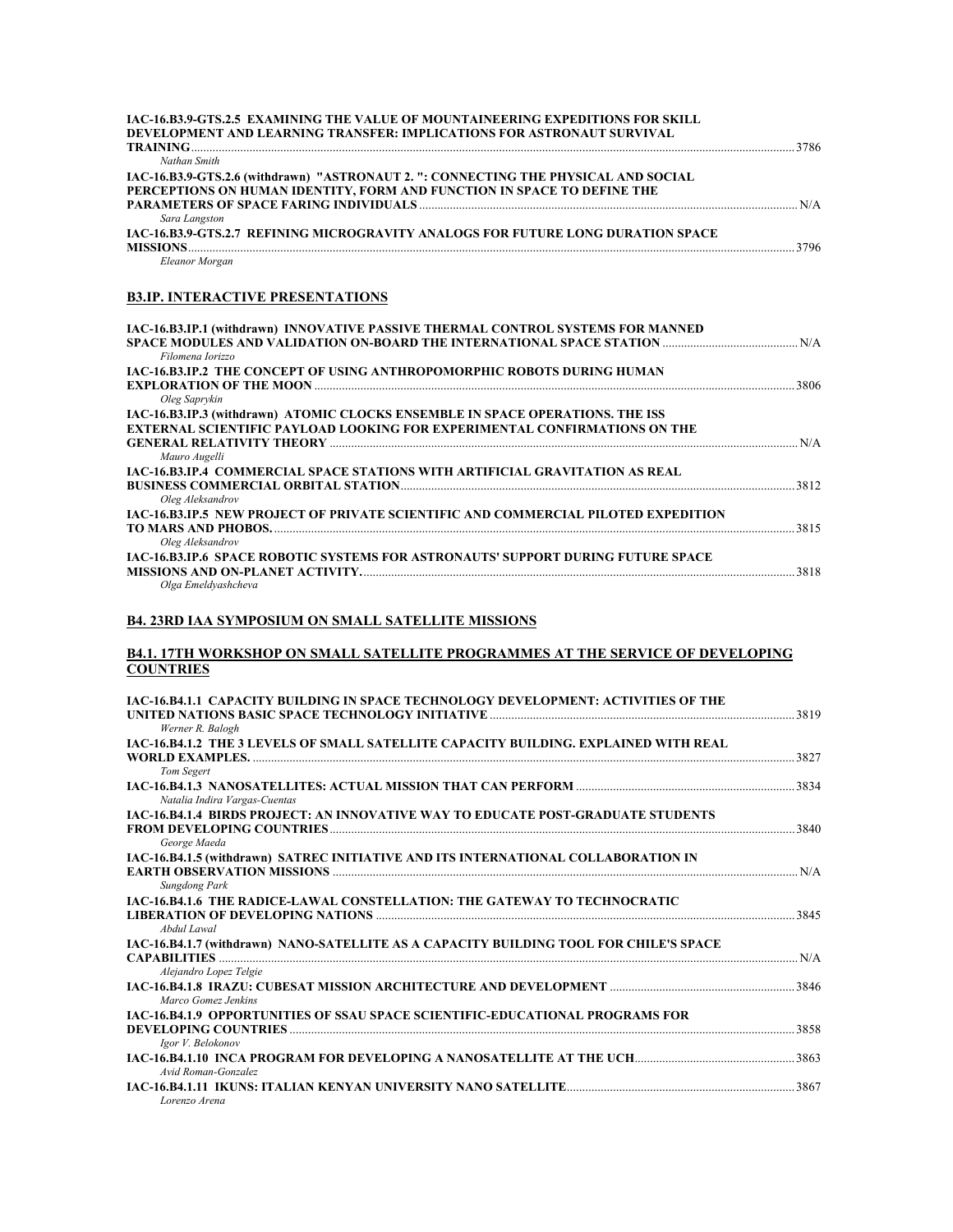| 3875                                                                                    |
|-----------------------------------------------------------------------------------------|
|                                                                                         |
|                                                                                         |
|                                                                                         |
|                                                                                         |
|                                                                                         |
| 3890                                                                                    |
|                                                                                         |
|                                                                                         |
| 3901                                                                                    |
|                                                                                         |
| IAC-16.B4.1.16 (withdrawn) SPACE PROPULSION AND THERMO-VACUUM LABORATORY AT MEXICO  N/A |
|                                                                                         |
|                                                                                         |

# **B4.2. SMALL SPACE SCIENCE MISSIONS**

| Thomas H. Zurbuchen                                                                                                                                                                                                            |      |
|--------------------------------------------------------------------------------------------------------------------------------------------------------------------------------------------------------------------------------|------|
| IAC-16.B4.2.2 (withdrawn) CONDUCTING COMETARY ASTROPHYSICS WITH THE TWINKLE SMALL-                                                                                                                                             |      |
| SAT                                                                                                                                                                                                                            | N/A  |
| Thomas Wilson                                                                                                                                                                                                                  |      |
| 1907-16.B4.2.3 IMPLEMENTATION OF A 80 MM REFRACTOR TELESCOPE IN A 2-U CUBESAT<br>Angel Colin                                                                                                                                   |      |
| <b>Christopher Saunders</b>                                                                                                                                                                                                    |      |
| Marcell Tessenvi                                                                                                                                                                                                               |      |
| IAC-16.B4.2.6 THREE STELLAR YEARS (AND COUNTING) OF PRECISION PHOTOMETRY BY THE<br>Karan Sarda                                                                                                                                 |      |
| IAC-16.B4.2.7 MICROSCOPE, A CNES MICROSATELLITE TO CHECK EINSTEIN EQUIVALENCE                                                                                                                                                  |      |
| Miguel Angel Fernandez                                                                                                                                                                                                         |      |
| Ignacio Barrios                                                                                                                                                                                                                |      |
| Lorenzo Arena                                                                                                                                                                                                                  |      |
| IAC-16.B4.2.10 DEVELOPMENT OF 1U STANDARDIZED CUBESAT OF STEP CUBE LAB. FOR ON-ORBIT                                                                                                                                           |      |
| Tae-Yong Park                                                                                                                                                                                                                  |      |
| IAC-16.B4.2.11 CSES SATELLITE MISSION IN CHINA AND THE STEREO                                                                                                                                                                  |      |
| Xuemin Zhang                                                                                                                                                                                                                   |      |
| IAC-16.B4.2.12 DEVELOPMENT OF A SYSTEM OF MULTIPLE SMALL SATELLITES FOR SPACE                                                                                                                                                  |      |
| RADIATION MONITORING POWER AND THE RESERVE TO A REPORT OF THE RESERVE TO A REPORT OF THE RESERVE TO A REPORT OF THE RESERVE TO A REPORT OF THE RESERVE TO A REPORT OF THE REPORT OF THE RESERVE TO A REPORT OF THE REPORT OF T | 3971 |
| Mikhail Podzolko                                                                                                                                                                                                               |      |

# **B4.3. SMALL SATELLITE OPERATIONS**

| IAC-16.B4.3.1 SMALL SATELLITE REGULATION - WRC-15 OUTCOME AND RESULTS OF THE ITU-R<br>Attila Matas            | 3977 |
|---------------------------------------------------------------------------------------------------------------|------|
| <b>IAC-16.B4.3.2 NEW SPACE OPERATIONS IN THE INTERNET OF THINGS ERA - ANYWHERE,</b><br>Andreas Hornig         | 3984 |
| IAC-16.B4.3.3 FULLY AUTOMATED MISSION PLANNING AND CAPACITY ANALYSIS TOOL FOR THE                             | 3997 |
| Stefania Tonet<br>IAC-16.B4.3.4 A COMPARISON OF SCHEDULING ALGORITHMS FOR LOW COST GROUND STATION<br>NETWORKS | 4008 |
| Alexander Kleinschrodt<br>Juan Jose Diaz Infante                                                              |      |
| John Bellardo                                                                                                 |      |
| IAC-16.B4.3.7 CUBESAT GROUND STATION MODULE: TRANSMITTING, RECEIVING AND<br>Hakon Anes                        |      |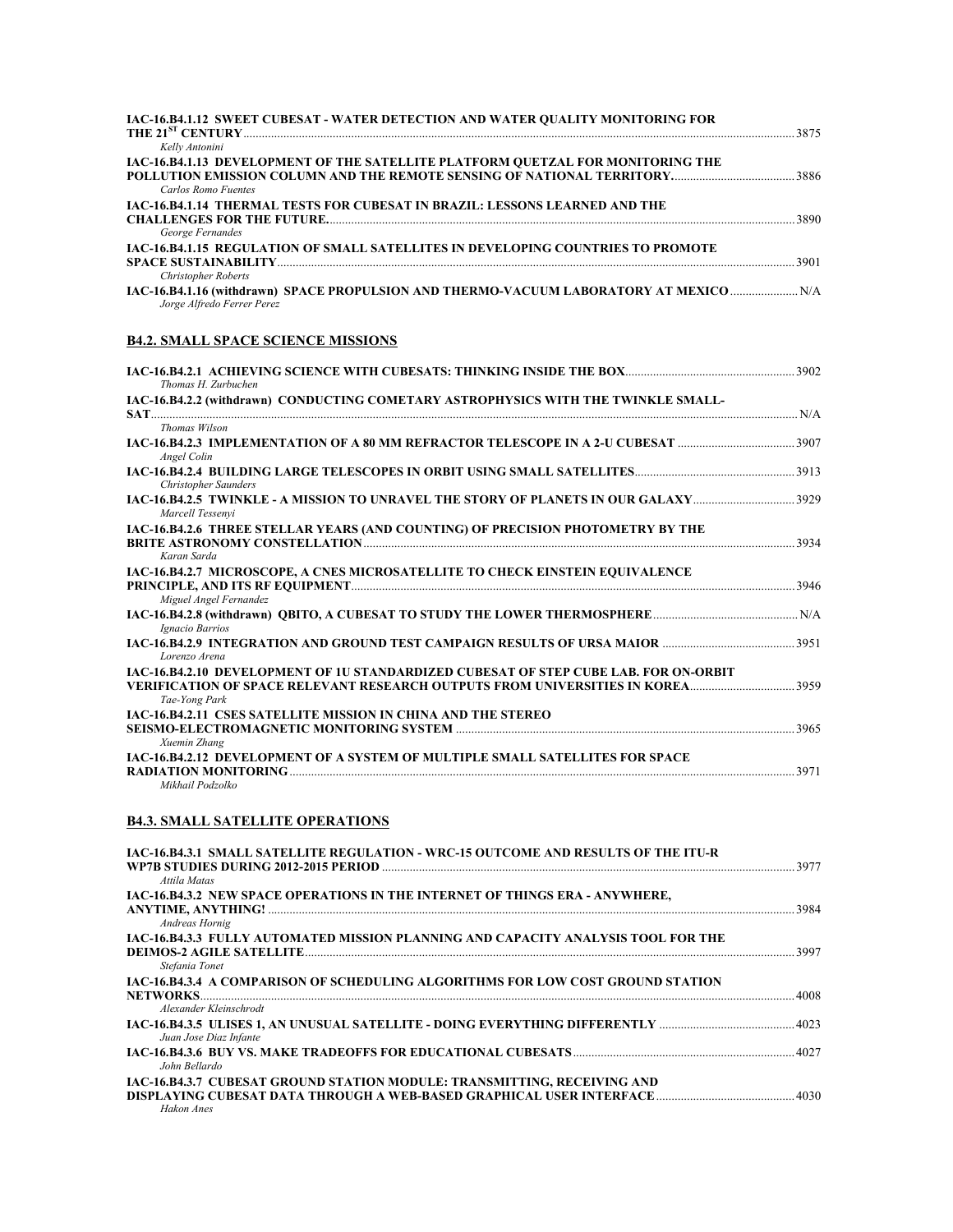| IAC-16.B4.3.8 SOLUTION FOR A GROUND STATION NETWORK PROVIDING A HIGH BANDWIDTH<br>Giovanni Pandolf   | 4037 |
|------------------------------------------------------------------------------------------------------|------|
| IAC-16.B4.3.9 MULTI-SATELLITE ON-BOARD BEHAVIOUR PLANNING USING ADAPTIVE GENETIC                     |      |
| ALGORITHM                                                                                            | 4049 |
| Zixuan Zheng                                                                                         |      |
| IAC-16.B4.3.10 NANOBED-MX INTERNATIONAL COLLABORATION FOR NANOSATELLITES: A REAL-<br>Steve Greenland | 4056 |
| IAC-16.B4.3.11 MASTERING OPERATIONAL LIMITATIONS OF LEO SATELLITES - THE GOMX - 3                    |      |
| APPROACH                                                                                             | 4064 |
| Gilles Nies                                                                                          |      |
| 1079 HAC-16.B4.3.12 DOING FORENSIC ON DTUSAT-2 USING THE BEACON COUNTER<br>Rene Fleron               |      |
|                                                                                                      |      |
| Helen Walker                                                                                         |      |

### **B4.4. SMALL EARTH OBSERVATION MISSIONS**

| IAC-16.B4.4.1 GOMX-4A/B: A FORMATION FLYING PRECURSOR MISSION FOR CONTINUOUS                             |       |
|----------------------------------------------------------------------------------------------------------|-------|
| Jesper A. Larsen                                                                                         | .4089 |
| Carsten Tobehn                                                                                           |       |
| <b>Indrek Sunter</b>                                                                                     |       |
| IAC-16.B4.4.4 KAZSTSAT: KAZAKH-BRITISH TECHNOLOGY DEMONSTRATION AND EARTH                                |       |
| Vladimir Ten<br>IAC-16.B4.4.5 BEESAT-4: 3-AXIS ATTITUDE CONTROL AND GPS BASED POSITIONING AND ORBIT      |       |
| Sascha Weiss                                                                                             |       |
| IAC-16.B4.4.6 HYPERSPECTRAL OBSERVATIONS OF VEGETATION PHENOLOGY AT HOURLY<br>Anton Ivanov               |       |
| Jan Du Plessis                                                                                           |       |
| IAC-16.B4.4.8 (withdrawn) SAT4EO HIGH-RESOLUTION OPTICAL EARTH OBSERVATION SYSTEM<br>Stefania Cornara    | N/A   |
| IAC-16.B4.4.9 SATREC INITIATIVE'S NEXT GENERATION HIGH PERFORMANCE SMALL SAT FOR                         |       |
| Eugene D Kim<br>146 14.10 KENT RIDGE 1 - A HYPER SPECTRAL MISSION IN NEAR EQUATORIAL ORBIT<br>Tom Segert |       |
| IAC-16.B4.4.11 ANTARCTIC GLACIER AND SEA ICE OBSERVATION WITH A CHINESE CUBE<br>Shufan Wu                | 4151  |
| IAC-16.B4.4.12 THE FIRST UAE MULTI-DISCIPLINARY SPACE PROGRAM - A CUBESAT TO<br>Carlos Niederstrasser    |       |

#### **VOLUME 7**

# **B4.5. ACCESS TO SPACE FOR SMALL SATELLITE MISSIONS**

| IAC-16.B4.5.2 SMALL SATELLITE STANDARDIZATION: LESSONS LEARNED FROM THE CUBESAT<br>Jordi Puig-Suari<br>IAC-16.B4.5.3 LAUNCHING THE SMALL SATELLITE REVOLUTION: REALISING A RELIABLE. COST<br>Andy Bradford<br>IAC-16.B4.5.4 SKOLKOVO LAUNCH SERVICES: AFFORDABLE LAUNCH OPPORTUNITY FOR | Jason Crusan    |      |
|-----------------------------------------------------------------------------------------------------------------------------------------------------------------------------------------------------------------------------------------------------------------------------------------|-----------------|------|
|                                                                                                                                                                                                                                                                                         |                 |      |
|                                                                                                                                                                                                                                                                                         |                 |      |
|                                                                                                                                                                                                                                                                                         |                 | 4182 |
|                                                                                                                                                                                                                                                                                         | Alexey Belyakov | 4188 |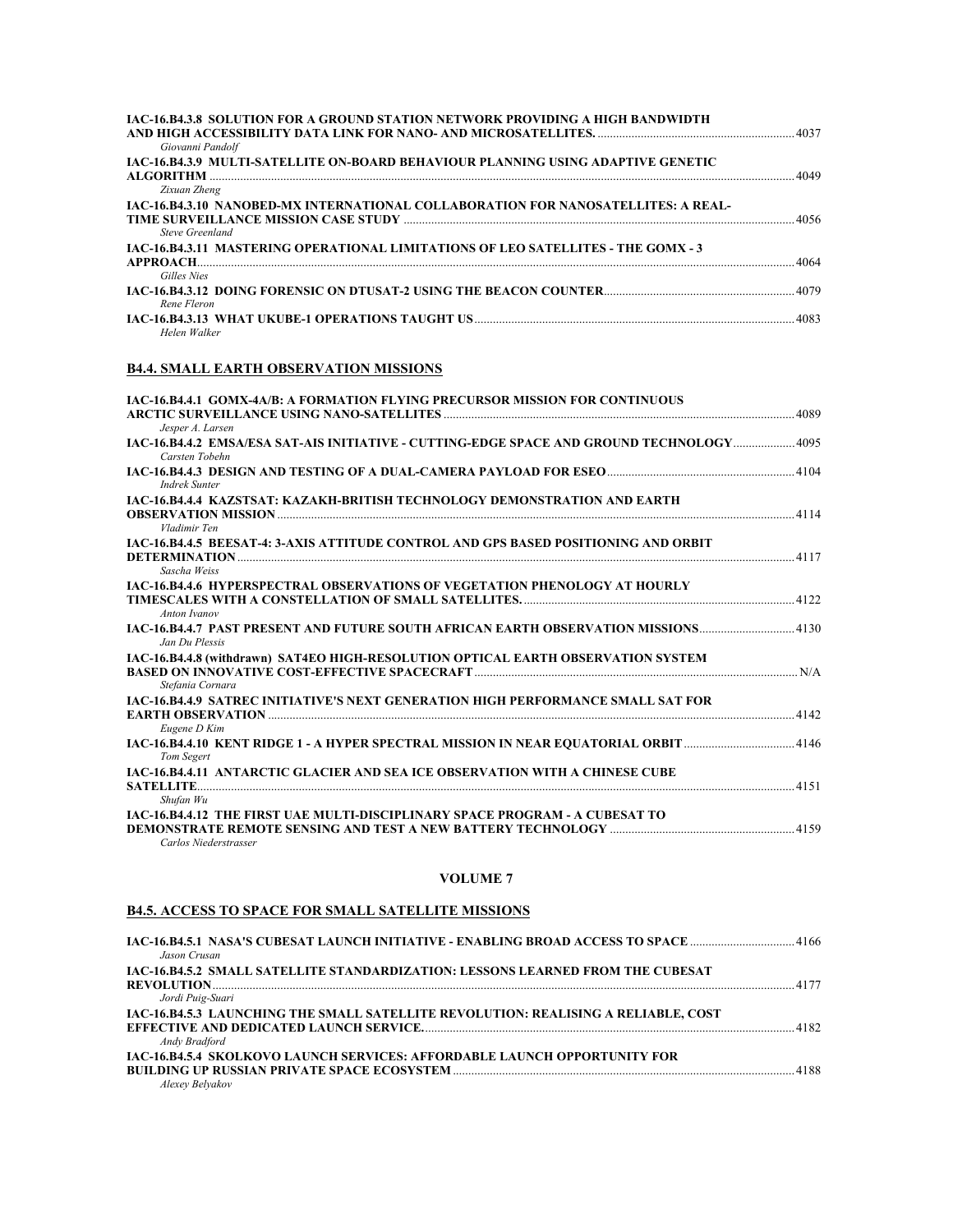| <b>Philip Davies</b>                                                                                                            |      |
|---------------------------------------------------------------------------------------------------------------------------------|------|
| David Pignatelli                                                                                                                |      |
| IAC-16.B4.5.7 A REVIEW OF DE-ORBIT TECHNIQUES FOR THE ADVANCEMENT OF ON-ORBIT<br>Marcus Murbach                                 | 4206 |
| IAC-16.B4.5.8 SPIRAL CONING MANOEUVRE FOR IN-ORBIT LOW THRUST CHARACTERISATION IN<br><b>CUBESATS</b><br>Alejandro Macario Rojas | 4207 |
| IAC-16.B4.5.9 SMALL SATELLITE LAUNCH OPPORTUNITIES: STATISTICAL ANALYSIS AND TREND<br>$\sim$ 42.17<br><b>FORECAST</b><br>Oin Xu |      |
| Carlos Niederstrasser                                                                                                           |      |
| Lauren Wong                                                                                                                     | 4235 |
| Timo Wekerle                                                                                                                    |      |

# **B4.6A. GENERIC TECHNOLOGIES FOR SMALL/MICRO PLATFORMS**

| Nimal Navarathinam                                                                                               |      |
|------------------------------------------------------------------------------------------------------------------|------|
| Junhua Xiang                                                                                                     |      |
| Tom Segert                                                                                                       |      |
| IAC-16.B4.6A.4 STAR OF AOXIANG: AN INNOVATIVE 12U CUBESAT TO DEMONSTRATE POLARIZED<br>Xiaozhou Yu                | 4253 |
| IAC-16.B4.6A.5 IN-ORBIT DEMONSTRATION OF TECHNOLOGIES WITH THE EURO IOD PROGRAM 4264<br>Norbert M. K. Lemke      |      |
| IAC-16.B4.6A.6 A MICRO-MECHATRONIC SOLAR ARRAY DRIVE ASSEMBLY FOR SMALL/MICRO-<br>Rui Li                         | 4270 |
| IAC-16.B4.6A.7 DEVELOPMENT OF A SOLAR ARRAY DRIVE MECHANISM FOR THE USE ON MICRO-                                |      |
| Giorgos Galatis<br>IAC-16.B4.6A.8 SPHERICAL REACTION WHEEL FOR MICROSATELLITE ATTITUDE CONTROL 4287<br>Linvu Zhu |      |
| Elizabeth Driscoll                                                                                               |      |
| IAC-16.B4.6A.10 THE EXO-BRAKE AS A DE-ORIBT MECHANISM: ANALYSIS AND RECENT FLIGHT<br>Marcus Murbach              |      |
| IAC-16.B4.6A.11 THE RESEARCH OF SOLID COOL GAS MICRO-PROPULSION MODULE<br>Xuhui Liu                              |      |
| IAC-16.B4.6A.12 (withdrawn) SMALL SATELLITE NAVIGATION, RENDEZVOUS, AND DOCKING<br>Ervn Culton                   | N/A  |
| IAC-16.B4.6A.13 ACTIVE CONTROL OF AUTONOMOUS CAPILLARY SYSTEMS FOR LAB-ON-CHIP<br>Pablo Rodriguez Llorca         |      |
| IAC-16.B4.6A.14 SOFTWARE ARCHITECTURE USING REAL-TIME DESIGN PATTERN FOR SMALL<br>SATELLITES                     | 4333 |
| Aayush Kumar Singha                                                                                              |      |

# **B4.6B. GENERIC TECHNOLOGIES FOR NANO/PICO PLATFORMS**

| IAC-16.B4.6B.1 (withdrawn) SMALL SATELLITE NAVIGATION, RENDEZVOUS, AND DOCKING   |      |
|----------------------------------------------------------------------------------|------|
|                                                                                  | N/A  |
| Ervn Culton                                                                      |      |
| 142-16.B4.6B.2 X BAND TRANSMISSION EVOLUTION TOWARDS DBV-S2 FOR SMALL SATELLITES |      |
| Miguel Angel Fernandez                                                           |      |
|                                                                                  | 4347 |
| Jesper A. Larsen                                                                 |      |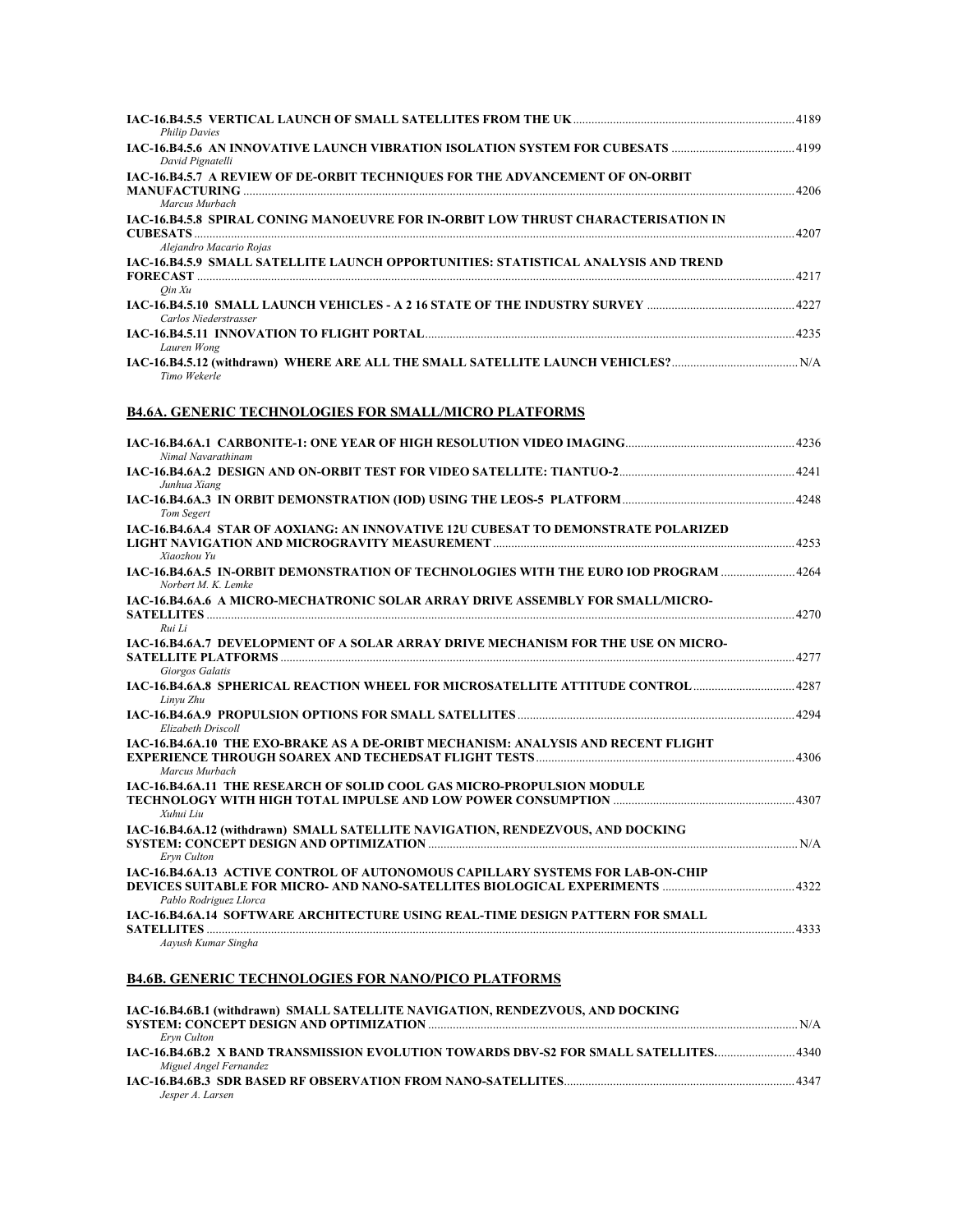| IAC-16.B4.6B.4 (withdrawn) HIGHLY INTEGRATED COMMUNICATIONS, POWER MANAGEMENT, AND<br><b>ATTITUDE DETERMINATION AND CONTROL SIDE PANEL FOR CUBESAT STANDARD</b>                                                                                                                                                                            |      |
|--------------------------------------------------------------------------------------------------------------------------------------------------------------------------------------------------------------------------------------------------------------------------------------------------------------------------------------------|------|
| Sebastan Grau                                                                                                                                                                                                                                                                                                                              | N/A  |
| IAC-16.B4.6B.5 (withdrawn) MULTIPLE-QUANTUM-WELL MODULATING-RETRO-REFLECTOR                                                                                                                                                                                                                                                                |      |
| <b>CUBESAT PAYLOAD OPERATING AT 1070 NM FOR ASYMMETRIC FREE-SPACE OPTICAL</b><br><b>COMMUNICATIONS</b><br>Jan Stupl                                                                                                                                                                                                                        | N/A  |
| IAC-16.B4.6B.6 (withdrawn) ERROR MITIGATION TECHNIQUES FOR ON-BOARD COMPUTER<br>Fernando Rodriguez                                                                                                                                                                                                                                         | N/A  |
| IAC-16.B4.6B.7 (withdrawn) FAILURE FRIENDLY CUBESATS: DEVELOPING GUIDELINES TO<br><b>FACILITATE ON-ORBIT FAILURE ANALYSIS EXAMPLE AND RESIDENCE AND RESIDENCE AND RESIDENCE AND RESIDENCE AND RESIDENCE AND RESIDENCE AND RESIDENCE AND RESIDENCE AND RESIDENCE AND RESIDENCE AND RESIDENCE AND RESIDENCE AND RESI</b><br>Jordi Puig-Suari | N/A  |
| IAC-16.B4.6B.8 LAUNCH OF A 3 UNIT CUBESAT WITH INTEGRATED PROPULSION SYSTEM: D-SAT<br>Alessio Fanfani                                                                                                                                                                                                                                      | 4354 |
| IAC-16.B4.6B.9 AFFORDABLE AND ACCESSIBLE ATTITUDE CONTROL VALIDATION TEST METHODS<br>Maxim Clarke                                                                                                                                                                                                                                          | 4366 |
| Andrea Antonello                                                                                                                                                                                                                                                                                                                           |      |
| Ronnie Nader                                                                                                                                                                                                                                                                                                                               | 4385 |
| IAC-16.B4.6B.12 DEVELOPMENT PHILOSOPHY AND FLIGHT RESULTS OF ARC EVENT GENERATOR<br>Mengu Cho                                                                                                                                                                                                                                              | 4398 |
| IAC-16.B4.6B.13 COMPENSATING EXTERNAL GRAVITATIONAL TORQUES IN A SPACECRAFT<br>SIMULATOR.<br>Jorge Prado                                                                                                                                                                                                                                   | 4408 |

# **B4.7. HIGHLY INTEGRATED DISTRIBUTED SYSTEMS**

| Mengu Cho                                                                                                          |      |
|--------------------------------------------------------------------------------------------------------------------|------|
| IAC-16.B4.7.2 FORMOSAT-7 - USING A SMALL SATELLITE CONSTELLATION AND GROUND<br>Alex Da Silva Curiel                |      |
| IAC-16.B4.7.3 DATA AUTHENTICATION, INTEGRITY AND CONFIDENTIALITY MECHANISMS FOR                                    |      |
| Olga Korobova<br>IAC-16.B4.7.4 MISSION ANALYSIS AND DESIGN OF FAR FLYERS (FRACTIONATED-APERTURE<br>Salvatore Sarno |      |
| Stefano Spereta                                                                                                    |      |
| IAC-16.B4.7.6 OUSAD - AN INTERACTIVE, SPACE MISSION ANALYSIS, DESIGN, AND SIMULATION<br>Benjamin Grzesik           | 4464 |
| Merlin F. Barschke                                                                                                 |      |
| IAC-16.B4.7.8 INTEGRATED MONITORING OF REFUGEES IN THE MEDITERRANEAN SEA WITH<br>Andrea Zuanet                     |      |
| Jaan Viru                                                                                                          |      |
| IAC-16.B4.7.10 AN OVERVIEW OF PERFORMANCE ANALYSIS FOR ROUTING ALGORITHMS IN<br>Oing Chen                          | 4496 |
| 1497 - 16.B4.7.11 INFUSING 'LEAN' INTO LEANSATS<br>Etim Ofong                                                      |      |

# **B4.8. SMALL SPACECRAFT FOR DEEP-SPACE EXPLORATION**

| IAC-16.B4.8.1 MISSION ANALYSIS FOR JAXA'S EARTH-MOON LIBRATION-ORBIT CUBESAT | 4498 |
|------------------------------------------------------------------------------|------|
| Stefano Campagnola                                                           |      |
|                                                                              | 4508 |
| Alessandro Lambert                                                           |      |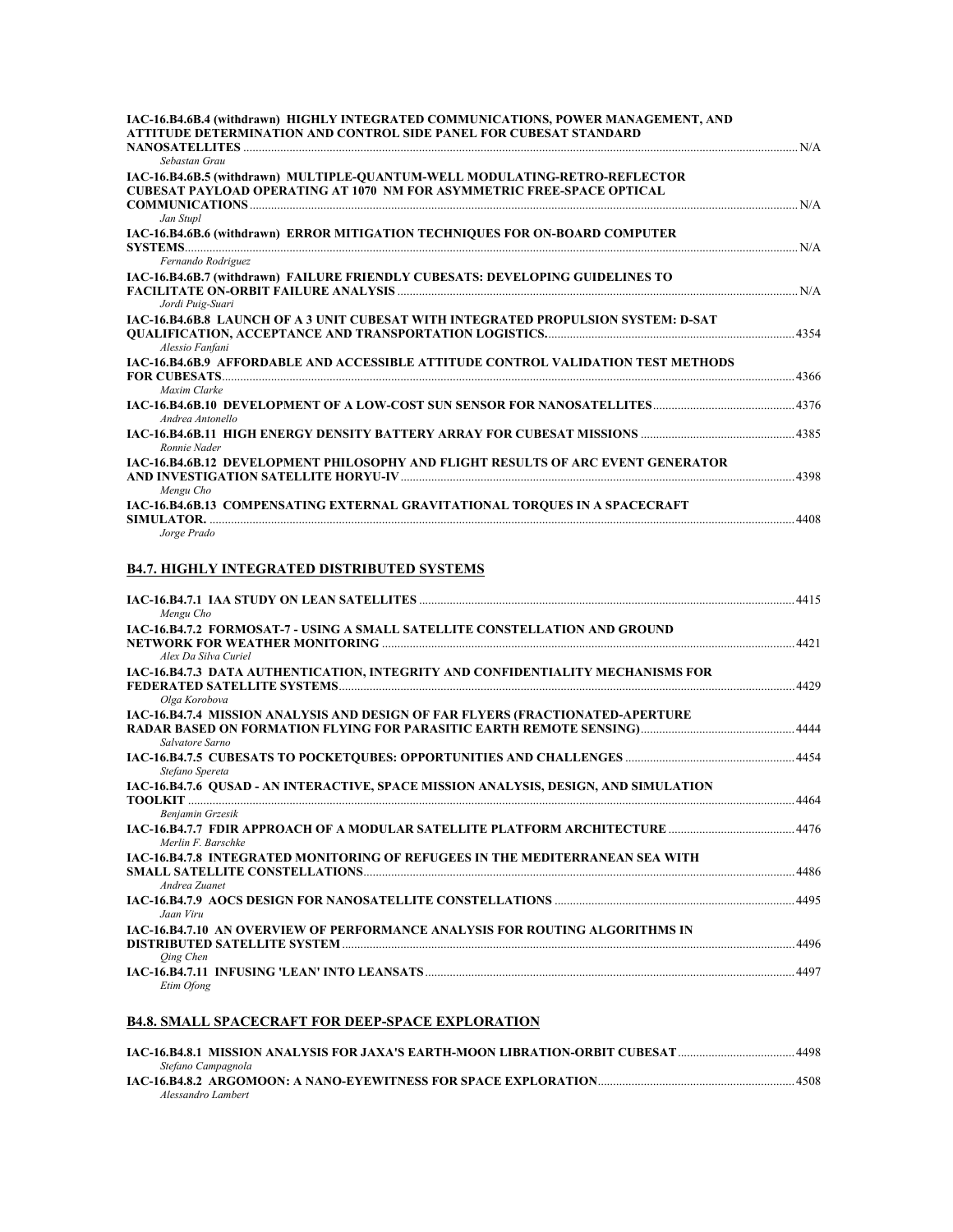| IAC-16.B4.8.3 SOLVING COMMUNICATIONS AND NAVIGATION REQUIREMENTS FOR SMALL LUNAR<br><b>MISSIONS</b> | 4516 |
|-----------------------------------------------------------------------------------------------------|------|
| Jonathan Friend                                                                                     |      |
| IAC-16,B4.8.4 AUTONOMOUS NAVIGATION: OPTICAL STATE ACQUISITION SYSTEMS FOR LUNAR                    | 4524 |
| Amin Ali Mody                                                                                       |      |
| IAC-16.B4.8.5 CLOSE-PROXIMITY OPERATIONS CONCEPT OF THE ASTEROID IMPACT MISSION                     |      |
| Marc Scheper                                                                                        | 4536 |
| IAC-16.B4.8.6 CUBESAT ORBITING DIDYMOS ASTEROID SYSTEM - SIMULATIONS IN THE CONTEXT                 |      |
|                                                                                                     | 4544 |
| Mugurel Balan                                                                                       |      |
| IAC-16.B4.8.7 NEOTWIST - AN ASTEROID IMPACTOR MISSION FEATURING SUB-SPACECRAFT FOR                  |      |
| Kilian A. Engel                                                                                     | 4548 |
| IAC-16.B4.8.8 NEURAL NETWORKS FOR PLUME DETECTION: INTERPLANETARY CUBESAT CASE                      |      |
|                                                                                                     | 4561 |
| Lorenzo Feruglio                                                                                    |      |
| IAC-16.B4.8.9 NANOSATELLITE FORMATION FLYING TO ENHANCE SCIENCE IN BINARY ASTEROID                  |      |
| ENVIRONMENT <b>EXAMPLE 2018</b> THE RESERVE ENVIRONMENT <b>EXAMPLE 2019</b>                         | 4565 |
| Andrea Capannolo                                                                                    |      |
| IAC-16.B4.8.10 USING THE CUBESAT AMBIPOLAR THRUSTER TO CREATE A MARS ARRAY OF                       |      |
| <b>Edgar Bering</b>                                                                                 | 4578 |
|                                                                                                     |      |
| Peter Kahn                                                                                          |      |
| IAC-16.B4.8.12 (withdrawn) ORBIT DETERMINATION OF FEMTOSATELLITES USED IN PLANETARY                 |      |
|                                                                                                     | N/A  |
| <b>Tracie Perez</b>                                                                                 |      |

# **B5. SYMPOSIUM ON INTEGRATED APPLICATIONS**

# **B5.1. TOOLS AND TECHNOLOGY IN SUPPORT OF INTEGRATED APPLICATIONS**

| Daniele Trimarchi                                                                                                                                                                    |      |
|--------------------------------------------------------------------------------------------------------------------------------------------------------------------------------------|------|
| IAC-16.B5.1.2 (withdrawn) DOWNSTREAM APPLICATIONS DRIVING CUBESAT TECHNOLOGY                                                                                                         |      |
| Pamela Anderson                                                                                                                                                                      |      |
| IAC-16.B5.1.3 SPACE TECHNOLOGY, MARITIME ACTIVITIES AND SOCIO ECONOMIC                                                                                                               | 4608 |
| Abubakar Babagana                                                                                                                                                                    |      |
| IAC-16.B5.1.4 AUTONOMOUS AND COORDINATED OPERATIONS OF A NANOSATELLITE WITH A                                                                                                        | 4609 |
| Eduardo Valadez                                                                                                                                                                      |      |
| <b>IAC-16.B5.1.5 HOW TO USE MAGRICULTURE WHICH EXPLOITS SPACE BASED TECHNOLOGY TO</b>                                                                                                |      |
| SOLVE THE PROBLEM OF FOOD AND WATER INSECURITY IN GLOBAL SOUTH AND HOW DATA<br>DISTRIBUTION TECHNOLOGY GIVES BIRTH TO E-GOVERNMENT FOR CAPACITY BUILDING. 4614<br><b>King Kumire</b> |      |
| IAC-16.B5.1.6 CAPSULE: A FAULT-TOLERANT MULTI-CLOUD STORAGE SERVICE FOR SATELLITE                                                                                                    | 4615 |
| J. L. Gonzalez                                                                                                                                                                       |      |
| IAC-16.B5.1.7 NATIONAL EMERGENCY INFORMATION MANAGEMENT SYSTEMS: PERSPECTIVES<br>Murthy Remilla                                                                                      | 4616 |
| <b>IAC-16.B5.1.8 SPACE ORBITING SPECTROSCOPY TO CHARACTERIZE AEROSOL EMISSIONS OF</b>                                                                                                |      |
| <b>Hector Vargas</b>                                                                                                                                                                 | 4618 |
| David Finkleman                                                                                                                                                                      |      |

## **B5.2. INTEGRATED APPLICATIONS END-TO-END SOLUTIONS**

| IAC-16.B5.2.1 INTELLIGENT SPACE INFRASTRUCTURE. INTEGRATING EARTH OBSERVATION AND       |      |
|-----------------------------------------------------------------------------------------|------|
|                                                                                         | 4631 |
| Jorge Sanchez                                                                           |      |
| IAC-16.B5.2.2 (withdrawn) MODELING TREE STRUCTURE OF A MANGROVE USING LIDAR IMAGERY N/A |      |
| Jonathan V. Solorzano                                                                   |      |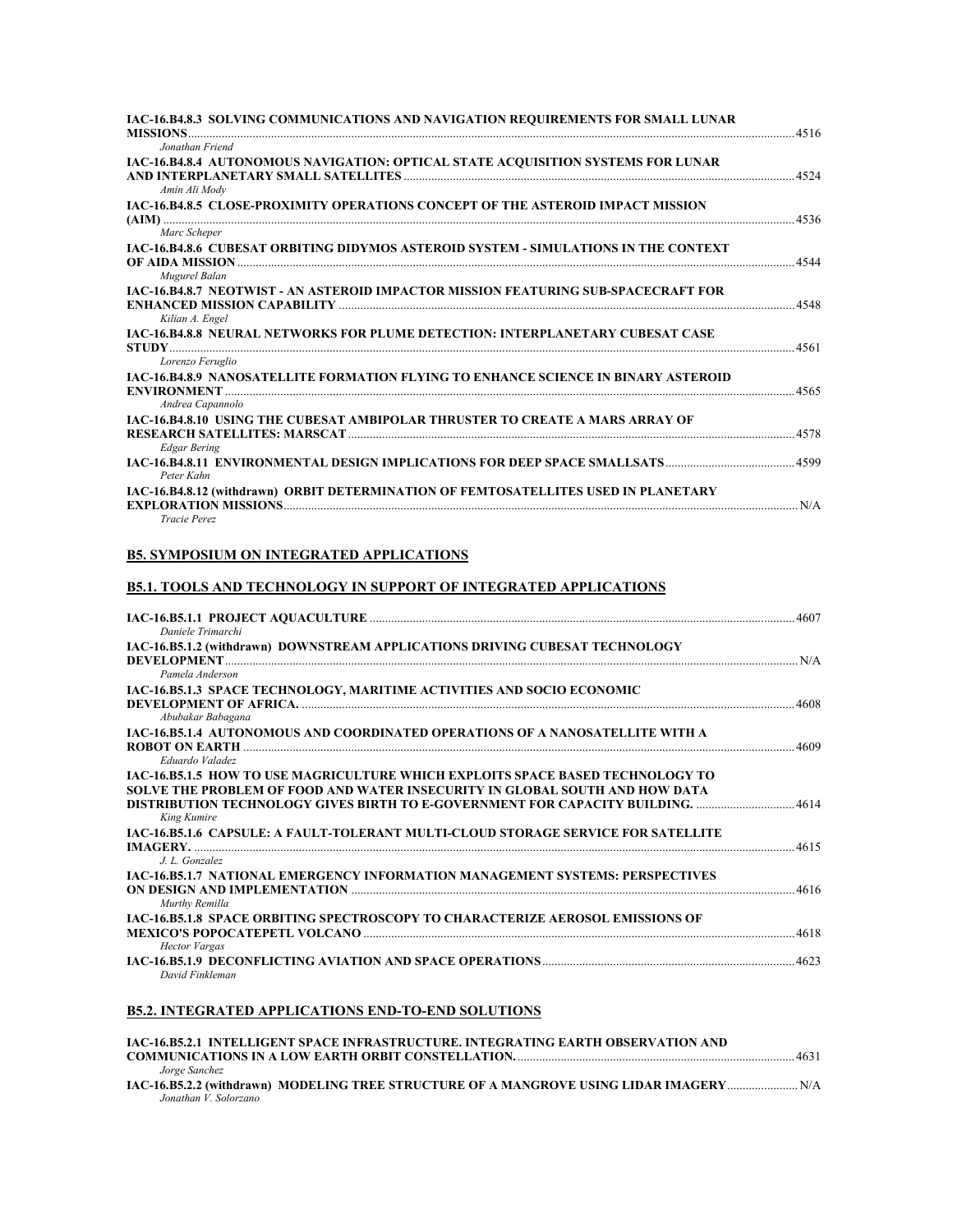| IAC-16.B5.2.3 UP-SCALING REGIONAL OIL SPILL MANAGEMENT SYSTEMS FOR GLOBAL                                  |      |
|------------------------------------------------------------------------------------------------------------|------|
|                                                                                                            | 4632 |
| Murthy Remilla                                                                                             |      |
| 1440 IAC-16.B5.2.4 SPATIAL MODELLING OF MALARIA SEVERITY ZONES IN OSOGBO AREA, NIGERIA4640<br>Tijesu Ojumu |      |
| IAC-16.B5.2.5 EQUATOR-SAR MISSION: A COST EFFECTIVE ACTIVE REMOTE SENSING MISSION                          | 4648 |
| Abdul Lawal                                                                                                |      |
| IAC-16.B5.2.6 (withdrawn) GLOBAL FRESHWATER - HAZARD POLLUTION MONITORING (GF-HPM)                         |      |
| Dan Cohen                                                                                                  | N/A  |
| IAC-16.B5.2.7 (withdrawn) MEOSAR: GALILEO'S CONTRIBUTION TO SEARCH-AND-RESCUE OF                           | N/A  |
| Frank Te Hennepe                                                                                           |      |
| 1449 IAC-16.B5.2.8 OPTIMIZING THE INTERACTION BETWEEN DRONES AND SPACE INFRASTRUCTURES<br>Stefano Ferret   |      |
| 1455 IAC-16.B5.2.9 AICRAFT MONITORING BY THE FUSION OF SATELLITE AND GROUND ADS-B DATA<br>Xuan Zhang       |      |
| IAC-16.B5.2.10 (withdrawn) GOVERNANCE - HOW SPACE-BASED EO, POSITIONING AND MODELLING                      | N/A  |
| Mukund Kadursriniyas Rao                                                                                   |      |
| IAC-16.B5.2.11 DISASTER MANAGEMENT OF REMOTE AREAS BY CONSTELLATION OF CUBESATS<br>Giancarlo Santilli      | 4662 |
| IAC-16.B5.2.12 ENHANCING PRODUCTIVITY AND CREATIVITY: APPLYING SPACE SCIENCE TO                            |      |
| IMPROVE THE WORKPLACE ENVIRONMENT ON EARTH AND PREPARING OUR WORKFORCE FOR                                 |      |
| LIFE IN OUTER SPACE.<br>Nancy C. Wolfson                                                                   | 4665 |

**B6. SPACE OPERATIONS SYMPOSIUM**

### **B6.1. HUMAN SPACEFLIGHT OPERATIONS**

| Sam Scimemi                                                                                                      |     |
|------------------------------------------------------------------------------------------------------------------|-----|
| IAC-16.B6.1.2 OPERATIONS DATA FILES - DRIVING FORCE BEHIND INTERNATIONAL SPACE                                   |     |
| Tom Hoppenbrouwers                                                                                               |     |
| Damian M. Bielicki                                                                                               |     |
| IAC-16.B6.1.4 THE ESA EUROPEAN DRAWER RACK (EDR) MK II: A VERSATILE PAYLOAD SYSTEM                               |     |
| Giorgio Cabodi                                                                                                   |     |
| Mathieu Schmit                                                                                                   |     |
| Sergei Matvienko                                                                                                 |     |
| Nicole Buckley                                                                                                   |     |
| <b>B6.2. NEW OPERATIONS CONCEPTS, ADVANCED SYSTEMS AND COMMERCIAL SPACE OPERATIONS</b>                           |     |
| Gordon Roesler                                                                                                   |     |
| IAC-16.B6.2.2 AUTONOMOUS GEOSTATIONARY STATION KEEPING USING ELECTRIC PROPULSION 4726<br>Julien Bernard          |     |
| IAC-16.B6.2.3 (withdrawn) CONTACTLESS ON-ORBIT RESCUE SCHEME FOR SATELLITE WITH                                  |     |
| Huan Huang                                                                                                       |     |
| IAC-16.B6.2.4 (withdrawn) PLANNING LASER LINKS FOR A DATA RELAY SYSTEM: THE GROUND                               |     |
|                                                                                                                  | N/A |
| Gregor Rossmanith<br>LLC 17 DZ 4 E. DA DID AND ADA DTIVE MISSION DI ANNED EOD MIII TI SATELLITE MISSIONS HSIMC A |     |
|                                                                                                                  |     |

**IAC-16.B6.2.5 RAPID AND ADAPTIVE MISSION PLANNER FOR MULTI-SATELLITE MISSIONS USING A SELF-ADAPTIVE MULTI-AGENT SYSTEM**........................................................................................................................................4739 *Jonathan Bonnet*  **IAC-16.B6.2.6 INTEGRATED FLIGHT & GROUND SOFTWARE FRAMEWORK FOR FAST MISSION TIMELINES**..................................................................................................................................................................................................4748 *Richard Duke*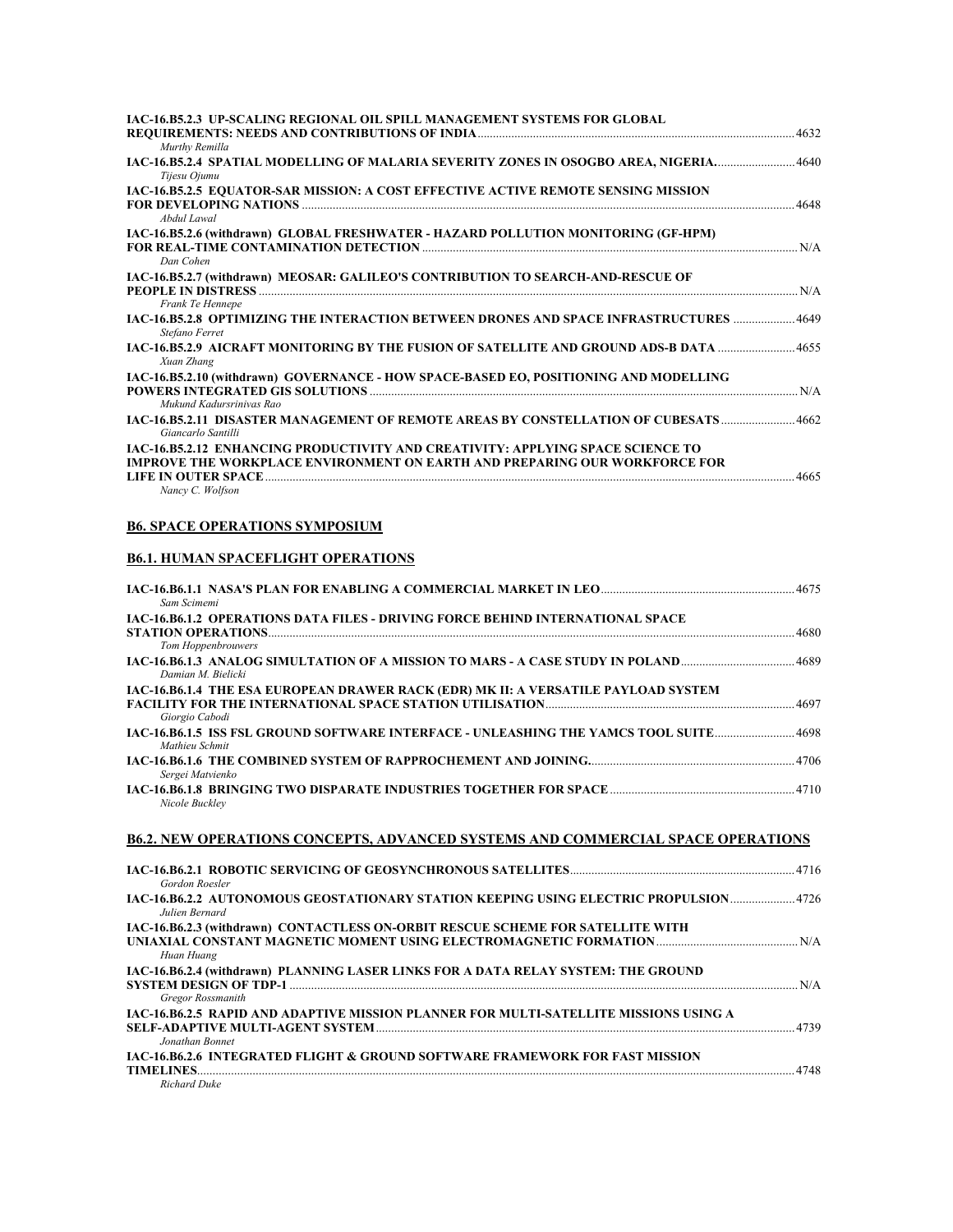| IAC-16.B6.2.7 (withdrawn) ADAPTIVE REARRANGEMENT BASED HKTM-STORAGE DATA<br>Rahul Mishra                       |  |
|----------------------------------------------------------------------------------------------------------------|--|
| Hirovuki Nagamatsu                                                                                             |  |
| IAC-16.B6.2.9 SLE PROTOCOL SERVICES: RESULTS OF AN ARCHITECTURE APPLIED AT THE<br>Antonio Cassiano Julio Filho |  |
| IAC-16.B6.2.10 FEASIBILITY OF A PROPOSED LOW COST SATELLITE COMMUNICATION SYSTEM<br>Ivan Lavlinski             |  |
| IAC-16.B6.2.11 THE EUCLID GROUND SEGMENT AND OPERATIONS - CHALLENGES IN THE OUEST<br>Andreas Rudolph           |  |
| David Finkleman                                                                                                |  |

# **B6.3. MISSION OPERATIONS, VALIDATION, SIMULATION AND TRAINING**

| IAC-16.B6.3.1 MEXICAN EARTH STATION FOR RECEPTION OF SCIENTIFIC DATA FROM MEXICAN         |      |
|-------------------------------------------------------------------------------------------|------|
| Jose Alberto Ramirez Aguilar                                                              | 4809 |
| IAC-16.B6.3.2 COSMO-SKYMED SYSTEM MONITORING AND COORDINATION FUNCTION (FMCS):            |      |
|                                                                                           | 4822 |
| Luca Fasano                                                                               |      |
| IAC-16.B6.3.3 WHAT HAPPENS ABOVE THUNDERSTORMS: FIRST OPERATIONAL CONCEPT AND             |      |
| LESSONS LEARNED FROM THE THOR EXPERIMENT DURING THE SHORT DURATION MISSION ON-            |      |
|                                                                                           | 4828 |
| Alice Michel                                                                              |      |
| IAC-16.B6.3.4 OPTIMISING OPERATIONAL TRAINING WITH 'MATES': MULTI-AGENT TRAINING          |      |
| Guillaume Tanier                                                                          | 4836 |
| IAC-16.B6.3.5 (withdrawn) PRACTICAL ASSESSMENT OF JITTER CAUSED BY FUEL SLOSH DURING      |      |
| IMAGING FOR THE RAPIDEYE SATELLITES                                                       | N/A  |
| Kam Shahid                                                                                |      |
| 14839 HAC-16.B6.3.6 GROUND FACILITY FOR VISION BASED PLANETARY LANDING: SETUP AND TESTING |      |
| Michele Lavagna                                                                           |      |
|                                                                                           |      |
| Maurizio Costa                                                                            |      |
| Donald Merrit                                                                             |      |
| IAC-16.B6.3.9 PROTOS: A POWER SIMULATION AND OPTIMIZATION TOOL TO PREDICT AND             |      |
|                                                                                           |      |
| Jesse Ever                                                                                |      |
|                                                                                           |      |
| Mateo Aquilano                                                                            |      |
| IAC-16.B6.3.11 ROBOTIC LOGISTICS AND MAINTENANCE ON THE INTERNATIONAL SPACE               |      |
| <b>Lyndsey Poynter</b>                                                                    |      |
| IAC-16.B6.3.12 (withdrawn) MULTIMODAL HUMAN-COMPUTER INTERACTION TECHNOLOGIES AND         |      |
|                                                                                           | N/A  |
| Chen Meng                                                                                 |      |
|                                                                                           |      |

# **B6.IP. INTERACTIVE PRESENTATIONS**

| <b>IAC-16.B6.IP.1 ARCTIC FOX PROJECT - A FRAMEWORK TO PROVIDE SELF-ADAPTIVE SUPPORT TO</b> |      |
|--------------------------------------------------------------------------------------------|------|
|                                                                                            | 4874 |
| Moacyr Gonmalves Cereja Junior                                                             |      |
| <b>IAC-16.B6.IP.2 MULTIOBJECTIVE OPTIMIZATION OF SKIP TRAJECTORY FOR SMV WITH THRUST</b>   |      |
| <b>ENGINE</b>                                                                              | 4879 |
| Yangang Liang                                                                              |      |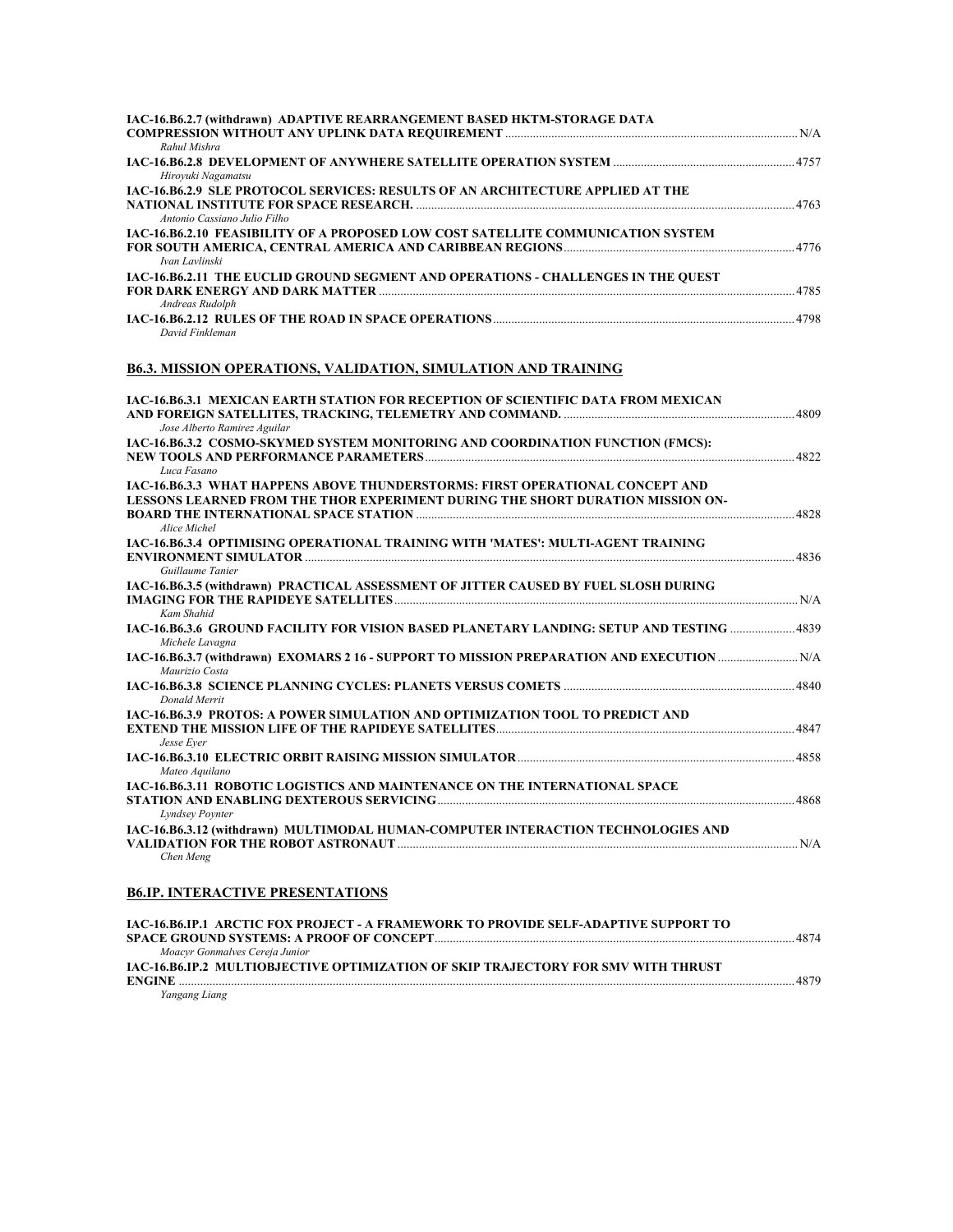### **C1. ASTRODYNAMICS SYMPOSIUM**

## **C1.1. GUIDANCE, NAVIGATION & CONTROL (1)**

### **IAC-16.C1.1.1 ACCURACY OF POSITION CONTROL OF HAYABUSA2 IN ASTEROID PROXIMITY**

| PHASE                     | 000<br>⊷പ |
|---------------------------|-----------|
| <sup>t-</sup> uvuto Terui |           |

#### **VOLUME 8**

| Callum S. Arnot                                                                                                                                      |      |
|------------------------------------------------------------------------------------------------------------------------------------------------------|------|
| IAC-16.C1.1.3 COORDINATED CONTROL OF A SPACE MANIPULATOR TESTED ON A FREE<br>Marco Sabatni                                                           | 4904 |
| <b>IAC-16.C1.1.4 SIMULATING ATTITUDE ACTUATION OPTIONS USING THE BASILISK</b><br>John Alcorn                                                         |      |
| IAC-16.C1.1.5 AUTONOMOUS ORBIT CORRECTIONS USING MODEL PREDICTIVE CONTROL UNDER<br>L. Ravikumar                                                      | 4923 |
| <b>IAC-16.C1.1.6 6-DOF FORMATION KEEPING CONTROL FOR THREE-CRAFT ELECTROMAGNETIC</b><br>Huan Huang                                                   |      |
| <b>IAC-16.C1.1.7 ATTITUDE AND ORBIT CONTROL FOR SOLAR SAIL BASED ON REFLECTANCE</b><br><b>MODULATION</b> 4934<br>Huan Li                             |      |
| <b>IAC-16.C1.1.8 SUPER TWISTING SLIDING MODE SYNCHRONIZATION WITH ON-OFF THRUSTERS</b><br>Seved Aliakbar Kasaeian                                    |      |
| Serafin Chavez-Barranco                                                                                                                              |      |
| IAC-16.C1.1.10 OPTIMAL CONTROL OF TETHERED SPACE-TUG SYSTEM FOR SPACE DEBRIS<br>REMOVAL USING TIMESCALE SEPARATION <b>EXECUTE:</b> 4952<br>Rui Zhong |      |
| IAC-16.C1.1.11 TRACKING CONTROL OF FLEXIBLE SPACECRAFT WITH SINC FUNCTION-BASED<br>Toshio Kamiva                                                     | 4960 |

### **C1.2. GUIDANCE, NAVIGATION & CONTROL (2)**

| William Crowe                                                                                                                                               |      |
|-------------------------------------------------------------------------------------------------------------------------------------------------------------|------|
| Mateo Suatoni                                                                                                                                               |      |
| IAC-16.C1.2.3 EMBEDDED MODEL CONTROL GNC FOR THE NEXT GENERATION GRAVITY MISSION  4983<br>Luigi Colangelo                                                   |      |
| IAC-16.C1.2.4 DEVELOPMENT OF A COMBINED ATTITUDE AND POSITION CONTROLLER FOR A<br>Henrique Daitx                                                            |      |
| IAC-16.C1.2.5 (withdrawn) INTEGRATED 6-DOF SPACECRAFT ORBIT-ATTITUDE DYNAMICS<br>Yue Wang                                                                   |      |
| IAC-16.C1.2.6 FAR RANGE FORMATION FLIGHT WITH HIGH RISK DEBRIS IN LOW EARTH ORBIT<br>Mohamed Khalil Ben Larbi                                               |      |
| IAC-16.C1.2.7 AUTONOMOUS NAVIGATION AND GUIDANCE FOR TERMINAL MANEUVER FOR<br>DOCKING USING MODEL PREDICTIVE STATIC PROGRAMMING (MPSP) AND UNSCENTED KALMAN | 5021 |
| L. Ravikumar<br>Daniele Filippeto                                                                                                                           |      |
| IAC-16.C1.2.9 BOUNDED MOTIONS NEAR EQUILIBRIUM POINTS OF CONTACT BINARY ASTEROIDS<br><b>Yuving Liang</b>                                                    |      |
| IAC-16.C1.2.10 RATE ESTIMATION AND DAMPING OF A HIGHLY ASYMMETRICAL TUMBLING<br>Shubha Kapoor                                                               |      |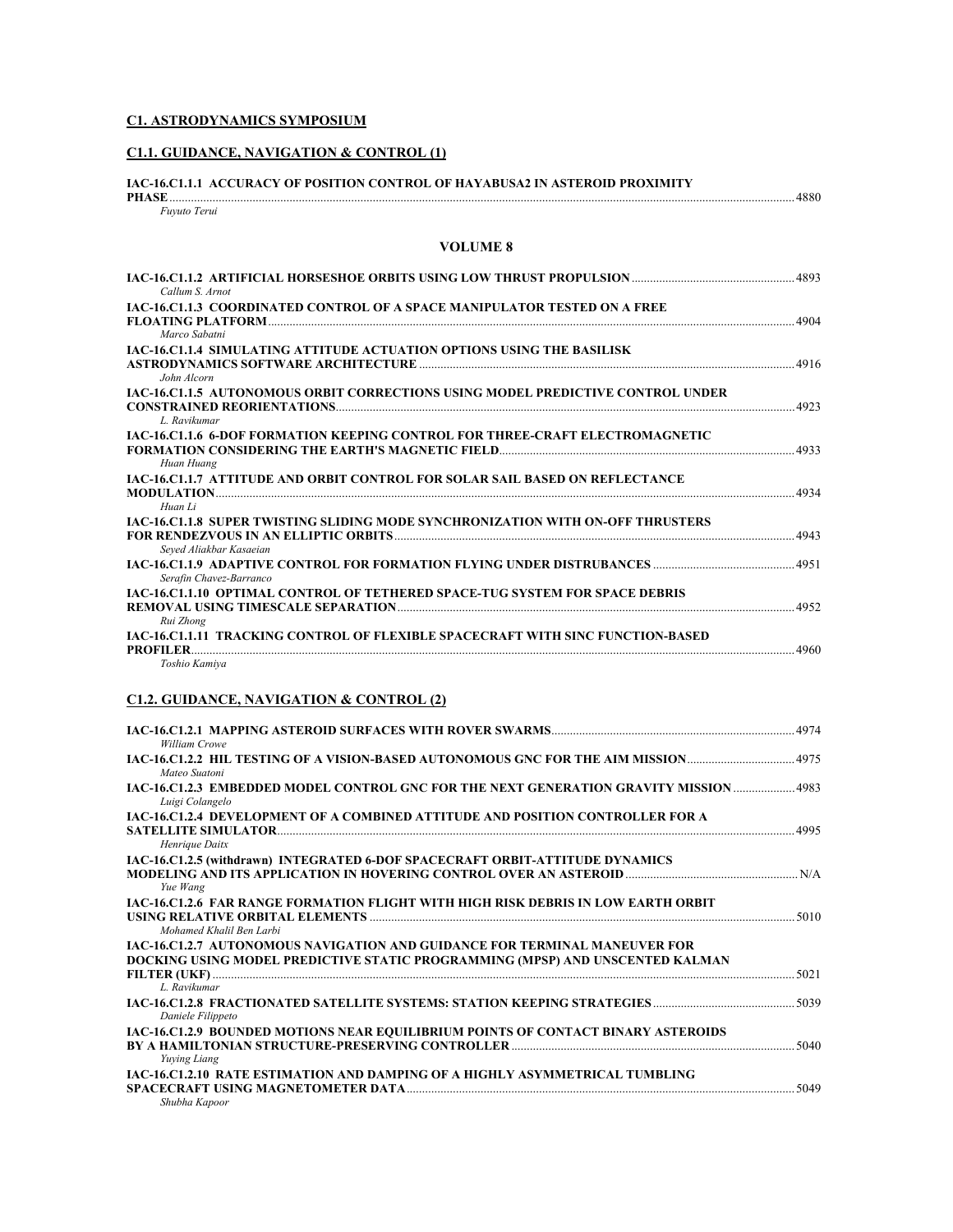| Francesca Cirillo |                                                                                          |  |
|-------------------|------------------------------------------------------------------------------------------|--|
|                   | IAC-16.C1.2.12 (withdrawn) MAGNETOMETER ONLY ATTITUDE ESTIMATION FOR SPIN SATELLITES N/A |  |
| Halil Ersin Soken |                                                                                          |  |

## **C1.3. GUIDANCE, NAVIGATION & CONTROL (3)**

| IAC-16.C1.3.1 (withdrawn) AUTONOMOUS COLLABORATIVE ON-ORBIT SERVICING OF MODULAR                                 |       |
|------------------------------------------------------------------------------------------------------------------|-------|
| Juan Manuel Romero Martn                                                                                         |       |
| IAC-16.C1.3.2 EXPERIMENTAL VALIDATION OF THE ESTIMATION OF UNCOOPERATIVE SPACE<br>Vincenzo Pesce                 | .5069 |
| IAC-16.C1.3.3 (withdrawn) NAVIGATION CONCEPT AND CHALLENGES FOR INFRARED ASTRONOMY<br>Meltem Eren Copur          |       |
| Jian-Feng Shi                                                                                                    |       |
| IAC-16.C1.3.5 ANALYSIS AND PERFORMANCE EVALUATION OF ZEM/ZEV GUIDANCE AND ITS<br>Roberto Furfaro                 |       |
| IAC-16.C1.3.6 RADIOMETRIC MEASUREMENT BASED NAVIGATION AND PERFORMANCE TREND<br>Zhengshi Yu                      | .5103 |
| IAC-16.C1.3.7 (withdrawn) POSITION AND VELOCITY ESTIMATION OF RE-ENTRY VEHICLES USING<br>Sanat Biswas            |       |
| IAC-16.C1.3.8 ON-BOARD ORBIT MODEL ACCURACY STUDY FOR CHANDRAYAAN-2 LANDER-CRAFT                                 |       |
| Surva Prakash<br>IAC-16.C1.3.9 PERFORMANCE ANALYSIS OF THREE DIFFERENT COST POLICIES FOR THE<br>Andrea Antonello |       |
| Roland Strietzel                                                                                                 |       |
| IAC-16.C1.3.11 MARS ENTRY GUIDANCE DESIGN USING A NOVEL RECEDING HORIZON<br>Yuechen Huang                        |       |
| IAC-16.C1.3.12 (withdrawn) COVARIANCE ANALYSIS OF ORBIT DETERMINATION FOR MARS<br><b>ORBITER MISSION</b>         |       |
| Anata Sonney                                                                                                     |       |

## **C1.4. MISSION DESIGN, OPERATIONS & OPTIMIZATION (1)**

| 134-16.C1.4.1 STATISTICAL MULTICRITERIA EVALUATION OF ASTEROID DEFLECTION METHODS<br>Nicolas Thiry                                                              |      |
|-----------------------------------------------------------------------------------------------------------------------------------------------------------------|------|
| IAC-16.C1.4.2 (withdrawn) KINETIC IMPACTOR MISSION DESIGN TOOL FOR NEAR EARTH OBJECT                                                                            |      |
| Christopher Kenny                                                                                                                                               |      |
| Lamberto Dell'Elce                                                                                                                                              |      |
| IAC-16.C1.4.4 ORBIT DESIGN OF A PASSIVE DISTRIBUTED RADAR BASED ON FORMATION FLYING 5159<br>Salvatore Sarno                                                     |      |
| Nicola Sullo                                                                                                                                                    |      |
| IAC-16.C1.4.6 OPTIMIZATION OF INTERPLANETARY TRAJECTORY OF THE SPACECRAFT WITH<br>ELECTRIC PROPULSION TAKING INTO ACCOUNT THE POSSIBILITY OF ABNORMAL OPERATION |      |
| Mikhail S. Konstantnov                                                                                                                                          |      |
| IAC-16.C1.4.7  TRAJECTORY OPTIMIZATION FOR SOLAR SAIL IN CISLUNAR NAVIGATION                                                                                    |      |
| Xiao Pan                                                                                                                                                        |      |
| IAC-16.C1.4.8 ASSESSMENT OF HYBRID PROPULSION FOR GEOSTATIONARY TRANSFER ORBITS: A<br>Simone Ceccherini                                                         | 5190 |
| IAC-16.C1.4.9 METHOD OF OPTIMIZATION OF THE SERVICING SPACE-BASED SYSTEM ORBITS AND                                                                             |      |
| DETACHED UNITS MANEUVERES PARAMETERS IN THE PROBLEM OF ON-ORBIT-SERVICING OF                                                                                    |      |
| Yury Razoumny                                                                                                                                                   |      |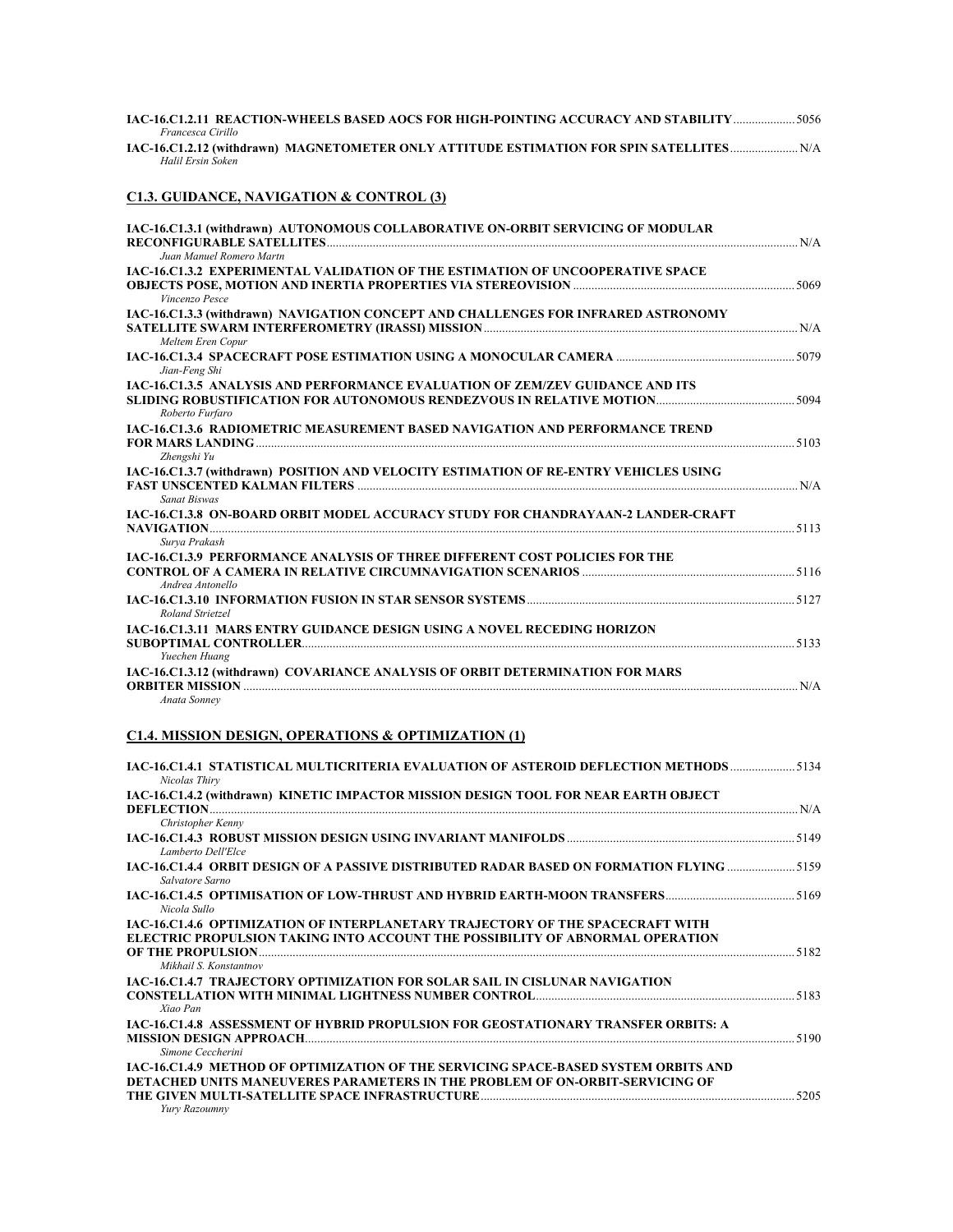| IAC-16.C1.4.10 TRAJECTORY DESIGN FOR SATURNIAN OCEAN WORLDS ORBITERS USING                                                  |  |
|-----------------------------------------------------------------------------------------------------------------------------|--|
| Diane Davis                                                                                                                 |  |
| IAC-16.C1.4.11 ADVANCED METHODS OF LOW COST MISSION DESIGN FOR OUTER PLANETS                                                |  |
| Alexev Grushevskii                                                                                                          |  |
| IAC-16.C1.4.12 AN APPROACH TO ESTIMATE THE TOTAL PROBABILITY OF IMPACT WITH THE<br>Juan Arrieta                             |  |
| C1.5. MISSION DESIGN, OPERATIONS & OPTIMIZATION (2)                                                                         |  |
| Gerard Gomez                                                                                                                |  |
| IAC-16.C1.5.2 ACCURATE MODELING AND NEAR OPTIMAL ASCENT TRAJECTORY OF                                                       |  |
| Marco Pallone                                                                                                               |  |
| IAC-16.C1.5.3 SENTINEL-3 COVERAGE-DRIVEN MISSION DESIGN: COUPLING OF ORBIT SELECTION                                        |  |
| 5295                                                                                                                        |  |
| Stefania Cornara<br>IAC-16.C1.5.4 DESIGN OF RETURN TRANSFERS FOR THE LUNAR POLAR SAMPLE RETURN MISSION 5307<br>Juan L. Cano |  |
| Takayuki Yamamoto                                                                                                           |  |
| IAC-16.C1.5.6 OPTIMAL CONTROL OF SOLAR SAIL SPACE SYSTEM FOR MONITORING OF                                                  |  |
| Olga Starinova                                                                                                              |  |
| Joan Pau Sanchez Cuartelles                                                                                                 |  |
| B. S. Kiran                                                                                                                 |  |
| Simone Centuori                                                                                                             |  |
| IAC-16.C1.5.10 MISSION ANALYSIS FOR THE MARTIAN MOONS EXPLORER (MMX) MISSION 5356<br>Stefano Campagnola                     |  |
| IAC-16.C1.5.11 A HAYABUSA 2 EXTENSION PLAN: ASTEROID SELECTION AND TRAJECTORY                                               |  |

*Bruno Sarli* 

## **C1.6. ORBITAL DYNAMICS (1)**

| IAC-16.C1.6.1 PRELIMINARY RESULTS ON THE DYNAMICS OF LARGE AND FLEXIBLE SPACE                                  | 5378 |
|----------------------------------------------------------------------------------------------------------------|------|
| Andrea Colagrossi                                                                                              |      |
| IAC-16.C1.6.2 DYNAMICS OF SPACECRAFT ORBITAL MOTION AROUND ASTEROID APOPHIS5393<br>Angi Lang                   |      |
| IAC-16.C1.6.3 LONG-TERM ORBIT PROPAGATION USING SYMPLECTIC INTEGRATION<br><b>ALGORITHMS</b>                    | 5405 |
| Koundinya Kuppa                                                                                                |      |
| IAC-16.C1.6.4 TRANSFERS BETWEEN LIBRATION POINT ORBITS USING LUNAR GRAVITY ASSIST<br>Yi Qi                     | 5412 |
| <b>IAC-16.C1.6.5 INFLUENCE OF TETHER DEPLOYMENT ON THE ATMOSPHERIC STAGE OF TETHER-</b><br>Vladimir S. Aslanov | 5426 |
| 14C-16.C1.6.6 AN ACCURATE AND ROBUST METHOD FOR INTERPLANETARY ORBIT DESIGN<br>$An$ -Ming Wu                   |      |
| IAC-16.C1.6.7 ORBITAL DYNAMICS OF A SOLAR SAIL ACCELERATED BY THERMAL DESORPTION<br>Roman Ya. Kezerashvili     | 5433 |
| IAC-16.C1.6.8 EFFECTIVENESS OF KS ELEMENTS IN ORBIT PREDICTION USING EARTH'S GRAVITY,                          | 5445 |
| Xavier James Rai<br>IAC-16.C1.6.9 USING EQUINOCTIAL ORBITAL ELEMENTS AND QUASI-AVERAGE ELEMENT                 |      |
| <b>Bin Liu</b>                                                                                                 | 5446 |
| IAC-16.C1.6.10 ARTIFICIAL SATELLITES ORBITING PLANETARY SATELLITES: CRITICAL                                   | 5447 |
| Rodolpho V. Moraes                                                                                             |      |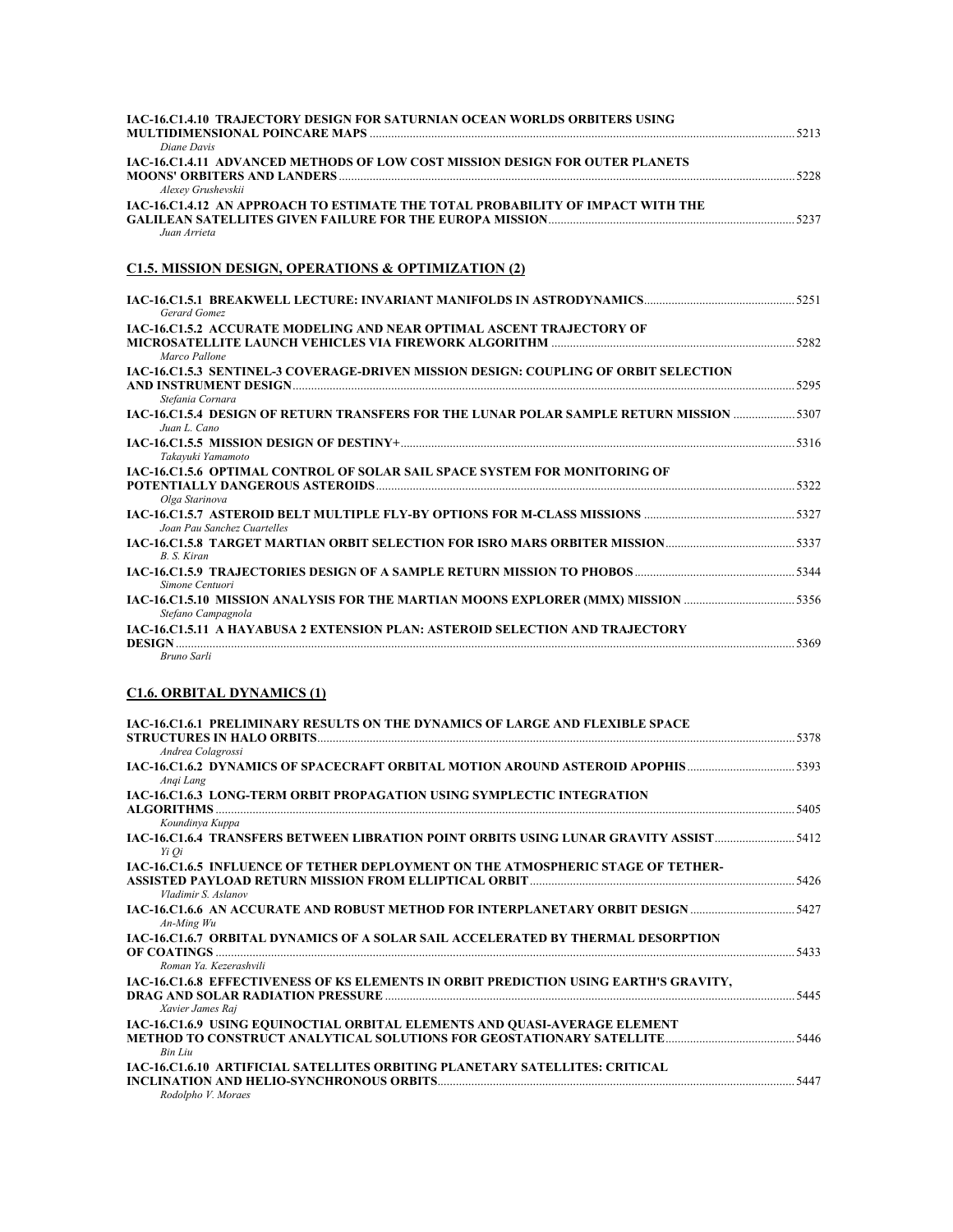| IAC-16.C1.6.11 ANALYSIS OF THE INFLUENCE OF AREA-TO-MASS RATIO ERROR ON THE ORBITAL        |      |
|--------------------------------------------------------------------------------------------|------|
|                                                                                            | 5453 |
| Shunan Wu                                                                                  |      |
| <b>IAC-16.C1.6.12 A HEURISTIC STRATEGY TO COMPUTE ENSEMBLES OF TRAJECTORIES FOR 3D</b>     |      |
|                                                                                            | 5458 |
| Priscilla Sousa-Silva                                                                      |      |
| <b>IAC-16.C1.6.13 SOLAR RADIATION PRESSURE ASSISTED TRANSFERS BETWEEN LISSAJOUS ORBITS</b> |      |
|                                                                                            | 5467 |
| Stefania Soldini                                                                           |      |

## **C1.7. ORBITAL DYNAMICS (2)**

| IAC-16.C1.7.1 DE-ORBITING AND RE-ENTRY ANALYSIS WITH GENERALISED INTRUSIVE             |       |
|----------------------------------------------------------------------------------------|-------|
| Carlos Ortega Absil                                                                    | .5485 |
| IAC-16.C1.7.2 (withdrawn) COMPUTATION OF PERIODIC ORBITS IN MULTI-BODY MODELS USING    |       |
|                                                                                        | N/A   |
| Dayung Koh                                                                             |       |
| IAC-16.C1.7.3 MISSION ANALYSIS FOR A SPACE WEATHER MONITORING SYSTEM NEAR THE SUN-     |       |
|                                                                                        |       |
| Aurelie Heriter                                                                        |       |
| IAC-16.C1.7.4 QUASI-PERIODIC INVARIANT TORI OF TIME-PERIODIC DYNAMICAL SYSTEMS:        |       |
|                                                                                        |       |
| Nicola Baresi                                                                          |       |
| IAC-16.C1.7.5 MODELLING AND STABILITY ANALYSIS OF GENERIC NON-KEPLERIAN ELLIPTIC       |       |
|                                                                                        |       |
| Jianlin Chen                                                                           |       |
| IAC-16.C1.7.6 THE CALCULATION FEATURES OF FLYBY MANEUVERS OF A SPACE VEHICLE           |       |
| SEQUENTIALLY TAKING THE OBJECTS OF LARGE-SIZE SPACE DEBRIS TO LOW DISPOSAL ORBITS 5529 |       |
| Dmitriy Grishko                                                                        |       |
| IAC-16.C1.7.7 (withdrawn) THE CONSEQUENCES OF STIFFNESS IN NUMERICAL SOLUTIONS OF      |       |
| David Finkleman                                                                        |       |
| IAC-16.C1.7.8 THE EFFECT OF SOLAR RADIATION PRESSURE ON SOLAR ORBITER GRAVITY ASSIST   |       |
| . 5535                                                                                 |       |
| Dusan Marceta                                                                          |       |
| IAC-16.C1.7.9 PERIODIC ORBITS DESIGN BASED ON THE CENTER MANIFOLD THEORY IN THE        |       |
|                                                                                        |       |
| Yuki Akiyama                                                                           |       |
| IAC-16.C1.7.10 PERIODIC AND QUASI-PERIODIC MOTIONS FOR A SOLAR SAIL IN THE EARTH-      |       |
| <b>MOON SYSTEM</b>                                                                     |       |
| Marc Jorba-Cusco                                                                       |       |
| IAC-16.C1.7.11 SOLAR REFLECTORS ABOUT THE SUN-EARTH ARTIFICIAL COLLINEAR               |       |
|                                                                                        |       |
| Francisco Salazar                                                                      |       |
| IAC-16.C1.7.12 (withdrawn) ANALYSIS OF BALLISTIC CAPTURE DYNAMICS WITH A               |       |
| SEMIANALYTICAL APPROACH                                                                | N/A   |
| Diogene Alessandro Dei Tos                                                             |       |

### **C1.8. ATTITUDE DYNAMICS (1)**

| IAC-16.C1.8.1 INVERSE DYNAMICS PARTICLE SWARM OPTIMIZATION APPLIED TO CONSTRAINED<br>Dario Spiller        |      |
|-----------------------------------------------------------------------------------------------------------|------|
|                                                                                                           |      |
| Takuma Shibata<br><b>IAC-16.C1.8.3 TOROUE DISTRIBUTION ALGORITHM FOR EFFECTIVE USE OF REACTION WHEELS</b> | 5581 |
| Mikihiro Sugita<br>IAC-16.C1.8.4 USING AERODYNAMIC TOROUES TO AID DETUMBLING INTO AN AEROSTABLE           |      |
| Zhou Hao                                                                                                  | 5587 |
| IAC-16.C1.8.5 AN ATTITUDE DETERMINATION AND CONTROL SYSTEM FOR A NANO-SATELLITE                           | 5597 |
| Simone Battistini<br>Xinxin Yu                                                                            |      |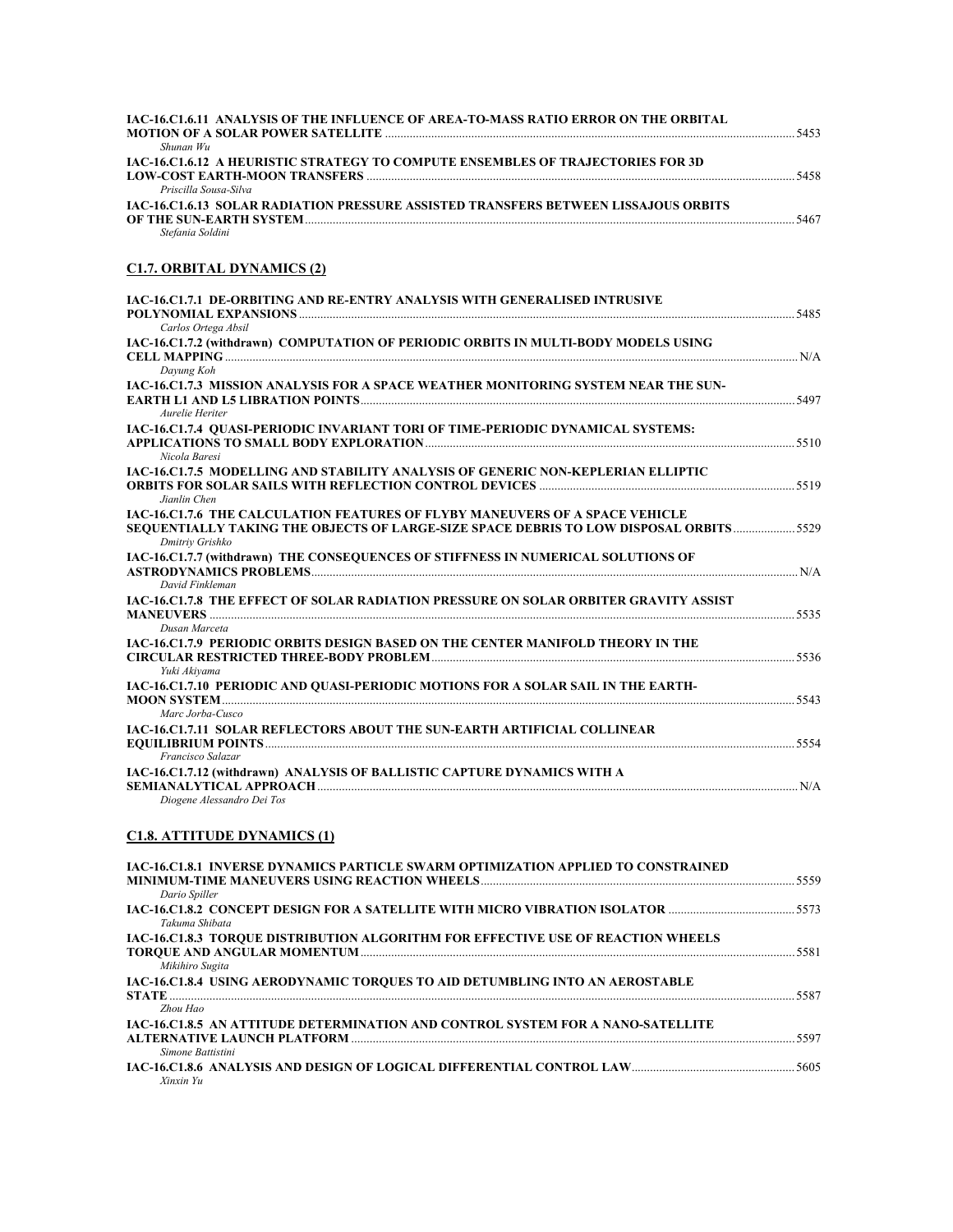#### **IAC-16.C1.8.7 STABILITY ANALYSIS OF 3-AXIS ATTITUDE CONTROL SYSTEM OF SINGLE WING SATELLITE**..................................................................................................................................................................................................5611

*Yeong-Wei Wu* 

### **VOLUME 9**

| IAC-16.C1.8.8 SIMPLE ADAPTIVE CONTROL OF A SATELLITE WITH LARGE FLEXIBLE                                                                                                                                |  |
|---------------------------------------------------------------------------------------------------------------------------------------------------------------------------------------------------------|--|
| Derek Gransden                                                                                                                                                                                          |  |
| IAC-16.C1.8.9 NUMERICAL EVALUATION OF ON-ORBIT ATTITUDE BEHAVIOR FOR<br>Kyosuke Tawara                                                                                                                  |  |
| IAC-16.C1.8.10 (withdrawn) ACS FEED-FORWARD FOR MANIPULATOR CONTROL DURING COUPLED<br><b>Barret Dillow</b>                                                                                              |  |
| Vladimir S. Aslanov                                                                                                                                                                                     |  |
| IAC-16.C1.8.12 CONSTRAINT FORCE ALGORITHM FOR DYNAMICS MODELING OF FLEXIBLE<br>Fei Liu                                                                                                                  |  |
| IAC-16.C1.8.13 (withdrawn) DYNAMICS AND UNDERACTUATED ROBUST CONTROL OF<br>Liang Sun                                                                                                                    |  |
| <b>C1.9. ATTITUDE DYNAMICS (2)</b>                                                                                                                                                                      |  |
| IAC-16.C1.9.1 PERIODIC ORBIT-ATTITUDE SOLUTIONS ALONG PLANAR ORBITS IN A PERTURBED<br>Lorenzo Bucci                                                                                                     |  |
| IAC-16.C1.9.2 ORBIT-ATTITUDE COUPLED MOTION AROUND SMALL BODIES: SUN-SYNCHRONOUS<br><b>ORBITS WITH SUN-TRACKING ATTITUDE MOTION AND DESCRIPTION AND DESCRIPTION OF A SECOND ASSESS</b><br>Shota Kikuchi |  |
| Daniel Noack                                                                                                                                                                                            |  |
| 14C-16.C1.9.4 CAPTURING AND DOCKING SPACECRAFT WITH FLUX PINNED INTERFACES  5684<br><b>Frances Zhu</b>                                                                                                  |  |
| IAC 16 C1 0.5. STAD TD ACKED DEDEODMANCE DIDING THE FADI V DHASES OF THE LISA.                                                                                                                          |  |

| Daniel Noack                                                                                                                                                   |      |
|----------------------------------------------------------------------------------------------------------------------------------------------------------------|------|
|                                                                                                                                                                |      |
| <b>Frances Zhu</b><br><b>IAC-16.C1.9.5 STAR TRACKER PERFORMANCE DURING THE EARLY PHASES OF THE LISA</b>                                                        |      |
| <b>PATHFINDER MISSION</b>                                                                                                                                      | 5699 |
| Jonathan Grzymisch                                                                                                                                             |      |
| IAC-16.C1.9.6 FRACTIONAL PID CONTROL OF SPACECRAFT ATTITUDE DYNAMICS USING                                                                                     |      |
|                                                                                                                                                                |      |
| <b>Eric Butcher</b>                                                                                                                                            |      |
| <b>IAC-16.C1.9.7 GAIN-SCHEDULED ATTITUDE CONTROL WITH POWER TRACKING AND</b><br>SINGULARITY AVOIDANCE OF DOUBLE-GIMBAL VARIABLE-SPEED CONTROL MOMENT GYROS5728 |      |
| Takahiro Sasaki                                                                                                                                                |      |
| <b>IAC-16.C1.9.8 OPERATIONS IN SPACE OF SPACESTAR: THE NEW STAR TRACKER FOR FUTURE</b>                                                                         |      |
|                                                                                                                                                                |      |
| Franco Boldrini                                                                                                                                                |      |
| Alexev Malashin                                                                                                                                                |      |
| IAC-16.C1.9.10 (withdrawn) LONG TERM PASSIVE ATTITUDE STABILISATION USING RADIATION                                                                            |      |
|                                                                                                                                                                |      |
| <b>Stuart Grev</b>                                                                                                                                             |      |
| Daniel Condurache                                                                                                                                              |      |
| IAC-16.C1.9.12 (withdrawn) DESIGN AND VALIDATION OF THE ATTITUDE CONTROL SYSTEM FOR                                                                            |      |
|                                                                                                                                                                |      |
| Dechao Ran                                                                                                                                                     |      |
| <b>IAC-16.C1.9.13 MOTION PREDICTION OF NON-COOPERATIVE TARGET BASED ON</b>                                                                                     |      |
|                                                                                                                                                                | 5752 |
| Mingming Wang                                                                                                                                                  |      |

### **C1.IP. INTERACTIVE PRESENTATIONS**

| IAC-16.C1.IP.1 AERO-GRAVITY MANEUVERS CONSIDERING LIFT AROUND EERTH, MARS AND |  |
|-------------------------------------------------------------------------------|--|
| <b>VENUS</b>                                                                  |  |
| Antonio Prado                                                                 |  |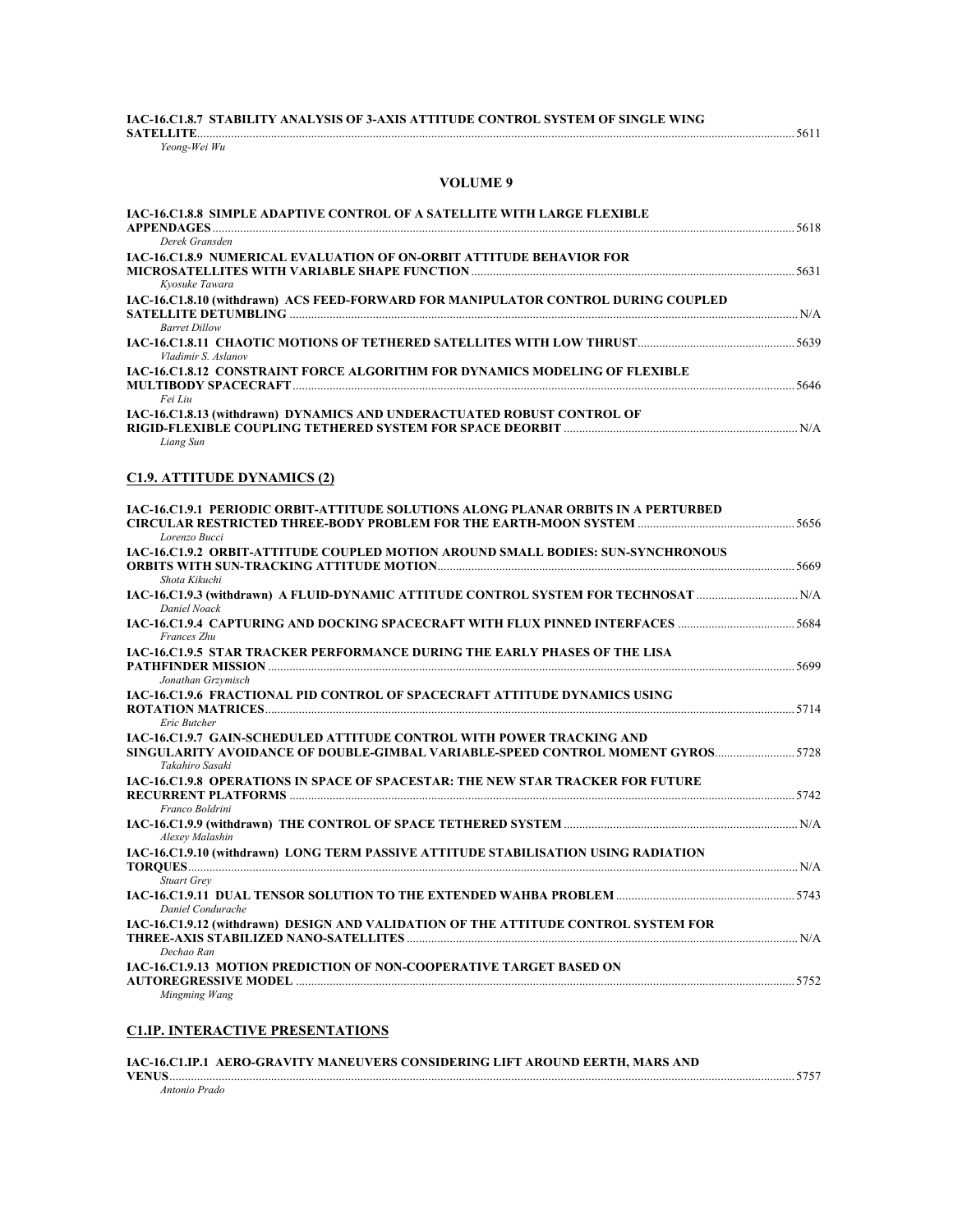| IAC-16.C1.IP.2 SEARCH FOR ORBITS IN THE JUPITER SYSTEM TO EXPLORE THE GALILEAN<br>5758                                                                                                   |  |
|------------------------------------------------------------------------------------------------------------------------------------------------------------------------------------------|--|
| Josue Cardoso Dos Santos                                                                                                                                                                 |  |
| IAC-16.C1.IP.3 INCREASED ZERO REACTION WORKSPACE OF A HYPER-REDUNDANT SPACE                                                                                                              |  |
| Alessandro Tringali                                                                                                                                                                      |  |
| IAC-16.C1.IP.4 (withdrawn) A HIGH-ORDER IMPACT PROBABILITY COMPUTATION TOOL FOR<br>Mateo Losacco                                                                                         |  |
| IAC-16.C1.IP.5 (withdrawn) A NOVEL APPROACH FOR DETERMINATION OF INERTIAL                                                                                                                |  |
| Chuan Ma                                                                                                                                                                                 |  |
| IAC-16.C1.IP.6 A NOVEL METHOD FOR UN-COOPERATIVE TARGET'S INERTIAL PROPERTIES                                                                                                            |  |
| Weihua Ma                                                                                                                                                                                |  |
| IAC-16.C1.IP.7 APPLICATION OF BROUWER-LYDDANE AVERAGING METHOD TO ORBITAL<br>Yuechen Ma                                                                                                  |  |
| IAC-16.C1.IP.8 EVALUATION OF A SIMPLE BARBER POLE BRAKING MECHANISM IN THE<br>Kenta Nozaki                                                                                               |  |
| Courtney Bright                                                                                                                                                                          |  |
| IAC-16.C1.IP.10 FORMATION RECONFIGURATION OF REFLECTIVITY MODULATED SOLAR SAILS<br>Zhangpeng Lou                                                                                         |  |
| IAC-16.C1.IP.11 IMPROVEMENT AND VALIDATION OF MICROGRAVITY PROPELLANT SLOSHING<br>Francesca Cirillo                                                                                      |  |
| Claudio Bombardelli                                                                                                                                                                      |  |
| IAC-16.C1.IP.13 PREDICTION OF ATTITUDE MOTION OF NONFUNCTIONAL SATELLITES OR SPENT<br>Vladimir S. Aslanov                                                                                |  |
| IAC-16.C1.IP.14 REACHABLE RELATIVE MOTION DESIGN AND NONLINEAR CONTROL OF SPACE<br>Shuquan Wang                                                                                          |  |
| IAC-16.C1.IP.15 (withdrawn) RESEARCH ON GEO SATELLITE RESIDUAL PROPELLANT ESTIMATION<br>USING SOLAR RADIATION METHOD <b>METHOD CONSUMING THE CONSUMING SOLAR RADIATION</b> ME<br>Hou Fen |  |

## **C2. MATERIALS AND STRUCTURES SYMPOSIUM**

### **C2.1. SPACE STRUCTURES I – DEVELOPMENT AND VERIFICATION (SPACE VEHICLES AND COMPONENTS)**

| IAC-16.C2.1.1 SEMI-ANALYTICAL METHODS FOR RAPID PRE-DIMENSIONING OF LAUNCHER                     |      |
|--------------------------------------------------------------------------------------------------|------|
|                                                                                                  | 5808 |
| Andreas Ritweger<br>IAC-16.C2.1.2 THE DEVELOPMENT STATUS OF THE STRUCTURE SUBSYSTEM FOR ENHANCED |      |
| <b>EPSILON LAUNCH VEHICLE</b>                                                                    | 5824 |
| Hiroshi Ikaida                                                                                   |      |
| IAC-16.C2.1.3 (withdrawn) THE FAILURE MODE ANALYSIS OF THE 1/2 END FRAME OF THE                  |      |
|                                                                                                  | N/A  |
| Shengnan Wang                                                                                    |      |
| IAC-16.C2.1.4 STRUCTURAL DESIGN, ANALYSIS AND TESTING OF LAUNCH VEHICLE INTERFACE                |      |
| Sumit Jain                                                                                       | 5829 |
| IAC-16.C2.1.5 (withdrawn) STRUCTURAL- AND THERMOMECHANICAL ANALYSES OF ADHESIVELY                |      |
|                                                                                                  | N/A  |
| Thomas A. Schervan                                                                               |      |
| IAC-16.C2.1.6 ULTRALIGHT PBO COMPOSITE OVERWRAPPED PRESSURE VESSELS FOR CHANGE'S                 |      |
| <b>5 DETECTOR</b><br>Fei Yan                                                                     | 5835 |
| <b>IAC-16.C2.1.7 CRYOGENIC PROPERTIES OF CARBON FIBER REINFORCED COMPOSITES SUPPORT</b>          |      |
| <b>STRUCTURE</b>                                                                                 | 5836 |
| Hongfei Zheng                                                                                    |      |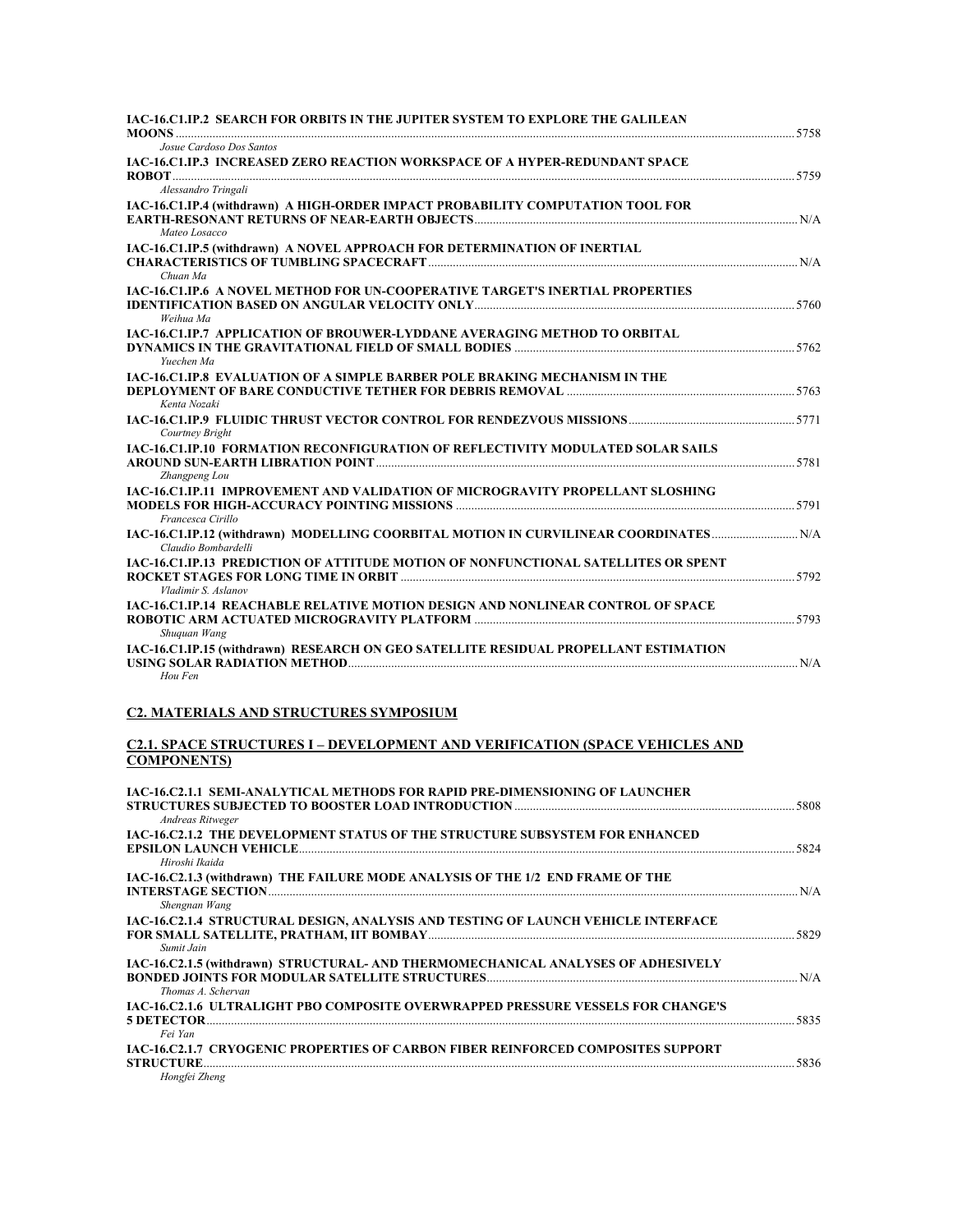| IAC-16.C2.1.8 NUMERICAL SIMULATION AND ANALYSIS FOR POINT SEPARATING PYROSHOCK<br>SOURCE AND THE LOAD FORMING MECHANISM OF THE INTERFACE OF SPACECRAFT AND                               |  |
|------------------------------------------------------------------------------------------------------------------------------------------------------------------------------------------|--|
| Xin Zhao<br>IAC-16.C2.1.9 DESIGN, VERIFICATION AND GROUND QUALIFICATION APPROACH FOR THE<br>STRUCTURE OF THE EUROPEAN SERVICE MODULE OF THE ORION MULTI-PURPOSE CREW                     |  |
| Gandolfo Di Vita<br>Jorge Enrique Herrera-Arroyave                                                                                                                                       |  |
| IAC-16.C2.1.11 CHARACTERIZATION OF SPRING STIFFNESS VARIATION OF SOLID ROCKET<br>Arun Krishnan                                                                                           |  |
| IAC-16.C2.1.12 (withdrawn) PLASTIC ZONE AT THE MIXED MODE CRACK TIP IN NICKEL-BASED<br>Lihong Yang                                                                                       |  |
| IAC-16.C2.1.13  AN OVERVIEW OF EXPERIMENTAL AND NUMERICAL EFFORTS ON SUPERCRITICAL<br>Pengfei Li                                                                                         |  |
| <b>C2.2. SPACE STRUCTURES II – DEVELOPMENT AND VERIFICATION (DEPLOYABLE AND</b><br><b>DIMENSIONALLY STABLE STRUCTURES)</b>                                                               |  |
| IAC-16.C2.2.1 PAOLO SANTINI MEMORIAL LECTURE: HALF A CENTURY OF SPACE ADVENTURE AT<br>Pierre Rochus                                                                                      |  |
| IAC-16.C2.2.2 DEVELOPMENT OF DIMENSIONALLY STABLE STRUCTURE OF DRAWTUBE OF<br>Antonina Kulik                                                                                             |  |
| 1987-16.C2.2.3 VERIFICATION TESTING OF THE GOSSAMER-1 DEPLOYMENT DEMONSTRATOR<br>Patric Seefeldt                                                                                         |  |
| IAC-16.C2.2.4 IMPEDANCE CONTROL OF A MULTI-ARM SPACE ROBOT FOR CAPTURING A NON-<br>Angelo Stolf                                                                                          |  |
| IAC-16.C2.2.5 A HIGH-ACCURACY MICRO-DEFORMATION MEASUREMENT METHOD FOR HIGH-<br>Li Jiang                                                                                                 |  |
| IAC-16.C2.2.6 (withdrawn) THE RESEARCH OF THE VIBRATION RELIABILITY OF THE CERAMIC<br>Wei Zhang                                                                                          |  |
| IAC-16.C2.2.7 ATTITUDE AND VIBRATION CONTROL OF A SATELLITE CONTAINING FLEXIBLE<br>SOLAR ARRAYS BY USING REACTION WHEELS, THRUSTERS, AND PIEZOELECTRIC TRANSDUCERS<br>Ijar M. Da Fonseca |  |
| IAC-16.C2.2.8 (withdrawn) GROUND EXPERIMENTS OF BOOM-MEMBRANE INTEGRATED<br>Hiroshi Furuva                                                                                               |  |
| IAC-16.C2.2.9 (withdrawn) A MODULAR AND EFFICIENT SYSTEM FOR ANTENNA DEPLOYMENT IN<br>Tanvi Katke                                                                                        |  |
| IAC-16.C2.2.10 A STUDY ON THE ASYMMETRIC SPINNING DEPLOYMENT OF MEMBRANE<br>Hiroyuki Kinoshita                                                                                           |  |
| IAC-16.C2.2.11 DESIGN AND GROUND TEST OF THE ISOLATOR FOR SATELLITE ATTITUDE<br>Yinghui Cui                                                                                              |  |
| IAC-16.C2.2.12 FBG OPTICAL SENSORS FOR ENVIRONMENTAL TESTS OF MICROSATELLITES 5947<br>Claudio Paris                                                                                      |  |
| IAC-16.C2.2.13 TOPOLOGY OPTIMIZATION AND FDM PROTOTYPING OF BIONIC INSPIRED<br>Oingxi Hu                                                                                                 |  |

### **C2.3. SPACE STRUCTURES – DYNAMICS AND MICRODYNAMICS**

**IAC-16.C2.3.1 VIBRATION ANALYSIS, CONTROL AND GENETIC ALGORITHM OPTIMIZATION OF A PIEZOELECTRIC ELEMENTS BONDED ROTATING SPACECRAFT COMPOSITE STRUCTURE (PART 1)** ....................5960 *Harijono Djojodihardjo*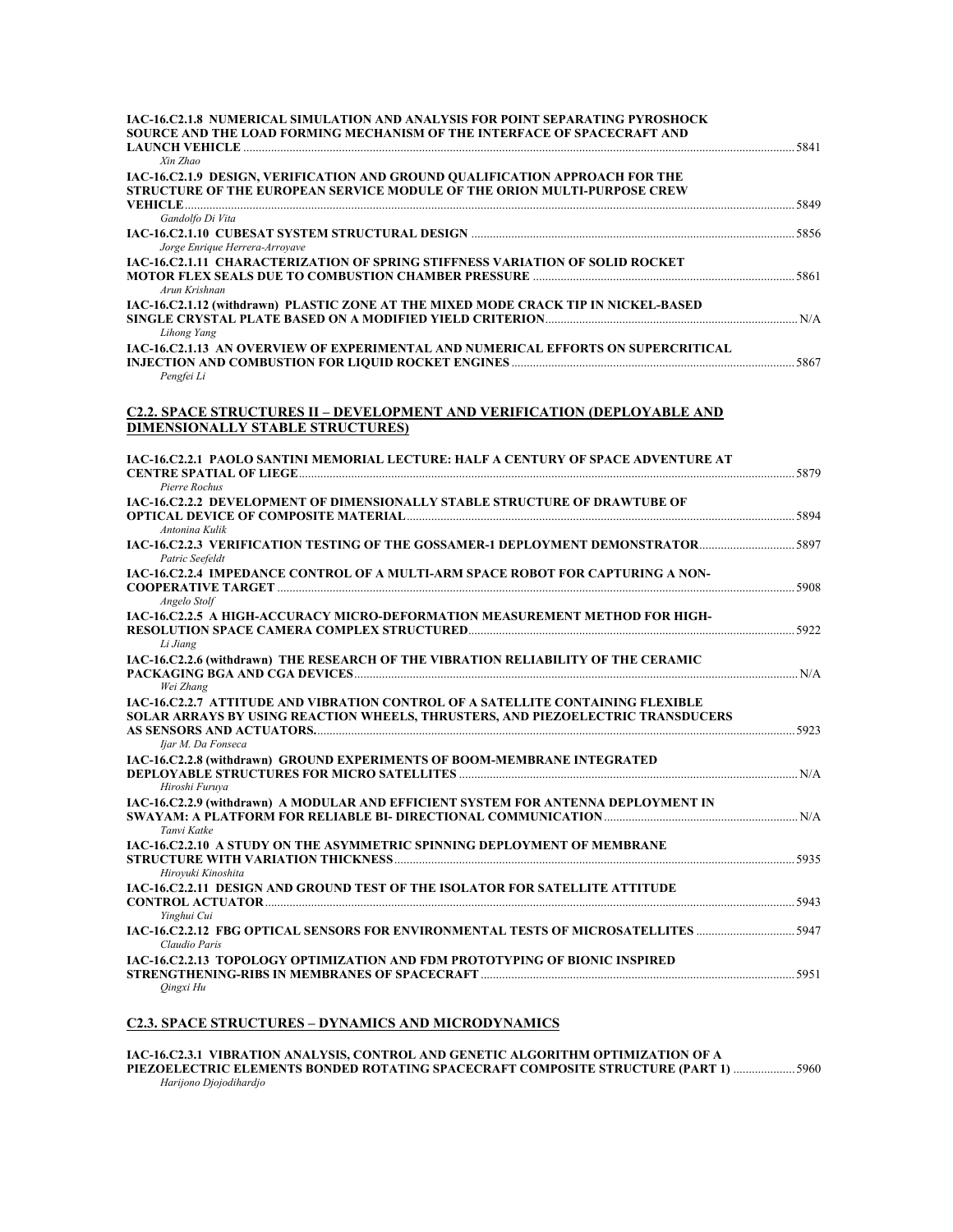| IAC-16.C2.3.2 (withdrawn) A DAMAGE IDENTIFICATION TECHNOLOGY OF STRUCTURE UNDER BASE                                                                                                |  |
|-------------------------------------------------------------------------------------------------------------------------------------------------------------------------------------|--|
| Jiangning Xia<br>IAC-16.C2.3.3 (withdrawn) OPTIMAL DESIGN OF THE MICRO-VIBRATION ISOLATION FOR                                                                                      |  |
| Feng Zhenwei                                                                                                                                                                        |  |
| IAC-16.C2.3.4 ANALYSIS OF THE INFLUENCE OF SMALL ASYMMETRIES IN THE DYNAMICS OF<br>MOTION OF SPACE LANDING VEHICLE IN CONDITIONS OF RESONANCE WITH APPLICATION<br>Vsevolod Koryanov |  |
| IAC-16.C2.3.5 (withdrawn) DESIGN OF HYBRID SPACECRAFT SEAT TO ATTENUATE HUMAN<br>B. Kapil Bharadwaj                                                                                 |  |
| IAC-16.C2.3.6 (withdrawn) EXPERIMENTAL VALIDATION OF ALGORITHMS USED TO CONTROL THE<br>DYNAMICS OF TWO FLOATING ROBOTIC MANIPULATORS DURING AN OPERATION OF<br>Ijar M. Da Fonseca   |  |
| IAC-16.C2.3.7 DYNAMIC LOAD SYNTHESIS FOR SHOCK NUMERICAL SIMULATION IN SPACE                                                                                                        |  |
| Riccardo Monti<br>IAC-16.C2.3.8 FEASIBILITY STUDY ON SPACEBORNE COOLER MICRO-VIBRATION ENERGY                                                                                       |  |
| Seong-Cheol Kwon<br>IAC-16.C2.3.9 (withdrawn) ON-ORBIT IDENTIFICATION OF INERTIA PARAMETERS OF COMBINED<br>Li Haiyan                                                                |  |
| IAC-16.C2.3.10 PREDICTION OF THE MICROVIBRATION FROM GROUND TEST AND ITS IN-ORBIT<br>Osamu Takahara                                                                                 |  |
| IAC-16.C2.3.11  ACTIVE-PASSIVE INTEGRATED VIBRATION CONTROL FOR THE CONTROL MOMENT<br>Mou Li                                                                                        |  |
| Salvatore Paiano                                                                                                                                                                    |  |
| IAC-16.C2.3.13 SOME METHODS FOR MODELLING MULTI-SCALE SPACECRAFTS DYNAMICS WITH                                                                                                     |  |
| Lyudmila Kuzmina<br>IAC-16.C2.3.14 THE IMPACT OF AERO-ELASTIC EFFECTS ON THE CONTROLLABILITY OF<br>Erwin Mooij                                                                      |  |
| <u>C2.4. ADVANCED MATERIALS AND STRUCURES FOR HIGH TEMPERATURE APPLICATIONS</u>                                                                                                     |  |
| IAC-16.C2.4.1 (withdrawn) DESIGN AND QUALIFICATION OF AFT BAY THERMAL PROTECTION<br>Jongmin Kim                                                                                     |  |
| Marta Albano                                                                                                                                                                        |  |
| IAC-16.C2.4.3 ADVANCED SILICA TILE THERMAL PROTECTION SYSTEM FOR REUSABLE LAUNCH<br>C. Venkateswaran                                                                                |  |
| IAC-16.C2.4.4  CURRENTLY PERFORMED RESEARCH AND DEVELOPMENT ACTIVITIES IN THE<br>Georg Herdrich                                                                                     |  |
| IAC-16.C2.4.5  IMPROVEMENT AND QUALIFICATION OF A PLASMA WIND-TUNNEL TO CO, FLOWS<br>Christan Mundt                                                                                 |  |
| IAC-16.C2.4.6 THE STUDY OF A 4D RADIAL-ROD LOW EROSION FINE WOVEN C/C COMPOSITE<br>Li Ya-Di                                                                                         |  |
| IAC-16.C2.4.7 INVESTIGATION ON THE ABLATION PERFORMANCE OF EPDM INSULATION<br>Yanjun Bai                                                                                            |  |
| IAC-16.C2.4.8 SIMULATION OF ACOUSTIC EMISSION WAVE PROPAGATION IN THERMAL<br>Denghong Xiao                                                                                          |  |
| IAC-16.C2.4.9 EFFECT OF INTERFACIAL PROPERTIES ON NONLINEAR BEHAVIOR OF THE 4D IN-<br>Kunlong Wei                                                                                   |  |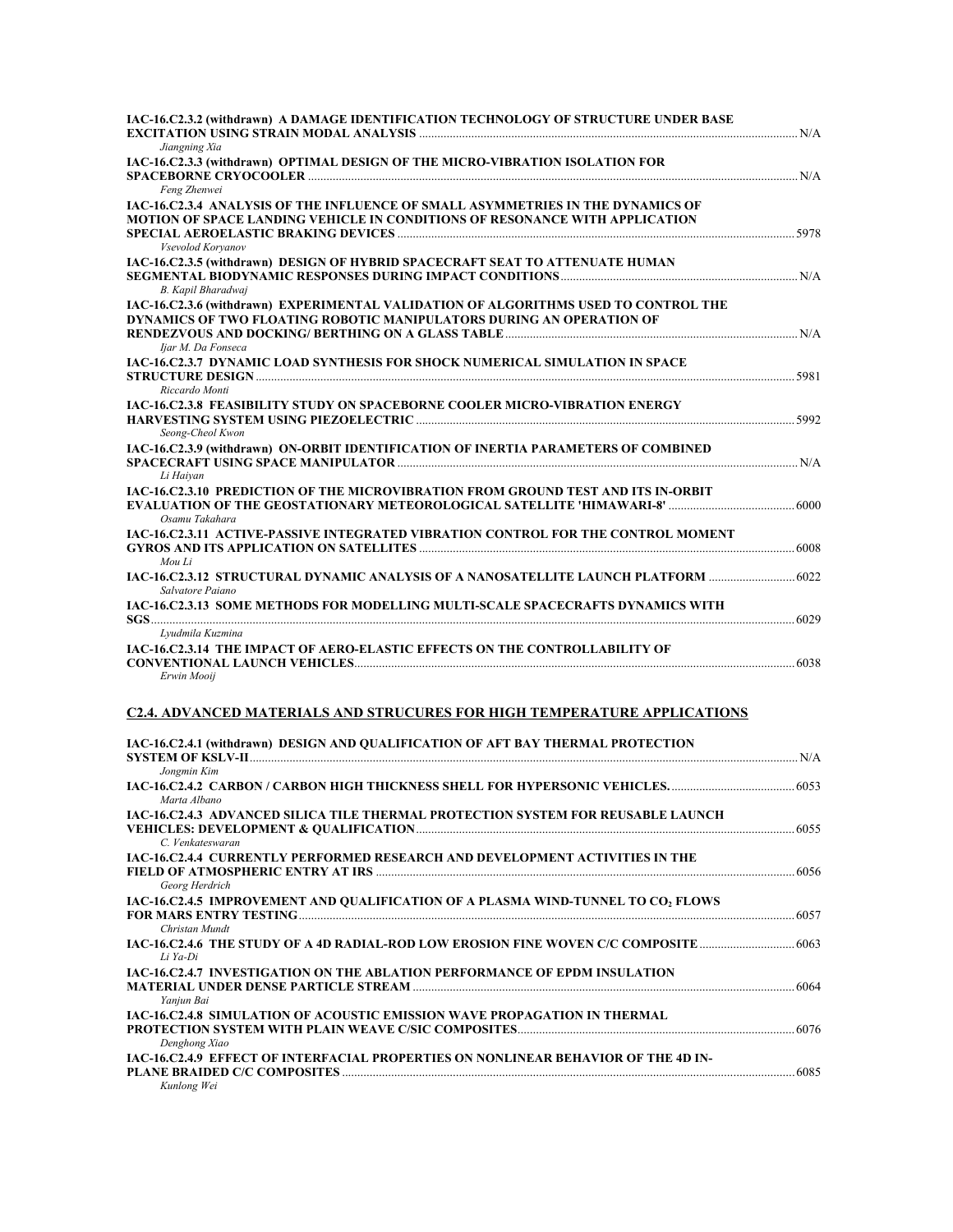| IAC-16.C2.4.10 FLUID SOLID COUPLING ANALYSIS OF THERMAL PROTECTION STRUCTURE BASED<br>Xiang Zhang           |  |
|-------------------------------------------------------------------------------------------------------------|--|
| IAC-16.C2.4.11 PREDICTION OF CRACK SPACING AND DEPTH OF CERAMICS UNDER THERMAL<br>Yonggiang Tao             |  |
| <b>C2.5. SMART MATERIALS AND ADAPTIVE STRUCTURES</b>                                                        |  |
| IAC-16.C2.5.1 IMPACT OF LARGE FIELD ANGLES ON THE REQUIREMENTS FOR DEFORMABLE<br>Brij Agrawal               |  |
| Shigeru Shimose                                                                                             |  |
| IAC-16.C2.5.3 (withdrawn) A SMA WIRE ACTUATED HOLD-DOWN AND RELEASE DEVICE USING TWO<br>Dawei Huang         |  |
| IAC-16.C2.5.4 (withdrawn) DEVELOPMENT OF A COMPOSITE BASED WIRING TECHNIQUE FOR<br>B. Kapil Bharadwai       |  |
| IAC-16.C2.5.5 NEW APPLICATION OF SHAPE MEMORY ALLOY SPRING ACTUATOR TO<br>Myeong-Jae Lee                    |  |
| IAC-16.C2.5.6 MULTIPLE FAILURE MODES-COUPLED PIEZOELECTRIC VIBRATION INHIBITION<br>Ye Lin                   |  |
| IAC-16.C2.5.7 (withdrawn) LOCATION OF A MAXIMUM DEFLECTION POINT WITH FIBER BRAGG<br>Joel Ouintana          |  |
| Louis Wei-Yu Feng                                                                                           |  |
| IAC-16.C2.5.9 ROBUST MOTION CONTROL AND VIBRATION OPTIMAL CONTROL FOR A FREE-<br>Xiaovan Yu                 |  |
| IAC-16.C2.5.10 (withdrawn) DYNAMIC IMPACT CHARACTERISTICS OF DEFECTIVE FUNCTIONALLY<br>Tao Fan              |  |
| IAC-16.C2.5.11 PROPAGATION CHARACTERISTICS OF ACOUSTIC EMISSION WAVE IN A<br>Denghong Xiao                  |  |
| IAC-16.C2.5.12 DYNAMICS AND CONTROL OF A FLEXIBLE CLAMPED-FREE BEAM ON A ROTATING<br>Vinicius Piro Barragam |  |
| <b>C2.6. SPACE ENVIRONMENTAL EFFECTS AND SPACECRAFT PROTECTION</b>                                          |  |
| IAC-16.C2.6.1 MATERIALS ANALYSIS OF HYPERVELOCITY IMPACT AND PROTECTING                                     |  |

| 140-196269.1-1941 BNAD9 ABAD 1919 OF 1111 BN FEOCH FIBITACT ABD TNOTECTIBU              |      |
|-----------------------------------------------------------------------------------------|------|
|                                                                                         |      |
| Thangavel Sanjeeviraja                                                                  |      |
| Shrevash Patel                                                                          |      |
| IAC-16.C2.6.3 ELECTROMAGNETIC ABSORPTION PROPERTIES OF SPACECRAFT AND SPACE             |      |
| <b>DEBRIS</b>                                                                           |      |
| Fabio Santoni                                                                           |      |
| 1876. [6] IAC-16.C2.6.4 TWO TYPES OF RADIATION HARDENED SOCS FOR SATELLITES APPLICATION |      |
| Hui Cao                                                                                 |      |
| IAC-16.C2.6.5 DEVELOPMENT OF A PAYLOAD FOR THE CHARACTERIZATION OF FRAM                 |      |
|                                                                                         |      |
| Federica Lacirignola                                                                    |      |
| IAC-16.C2.6.6 TEMPERATURE RESTRICTIONS FOR MATERIALS USED IN AEROSPACE INDUSTRY         |      |
|                                                                                         | 6198 |
| Elena Ancona                                                                            |      |
|                                                                                         |      |
| Abbishek G                                                                              |      |
| IAC-16.C2.6.8 TRANSPORT ANALYSIS AND EXPERIMENTS ON THE DEEP DIELECTRIC CHARGING        |      |
| OF SPACECRAFT MATERIALS.                                                                | 6204 |
| Chaoyang Zhou                                                                           |      |
|                                                                                         |      |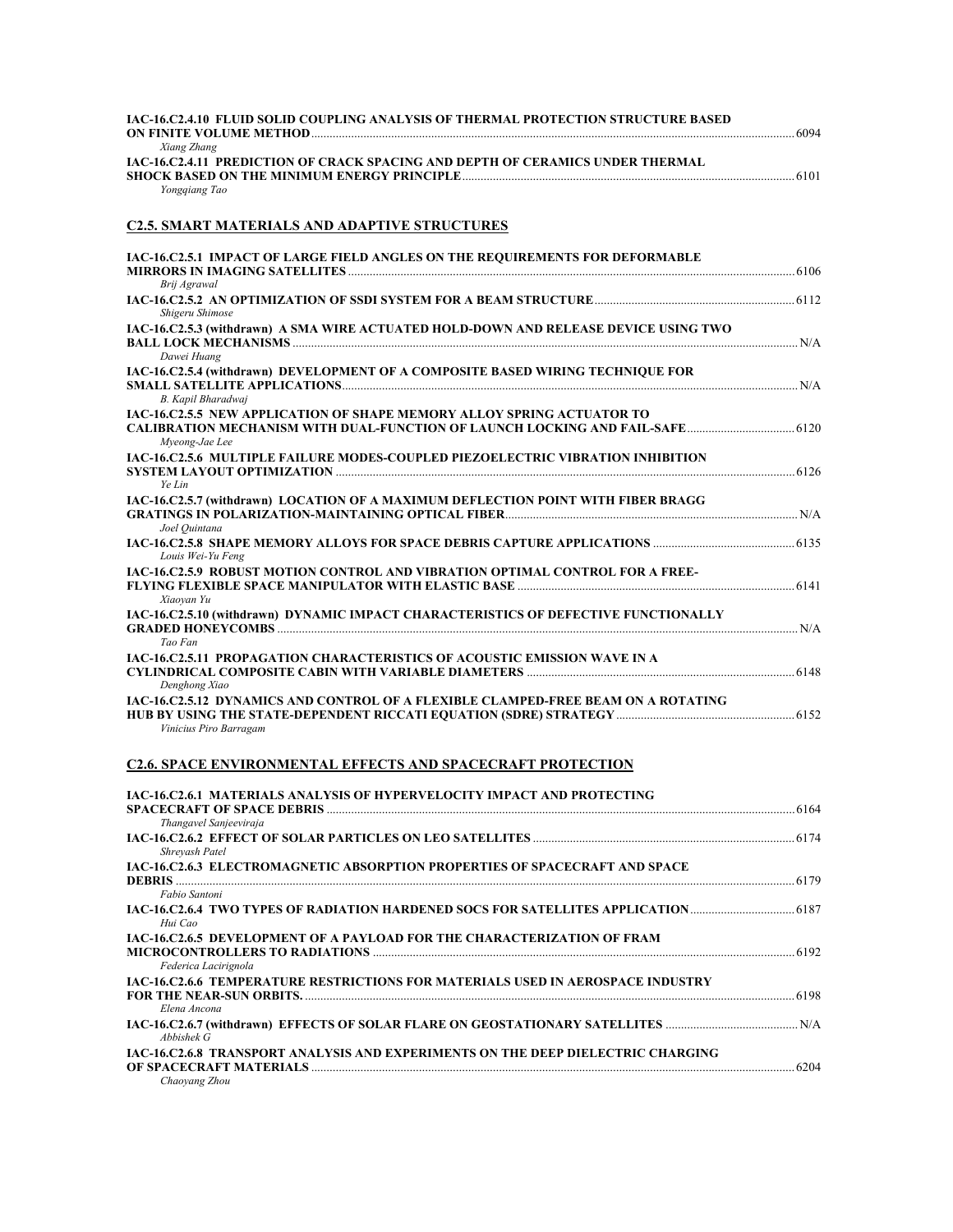| IAC-16.C2.6.9 (withdrawn) SOLAR WIND INTERACTION WITH EARTH'S MAGNETOSPHERE AND NEAR  |      |
|---------------------------------------------------------------------------------------|------|
|                                                                                       | N/A  |
| Rohan Kulkarni                                                                        |      |
| <b>IAC-16.C2.6.10 PARALLEL AND OCTREE-BASED ACCELERATION OF OUTGASSING</b>            |      |
|                                                                                       |      |
| Zi-Long Jiao                                                                          |      |
| <b>IAC-16.C2.6.11 SIMULATION ON INTERNAL ELECTROSTATIC CHARGE IN DIELECTRIC WITH</b>  |      |
|                                                                                       | 6211 |
| <i>Yuxiong Xue</i>                                                                    |      |
| <b>IAC-16.C2.6.12 UV-C EFFECTS ON CARBON NANOSTRUCTURED FILMS FABRICATED ON MYLAR</b> |      |
|                                                                                       |      |
|                                                                                       |      |

*Marialaura Clausi* 

# **C2.7. SPACE VEHICLES – MECHANICAL/THERMAL/FLUIDIC SYSTEMS**

| 14C-16.C2.7.1 FUTURE ACTUATOR DEVELOPMENT - A NEW APPROACH AND FIRST RESULTS  6218<br>Oliver Kunz             |      |
|---------------------------------------------------------------------------------------------------------------|------|
| Tomas Vlcek                                                                                                   |      |
| IAC-16.C2.7.3 THE THERMAL ANALYSIS OF LAPAN'S IR MICRO BOLOMETER OPTICAL DESIGN 6228<br><b>Bustanul Arifn</b> |      |
| IAC-16.C2.7.4 STUDY ON A NOVEL SELF-ADAPTIVE SPACECRAFT THERMAL CONTROL SYSTEM                                |      |
| Dong La                                                                                                       |      |
| IAC-16.C2.7.5 (withdrawn) NUMERICAL ANALYSIS OF INTEGRATED MODEL OF FLOW FIELD AND                            |      |
| Zhaowei Wang                                                                                                  |      |
| IAC-16.C2.7.6 THERMAL MODELING AND SIMULATION FOR 'PRATHAM' IIT BOMBAY STUDENT                                |      |
| Manmohan Verma                                                                                                |      |
| IAC-16.C2.7.7 QUICK DESIGN TOOL FOR STRATIFICATION PROCESSES IN CRYOGENIC FUEL                                |      |
| Marco Vietze                                                                                                  |      |
| IAC-16.C2.7.8 (withdrawn) PARAMETER STUDY OF LAP STRUCTURE BETWEEN SKIRT AND                                  |      |
| Ligiang Wang                                                                                                  |      |
| IAC-16.C2.7.9 THERMAL-VACUUM TESTS OF THE AMAZONIA-1 SATELLITE TM PERFORMED AT                                |      |
|                                                                                                               | 6254 |
| Jose Sergio Almeida                                                                                           |      |
|                                                                                                               |      |
| Bingyan Chen                                                                                                  |      |

# **C2.8. SPECIALISED TECHNOLOGIES, INCLUDING NANOTECHNOLOGY**

| IAC-16.C2.8.1 (withdrawn) EMBEDDED CHIP-SCALE ELECTROCHEMICAL DOUBLE LAYER           |      |
|--------------------------------------------------------------------------------------|------|
| <b>CAPACITORS WITH PSEUDOCAPACITIVE FUNCTIONALIZATION AND TAILORED IONIC LIQUID-</b> |      |
| <b>Tyler Colling</b>                                                                 |      |
| IAC-16.C2.8.2 ELECTROMAGNETIC CHARACTERIZATION OF ADVANCED NANOSTRUCTURED            |      |
|                                                                                      | 6263 |
| Davide Micheli                                                                       |      |
| IAC-16.C2.8.3 (withdrawn) ROBUST CNT FIELD EMITTERS FOR HARSH ENVIRONMENT            |      |
| <i>Valerie Scot</i>                                                                  |      |
| IAC-16.C2.8.4 SYNTHESIS OF SILICATES ANALOGOUS TO COSMIC DUST USING MULTIPLE ION     |      |
| Josh Young                                                                           |      |
| IAC-16.C2.8.5 MULTIFUNCTIONAL SENSORS FOR UV AND MECHANICAL DAMAGE DETECTION OF      |      |
|                                                                                      |      |
| Marialaura Clausi                                                                    |      |
| IAC-16.C2.8.6 IMITATION OF THE MATERIALS ELECTROMAGNETIC REFLECTION COEFFICIENT IN   |      |
| METROLOGICAL AND LOW RADAR OBSERVABILITY APPLICATIONS BY USING NANO                  |      |
| Davide Micheli                                                                       |      |
| IAC-16.C2.8.7 MULTIFUNCTIONAL FIBER REINFORCED POLYMER COMPOSITES USING CARBON       |      |
|                                                                                      | 6284 |
| Behnam Ashrafi                                                                       |      |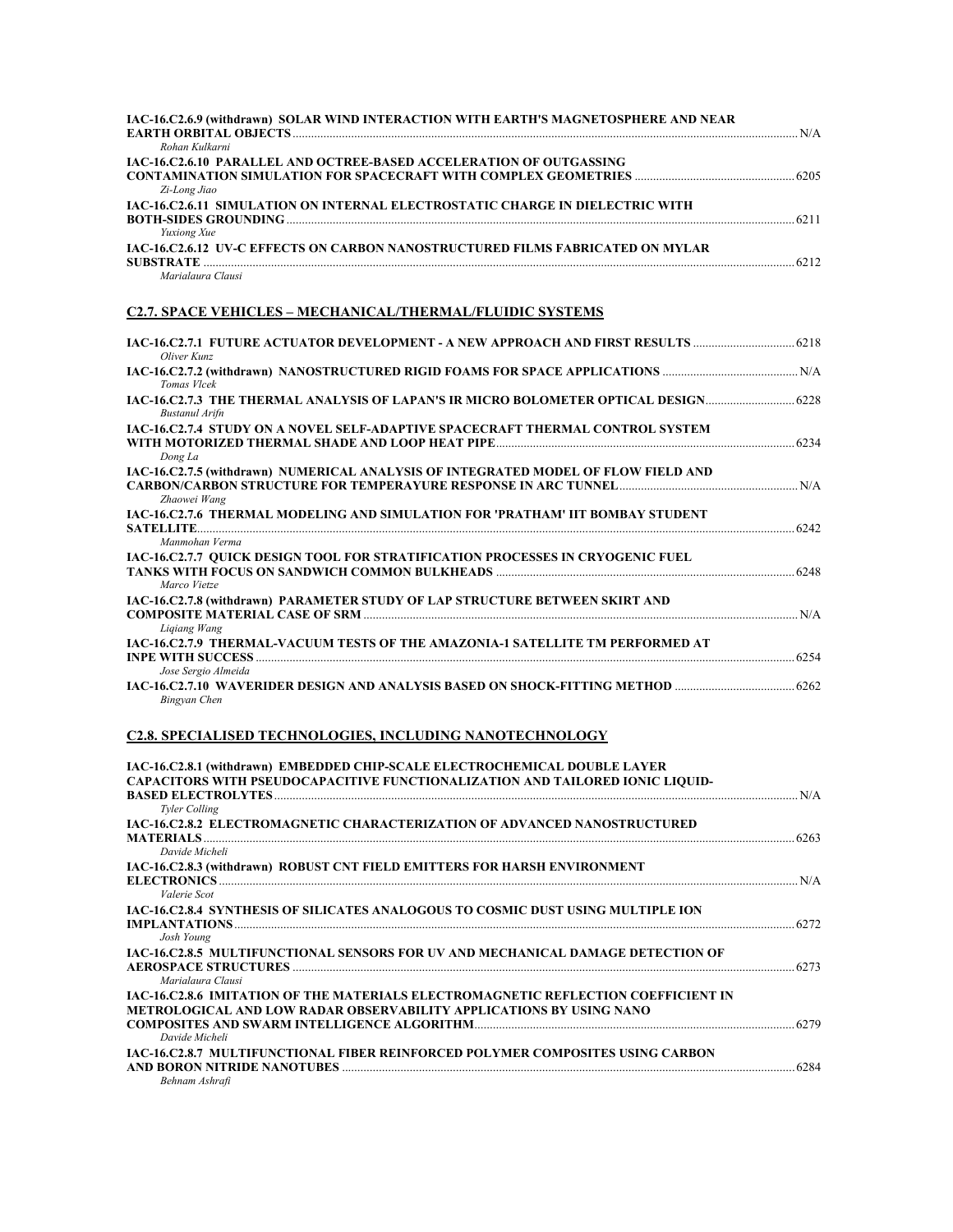| IAC-16.C2.8.8 NANOCOMPOSITE MATERIALS AND STRUCTURES: NEW PERSPECTIVES FOR HUMAN   |      |
|------------------------------------------------------------------------------------|------|
|                                                                                    | 6291 |
| Fabiana Milza                                                                      |      |
| Jean-Paul Collete                                                                  |      |
| IAC-16.C2.8.10 REVEALER1601 - A MULTIPLE-CORE DIGITAL SIGNAL PROCESSOR FOR         |      |
| Hui Cao                                                                            | 6307 |
| IAC-16.C2.8.11 VANADIUM DIOXIDE-BASED VARIABLE REFLECTIVITY RADIATION COATINGS FOR | 6322 |
| Sydney Taylor                                                                      |      |
| IAC-16.C2.8.12 EMPLOYMENT OF VERTICALLY ALIGNED CARBON NANOFIBER ARRAYS FOR LEAD   |      |
| Jendai Robinson                                                                    |      |
| C2.9. ADVANCEMENTS IN MATERIALS APPLICATIONS AND RAPID PROTOTYPING                 |      |
|                                                                                    |      |

| <b>IAC-16.C2.9.1 ADDITIVE MANUFACTURING: A GROWING PARADIGM FOR ADVANCING SPACE</b> |      |
|-------------------------------------------------------------------------------------|------|
| <b>MATERIALS</b>                                                                    | 6335 |
| Prit Wanjara                                                                        |      |
|                                                                                     | 6336 |
| Roberto Gardi                                                                       |      |

#### **VOLUME 10**

| <b>IAC-16.C2.9.3 REVISITING THE SHAPES OF SPACECRAFT STRUCTURES ACCORDING TO 3D</b>                                                    |       |
|----------------------------------------------------------------------------------------------------------------------------------------|-------|
| Luciano Pollice                                                                                                                        |       |
| IAC-16.C2.9.4 (withdrawn) ADDITIVE MANUFACTURING FOR RAPID NON-CONVENTIONAL                                                            |       |
| Mathew Driedger                                                                                                                        |       |
| IAC-16.C2.9.5 (withdrawn) MECHANICAL PROPERTIES OF ADDITIVE MANUFACTURED ALUMINUM<br>Florian Gallien                                   |       |
| IAC-16.C2.9.6 (withdrawn) SELECTION OF MATERIALS FOR A 3U SATELLITE EQUIPPED WITH SOLAR                                                | N/A   |
| Tanvi Katke                                                                                                                            |       |
| IAC-16.C2.9.7 SELECTIVE LASER MELTING FOR PRODUCTION OF A NOVEL HIGH TEMPERATURE<br>ELECTROTHERMAL PROPULSION SYSTEM<br>Federico Romei | 6352  |
| IAC-16.C2.9.8 RESEARCH ON 3D PRINTING METHOD OF CFRP VIA 5-DOF MOTION PLATFORM                                                         | .6367 |
| Xiaogin Li                                                                                                                             |       |
| <b>IAC-16.C2.9.9 TEMPERATURE HOMOGENIZATION DESIGN AND ANALYSIS FOR THERMAL</b><br>Xin Liu                                             | 6368  |
| <b>IAC-16.C2.9.10 COUPLING NUMERICAL METHOD RESEARCH OF THERMAL</b>                                                                    |       |
| Jiatong Shi                                                                                                                            |       |
| IAC-16.C2.9.11 INVESTIGATION OF THE GRID-DEPENDENCY IN HEAT TRANSFER SIMULATION FOR                                                    |       |
| <b>HYPERSONIC VEHICLE.</b><br>Xiang Zhang                                                                                              | 6382  |
| IAC-16.C2.9.12 INFLUENCE OF WALL TEMPERATURE ON SHOCK TRAIN STRUCTURES IN A<br><b>SCRAMJET ISOLATOR</b><br>Guo-Hao Ding                | 6383  |
|                                                                                                                                        |       |

# **C2.IP. INTERACTIVE PRESENTATIONS**

| IAC-16.C2.IP.1 TIME DELAY ESTIMATION CONTROL OF FLEXIBLE-JOINT DUAL-ARM SPACE  |      |
|--------------------------------------------------------------------------------|------|
|                                                                                | 6384 |
| Jie Liang                                                                      |      |
|                                                                                | 6385 |
| Vinayak Malhotra                                                               |      |
| IAC-16.C2.IP.3 PARAMETRIC STUDY ON THE DESIGN OF THE THERMAL CONTROL EQUIPMENT |      |
|                                                                                |      |
| Taig Young Kim                                                                 |      |
| IAC-16.C2.IP.4 DESIGN METHOD FOR DRILLING AND SAMPLING DEVICE WITH AXIAL       |      |
|                                                                                | 6389 |
| Yuanxun Zhang                                                                  |      |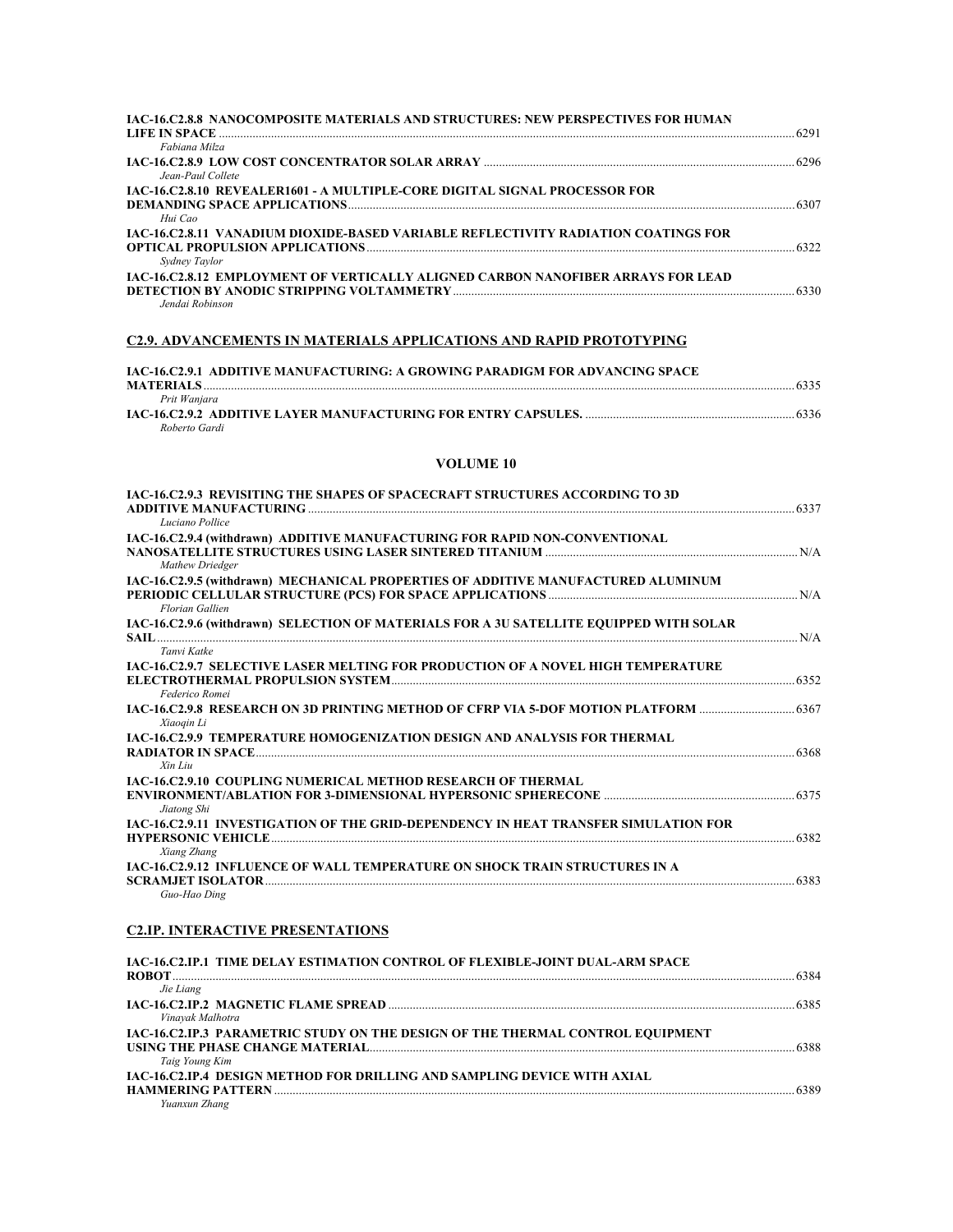| IAC-16.C2.IP.5 ASSESSMENT OF STRUCTURAL INTEGRITY OF HPS3 FLEX SEAL SUB ASSEMBLY TO                  |                         |
|------------------------------------------------------------------------------------------------------|-------------------------|
|                                                                                                      | .6390                   |
| Paul Murugan<br>IAC-16.C2.IP.6 (withdrawn) COLLISION ANALYSIS FOR FREE-FLYING SPACE MANIPULATOR WITH |                         |
| FLEXIBLE ARMS IMPACTED BY A SATELLITE ADAPTIVE NEURAL NETWORK CONTROL AND                            |                         |
|                                                                                                      | $\mathbb{N}/\mathsf{A}$ |
| Jing Cheng                                                                                           |                         |
| IAC-16.C2.IP.7 THE EXPERIMENTAL STUDY OF SURFACE CATALYTIC EFFECT ON THE                             |                         |
|                                                                                                      |                         |
| Hongjun Zhang                                                                                        |                         |
|                                                                                                      |                         |
| Subham Gupta                                                                                         |                         |
| IAC-16.C2.IP.9 INVESTIGATION ON HEAT TRANSFER OF SUBMERGED WATER JET IMPINGEMENT                     |                         |
|                                                                                                      | .6409                   |
| Yao Pan                                                                                              |                         |
| Roy Stevenson Soler Chisabas                                                                         |                         |
| IAC-16.C2.IP.11 A RADIATION HARDENED MULTICORE DSP PROCESSOR DESIGNED FOR SPACE                      |                         |
| MISSIONS                                                                                             | 6426                    |
| Hui Cao                                                                                              |                         |
| IAC-16.C2.IP.12 UNSTEADY NUMERICAL SIMULATION AND ATTITUDE CONTROL ON SEPARATION                     |                         |
|                                                                                                      | 6430                    |
| Wei Yang                                                                                             |                         |
| IAC-16.C2.IP.13 DESIGN CRITICALITIES AND STRUCTURAL INTEGRITY ANALYSIS OF THE SPIN-                  |                         |
|                                                                                                      | .6431                   |
| Shitj Arora                                                                                          |                         |
| IAC-16.C2.IP.14 (withdrawn) REACTION CONTROL OF A SPACE MANIPULATOR WITH COMPLIANT                   |                         |
| N/A<br>Silvio Cocuzza                                                                                |                         |
| IAC-16.C2.IP.15 INVESTIGATION OF AN EFFECTIVE APPROACH FOR AERODYNAMICS                              |                         |
|                                                                                                      | 6435                    |
| Huiling Zhan                                                                                         |                         |
|                                                                                                      |                         |
| Roy Stevenson Soler Chisabas                                                                         |                         |
| IAC-16.C2.IP.17 FIRST STAGE AERODYNAMIC OPTIMIZATION OF THE LAUNCH VEHICLE IN                        |                         |
|                                                                                                      | 6444                    |
| Linfei Du                                                                                            |                         |

## **C3. SPACE POWER SYMPOSIUM**

# **C3.1. SPACE-BASED SOLAR POWER ARCHITECTURES / SPACE & ENERGY CONCEPTS**

| IAC-16.C3.1.1 KEYNOTE: SPACE SOLAR AT THE 2 16 DEFENSE, DIPLOMACY, AND DEVELOPMENT                 |  |
|----------------------------------------------------------------------------------------------------|--|
| Paul Jaje                                                                                          |  |
| IAC-16.C3.1.2 STRATEGY OF INTRODUCTION OF PRACTICAL SPS UTILIZING EOUATORIAL ORBITS<br>Tanaka Koji |  |
| John C. Mankins                                                                                    |  |
| IAC-16.C3.1.4 USING RESOURCES ON ASTEROID FOR MANUFACTURING OF SSPS--A NEW ATTEMPT<br>Ming Li      |  |
| IAC-16.C3.1.5 (withdrawn) SMALLER CONCENTRATED SBSP SATELLITES IN SUN-SYNCHRONOUS                  |  |
| Ali Baghchehsara                                                                                   |  |
| Nobuvuki Kava                                                                                      |  |
| Peter Schubert                                                                                     |  |

# **C.3.2. WIRELESS POWER TRANSMISSION TECHNOLOGIES, EXPERIMENTS AND DEMONSTRATIONS**

| IAC-16.C3.2.1_SPACE-TO-SPACE POWER BEAMING - AN EVOLVING COMMERCIAL MISSION TO | 6483 |
|--------------------------------------------------------------------------------|------|
| Gary Barnhard                                                                  |      |
| Shoichiro Mihara                                                               | 6496 |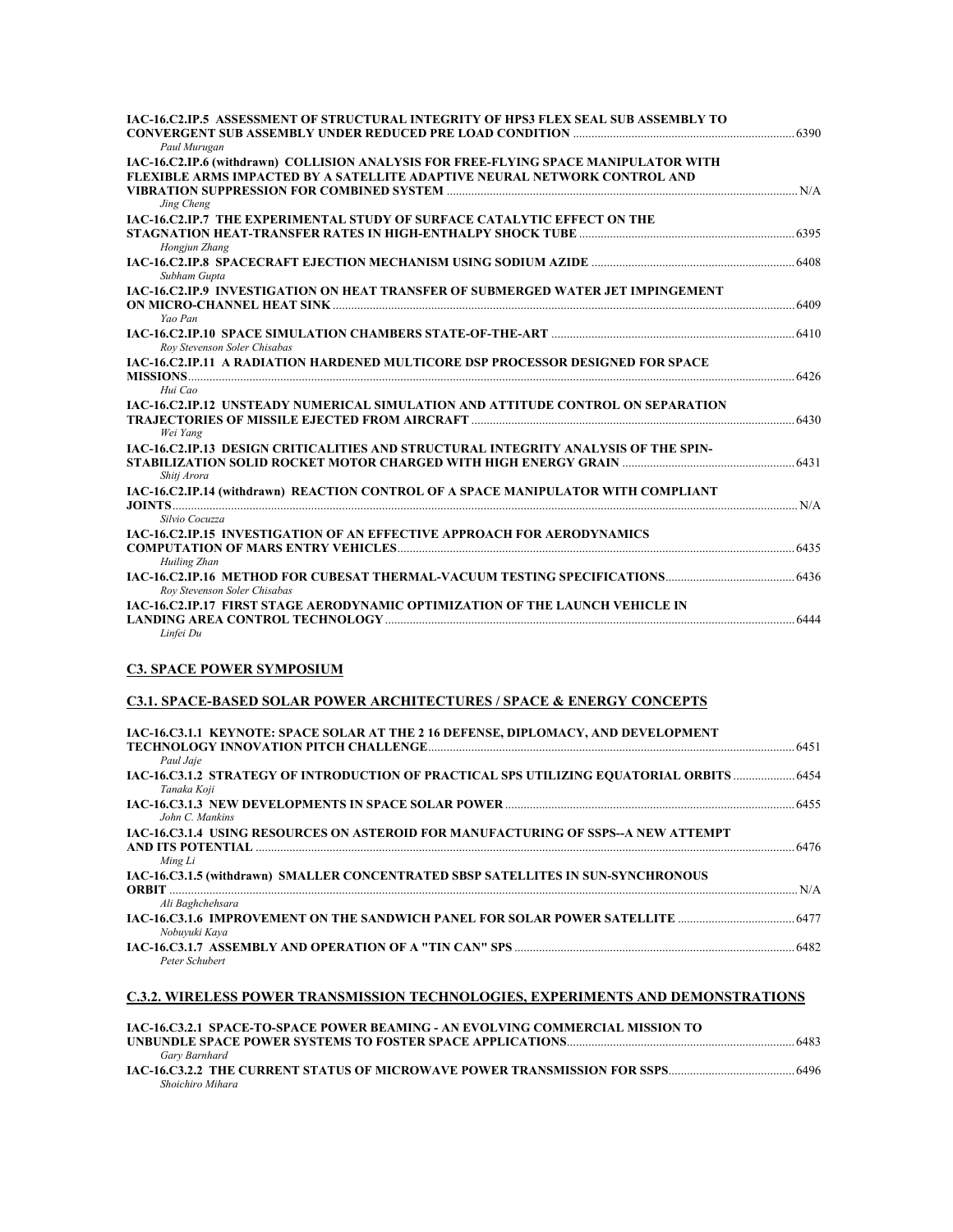| Peter Schubert                                                                                                                                                                                                   |  |
|------------------------------------------------------------------------------------------------------------------------------------------------------------------------------------------------------------------|--|
| IAC-16.C3.2.4 CHARACTERIZATION OF RF TO DC CONVERTERS FOR L-BAND AND S-BAND POWER                                                                                                                                |  |
| Marek Novak<br>Yazhou Dong                                                                                                                                                                                       |  |
| Peter Schubert                                                                                                                                                                                                   |  |
| IAC-16.C3.2.7 (withdrawn) LASER BASED POWER AND DATA TRANSMISSION TECHNOLOGY<br>DEMONSTRATION AND APPLICATIONS ON-BOARD INTERNATIONAL SPACE STATION <b>CONSTRATION AND APPLICATION</b><br><b>Frank Steinsiek</b> |  |
| IAC-16.C3.2.8 CONCORD OF SUBSYSTEMS PARAMETERS OF SPACE LASER POWER TRANSMISSION                                                                                                                                 |  |
| Vladimir Gridin<br>IAC-16.C3.2.9 ENABLING INTERSTELLAR TRAVEL - THE NEED FOR A DIVERSE MIX OF ADVANCED<br>ENERGY CONCEPTS: SAFE TRACKING LASER POWER TRANSMISSION, HARVESTING PROBES,<br><b>Bastan Paetzold</b>  |  |
| <b>C3.3. ADVANCED SPACE POWER TECHNOLOGIES AND CONCEPTS</b>                                                                                                                                                      |  |
| IAC-16.C3.3.1 THERMAL RUNAWAY RISKS OF ENERGY STORAGE DEVICES IN SPACE                                                                                                                                           |  |

| Omar Mendoza                                                                                             |  |
|----------------------------------------------------------------------------------------------------------|--|
| IAC-16.C3.3.2 SYNTHESIS, CHARACTERIZATION AND ELECTROCHEMICAL ANALYSIS OF                                |  |
|                                                                                                          |  |
| Monica LopezdeVictoria                                                                                   |  |
| IAC-16.C3.3.3 (withdrawn) DESIGNING EFFECTIVE THERMAL MANAGEMENT SYSTEMS FOR                             |  |
| LITHIUM ION BATTERY ASSEMBLIES INTENDED FOR HUMAN SPACEFLIGHT APPLICATIONS  N/A<br>Tara Ruthann Sprinkle |  |
| IAC-16.C3.3.4 (withdrawn) DESIGN REQUIREMENTS OF DIRECT BOROHYDRIDE-HYDROGEN                             |  |
|                                                                                                          |  |
| Taek Hyun Oh                                                                                             |  |
| <b>IAC-16.C3.3.5 RESEARCH ON CONTROL STRATEGY OF FUEL CELL POWER SYSTEM FOR</b>                          |  |
|                                                                                                          |  |
| Longlong Zhang                                                                                           |  |
|                                                                                                          |  |
| Jan Thimo Grundmann                                                                                      |  |
| IAC-16.C3.3.7 RESEARCH ON POWER BUS INTERCONNECTION AND POWER CONTROL                                    |  |
|                                                                                                          |  |
| Xinshun Zhou                                                                                             |  |
|                                                                                                          |  |
| Jose Eduardo Villa Herrera                                                                               |  |
| 1AC-16.C3.3.9 ENERGY CENTERED DESIGN OPTIMIZATION OF HALE SOLAR-POWERED AIRPLANE                         |  |
| Xiongfeng Zhu                                                                                            |  |

# **C3.4. SMALL AND VERY SMALL ADVANCED SPACE POWER SYSTEMS**

| Shubham Pisal                                                                                    |      |
|--------------------------------------------------------------------------------------------------|------|
| 14C-16.C3.4.2 DESIGN AND IMPLEMENTATION OF ELECTRICAL SYSTEM FOR STU-2 CUBESATS 6587<br>Kun Chen |      |
| IAC-16.C3.4.3 SPACE SOLAR POWER, MIRROR DEVELOPMENT, & THE INTERNATIONAL SPACE                   |      |
| <b>STATION</b>                                                                                   |      |
| Lewis Fraas                                                                                      |      |
| Emilio Mondragon Vincent                                                                         |      |
| IAC-16.C3.4.5 (withdrawn) ENERGY EXTRACTION THROUGH SHOCK WAVES DURING RE-ENTRY TO               |      |
| Rohan Kulkarni                                                                                   |      |
| IAC-16.C3.4.6 (withdrawn) DESIGN OF MICROWAVE BEAM POWERED SENSORS FOR SPACE SWARM               |      |
| NETWORKS NETWORKS<br>Marek Novak                                                                 | N/A  |
| IAC-16.C3.4.7 A NEW EUROPEAN HIGH FIDELITY SOLAR ARRAY SIMULATOR FOR NEAR EARTH                  |      |
| Hjalt Pall Thorvardarson                                                                         | 6605 |
| Marco Antonio Saavedra Lautensach                                                                | 6613 |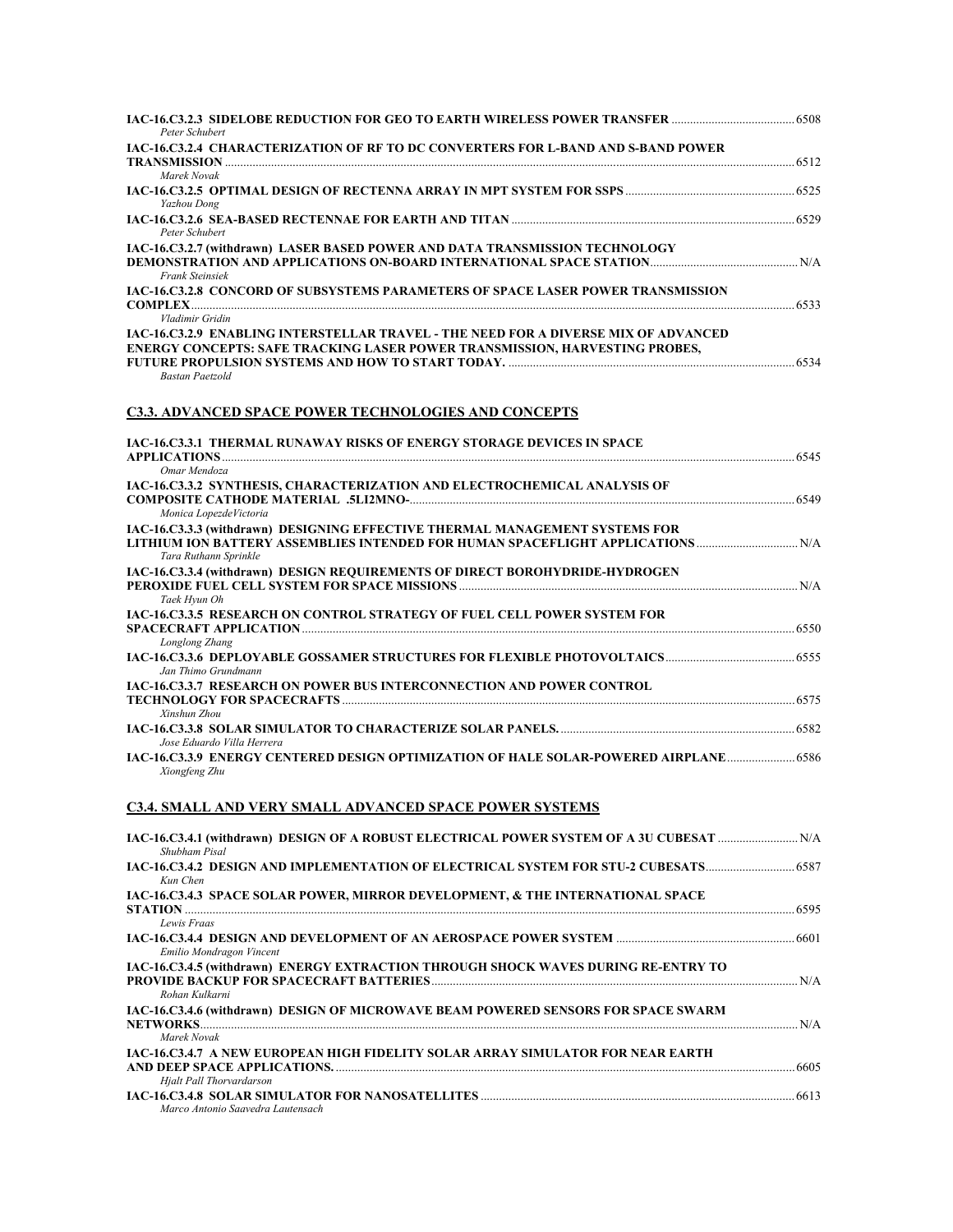| IAC-16.C3.4.9 THE DESIGN FEATURES OF INFLATABLE LARGE-SCALE MIRROR CONCENTRATORS<br>Victor Leonov                                                                                                                                                                                                                                           | 6618 |
|---------------------------------------------------------------------------------------------------------------------------------------------------------------------------------------------------------------------------------------------------------------------------------------------------------------------------------------------|------|
| <b>C3.5-C4.7. JOINT SESSION ON NUCLEAR POWER AND PROPULSION</b>                                                                                                                                                                                                                                                                             |      |
| Richard Ambrosi                                                                                                                                                                                                                                                                                                                             |      |
| Reina Buenconseio                                                                                                                                                                                                                                                                                                                           |      |
| IAC-16.C3.5-C4.7.3 (withdrawn) CONCEPTUAL MISSION DESIGN FOR THE EUROPA JUPITER SYSTEM<br>Saroj Kumar                                                                                                                                                                                                                                       | N/A  |
| IAC-16.C3.5-C4.7.4 (withdrawn) DEMOCRITOS: DEMONSTRATOR PROJECTS OF A MW CLASS<br>NUCLEAR ELECTRIC SPACECRAFT.<br><b>Emmanouil Detsis</b>                                                                                                                                                                                                   | N/A  |
| IAC-16.C3.5-C4.7.5 THE PLAUSIBILITY OF UTILIZATION OF GAS CORE REACTORS FOR DEEP SPACE<br>MISSIONS <b>Example 2</b> Second 2 Second 2 Second 2 Second 2 Second 2 Second 2 Second 2 Second 2 Second 2 Second 2 Second 2 Second 2 Second 2 Second 2 Second 2 Second 2 Second 2 Second 2 Second 2 Second 2 Second 2 Second 2 Sec<br>Ugur Guven | 6638 |
| IAC-16.C3.5-C4.7.6 MULTI-PHYSICS IMPACT AND CRITICALITY MODELING OF SPACE REACTOR<br>Roger X. Lenard                                                                                                                                                                                                                                        | 6639 |
| IAC-16.C3.5-C4.7.7 POTENTIAL USE OF THERMOELECTRIC GENERATORS FOR SMALL SATELLITES<br>Inna Uwarowa                                                                                                                                                                                                                                          | 6648 |
| IAC-16.C3.5-C4.7.8 COMPUTATIONAL MAGNETO-HYDRO DYNAMICS OF A MAGNETIC FLUX<br>COMPRESSION REACTION CHAMBER <b>COMPRESSION</b> BEACTION<br>Gherardo Romanelli                                                                                                                                                                                | 6657 |
| IAC-16.C3.5-C4.7.9 (withdrawn) THORIUM BASED NUCLEAR TECHNOLOGY FOR THE DEVELOPMENT<br>OF MARTIAN CIVILIZATION<br>Souray Karmakar                                                                                                                                                                                                           | N/A  |

## **C3.IP. INTERACTIVE PRESENTATIONS**

| IAC-16.C3.IP.1 MTG PVA QUALIFICATION. EXTENSIVE ESD CHARACTERIZATION ON GEO PVA                | 6670 |
|------------------------------------------------------------------------------------------------|------|
| Emanuele Ferrando                                                                              |      |
| IAC-16.C3.IP.2 (withdrawn) THE PROJECTS OF THE LARGE INFORMATION-ENERGETIC SPACE<br>PLATFORMS. | N/A  |
| Oleg Aleksandrov                                                                               |      |

# **C4. SPACE PROPULSION SYMPOSIUM**

# **C4.1. PROPULSION SYSTEM (1)**

| IAC-16.C4.1.1 KEYNOTE: ADDITIVE LAYER MANUFACTURING WILL CHANGE ROCKET LIQUID                                                                                                                                                                         |      |
|-------------------------------------------------------------------------------------------------------------------------------------------------------------------------------------------------------------------------------------------------------|------|
| Marc Vales                                                                                                                                                                                                                                            | 6671 |
| Nobuki Negoro                                                                                                                                                                                                                                         |      |
| IAC-16.C4.1.3 VULCAIN 2.1, THE EUROPEAN REFERENCE FOR ARIANE 6 LOWER STAGE                                                                                                                                                                            |      |
| <b>CRYOGENIC PROPULSIVE SYSTEM CONTRACTED AND RELATED FOR A STATE OF A STATE OF A STATE OF A STATE OF A STATE OF A STATE OF A STATE OF A STATE OF A STATE OF A STATE OF A STATE OF A STATE OF A STATE OF A STATE OF A STATE OF A</b><br>Patrick Sabin | 6679 |
| IAC-16.C4.1.4 LOX/METHANE REUSABLE ROCKET PROPULSION AT REACH WITH LARGE SCALE<br>Yoan Boue                                                                                                                                                           | 6686 |
| <b>IAC-16.C4.1.5 EFFECT OF BEARING SUPPORTING STIFFNESS ON CRITICAL SPEED AND DYNAMIC</b><br>Feiping Du                                                                                                                                               |      |
| Abraham Varghese                                                                                                                                                                                                                                      |      |
| <b>IAC-16.C4.1.7 LEVERAGING ADDITIVE MANUFACTURING FOR AFFORDABLE COMMERCIAL</b>                                                                                                                                                                      |      |
| LAUNCH APPLICATIONS ENABLED BY THE AEROJET ROCKETDYNE ULTRA-LOW-COST BANTAM                                                                                                                                                                           |      |
| Joaquin Castro                                                                                                                                                                                                                                        | 6710 |
| J.-F. Delange                                                                                                                                                                                                                                         |      |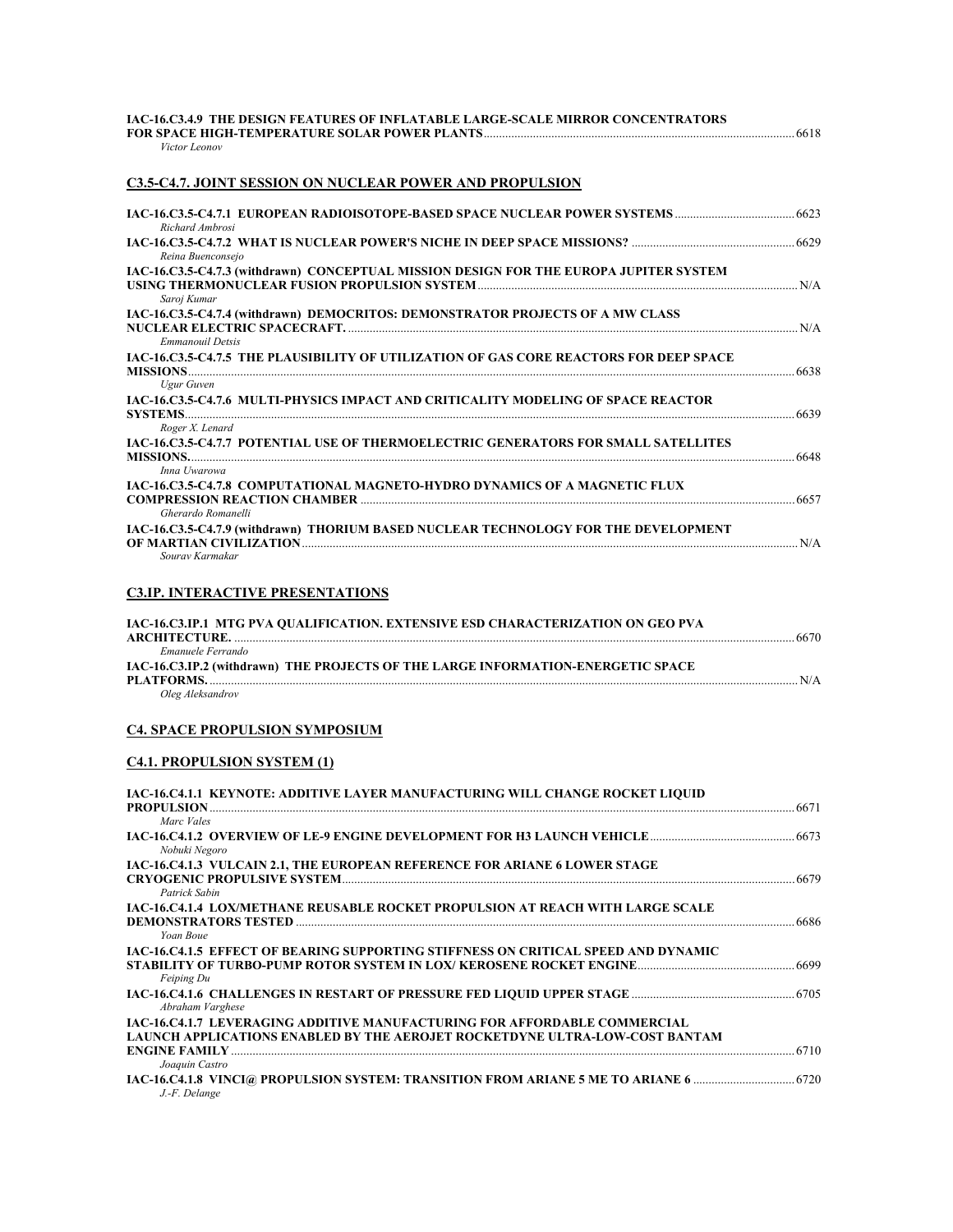| IAC-16.C4.1.9 DEVELOPMENT OF AN UP-RATED VERSION OF EARTH STORABLE PUMP FED LIQUID                           | 6727 |
|--------------------------------------------------------------------------------------------------------------|------|
| Aneesh Rajan                                                                                                 |      |
| IAC-16.C4.1.10 STATIC CHARACTERISTIC ANALYSIS OF 180 KN LOX/KEROSENE UPPER STAGE                             |      |
|                                                                                                              |      |
| Yuangi Li                                                                                                    |      |
| 14C-16.C4.1.11 DEVELOPMENT STATUS OF CE20 CRYOGENIC ENGINE FOR GSLV LVM3 VEHICLE<br>Vanniyaperumal Narayanan |      |
| IAC-16.C4.1.12 (withdrawn) MULTIDISCIPLINE APPROACH TO THE DESIGN AND MODERNIZATION                          |      |
| Vladimir Tkach                                                                                               |      |
| Vikash Kumar                                                                                                 |      |
| Xin Oiu                                                                                                      |      |
| IAC-16.C4.1.15 (withdrawn) MULTIDISCIPLINARY DESIGN OPTIMIZATION OF A SPACECRAFT                             |      |
| BI-PROPELLANT PROPULSION SYSTEM USING A COMPUTATIONALLY IMPROVED FRAMEWORK<br>Mehran Mirshams                |      |

# **C4.2. PROPULSION SYSTEM (2)**

| Max Calabro                                                                                                                                  |       |
|----------------------------------------------------------------------------------------------------------------------------------------------|-------|
| IAC-16.C4.2.2 DEVELOPMENT AND QUALIFICATION OF S2 SOLID ROCKET BOOSTER FOR GSLV                                                              |       |
| $MK-III$                                                                                                                                     |       |
| Arun Krishnan                                                                                                                                |       |
| 1AC-16.C4.2.3 DESIGN AND DEVELOPMENT OF FLEX NOZZLE FOR LARGE SOLID BOOSTER  6771<br>V. Mahesh                                               |       |
| IAC-16.C4.2.4 THRUST OSCILLATIONS IN STATIC TESTS OF LARGE SEGMENTED SOLID BOOSTER                                                           |       |
|                                                                                                                                              |       |
| Kiran Pinumalla                                                                                                                              |       |
| Hirotaka Uehara                                                                                                                              |       |
| IAC-16.C4.2.6 DEVELOPMENT OF SOLID PROPULSION SYSTEM FOR ENHANCED EPSILON LAUNCH<br>VEHICLE AND M-35 STATIC FIRING TEST <b>EXECUTE:</b> 6783 |       |
| Koki Kitagawa                                                                                                                                |       |
| IAC-16.C4.2.7 PERFORMANCE EVALUATION OF COMPOSITE PROPELLANT SLURRY MIXING BY                                                                |       |
|                                                                                                                                              |       |
| Akihiro Iwasaki                                                                                                                              |       |
|                                                                                                                                              |       |
| Domenico Simone                                                                                                                              |       |
| <b>IAC-16.C4.2.9 ERROSIVE BURNING MODELLING ON SOLID ROCKET MOTORS. APPLICATION TO</b>                                                       |       |
|                                                                                                                                              |       |
| Florin Mingireanu                                                                                                                            |       |
| Dongeun Lee                                                                                                                                  |       |
| IAC-16.C4.2.11 DEVELOPMENT OF MODULE-TYPE HYBRID ROCKET ENGINE WITH MULTI-SECTION                                                            |       |
| Shigeru Aso                                                                                                                                  |       |
| IAC-16.C4.2.12 VERIFICATION OF THE THROTTLING CHARACTERISTICS OF AXIAL-INJECTION                                                             |       |
| Yuji Saito                                                                                                                                   |       |
| 14C-16.C4.2.13 FLAME EMISSION SPECTROSCOPY IN A PARAFFIN-BASED HYBRID ROCKET  6821<br>Keith Stober                                           |       |
| IAC-16.C4.2.14 A TEST BENCH FOR THE CHARACTERIZATION OF SOLID ROCKET ENGINES:                                                                | .6829 |
| Javier M. Antelis                                                                                                                            |       |

## **C4.3. PROPULSION TECHNOLOGY (1)**

| IAC-16.C4.3.1 NEW ACHIEVEMENTS IN THE HYPROB-BREAD LOX/LCH4 DEMONSTRATOR            |      |
|-------------------------------------------------------------------------------------|------|
|                                                                                     | 6830 |
| Francesco Battista                                                                  |      |
| <b>IAC-16.C4.3.2 LOX/METHANE THRUST CHAMBER DEMONSTRATOR- FROM SUBSCALE TO FULL</b> |      |
|                                                                                     | 6831 |
| Roland Blasi                                                                        |      |
| IAC-16.C4.3.3 SPRAY AND COMBUSTION CHARACTERISTICS OF LOX/GH2 COAXIAL INJECTORS AT  |      |
|                                                                                     | 6841 |
| Zhaobo Ding                                                                         |      |
|                                                                                     |      |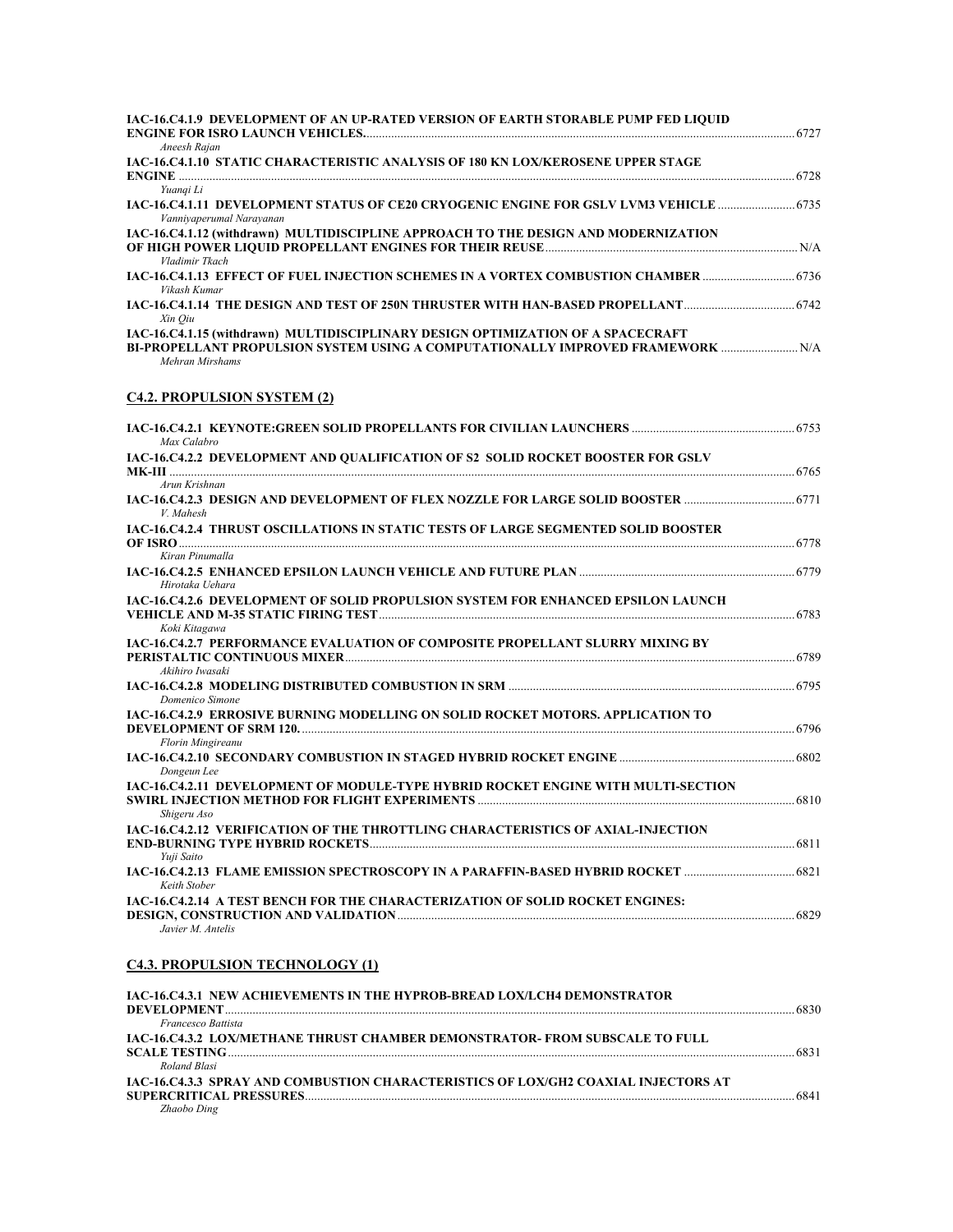| 1984) IAC-16.C4.3.4 ETID SANDWICH NOZZLE DEMONSTRATOR FOR UPPER STAGE ENGINES<br>Klas Lindblad                             |      |
|----------------------------------------------------------------------------------------------------------------------------|------|
| <b>Ulf Palmnis</b>                                                                                                         |      |
| IAC-16.C4.3.6 FLUIDIC CONTROL OF TRANSITION IN DUAL BELL LAUNCHER NOZZLE ………………………………………………………………………<br>Vladeta Zmijanovic |      |
| Banavara Krishnamurthy Venkataramu                                                                                         |      |
| IAC-16.C4.3.8 DEVELOPMENT OF HIGH PERFORMANCE LIQUID APOGEE MOTOR FOR<br>P. Arun Kumar                                     | 6861 |
| IAC-16.C4.3.9 (withdrawn) EXTENDING LIFETIME OF ROCKET ENGINE COMBUSTION CHAMBER<br>Toshiva Kimura                         |      |
| IAC-16.C4.3.10 (withdrawn) INVESTIGATION OF DYNAMICS CHARACTERISTICS OF THE HOT GAS<br>Fu Ping                             |      |
| IAC-16.C4.3.11 (withdrawn) NUMERICAL SIMULATION OF COMBUSTION STABILITY OF COAXIAL<br>Yuangi Li                            |      |
| Khalid Rashid                                                                                                              |      |
| IAC-16.C4.3.13 (withdrawn) NUMERICAL SIMULATION OF LRE AND HRE REACTING FLOWFIELDS<br>Giuliano Ranuzzi                     |      |
| IAC-16.C4.3.14 STUDY OF FLOW CHARACTERISTICS FOR LIQUID FILM IN THE IMPINGING STREAM<br>Jingqiu Pei                        | 6874 |

## **C4.4. ELECTRIC PROPULSION**

| Kimiya Komurasaki                                                                                            |       |
|--------------------------------------------------------------------------------------------------------------|-------|
| Min Wang                                                                                                     |       |
| IAC-16.C4.4.3 ELECTRIC PROPULSION IN GERMANY: STATUS OF THE HEMP SYSTEM<br>Norbert Puttmann                  |       |
| Nicoleta Wagner                                                                                              |       |
| Yoshiki Matsunaga                                                                                            |       |
| Yide Zhao                                                                                                    |       |
| IAC-16.C4.4.7 MICRO-PROPULSION BASED ON VACUUM ARCS: ACCESSIBLE TECHNOLOGIES FOR<br>Jonathan Kolbeck         | .6902 |
| Vanessa Vial                                                                                                 |       |
| IAC-16.C4.4.9 EFFECT OF MAGNETIC FIELD CONFIGURATION AND ANODE CONFIGURATION ON 5<br>Yusuke Egawa            |       |
| Ruslan Akhmetzhanov                                                                                          |       |
| Mario Angel Andrade                                                                                          |       |
| IAC-16.C4.4.12 (withdrawn) DISCHARGE AND PHYSICAL CHARACTERISTICS OF AN ABLATIVE<br>William Yeong Liang Ling |       |
| IAC-16.C4.4.13 DEVELOPMENT OF A NEW PULSED PLASMA THRUSTER AND A BRIEF<br>Christoph Montag                   | .6934 |
| IAC-16.C4.4.14 (withdrawn) OPERATING THE ALTERNATIVE PROPELLANT IODINE IN RADIO<br>Nina Sarah Muhlich        | N/A   |

## **C4.5. PROPULSION TECHNOLOGY (2)**

| IAC-16.C4.5.1_INVESTIGATION ON EXHAUST PLUME RADIATION OF LOX/KEROSENE ROCKET |      |
|-------------------------------------------------------------------------------|------|
| <b>ENGINE</b>                                                                 | 6942 |
| Yuanai Li                                                                     |      |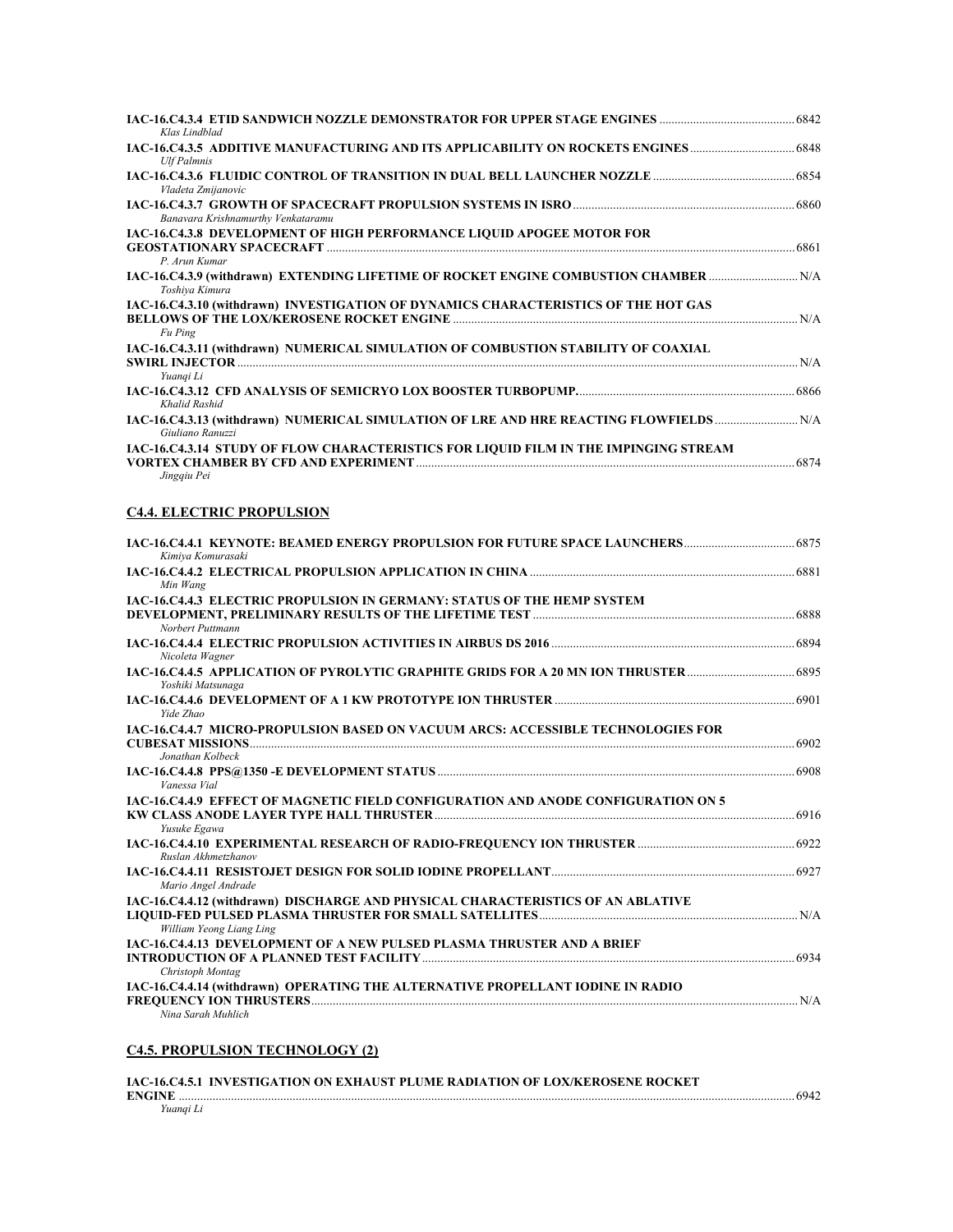| 1AC-16.C4.5.2 STRUCTURAL DYNAMIC ANALYSIS OF 18000-KG THRUST LOX/ KEROSENE ENGINE<br>Song Yan    |  |
|--------------------------------------------------------------------------------------------------|--|
| IAC-16.C4.5.3 SIMULATION OF THE VORTEX-COOLED THRUST CHAMBER BASED ON GASEOUS                    |  |
| Yong Wang                                                                                        |  |
| IAC-16.C4.5.4 EVALUATION OF THE PERFORMANCE POTENTIAL OF AERODYNAMICALLY THRUST                  |  |
| Jan Sieder                                                                                       |  |
| IAC-16.C4.5.5 DESIGN BOUNDARIES OF A LIOUID-FUELLED PROPULSION SYSTEM FOR A 500 N                |  |
| Christan Bach                                                                                    |  |
| IAC-16.C4.5.6 PARAMETRIC OPTIMIZATION OF A BISTABLE ELECTROMECHANICAL VALVE                      |  |
| Victor Casado                                                                                    |  |
| IAC-16.C4.5.7 DEVELOPMENT OF S200 FLEX SEAL AND THERMAL PROTECTION BOOT FOR LARGE                |  |
| S Kartheekeyan                                                                                   |  |
| IAC-16.C4.5.8 TESTING AND QUALIFICATION OF BOOSTER FLEX SEALS FOR S200 SOLID ROCKET              |  |
|                                                                                                  |  |
| S. Santhoshbabu<br>IAC-16.C4.5.9 PARAFFIN-BASED FUELS FOR HYBRID PROPULSION: CHARACTERIZATION OF |  |
|                                                                                                  |  |
| Anastasia Petrova                                                                                |  |
| IAC-16.C4.5.10  RESEARCH ON ABLATION CHARACTERISTIC OF EPDM INSULATOR IN USE OF                  |  |
| Yiwen Guan                                                                                       |  |
| IAC-16.C4.5.11 (withdrawn) DEVELOPMENT OF A NITROUS OXIDE-BASED MONOPROPELLANT                   |  |
| Vincent Tarantni                                                                                 |  |
|                                                                                                  |  |
| C4.6. NEW MISSIONS ENABLED BY NEW PROPULSION TECHNOLOGY AND SYSTEMS                              |  |
| IAC-16.C4.6.1 CONCEPTUAL STUDY ON FLIGHT DEMONSTRATION OF MIXTURE-RATIO-                         |  |
|                                                                                                  |  |
| Toru Shimada                                                                                     |  |
| IAC-16.C4.6.2 FINMECCANICA COLD GAS MICRO-PROPULSION IN ORBIT PERFORMANCES: LISA                 |  |
| Marco Molina                                                                                     |  |
| IAC-16.C4.6.3 (withdrawn) ENABLING A VERY LOW EARTH ORBIT MISSION, A CONTROL STRATEGY            |  |
|                                                                                                  |  |
| Luigi Ansalone                                                                                   |  |
| Joao Lousada                                                                                     |  |
| IAC-16.C4.6.5 HIGHLY MINIATURIZED FEEP PROPULSION SYSTEM (NANOFEEP) FOR ATTITUDE                 |  |
| Daniel Bock                                                                                      |  |
| IAC-16.C4.6.6  HIGH EFFICIENCY IONIC LIQUID ELECTROSPRAY PROPULSION FOR                          |  |
|                                                                                                  |  |
| David Krejci                                                                                     |  |
| IAC-16.C4.6.7 (withdrawn) SOLAR SAIL PROPULSION SYSTEM IN CUBE SATELLITES FOR ORBIT              |  |
| Sayed Umair Daimi                                                                                |  |
| IAC-16.C4.6.8 MANUFACTURING COMPACT ELECTROSPRAY THRUSTERS TO DEORBIT A                          |  |
| Josue Zabeau                                                                                     |  |

### **VOLUME 11**

| IAC-16.C4.6.9 D-RAISE: A PROPULSION SYSTEM FOR GEO SATELLITE PLATFORMS TO REDUCE       | 7060 |
|----------------------------------------------------------------------------------------|------|
| Elena Toson                                                                            |      |
| <b>IAC-16.C4.6.10 TEST ACTIVITIES ON HYBRID MOTOR DEMONSTRATOR FOR LANDER MODULE</b>   |      |
|                                                                                        | 7073 |
| Stefano Carapellese                                                                    |      |
| IAC-16.C4.6.11 (withdrawn) INTERSTELLAR MISSION TO BETA PICTORIS: UTILIZATION OF A GAS |      |
|                                                                                        |      |
| Kartk Shah                                                                             |      |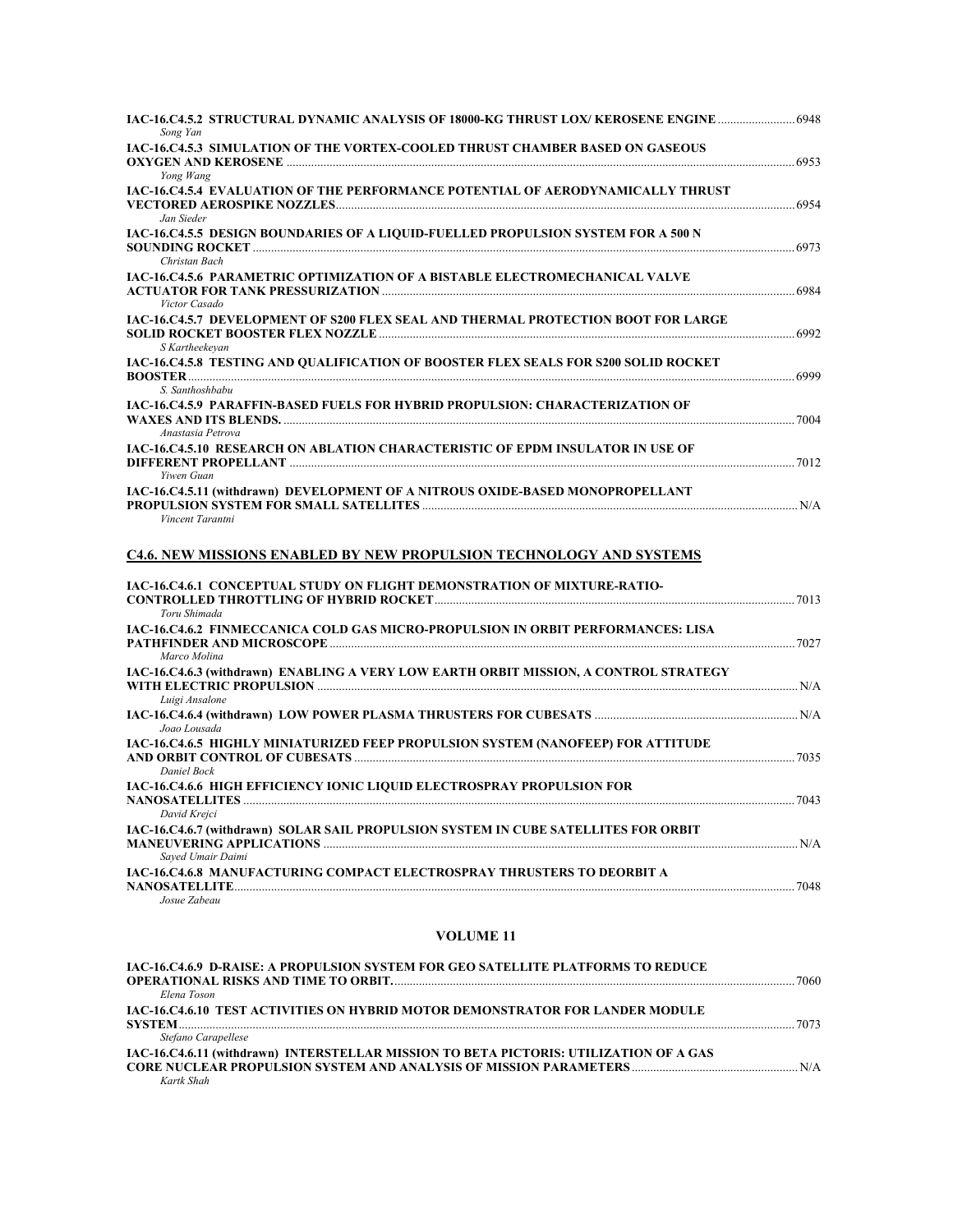|               | IAC-16.C4.6.12 MINIMUM INTERSTELLAR PRECURSOR MISSION | 7074 |
|---------------|-------------------------------------------------------|------|
| Anushree Soni |                                                       |      |

# **C4.8. ADVANCED PROPULSION SYSTEMS**

| IAC-16.C4.8.1 SODIUM BOROHYDRIDE-BASED NONTOXIC HYPERGOLIC FUELS WITH H <sub>2</sub> O <sub>2</sub> AS AN<br><b>OXIDIZER</b> | 7075  |
|------------------------------------------------------------------------------------------------------------------------------|-------|
| Hongjae Kang                                                                                                                 |       |
| IAC-16.C4.8.2 EXPERIMENTAL STUDY ON THE IMPULSE MECHANISM GENERATED BY LASER                                                 |       |
| Xiaokang Li                                                                                                                  |       |
| IAC-16.C4.8.3 (withdrawn) LASER ABLATION PROPULSION FROM GROUND TO ORBIT NEAR-TERM                                           |       |
| Iouri Pigulevski<br>IAC-16.C4.8.4 COMPUTATIONAL PLASMA PHYSICS SIMULATIONS OF ELECTRIC SAIL FORCE                            |       |
| TO S6 7086<br><b>Thomas Gemmer</b>                                                                                           |       |
| IAC-16.C4.8.5 DEVELOPMENT OF A HIGH DENSITY LIQUID PROPULSION SYSTEM FOR                                                     | .7092 |
| Rvota Kovama                                                                                                                 |       |
| IAC-16.C4.8.6 (withdrawn) STEERING CONCEPT OF A HELIOGYRO SOLAR SAIL SMALL SPACECRAFT N/A<br>Peerawan Wiwatananon            |       |
| K. Shanthini                                                                                                                 |       |
| IAC-16.C4.8.8 COMPARATIVE ORBITAL PERFORMANCE STUDY OF A SOLAR WIND ION FOCUSING                                             |       |
| <b>Thomas Gemmer</b>                                                                                                         |       |
| <b>IAC-16.C4.8.9 SOLAR MAGNETIC SAILING CONFIGURATION AND INTER-PLANETARY TRAVEL - AN</b>                                    | 7107  |
| Harijono Djojodihardjo                                                                                                       |       |
| Marc Millis                                                                                                                  |       |
| IAC-16.C4.8.11 (withdrawn) STRUCTURAL DYNAMICS AND CONTROL IMPLICATIONS FOR MODAL                                            |       |
| Sarah Smith                                                                                                                  |       |

### **C4.9. HYPERSONIC AND COMBINED CYCLE PROPULSION**

| IAC-16.C4.9.1 KEYNOTE: SHOCK TUNNEL DEVELOPMENT FOR AIR-BREATHING PROPULSION            |      |
|-----------------------------------------------------------------------------------------|------|
|                                                                                         |      |
| Zonglin Juang                                                                           |      |
|                                                                                         |      |
| James Barth                                                                             |      |
| IAC-16.C4.9.3 RESEARCH ON AERODYNAMIC PERFORMANCE OF A TYPICAL HYPERSONIC               |      |
|                                                                                         | 7132 |
| Anvuan Yu                                                                               |      |
| <b>IAC-16.C4.9.4 PRELIMINARY DESIGN AND PERFORMANCE STUDIES OF A WIDE RANGE ROCKET-</b> |      |
| <b>BASED COMBINED CYCLE ENGINE</b>                                                      |      |
| Feiteng Luo                                                                             |      |
| <b>IAC-16.C4.9.5 DEVELOPMENT OF AN INTEGRATED PLATFORM FOR SCRAMJET ENGINE</b>          |      |
|                                                                                         |      |
| Yuanguang Wang                                                                          |      |
| Chengvi Su                                                                              |      |
| IAC-16.C4.9.7 THE RESEARCH OF AIR-TURBO-ROCKET (ATR) PROPULSION SYSTEM BASED ON         |      |
|                                                                                         |      |
| Yang Liu                                                                                |      |
| IAC-16.C4.9.8 A PRE-COOLED AND FUEL-RICH PRE-BURNED MIXED-FLOW TURBOFAN CYCLE FOR       |      |
|                                                                                         |      |
| Wei Zhao                                                                                |      |
|                                                                                         |      |
| Yen-Sen Chen                                                                            |      |
| IAC-16.C4.9.10 LIFE EVALUATION OF REUSABLE RAMJET ENGINE SUBJECTED TO CREEP-FATIGUE     |      |
|                                                                                         | 7186 |
| Lili Fu                                                                                 |      |
| <b>IAC-16.C4.9.11 MIXING ENHANCEMENT USING SECONDARY GAS EJECTION METHOD IN</b>         |      |
|                                                                                         | 7191 |
| Chenxi Zhang                                                                            |      |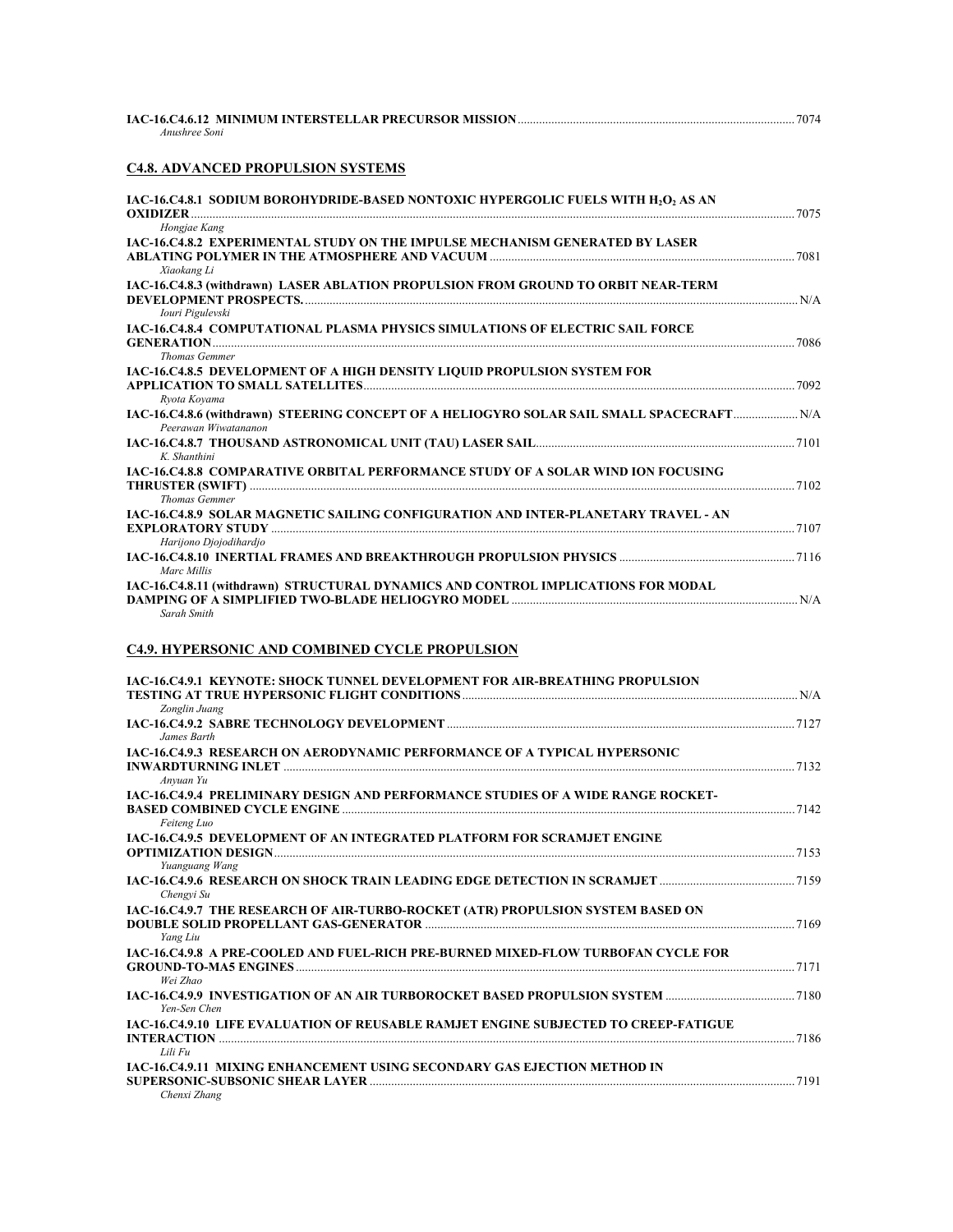| IAC-16.C4.9.12 A PARALLEL DIRECT-CONNECT TEST SYSTEM FOR SOLID DUCTED ROCKET  7192<br>Jiming Cheng                                                                        |      |
|---------------------------------------------------------------------------------------------------------------------------------------------------------------------------|------|
| IAC-16.C4.9.13 (withdrawn) MULTI-POINTS INTEGRATED AIRFRAME/ENGINE CONFIGURATION                                                                                          | N/A  |
| Oing Wang<br>IAC-16.C4.9.14 AIRFRAME-PROPULSION INTEGRATED DESIGN AND WIND TUNNEL TEST FOR AIR-                                                                           | 7198 |
| Zi-Han Jiao                                                                                                                                                               | 7205 |
| Wenhui Ling<br>IAC-16.C4.9.16 (withdrawn) DESIGN OF LIQUID PROPELLANT SUPPLY SYSTEM WITH WIDE<br>REGULATION RANGE OF PRIMARY ROCKET IN ROCKET-BASED COMBINED CYCLE (RBCC) |      |
|                                                                                                                                                                           | N/A  |

*Jingjing Bai* 

# **C4.IP INTERACTIVE PRESENTATIONS**

| IAC-16.C4.IP.1 (withdrawn) GAS-CORE NUCLEAR ROCKET ENGINES AND NOT STANDARD                                                                                             |  |
|-------------------------------------------------------------------------------------------------------------------------------------------------------------------------|--|
| Oleg Aleksandrov<br>IAC-16.C4.IP.2 CFD ANALYSIS OF COMBUSTION INSTABILITY IN AXIAL-INJECTED HYBRID                                                                      |  |
| Goutham Karthikeyan<br>IAC-16.C4.IP.3 EVALUATION OF DEFLAGRATION-TO-DETONATION TRANSITION ENERGY OF<br>Akiyo Takahashi                                                  |  |
| IAC-16.C4.IP.4 DESIGN, STUDY AND MANUFACTURING OF A COMPOSITE SOLID ROCKET<br>Hamed Gamal                                                                               |  |
| IAC-16.C4.IP.5 IMPROVEMENT OF NONLINEAR COEFFICIENT ON COMBUSTION INSTABILITY<br>Shaojuan Wei                                                                           |  |
| IAC-16.C4.IP.6 NUMERICAL MODELING OF LARGE FREE-SURFACE FLUID FLOW IN FUEL TANKS IN<br>Oleksandr Brazaluk                                                               |  |
| IAC-16.C4.IP.7 EFFECT OF DIFFERENT THERMAL CURE CYCLES ON THE PROPELLANT CURING OF<br>Khadar Voli                                                                       |  |
| IAC-16.C4.IP.8 (withdrawn) INVESTIGATION OF WAGON-WHEEL FUEL GRAIN DESIGN OF HYBRID<br>Xintan Li                                                                        |  |
| IAC-16.C4.IP.9 NUMERICAL SIMULATION OF INNER FLOW FIELD OF A PINTLE INJECTOR<br>Bo Zhao                                                                                 |  |
| IAC-16.C4.IP.10 (withdrawn) SIZE EFFECT STUDY OF GRAIN PORT ON A LONG-TIME WORKING<br>Xingliang Sun                                                                     |  |
| IAC-16.C4.IP.12 THE GLASS-MEMBRANE MEMS IGNITER WITH IMPROVED PERFORMANCE FOR<br>Daeban Seo                                                                             |  |
| IAC-16.C4.IP.13 DR. V.A. MENSHIKOV ASSOCIATION OF PARTICIPANTS OF THE PROJECT<br>"INTERNATIONAL GLOBAL MONITORING AND FORECASTING AEROSPACE SYSTEM"<br>Valery Menshikov |  |
| IAC-16.C4.IP.14 STUDY ON THE PROPELLANT ABLATION PROPERTIES OF LASER ABLATION<br>Jian Li                                                                                |  |
| IAC-16.C4.IP.15 (withdrawn) NUMERICAL RESEARCH ON ABLATION OF PTFE/AL PROPELLANT<br>Yu Zhang                                                                            |  |
| IAC-16.C4.IP.16 DEVELOPMENT AND QUALIFICATION OF A HIGH PERFORMANCE SOLID STRAPON<br>V. Mahesh                                                                          |  |
| IAC-16.C4.IP.17 INFLUENCE OF AFTER-BURNING CHAMBER DOME LENGTH ON SECONDARY<br><b>Bingle Jin</b>                                                                        |  |
| IAC-16.C4.IP.18 (withdrawn) CAVITY AND JET INJECTION EFFECTS ON SUPERSONIC COMPRESSIBLE<br><b>Kangping Zhang</b>                                                        |  |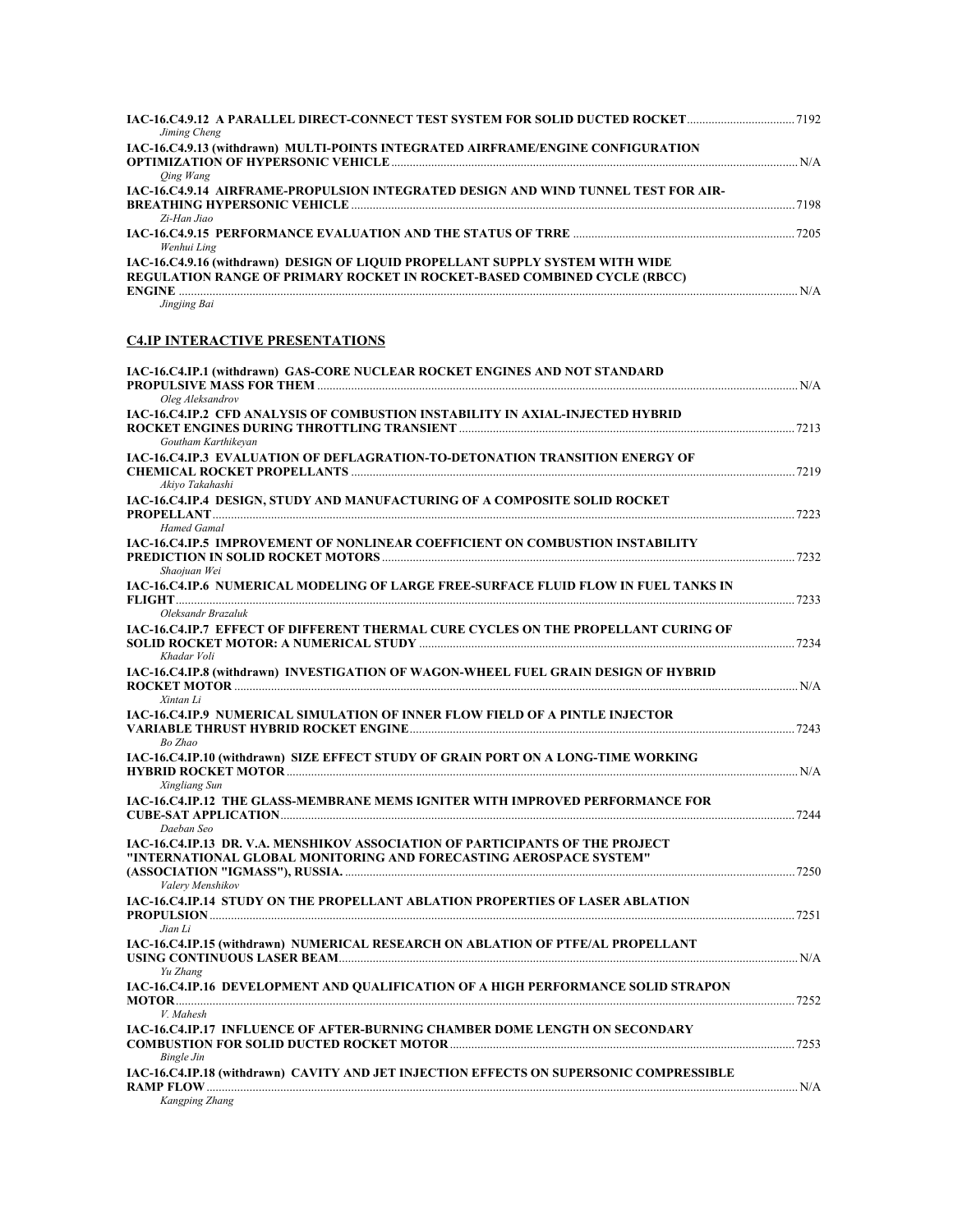| IAC-16.C4.IP.20 (withdrawn) RESEARCH ON THE COMBINATION ACTUATOR SYSTEM OF                                       |  |
|------------------------------------------------------------------------------------------------------------------|--|
| Lili Fu                                                                                                          |  |
| IAC-16.C4.IP.21 (withdrawn) 5KW CLASS OF ANNULAR-GEOMETRY ION THRUSTER DEVELOPMENT  N/A<br><b>Tianping Zhang</b> |  |
| IAC-16.C4.IP.22 (withdrawn) A MODULAR, VIABLE AND VERSATILE SYSTEM FOR DEPLOYMENT OF                             |  |
| Tanvi Katke                                                                                                      |  |
| Nunzia Favaloro<br>IAC-16.C4.IP.24 CONCEPT AND DEVELOPMENT OF USING HYDROGEN PER OXIDE AS A                      |  |
| Nadeem Alam                                                                                                      |  |
| IAC-16.C4.IP.25 (withdrawn) DEVELOPMENT OF A CRYOGENIC ROCKET ENGINE AT DELFT                                    |  |
| Mathijs Van De Poel<br>IAC-16.C4.IP.27 DEVELOPMENT OF A NEXT-GENERATION THRUST BALANCE WITH NANO-NEWTON          |  |
|                                                                                                                  |  |
| Florian Nurmberger<br>IAC-16.C4.IP.28 DEVELOPMENT OF SMALL SOLID ROCKET BOOSTERS FOR THE ILR-33 SOUNDING         |  |
| Pawel Nowakowski                                                                                                 |  |
| IAC-16.C4.IP.29 DYNAMIC LOAD IDENTIFICATION OF A SECOND STAGE LIQUID ROCKET ENGINE                               |  |
| Song Yan                                                                                                         |  |
| IAC-16.C4.IP.30 ELECTRIC PROPULSION ANOMALIES AND FAILURES: ANALYSIS OF ON ORBIT                                 |  |
| Joseph Homer Saleh                                                                                               |  |
| IAC-16.C4.IP.31 EXPERIMENTAL INVESTIGATION FOR RELIABLE START-UP OF 5W MICROWAVE                                 |  |
| ELECTROTHERMAL THRUSTER AS MEANS OF PRIMARY PROPULSION FOR NANO AND SMALL<br>Rohan M Ganapathy                   |  |
| IAC-16.C4.IP.32 EXPERIMENTAL INVESTIGATION OF COMBUSTION IN MEMS BASED                                           |  |
| Aakash Patl                                                                                                      |  |
| IAC-16.C4.IP.33 (withdrawn) EXPERIMENTAL STUDY ON THE CURRENT-SHEET EVOLUTION FOR A                              |  |
| Xiaokang Li                                                                                                      |  |
| <b>Edgar Bering</b>                                                                                              |  |
| IAC-16.C4.IP.35 FEASIBILITY STUDY ON NON-CATALYTIC IGNITOR FOR HYDROGEN<br>Eunkwang Lee                          |  |
| IAC-16.C4.IP.36 IMPINGING INJECTOR DESIGN FOR A PARAFFIN-NITROUS OXIDE HYBRID ROCKET                             |  |
| Jeremy Chan-Hao Wang                                                                                             |  |
| IAC-16.C4.IP.37 IMPINGING INJECTOR DESIGN FOR A PARAFFIN-NITROUS OXIDE HYBRID ROCKET                             |  |
| Jeremy Chan-Hao Wang                                                                                             |  |
| IAC-16.C4.IP.38 INVESTIGATIONS OF REAL-FLUID CHARACTERISTICS IN HIGH-PRESSURE LIQUID                             |  |
| Pengfei Li<br>IAC-16.C4.IP.39 LIQUID-PROPELLANT ROCKET ENGINES FAULT DIAGNOSTIC BASED ON DYNAMIC                 |  |
| Nie Yao                                                                                                          |  |
| IAC-16.C4.IP.40 (withdrawn) LOW COST PROPULSION TECHNIQUE TO TRANSFER SATELLITE TO                               |  |
| Aman Singhal                                                                                                     |  |
| IAC-16.C4.IP.41 LV ENERGETICS INCREASE BY IMPROVEMENT OF PNEUDRAULIC PROPELLANT                                  |  |
| Anatolii Lohvynenko                                                                                              |  |
| IAC-16.C4.IP.42 NEURO-FUZZY MODEL TO EVALUATE FEED-BACK SENSORS OF MIXTURE-RATIO                                 |  |
| Elayaperumal Ezhilrajan                                                                                          |  |
| IAC-16.C4.IP.43 NUMERICAL STUDY OF LOX/KEROSENE COMBUSTION IN A SINGLE ELEMENT<br>Abhishek Sharma                |  |
| Vito Salvatore                                                                                                   |  |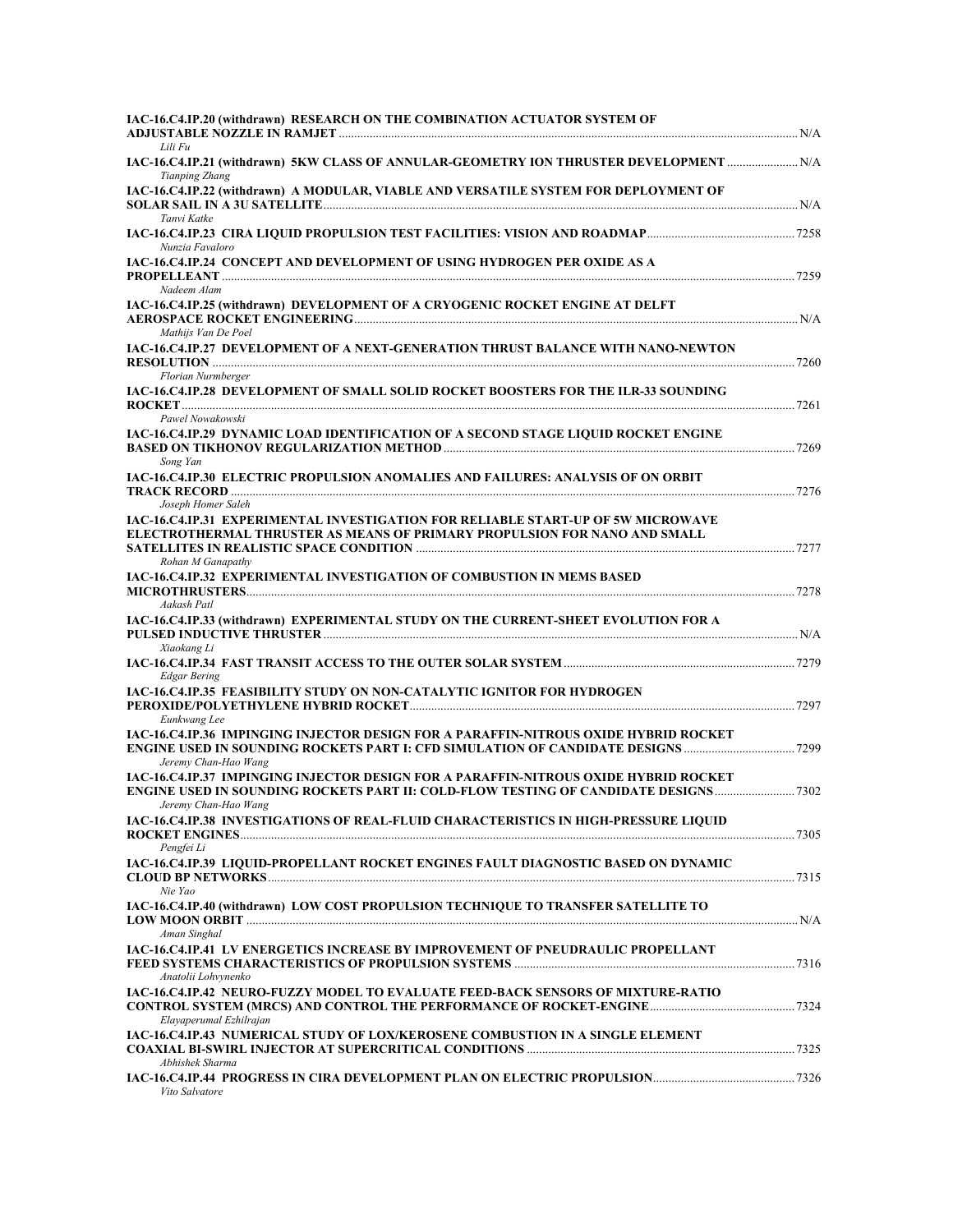| IAC-16.C4.IP.45 SYSTEM & MAGNETOHYDRODYNAMIC SIMULATION INVESTIGATION ON PULSED                                                                                                                                                                                                                  | 7327 |
|--------------------------------------------------------------------------------------------------------------------------------------------------------------------------------------------------------------------------------------------------------------------------------------------------|------|
| Bixuan Che<br>IAC-16.C4.IP.46 THE KINEMATICS ANALYSIS ON SWAY UNIT OF LOX/KEROSENE ROCKET ENGINE<br>Jian Zhao                                                                                                                                                                                    |      |
| IAC-16.C4.IP.47 THE LHT-1 HALL ELECTRIC PROPULSION SUBSYSTEM DEVELOPMENT FOR THE<br>XX-2 SATELLITE                                                                                                                                                                                               | 7333 |
| Li-Cheng Tian<br>IAC-16.C4.IP.48 VALUE ANALYSIS AND VALUE-INFORMED TRADEOFFS FOR THE ADOPTION OF                                                                                                                                                                                                 | 7334 |
| Fan Geng<br><b>IAC-16.C4.IP.49 EXPERIMENTAL STUDY ON COMBUSTION CHARACTERISTICS OF A SINGLE BI-</b>                                                                                                                                                                                              | 7335 |
| $\mathbf{M}$ and $\mathbf{M}$ and $\mathbf{M}$ and $\mathbf{M}$ and $\mathbf{M}$ and $\mathbf{M}$ and $\mathbf{M}$ and $\mathbf{M}$ and $\mathbf{M}$ and $\mathbf{M}$ and $\mathbf{M}$ and $\mathbf{M}$ and $\mathbf{M}$ and $\mathbf{M}$ and $\mathbf{M}$ and $\mathbf{M}$ and $\mathbf{M}$ and |      |

#### *Nanjia Yu*

# **D1. SPACE SYSTEMS SYMPOSIUM**

# **D1.1. INNOVATIVE AND VISIONARY SPACE SYSTEMS CONCEPTS**

| IAC-16.D1.1.1 STRATOBUS: GEO-STATIONARY STRATOSPHERIC MULTI-MISSION PLATFORM          |      |
|---------------------------------------------------------------------------------------|------|
|                                                                                       |      |
| Jean-Philippe Chessel                                                                 |      |
| IAC-16.D1.1.2 SMART AND LIGHTWEIGHT ROBOTIC CAPTURING SYSTEM OF SPACE DEBRIS7341      |      |
| Silvio Cocuzza                                                                        |      |
| Andrea Jaime-Albalat                                                                  |      |
|                                                                                       |      |
| Georges Constantnos                                                                   |      |
| IAC-16.D1.1.5 AN INNOVATIVE MULTI-SPECTRAL AND MULTI-ANGLE BASED CUBESAT FOR EARTH    |      |
|                                                                                       | 7362 |
| Alice Pellegrino                                                                      |      |
| Xin Ning                                                                              |      |
| IAC-16.D1.1.7 IMPLEMENTATION OF REAL-TIME HIGH-ACCURACY ATTITUDE AND POSITION         |      |
|                                                                                       |      |
| Ran Oedar                                                                             |      |
|                                                                                       |      |
| Davide Petrillo                                                                       |      |
| IAC-16.D1.1.9 (withdrawn) AN ASSESSMENT OF LUNAR SETTLEMENT REQUIREMENTS AND          |      |
|                                                                                       |      |
| Mark Schajer                                                                          |      |
| IAC-16.D1.1.10 (withdrawn) PRELIMINARY PLAN AND ANALYSIS FOR HUMAN FACTORS OF A SPACE |      |
|                                                                                       |      |
| Peng Tianya                                                                           |      |
|                                                                                       | 7388 |
| Benjamin Corbin                                                                       |      |

## **D1.2. ENABLING TECHNOLOGIES FOR SPACE SYSTEMS**

| Himangshu Kalita                                                                                     | .7389 |
|------------------------------------------------------------------------------------------------------|-------|
| IAC-16.D1.2.2 DEVELOPING A PLUG AND PLAY SOLUTION FOR SATELLITE MANUFACTURING7395<br>Ran Oedar       |       |
| IAC-16.D1.2.3 (withdrawn) ON THE DEVELOPMENT OF A NOVEL CUBESAT STANDARD STRUCTURE<br>Malcolm McRobb |       |
| Ling-Bin Zeng                                                                                        |       |
| IAC-16.D1.2.5 SELF-SUPERVISED LEARNING AS AN ENABLING TECHNOLOGY FOR FUTURE SPACE<br>Guido De Croon  | 7406  |
| Chrishma Singh-Derewa                                                                                | 7412  |
| Marco Carpentero                                                                                     |       |
| <b>IAC-16.D1.2.8 SPACE MULTI-RIGID ARM SYSTEM BASED SPACE FLEXIBLE CAPTURE ARM MODEL</b><br>Fan Yang | 7436  |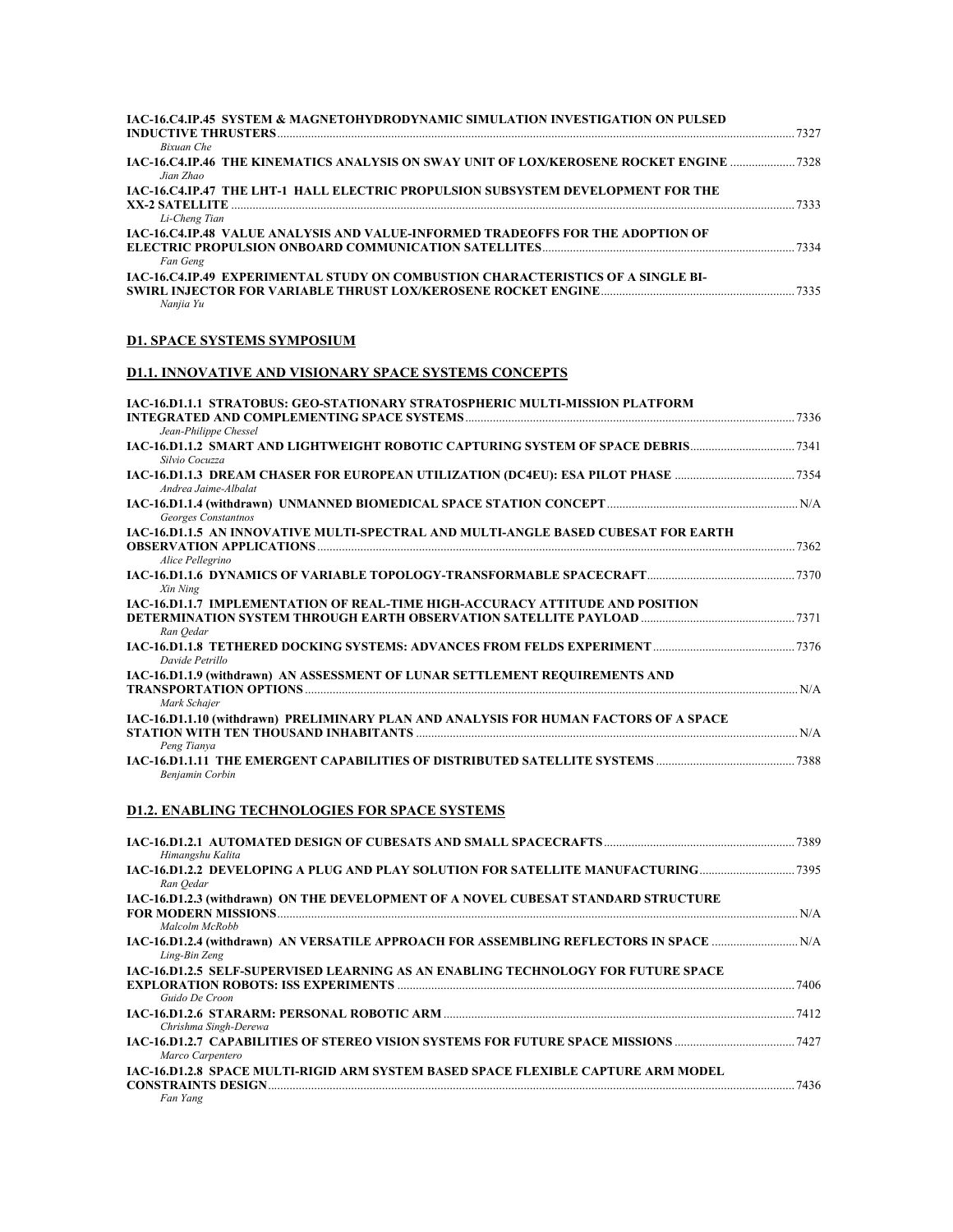| IAC-16.D1.2.9 RAPID THERMAL DEFORMATION ANALYSIS OF ON-ORBIT SATELLITES BASED ON                                                                                               |  |
|--------------------------------------------------------------------------------------------------------------------------------------------------------------------------------|--|
| Yechi Zhang<br>Mateo Duzzi                                                                                                                                                     |  |
| IAC-16.D1.2.11 MODELING AND PERFORMANCE ANALYSIS OF A NEW INFLATABLE<br>Wei Zheng                                                                                              |  |
| IAC-16.D1.2.12 DRON SIMULATION FOR THE CONTROL OF A SATELLITE TRAJECTORY WITH<br>Raziel Campos-Sanchez                                                                         |  |
| D1.3. SYSTEM ENGINEERING – METHODS, PROCESSES AND TOOLS (1)                                                                                                                    |  |
| <b>Tibor Balint</b>                                                                                                                                                            |  |
| IAC-16.D1.3.2 SPACE SYSTEM CONCEPT DESIGN: A VALUE-CENTRIC ARCHITECTURE BASED ON                                                                                               |  |
| Oin Xu<br>IAC-16.D1.3.3 (withdrawn) A MICROSATELLITE STANDARD - GETTING THE BEST OF BOTH WORLDS  N/A<br><b>Bryan</b> Dean                                                      |  |
| IAC-16.D1.3.4 ESA MISSION SCIENTIFIC VALIDATION BY MEANS OF END-TO-END PERFORMANCE<br>Rajaella Franco                                                                          |  |
| IAC-16.D1.3.5 A METHOD OF RESEARCH OF SELECTED PROCESSES IN SATELLITE NETWORKS<br>Tatyana V. Labutkina                                                                         |  |
| IAC-16.D1.3.6 INDUSTRY 4.0 APPROACHES FOR PRODUCTION OF LARGE QUANTITIES OF<br>Klaus Schilling                                                                                 |  |
| IAC-16.D1.3.7 A MULTI ATTRIBUTE COLLABORATIVE TRADESPACE EXPLORATION APPLIED TO                                                                                                |  |
| Loris Franchi<br>Franck Durand-Carrier                                                                                                                                         |  |
| Nikolay Mullin                                                                                                                                                                 |  |
| IAC-16.D1.3.10 MULTIDISCIPLINARY THERMAL DESIGN OPTIMIZATION FOR THE JAMES WEBB<br>Giuseppe Cataldo                                                                            |  |
| IAC-16.D1.3.11 AN ENERGY OPTIMIZATION TOPOLOGY CONTROL ALGORITHM FOR SPACECRAFT<br><b>CLUSTER NETWORK</b> 27558                                                                |  |
| Yang Yu<br>IAC-16.D1.3.12 A ROBOTIC TESTING FRAMEWORK FOR THE MODEL BASED ENGINEERING                                                                                          |  |
| Chrishma Singh-Derewa                                                                                                                                                          |  |
| <b>D1.4. SPACE SYSTEMS ARCHITECTURES</b>                                                                                                                                       |  |
| John Olson<br>IAC-16.D1.4.2 PROBA-3 MISSION: HOW MULTINATIONAL COOPERATIVE PROJECTS CAN OPEN UP                                                                                |  |
| Diego Rodriguez                                                                                                                                                                |  |
| Bryan Dean                                                                                                                                                                     |  |
| IAC-16.D1.4.4 (withdrawn) COST EFFICIENT APPROACH TO DESIGNING A RELIABLE SATELLITE<br>Ekaterina Rezugina                                                                      |  |
| IAC-16.D1.4.5 A PLATFORM FOR SMALL SATELLITES FOR QUANTUM COMMUNICATIONS AND<br>CRYPTOGRAPHY: CONCEPTUAL DESIGN AND PRELIMINARY RESULTS OF OCOMSAT PROJECT 7594<br>Josue Lopez |  |
| IAC-16.D1.4.6 A RECONFIGURABLE SIGNAL PROCESSING INSTRUMENT FOR COMMERCIAL<br>Pieter Van Duijn                                                                                 |  |
| IAC-16.D1.4.7 MODULARITY AND OPERABILITY CONCEPTS OF RTU'S IN MODERN SATELLITE                                                                                                 |  |

- **AVIONICS** ....................................................................................................................................................................................................7604
	- *Stefan Bedrich*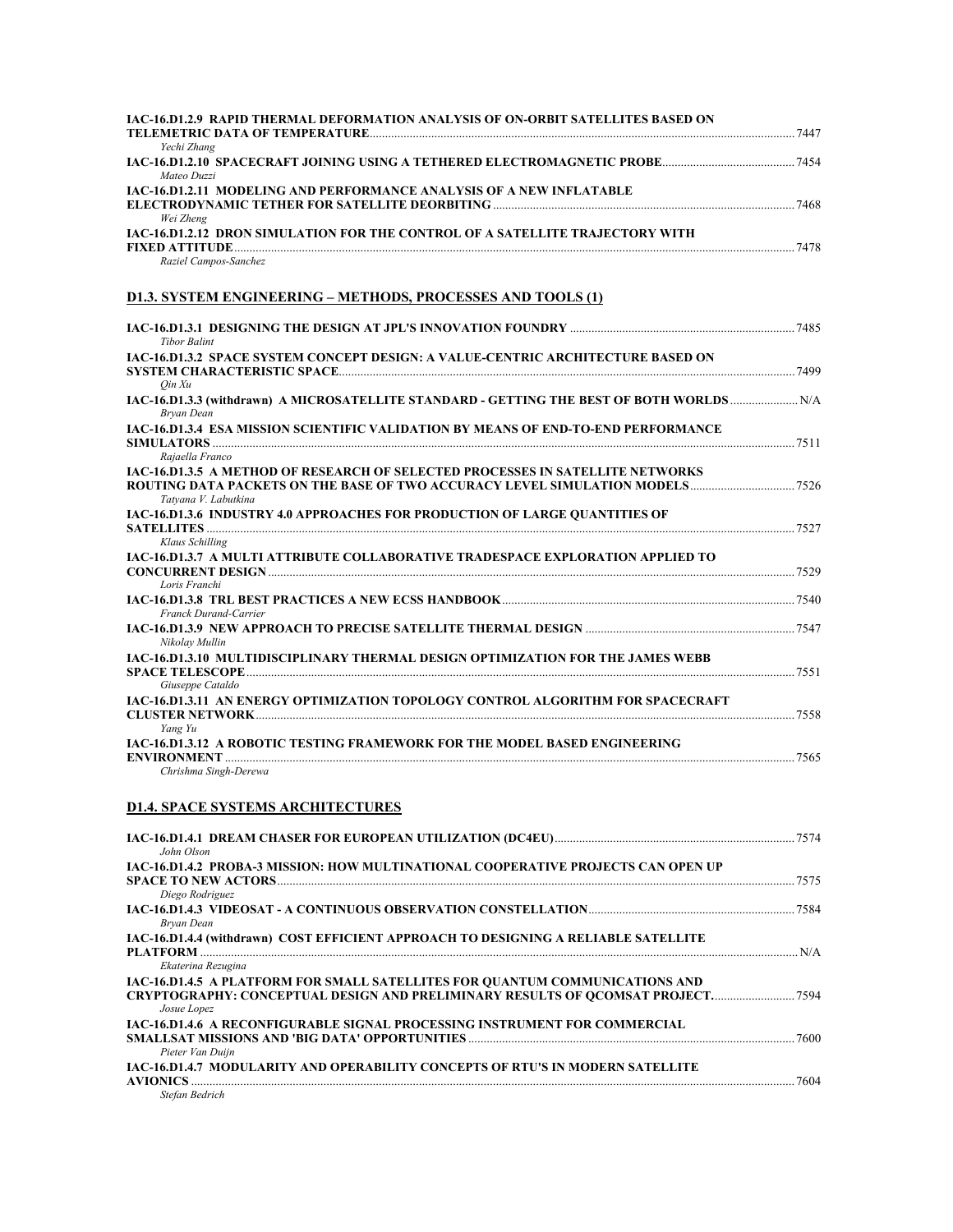| IAC-16.D1.4.8 ADAPTIVE CODING MODULATION FOR EARTH OBSERVATION SATELLITES IN LEO                      | .7609 |
|-------------------------------------------------------------------------------------------------------|-------|
| Mario Cossu                                                                                           |       |
| IAC-16.D1.4.9 (withdrawn) STUDY ON DEVELOPMENT OF NEXT GENERATION DATA RELAY                          |       |
| Zhengan Zhai                                                                                          |       |
| IAC-16.D1.4.10 (withdrawn) CUBESAT SLIDING-MODE ATTITUDE CONTROL WITH REACTION                        |       |
| Brian Gasberg Thomsen                                                                                 |       |
|                                                                                                       |       |
| <b>Bowen</b> Cheng                                                                                    |       |
| <b>D1.5. TRAINING, ACHIEVEMENTS, AND LESSONS LEARNED IN SPACE SYSTEMS</b>                             |       |
|                                                                                                       |       |
| Joon Wayn Cheong                                                                                      |       |
| Lumka Msibi                                                                                           |       |
| IAC-16.D1.5.3 ON THE VARIETY OF ENGINEERING APPROACHES WITHIN A MICRO-SATELLITE                       |       |
|                                                                                                       |       |
| <b>Hubert Anton Moser</b>                                                                             |       |
| IAC-16.D1.5.4 THE DEVELOPMENT OF NEW TECHNOLOGIES AND MANAGERIAL COMPETENCIES                         |       |
| <b>Benjamin Davis</b>                                                                                 | 7641  |
| IAC-16.D1.5.5 (withdrawn) EXPERIENCES ON TRAINING SYSTEM ENGINEERS FOR                                |       |
|                                                                                                       |       |
| Mohammad Ebrahimi                                                                                     |       |
| <b>IAC-16.D1.5.6 LESSONS LEARNED FROM THE DEVELOPMENT OF LIT - LABORATORY OF</b>                      |       |
| INTEGRATION AND TEST AT INPE - BRAZILIAN NATIONAL INSTITUTE FOR SPACE RESEARCH 7654                   |       |
| Carlos Lino                                                                                           |       |
| IAC-16.D1.5.7 LESSONS LEARNED IN AUTOMATIC OPERATION OF OBSERVATORIES FOR SPACE<br>DEBRIS OBSERVATION | 7655  |
| Francesco Diprima                                                                                     |       |
|                                                                                                       |       |

# **D1.6. SYSTEM ENGINEERING – METHODS, PROCESSES AND TOOLS (2)**

| Chrishma Singh-Derewa                                                                                                       |       |
|-----------------------------------------------------------------------------------------------------------------------------|-------|
| IAC-16.D1.6.2 SCENARIO-BASED NEEDS ANALYSIS FOR A REMOTE SENSING MILITARY MISSION<br>Brenda Carolina Lopez Villafranca      | .7675 |
| <b>IAC-16.D1.6.3 PROGRESSIVE DEPLOYMENT OF A LEO CONSTELLATION PROVIDING SUPPORT</b><br>Gianluca Palermo                    | 7682  |
| IAC-16.D1.6.4 LARGE SPACE SYSTEMS RISK, SCHEDULE AND REPORTING COORDINATION7689<br>Giancarlo Filippazzo                     |       |
| IAC-16.D1.6.5 (withdrawn) RELIABILITY-BASED MULTIDISCIPLINARY OPTIMIZATION FOR REMOTE                                       | N/A   |
| Ali Jafarsalehi<br>Yaseen Zaidi                                                                                             |       |
| <b>IAC-16.D1.6.7 TOWARD THE IMPROVEMENT OF LEAN SATELLITES RELIABILITY THROUGH</b><br>Pauline Faure                         |       |
| <b>IAC-16.D1.6.8 A REAL-TIME LAUNCHING CALIBRATION SYSTEM AND FAILURE ANALYSIS</b><br>Omar Ariosto Nino Prieto              | 7717  |
| IAC-16.D1.6.9 COMBINED GROUND-BASED AND IN-FLIGHT CALIBRATION PROCESSES FOR STAR<br>Emanuele Medaglia                       | 7725  |
| IAC-16.D1.6.10 ANALYSIS OF FLAME DEFLECTOR PIT SIMULATOR FOR SEMI-CRYOGENIC ENGINE<br>Abhishek Sharma                       | 7732  |
| IAC-16.D1.6.11 (withdrawn) DESIGN AND IMPLEMENTATION OF A FORMAL AUTOMATIC MODEL-<br>Kilian Hofinger                        |       |
| IAC-16.D1.6.12 SOFTWARE DEVELOPMENT FOR GLOBAL TELECOM SATELLITE NETWORK<br><b>COMPLEX SIMULATIONS</b><br>Alexander Kharlan | 7741  |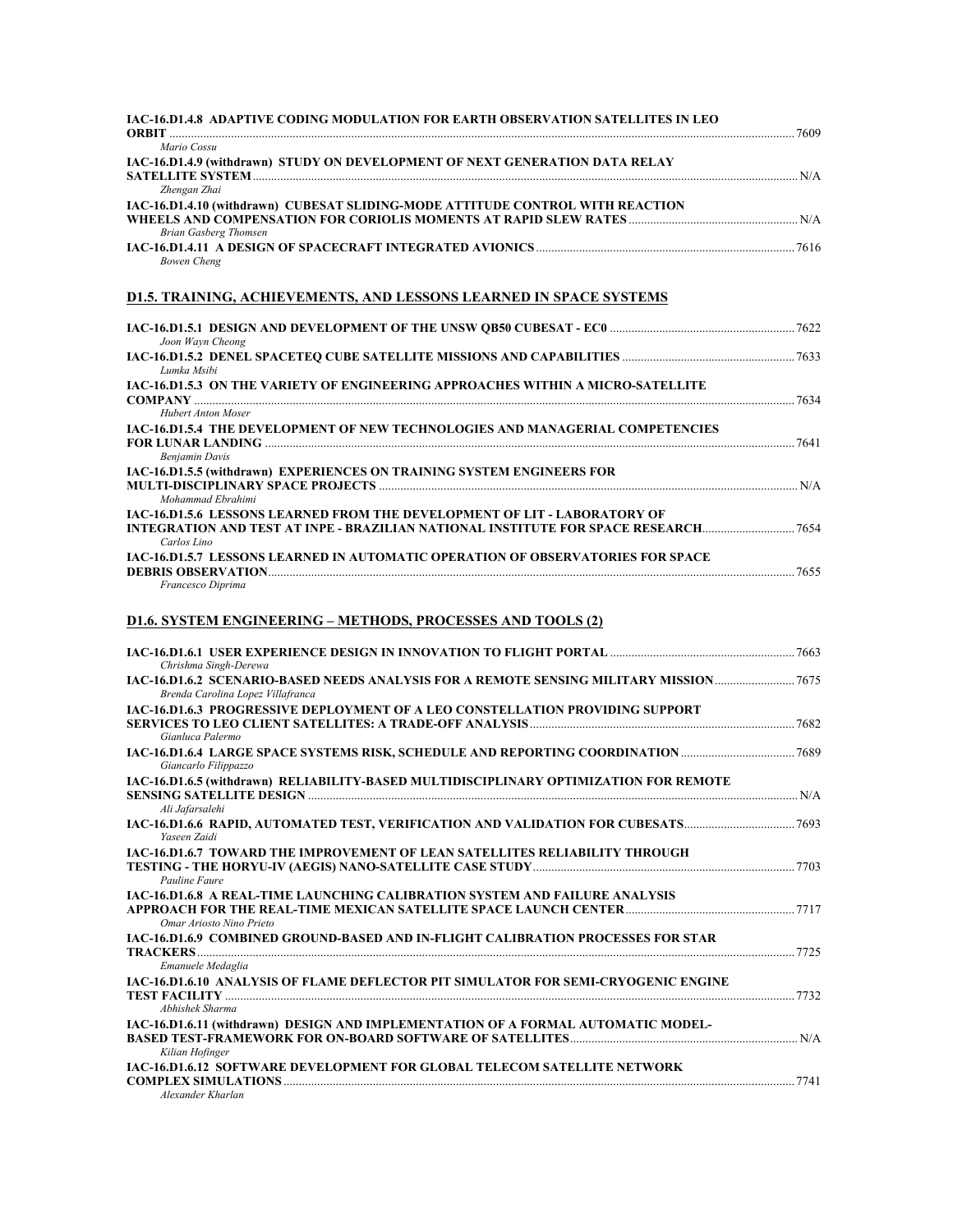### **D1.7. HOSTED PAYLOADS – CONCEPTS, TECHNIQUES AND CHALLENGES, MISSIONS AND APPLICATIONS**

| IAC-16.D1.7.1 ESA'S DISTRIBUTED SPACE WEATHER SENSOR SYSTEM (D3S) UTILIZING HOSTED |      |
|------------------------------------------------------------------------------------|------|
|                                                                                    | 7755 |
| Stefan Kraft                                                                       |      |
| IAC-16.D1.7.2 THE XCUBE CONCEPT: EXTENDING THE CUBESAT STANDARD FROM NANO-SATS TO  |      |
|                                                                                    | 7762 |
| <b>Arthur Descamps</b>                                                             |      |
| IAC-16.D1.7.3 (withdrawn) COLLISION DYNAMICS FOR DUAL-ARM SPACE ROBOT CAPTURING A  |      |
| TARGET AND RECURRENT FUZZY NEURAL NETWORK CONTROL FOR CLOSED CHAIN SYSTEM  N/A     |      |
| Jing Cheng                                                                         |      |
|                                                                                    |      |
| Tiago Henrique Matos De Carvalho                                                   |      |

#### **VOLUME 12**

| IAC-16.D1.7.5 A ROBOTIC TESTING FRAMEWORK FOR THE MODEL BASED ENGINEERING             |      |
|---------------------------------------------------------------------------------------|------|
|                                                                                       | 7780 |
| Chrishma Singh-Derewa                                                                 |      |
| IAC-16.D1.7.6 ON ORBIT SERVICING MISSION: GNC ARCHITECTURES DRIVEN BY CLIENT          |      |
|                                                                                       | 7789 |
| Aureliano Rivolta                                                                     |      |
| IAC-16.D1.7.7 AN EFFICIENT DESIGN AND INTEGRATION TECHNOLOGY FOR CUBESAT PAYLOAD 7798 |      |
| Xuan Zhang                                                                            |      |
|                                                                                       |      |
| Mathew Driedger                                                                       |      |

### **D1.IP. INTERACTIVE PRESENTATIONS**

| IAC-16.D1.IP.1 (withdrawn) ADJUSTING COST ESTIMATION MODELS FOR INDIGENOUS<br>Mohammad Ebrahimi                                                      |      |
|------------------------------------------------------------------------------------------------------------------------------------------------------|------|
| IAC-16.D1.IP.2 DEVELOPMENT OF A FAULT PROTECTION ARCHITECTURE BASED UPON STATE                                                                       |      |
| Peter Schulte                                                                                                                                        |      |
| Nicholas Crisp                                                                                                                                       |      |
| <b>IAC-16.D1.IP.4 AN ECONOMIC FLAVORED ALGORITHM FOR SPACECRAFT SUBSYSTEM</b><br>Francesco Feltrin                                                   |      |
| IAC-16.D1.IP.5 ABSOLUTE PASSIVE MODE PECULIARITIES AND APPLICATIONS FOR LEO MISSIONS7833<br>Vladimir Ten                                             |      |
| Alexander S. Filatvev                                                                                                                                |      |
| <b>IAC-16.D1.IP.7 INCORPORATION OF KNOWLEDGE BASED SYSTEMS IN TRADESPACE</b><br>Loris Franchi                                                        |      |
| <b>IAC-16.D1.IP.8 NANOBED MISSIONS LAB - RAPID REALISATION OF NOVEL NANOSATELLITE</b><br><b>Steve Greenland</b>                                      |      |
| Hui Cao                                                                                                                                              |      |
| IAC-16.D1.IP.10 A HIGH SPEED RELAY SATELLITE SYSTEM FOR THE NEW SPATIAL INFORMATION<br><b>NETWORK</b> 27875                                          |      |
| Linghua Guo                                                                                                                                          |      |
| IAC-16.D1.IP.11 (withdrawn) SOS MODELING AND SIMULATION METHOD FOR MULTI-SATELLITE<br>SPACE MISSIONS <b>Example 20</b> SPACE MISSIONS<br>Yuzhu Zhang |      |
| IAC-16.D1.IP.12 RESEARCH OF APPLICATION OF MBSE THROUGHOUT THE WHOLE LIFECYCLE OF<br>Jian Shao                                                       | 7876 |
| IAC-16.D1.IP.13 (withdrawn) DESIGN OF SPACE MISSIONS THROUGH THE EFFECTIVE<br>Fabrizio Stesina                                                       |      |
| IAC-16.D1.IP.14 LAUNCH:A MODEL BASED SYSTEMS ENGINEERING PLATFORM FOR RAPID<br>Priyanka Srivastava                                                   |      |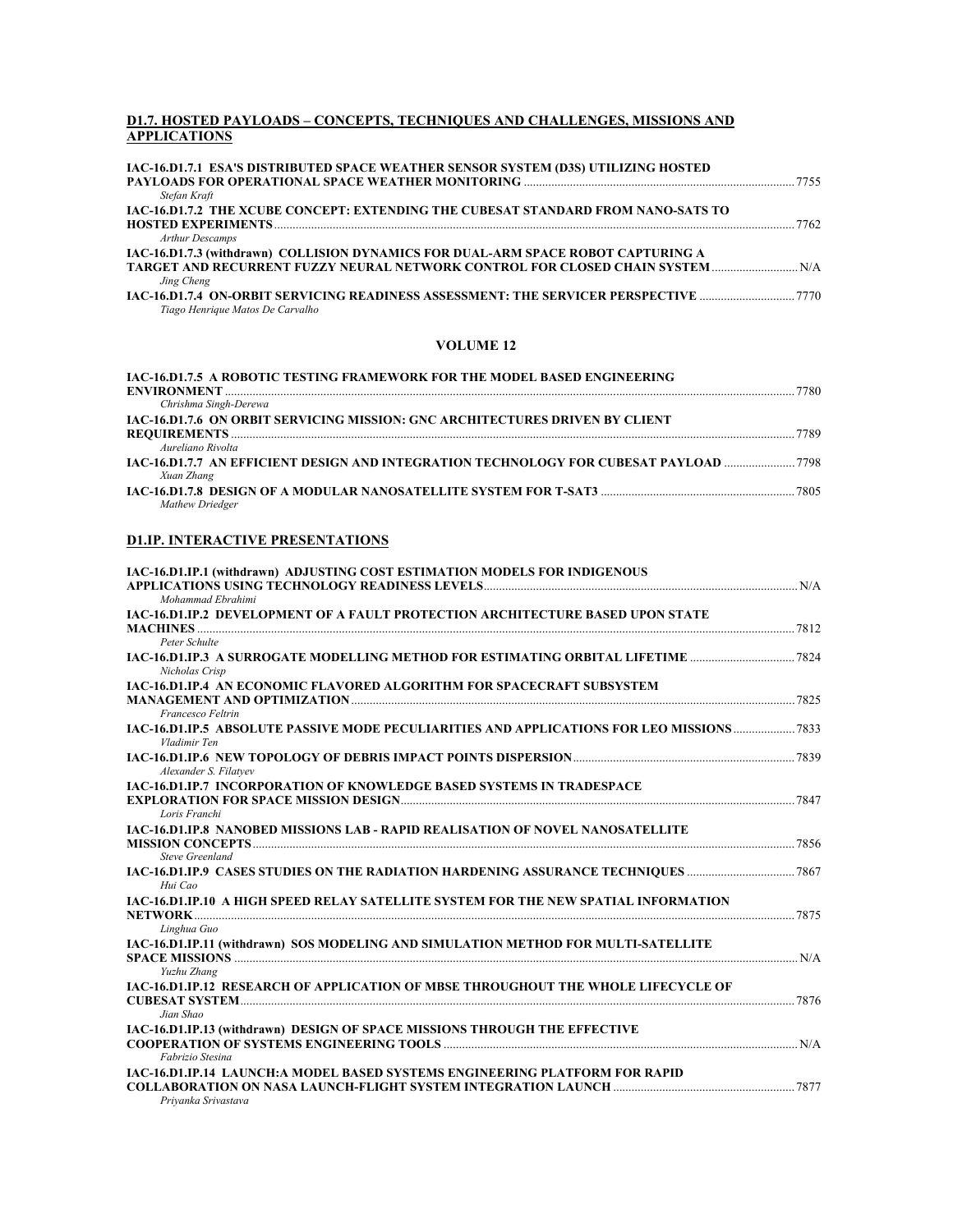| IAC-16.D1.IP.15 (withdrawn) THE DEVELOPMENT COURSE OF SYSTEMS ENGINEERING STANDARDS                                                                                         |  |
|-----------------------------------------------------------------------------------------------------------------------------------------------------------------------------|--|
| Xinhua Zheng<br>IAC-16.D1.IP.16 UNCERTAINTY-BASED MULTIDISCIPLINARY DESIGN OPTIMIZATION OF LAUNCH                                                                           |  |
| Xiaohui Wang                                                                                                                                                                |  |
| <b>D2. SPACE TRANSPORTATION SOLUTIONS AND INNOVATIONS SYMPOSIUM</b>                                                                                                         |  |
| <b>D2.1. LAUNCH VEHICLES IN SERVICE OR IN DEVELOPMENT</b>                                                                                                                   |  |
| Garry Lyles                                                                                                                                                                 |  |
| Pier Domenico Resta                                                                                                                                                         |  |
| Siegfrid Chavy                                                                                                                                                              |  |
| IAC-16.D2.1.4 CURRENT STATUS AND EVOLVING PLAN OF JAPANESE FLAGSHIP LAUNCH SYSTEM,<br>Akihiro Sato                                                                          |  |
| IAC-16.D2.1.5 DISCUSSION ON REUSABLE TECHNICAL ROUTE OF CHINA'S LONG MARCH LAUNCH                                                                                           |  |
| Rao Dalin<br>Julio Monreal                                                                                                                                                  |  |
| Akhil Gujral                                                                                                                                                                |  |
| IAC-16.D2.1.9 EVOLUTION OF INDIAN PSLV AS A VERSATILE LAUNCHER FOR PLANETARY<br>Sundaram Ramakrishnan                                                                       |  |
| Giorgio Tumino                                                                                                                                                              |  |
| IAC-16.D2.1.11 ENHANCED EPSILON'S DEVELOPMENT RESULT AND PREPARATION STATUS FOR<br>THE SECOND LAUNCH <b>External contract of the SECOND</b> LAUNCH 27981<br>Ryoma Yamashiro |  |
| George Sowers                                                                                                                                                               |  |
| <b>D2.2. LAUNCH SERVICES, MISSIONS, OPERATIONS AND FACILITIES</b>                                                                                                           |  |
| IAC-16.D2.2.1 (withdrawn) APPLICATION OF THE FRENCH SPACE OPERATION ACT FOR THE ARIANE<br>Nicolas Verstappen                                                                |  |
| IAC-16.D2.2.2 GROUND INFRASTRUCTURES SYNERGY BETWEEN THE LAUNCH PADS AT THE<br>Patrick Burdaszewski                                                                         |  |
| IAC-16.D2.2.3 LAUNCH OPPORTUNITIES OF JSC SRC "PROGRESS" FOR PIGGYBACK PAYLOADS7993<br>Evgenii Kosmodemyanskii                                                              |  |
| Guillaume Collange                                                                                                                                                          |  |
| IAC-16.D2.2.5 ELABORATION OF ARIANE 6 OPERATIONAL CONCEPT WITH A CONCURRENT<br>Emmanuelle David                                                                             |  |
| IAC-16.D2.2.6 FUTURE LAUNCHERS: OPERATIONAL GROUND CONCEPTS FOR A COMPETITIVE                                                                                               |  |
| Laura Appolloni<br>IAC-16.D2.2.7 (withdrawn) A EUROPEAN SMALL SATELLITES LAUNCH BASE AT AND(YA SPACE                                                                        |  |
| Marina Petrozzi Ilstad                                                                                                                                                      |  |
| Kenneth Mactaggart<br>IAC-16.D2.2.9 THE COMPLETELY REDUNDANT DESIGN OF THE TEST LAUNCH CONTROL SYSTEM                                                                       |  |
| Wenjing Chen                                                                                                                                                                |  |
| Abe Bonnema                                                                                                                                                                 |  |

*Abe Bonnema*  **IAC-16.D2.2.11 JALISCO AIR AND SPACEPORT (JASP)**.................................................................................................................8028 *Jesus Raygoza*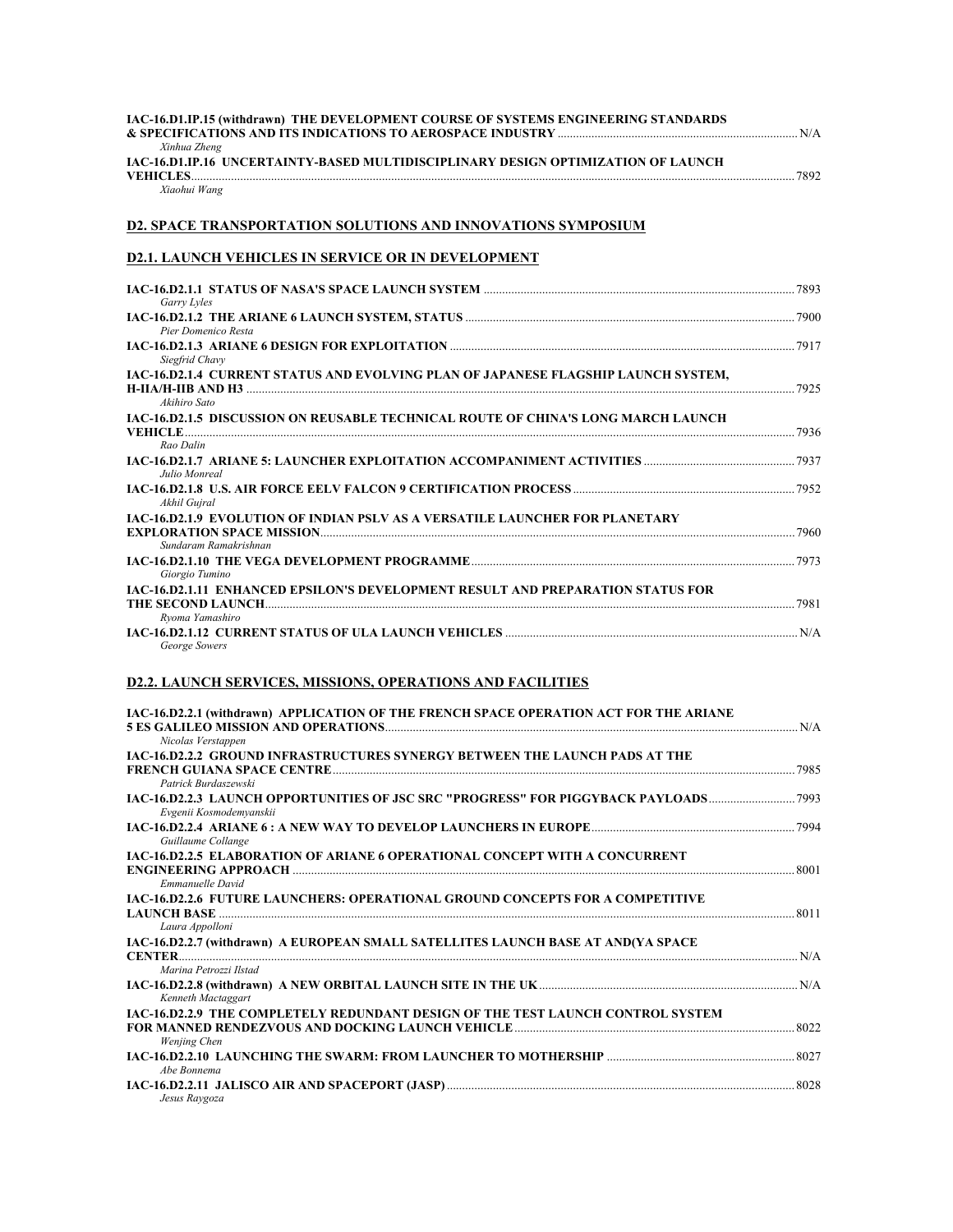|                   | IAC-16.D2.2.12  ESTABLISHING ROUTINE DEDICATED RIDESHARE MISSIONS FOR SMALL |      |
|-------------------|-----------------------------------------------------------------------------|------|
| <b>SATELLITES</b> |                                                                             | 8036 |

#### *Melissa Wuerl*

## **D2.3. UPPER STAGES, SPACE TRANSFER, ENTRY AND LANDING SYSTEMS**

| Luciano Saccani                                                                               |      |
|-----------------------------------------------------------------------------------------------|------|
| IAC-16.D2.3.2 NEO-SPACETUG: A COMPACT SOLAR ELECTRICAL PROPULSION CARRIER MODULE              |      |
|                                                                                               | 8038 |
| Xavier Roser                                                                                  |      |
| 14C-16.D2.3.3 ROBOTIC GRIPPER TECHNOLOGY FOR CARGO TRANSFER IN LOW EARTH ORBIT<br>Marco Dolci |      |
| <b>Tharek Mohtar</b>                                                                          |      |
| Gianluca Ascanio                                                                              |      |
| IAC-16.D2.3.6 LAUNCH VEHICLE UPPER STAGE AMPOULIZATION AS A MEANS OF PAYLOAD                  |      |
| Roman Mykhalchyshyn                                                                           | 8075 |
| IAC-16.D2.3.7 INNOVATION ON UPPER STAGE ARCHITECTURE AND LOW COST MANUFACTURING               |      |
| Carina Ludwig                                                                                 | 8082 |
| IAC-16.D2.3.8 CHOICE OF SEPARATION PARAMETERS FROM A PLATFORM COMMITS UNDIRECTED              |      |
| Igor V. Belokonov                                                                             | 8089 |
| IAC-16.D2.3.9 VISION BASED HAZARD DETECTION FOR PLANETARY LANDING: GROUND                     |      |
| Marco Ciarambino                                                                              | 8094 |
| 104-16.D2.3.10 VISION-AIDED NAVIGATION SYSTEM FOR REUSABLE ROCKET UPRIGHT LANDING             |      |
| Shibo Gao                                                                                     |      |
| <b>Etenne Dumont</b>                                                                          |      |
|                                                                                               |      |
| James Burke                                                                                   |      |

### **D2.4. FUTURE SPACE TRANSPORTATION SYSTEMS**

| Rolf Janovsky                                                                                            |  |
|----------------------------------------------------------------------------------------------------------|--|
| 141 MC-16.D2.4.2 ANGELA - A NEW GENERATION LAUNCHER<br>Menko Wisse                                       |  |
| Martn Sippel                                                                                             |  |
| <b>IAC-16.D2.4.4 A ROAD MAP TOWARD JAPAN'S FUTURE REUSABLE SPACE TRANSPORTATION</b>                      |  |
| Kazunori Mochizuki                                                                                       |  |
| <b>IAC-16.D2.4.5 SYSTEM STUDY OF UPPER-STAGE REUSABLE LAUNCH VEHICLE WITH SOLID</b>                      |  |
| Tetsuva Ono                                                                                              |  |
| <b>IAC-16.D2.4.6 ARIANE CLASS SYSTEM VEHICLE STUDIES LEADING TO PROPULSION AND</b>                       |  |
| Jean-Marc Bahu                                                                                           |  |
| <b>IAC-16.D2.4.7 NEW GENERATION SPACE TRANSPORTATION SYSTEM FOR LUNAR SPACE</b>                          |  |
| Rafail Murtazin                                                                                          |  |
| IAC-16.D2.4.8 (withdrawn) COMPARISON BETWEEN VTOL AND HOTOL HYPERSONIC                                   |  |
| <b>TRANSPORTATION SYSTEM AIMED AT SUBORBITAL FLIGHTS: IMPACT ON SYSTEM</b>                               |  |
| Roberta Fusaro                                                                                           |  |
| IAC-16.D2.4.9 (withdrawn) CONCEPT STUDY OF REUSABLE MULTI-PURPOSE MANNED SPACECRAFT  N/A<br>Zhiping Zhao |  |
| IAC-16.D2.4.10 REUSABLE SOLAR ELECTRIC PROPULSION (SEP) TUGS AS PART OF A CIS-LUNAR                      |  |
| Michael Elsperman                                                                                        |  |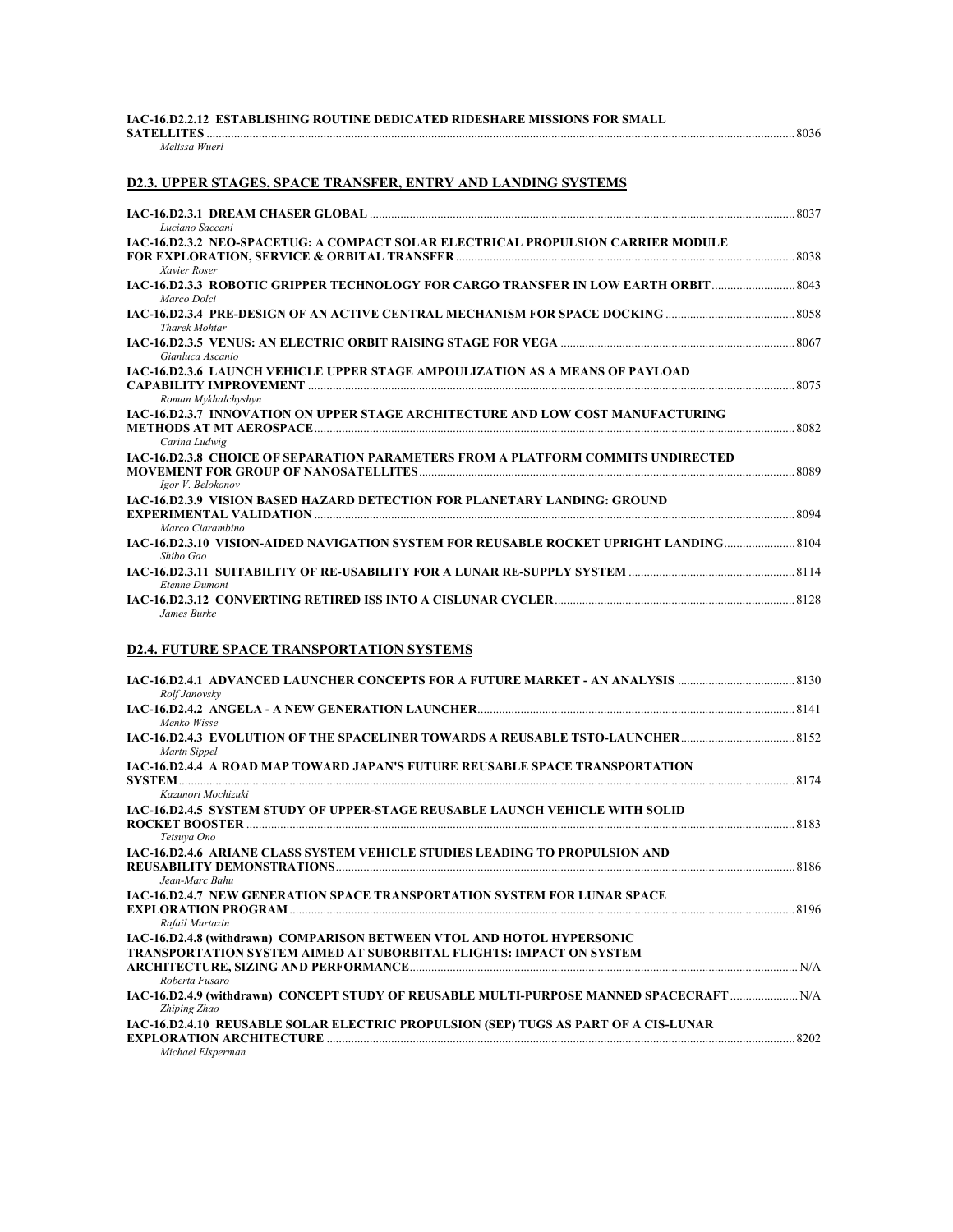## **D2.5. TECHNOLOGIES FOR FUTURE SPACE TRANSPORTATION SYSTEMS**

| IAC-16.D2.5.1 TECHNOLOGICAL DEMONSTRATORS PREPARING THE FUTURE LAUNCH SYSTEMS.                                                                                                                     |  |
|----------------------------------------------------------------------------------------------------------------------------------------------------------------------------------------------------|--|
| Eric Louaas<br>Xiaowei Wang                                                                                                                                                                        |  |
| IAC-16.D2.5.3 UPDATE ON RISK REDUCTION ACTIVITIES FOR A LIQUID ADVANCED BOOSTER FOR                                                                                                                |  |
| Andrew Crocker<br>IAC-16.D2.5.4 THE STUDY OF RETURNING FLIGHT AND LANDING FOR A REUSABLE SOUNDING                                                                                                  |  |
| Shunsuke Sato                                                                                                                                                                                      |  |
| Anping Chen<br>IAC-16.D2.5.6 MT AEROSPACE'S RECENT DEVELOPMENTS IN CFRP MANUFACTURING                                                                                                              |  |
| Carina Dorbath<br>IAC-16.D2.5.7 AN EXPERIMENTAL STUDY AND FLIGHT TRAJECTORY ANALYSIS ON ADVANCED<br>MORPHING SPACE TRANSPORTATION SYSTEM FOR WIDER CROSS RANGE AND DOWN RANGE  8250<br>Shigeru Aso |  |
| IAC-16.D2.5.8  REUSABLE LAUNCH VEHICLE - CONCEPT AND TECHNOLOGY OF INDIAN SPACE                                                                                                                    |  |
| Nadeem Alam<br>IAC-16.D2.5.9 TECHNOLOGY ROADMAPS PREPARATION FOR EUROPEAN HYPERSONIC AND RE-<br>Nicole Viola                                                                                       |  |
| IAC-16.D2.5.10 KEY AERODYNAMIC TECHNOLOGIES FOR THE REUSABLE SPACE                                                                                                                                 |  |
| Huaping Zhen                                                                                                                                                                                       |  |
| <b>Bertrand Bocquet</b><br>IAC-16.D2.5.12 MANUFACTURING OF NEXT GENERATION LAUNCHER PAYLOAD FAIRING BY                                                                                             |  |
| Mateo Rendina<br>Mateo Rendina                                                                                                                                                                     |  |
| <b>D2.6. FUTURE SPACE TRANSPORTATION SYSTEMS VERIFICATION AND IN-FLIGHT</b><br><b>EXPERIMENTATION</b><br>IAC-16.D2.6.1 RECENT FLIGHT TEST RESULT OF EXPERIMENTAL WINGED ROCKET AND ITS             |  |
| Koichi Yonemoto<br>IAC-16.D2.6.2 THE PRIDE PROGRAMME: AN APPLICATION DRIVEN APPROACH FOR THE                                                                                                       |  |
| Giorgio Tumino                                                                                                                                                                                     |  |
| Thierry Pichon                                                                                                                                                                                     |  |
| Chikara Ishikawa                                                                                                                                                                                   |  |
| IAC-16.D2.6.5 A COMPARATIVE ASSESSMENT OF VARIOUS METHODS FOR RECOVERING<br>Gerald Webb                                                                                                            |  |
| IAC-16.D2.6.6  REUSABLE ROCKET STAGE EXPERIMENTAL VEHICLE AND DEMONSTRATION<br>Paolo Baiocco                                                                                                       |  |
| IAC-16.D2.6.7 INVESTIGATIONS ON FLIGHT CONTROL FOR ROCKET FIRST STAGE RECOVERY ………………………………………………………<br>Jean Desmariaux                                                                            |  |
| Ya Yang                                                                                                                                                                                            |  |
| IAC-16.D2.6.9 SEPARATION DYNAMIC STUDIES OF A WING BODY HYPERSONIC RE-ENTRY<br>D. Jevakumar                                                                                                        |  |
| IAC-16.D2.6.10 THE APPLICATION OF ATTITUDE FOR HIGH-ORDER NONSINGULAR TERMINAL<br>SLIDING MODE CONTROL OF DYNAMICS MODEL OF HYPERSONIC VEHICLE BY DIFFERENTIAL                                     |  |
| Jie Liang<br>IAC-16.D2.6.11 RESEARCH ON HYPERSONIC FLUTTER TEST TECHNIQUE FOR HYPERSONIC<br>Chen Ji                                                                                                |  |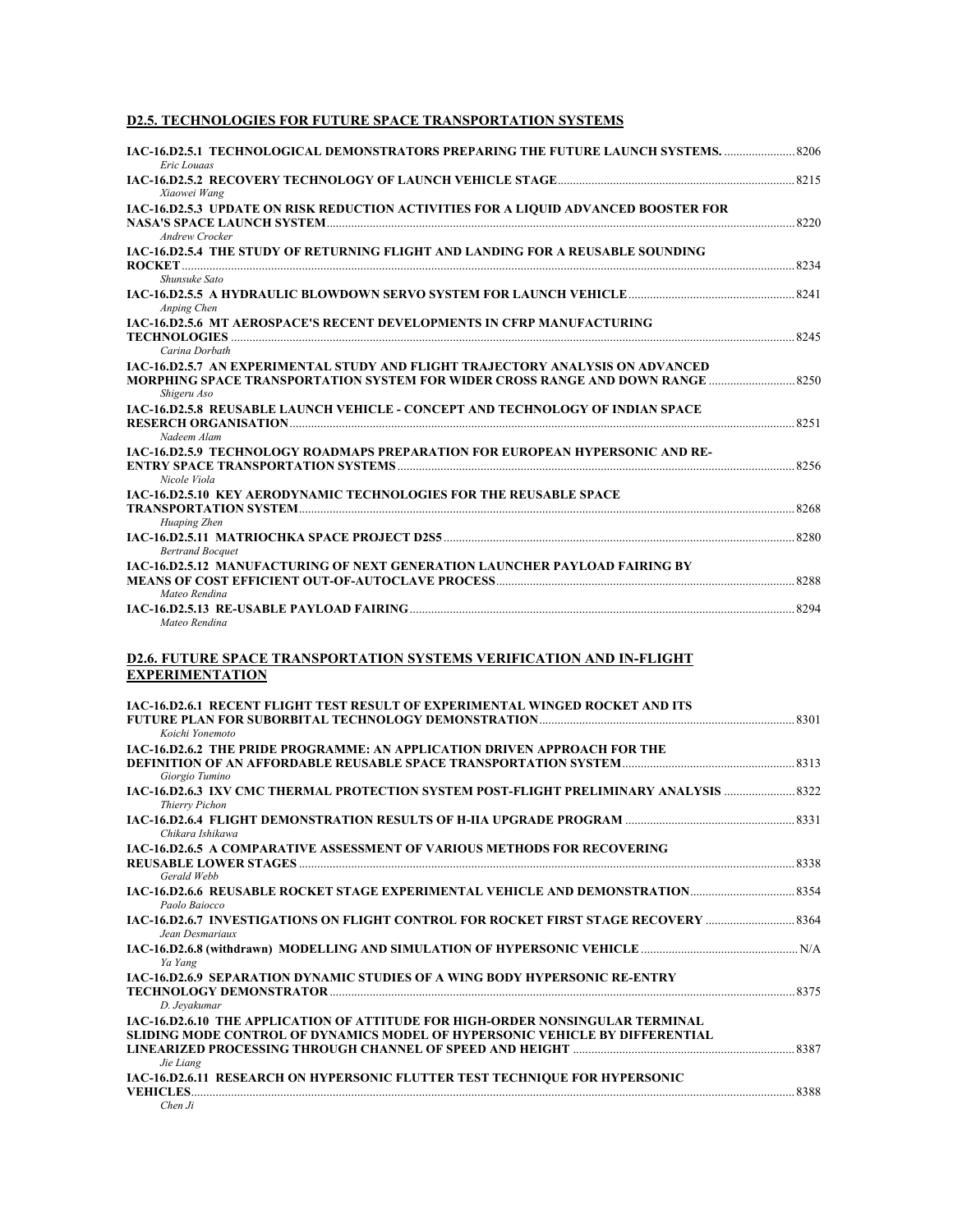|                     | IAC-16.D2.6.12  VERIFICATION. VALIDATION AND ACCREDITATION OF THE SPACECRAFT VIRTUAL |        |
|---------------------|--------------------------------------------------------------------------------------|--------|
| FLIGHT EXPERIMENT . |                                                                                      | - 8396 |
| <b>TTT</b> . TT     |                                                                                      |        |

*Wei Xu* 

## **D2.7. SMALL LAUNCHERS: CONCEPTS AND OPERATIONS**

| IAC-16.D2.7.1 LAUNCHERONE: VIRGIN GALACTIC'S DEDICATED LAUNCH VEHICLE FOR SMALL<br><b>SATELLITES</b>  | 8401 |
|-------------------------------------------------------------------------------------------------------|------|
| Sirisha Bandla                                                                                        |      |
| Jose Mariano Lopez Urdiales                                                                           |      |
| IAC-16.D2.7.3 ALTAIR (AIR LAUNCH SPACE TRANSPORTATION SYSTEM USING AN AUTOMATED<br>Nicolas Berend     | 8414 |
| Luis Zarate                                                                                           |      |
| Valentn Ramajo                                                                                        |      |
| IAC-16.D2.7.6 THE TOROGOZ SOUNDING ROCKET PROGRAM IN EL SALVADOR: A PROGRESS<br>Luis Salaverria       | 8430 |
| Federico Toso                                                                                         |      |
| IAC-16.D2.7.8 LS-1: A NEW SMALL LAUNCHER DEDICATED TO MICRO/NANO SATELLITE MISSIONS 8442<br>Shufan Wu |      |
| IAC-16.D2.7.9 KEY TECHNOLOGY DEVELOPMENTS FOR THE FIREFLY ALPHA SMALL LAUNCH<br>Andy Bradford         |      |
| IAC-16.D2.7.10 BLUE BOOMERANG: A DESIGN FOR A LOW-COST SMALL SATELLITE LAUNCHER  8458<br>Simon Feast  |      |
| Alan Webb                                                                                             | 8460 |

## **D2.8-A5.4. SPACE TRANSPORTATION SOLUTIONS FOR DEEP SPACE MISSIONS**

| <b>IAC-16.D2.8-A5.4.1 NASA'S SPACE LAUNCH SYSTEM: AN EVOLVING CAPABILITY FOR</b>                      | 8472 |
|-------------------------------------------------------------------------------------------------------|------|
| <b>Steve Creech</b><br>Michael Fuller                                                                 |      |
| IAC-16.D2.8-A5.4.3 ENERGY AND RESOURCE ANALYSIS OF A LARGE-SCALE EARTH-MARS HUMAN<br>Jejery Greenblat |      |
| <b>IAC-16.D2.8-A5.4.4 A NOVEL VEHICLE CONCEPT USED FOR MULTI-TASK DEEP-SPACE</b><br>Chen Zhao         | 8490 |
| <b>IAC-16.D2.8-A5.4.5 THE ANALYSIS OF TRANSPORTATION AND PROPULSION DEMAND FOR DEEP</b><br>Yuan Yong  | 8496 |

#### **VOLUME 13**

| IAC-16.D2.8-A5.4.6 ASTEROID-DERIVED STORABLE PROPELLANTS FOR FASTER, CHEAPER DEEP      |      |
|----------------------------------------------------------------------------------------|------|
|                                                                                        | 8501 |
| David Gump                                                                             |      |
| <b>IAC-16.D2.8-A5.4.7 ENERGY RESEARCH MOON-TO-EARTH TRANSFER ARCHITECTURE BASED ON</b> |      |
|                                                                                        |      |
| Xiaohui Wang                                                                           |      |
| IAC-16.D2.8-A5.4.8 AGENT-BASED MODELING AND EVALUATION OF MANNED LUNAR                 |      |
|                                                                                        | 8516 |
| Zilong Cheng                                                                           |      |
|                                                                                        | 8526 |
| Vinayak Malhotra                                                                       |      |
|                                                                                        |      |
| $An-Ming$ Wu                                                                           |      |
|                                                                                        | 8539 |
| Zhaokui Wang                                                                           |      |
|                                                                                        |      |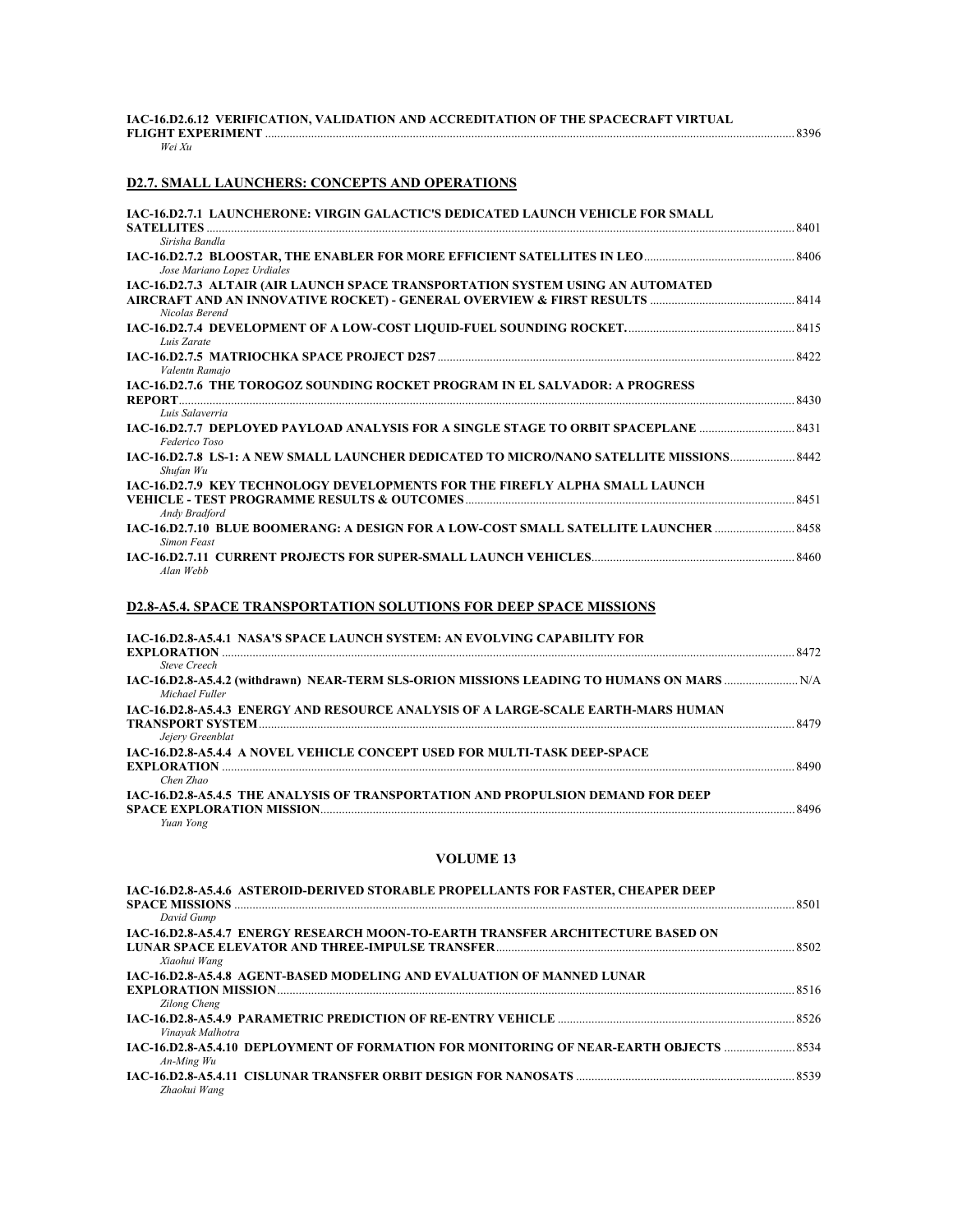# **D2.IP. INTERACTIVE PRESENTATIONS**

| IAC-16.D2.IP.1 A STANDARD SPACE TRANSPORTATION AND INFRASTRUCTURAL SYSTEM FOR AN                                |  |
|-----------------------------------------------------------------------------------------------------------------|--|
| Giorgio Gaviraghi                                                                                               |  |
|                                                                                                                 |  |
| Manfred Ehresmann                                                                                               |  |
| IAC-16.D2.IP.3 REAL-TIME DATA ACQUISITION PLATFORM USING THE OPENROCKET SIMULATOR  8550<br>Roberto Aguilar      |  |
|                                                                                                                 |  |
| Oleg Aleksandrov                                                                                                |  |
| IAC-16.D2.IP.5 NUMERICAL INVESTIGATIONS ON AERODYNAMIC DRAG REDUCTION OF HIGH                                   |  |
| Daixian Zhang                                                                                                   |  |
| IAC-16.D2.IP.6 METHODOLOGICAL APPROACH FOR SUPPORT OF ROCKET COMPLEXES                                          |  |
|                                                                                                                 |  |
| Olexandr Kashanov                                                                                               |  |
| IAC-16.D2.IP.7 CASE STUDY: DESIGN OF A SPACEPORT IN SOUTHERN HEMISPHERE FOR SPACE                               |  |
|                                                                                                                 |  |
| Ugur Guven                                                                                                      |  |
| IAC-16.D2.IP.8 REQUIREMENT ANALYSIS OF SPACE TRANSPORTING SYSTEM SERVED FOR                                     |  |
|                                                                                                                 |  |
| Kouan Hao                                                                                                       |  |
|                                                                                                                 |  |
| <b>Vitaly Yemets</b><br><b>IAC-16.D2.IP.10 PARTICLE SWARM OPTIMIZATION BASED PI CONTROLLER DESIGN FOR SERVO</b> |  |
|                                                                                                                 |  |
| Priya Kurian                                                                                                    |  |
| IAC-16.D2.IP.11 A MODEL-BASED APPROACH TO THE PRELIMINARY DESIGN OF A SPACE TUG                                 |  |
|                                                                                                                 |  |
| Sara Cresto Aleina                                                                                              |  |
| IAC-16.D2.IP.12 (withdrawn) TRAJECTORY,PROPULSION&GENERAL PARAMETERS OPTIMIZATION                               |  |
|                                                                                                                 |  |
| Shijie Sun                                                                                                      |  |
| IAC-16.D2.IP.13 MULTIDISCIPLINARY SHAPE OPTIMIZATION OF FUTURE RE-USABLE SPACE                                  |  |
| 8587                                                                                                            |  |
| Sagar Satpathy                                                                                                  |  |
| IAC-16.D2.IP.14 METAMODEL-BASED SIMULATION OPTIMIZATION OF A TWO STAGE LIQUID                                   |  |
|                                                                                                                 |  |
| Mehran Mirshams                                                                                                 |  |
| 1AC-16.D2.IP.15 ADVANTAGES AND PROSPECT OF MULTI-SATELLITE LAUNCHING UPPER-STAGE<br>Xubin Zhang                 |  |

### **D3. 14TH IAA SYMPOSIUM ON BUILDING BLOCKS FOR FUTURE SPACE EXPLORATION AND DEVELOPMENT**

#### **D3.1. STRATEGIES & ARCHITECTURES AS THE FRAMEWORK FOR FUTURE BUILDING BLOCKS IN SPACE EXPLORATION AND DEVELOPMENT**

| Robert Pitman                                                                        |      |
|--------------------------------------------------------------------------------------|------|
| <b>IAC-16.D3.1.2 EXTENDING SPACE EXPLORATION BY EVOLVING AN EARTH-MOON PLANETARY</b> |      |
|                                                                                      | 8611 |
| Nikola Schmidt                                                                       |      |
|                                                                                      | N/A  |
| Maria Antonieta Perino                                                               |      |
| IAC-16.D3.1.4 DESIGN AND INTEGRATION OF MODULAR DEEP SPACE HABITAT USING A ROBUST    |      |
|                                                                                      | 8622 |
| William O'Neill                                                                      |      |
| <b>IAC-16.D3.1.5 DESIGN CONSIDERATIONS FOR SPACECRAFT OPERATIONS DURING UNCREWED</b> |      |
|                                                                                      | 8630 |
| Julie Williams-Byrd                                                                  |      |
| Peter Thoreau                                                                        |      |
| IAC-16.D3.1.7 PIONEERING SPACE WITH THE INTERNATIONAL COMMUNITY: RESULTS FROM THE    |      |
|                                                                                      | 8658 |
| <b>Andrew Owens</b>                                                                  |      |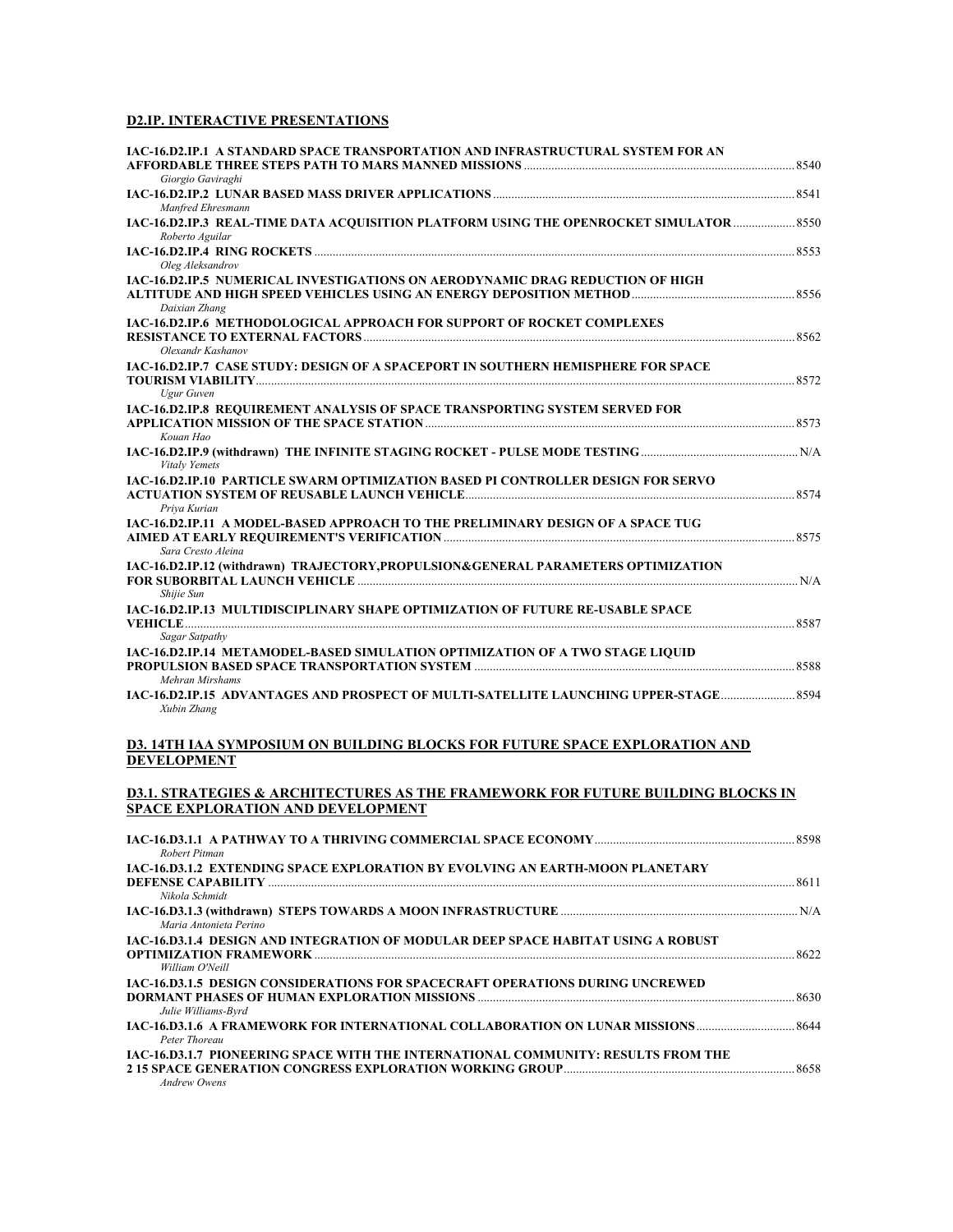| IAC-16.D3.1.8 O'MOON: MODULAR AUTONOMOUS POWER INFRASTRUCTURE SOLUTION FOR     |      |
|--------------------------------------------------------------------------------|------|
|                                                                                | 8659 |
| Enrique Garcia Bourne                                                          |      |
| IAC-16.D3.1.9 CHALLENGING THE PARADIGMS OF REUSABLE SPACECRAFT ARCHITECTURE: A |      |
|                                                                                | 8665 |
| <b>Fred Francis</b>                                                            |      |
| IAC-16.D3.1.10 PRELIMINARY FINDINGS FROM A MULTI-ROBOT SYSTEM FOR LARGE-SCALE  |      |
|                                                                                | 8678 |
| Samuel Wilkinson                                                               |      |

#### **D3.3. NOVEL CONCEPTS AND TECHNOLOGIES FOR ENABLE FUTURE BUILDING BLOCKS IN SPACE EXPLORATION AND DEVELOPMENT**

| IAC-16.D3.3.1 ADVANCED CONCEPTS FOR MOON EXPLOITATION - A PRELIMINARY STUDY ON<br>LUNAR MASSIVE IN-SITU RESOURCE UTILIZATION TO FUTURE SPACE MISSIONS COSTS |      |
|-------------------------------------------------------------------------------------------------------------------------------------------------------------|------|
| <b>REDUCTION</b>                                                                                                                                            | 8690 |
| Simone Flavio Rafano Carna                                                                                                                                  |      |
| IAC-16.D3.3.2 EUROPEAN TECHNOLOGIES FOR CREW HABITATS AND FOOD PRODUCTION IN                                                                                |      |
| <b>SPACE</b>                                                                                                                                                | 8704 |
| Anna Barbara Imhof                                                                                                                                          |      |
| IAC-16.D3.3.3 (withdrawn) EVA SUIT DESIGN AND OPERATIONAL RECOMMENDATIONS NECESSARY                                                                         |      |
|                                                                                                                                                             | N/A  |
| Vinita Marwaha Madill                                                                                                                                       |      |
|                                                                                                                                                             |      |
| Remco Timmermansa                                                                                                                                           |      |
| IAC-16.D3.3.6 DEVELOPMENT AND TESTING OF A TRAINABLE ANALOG NEURAL NETWORK ON AN                                                                            |      |
|                                                                                                                                                             |      |
| Samantha Larson                                                                                                                                             |      |
| 14C-16.D3.3.7 APPLICATIONS OF SPINTRONICS IN FUTURE SPACE EXPLORATION ENDEAVOURS                                                                            |      |
| Seved Ali Nasseri                                                                                                                                           |      |
| IAC-16.D3.3.8 SPACE SUPER COMPUTING: MISSION DEFINITION, ARCHITECTURE CONCEPTS,                                                                             |      |
|                                                                                                                                                             | 8716 |
| Hui Cao                                                                                                                                                     |      |
| IAC-16.D3.3.9 SELF-ASSEMBLY OF STRUCTURES ON THE LUNAR SURFACE USING ROBOTIC                                                                                |      |
|                                                                                                                                                             | 8718 |
|                                                                                                                                                             |      |

#### *Gustavo Medina Tanco*

### **D3.4. SPACE TECHNOLOGY AND SYSTEM MANAGEMENT PRACTICES AND TOOLS**

| IAC-16.D3.4.1 PUBLIC-PRIVATE PARTNERSHIPS FOR DEVELOPMENT OF ADVANCED                   |  |
|-----------------------------------------------------------------------------------------|--|
| Christopher Moore                                                                       |  |
| <b>IAC-16.D3.4.2 CAPABILITY DEMONSTRATION: CSA PROGRAM FOR INCREASE SPACE READINESS</b> |  |
| Jean-Claude Piedboeuf                                                                   |  |
| Nikolai Joseph                                                                          |  |
| IAC-16.D3.4.4 PROPOSAL FOR PLANNING BASED ON CAPABILITIES FOR THE BRAZILIAN SPACE       |  |
| Carlos Lino                                                                             |  |
| IAC-16.D3.4.5 (withdrawn) GAMESPACE EXPLORATION PROCESSES FOR DECENTRALIZED SPACE       |  |
|                                                                                         |  |
| Dmitry Smirnov                                                                          |  |
| IAC-16.D3.4.6 BUILDING BLOCKS OF A ROBUST ECONOMY IN EARTH'S ORBIT: THE MACHINERY       |  |
|                                                                                         |  |
| Ioana Cozmuta                                                                           |  |
| Jason Crusan                                                                            |  |
| IAC-16.D3.4.8 SCHEDULING AND BUDGETING OF THE METOP SATELLITES WITH COMBINED            |  |
|                                                                                         |  |
| Giuliani Garbi                                                                          |  |
| IAC-16.D3.4.9 DECISION ANALYSIS METHODS USED TO MAKE APPROPRIATE INVESTMENTS IN         |  |
|                                                                                         |  |
| Julie Williams-Byrd                                                                     |  |
|                                                                                         |  |
| Paivi Jukola                                                                            |  |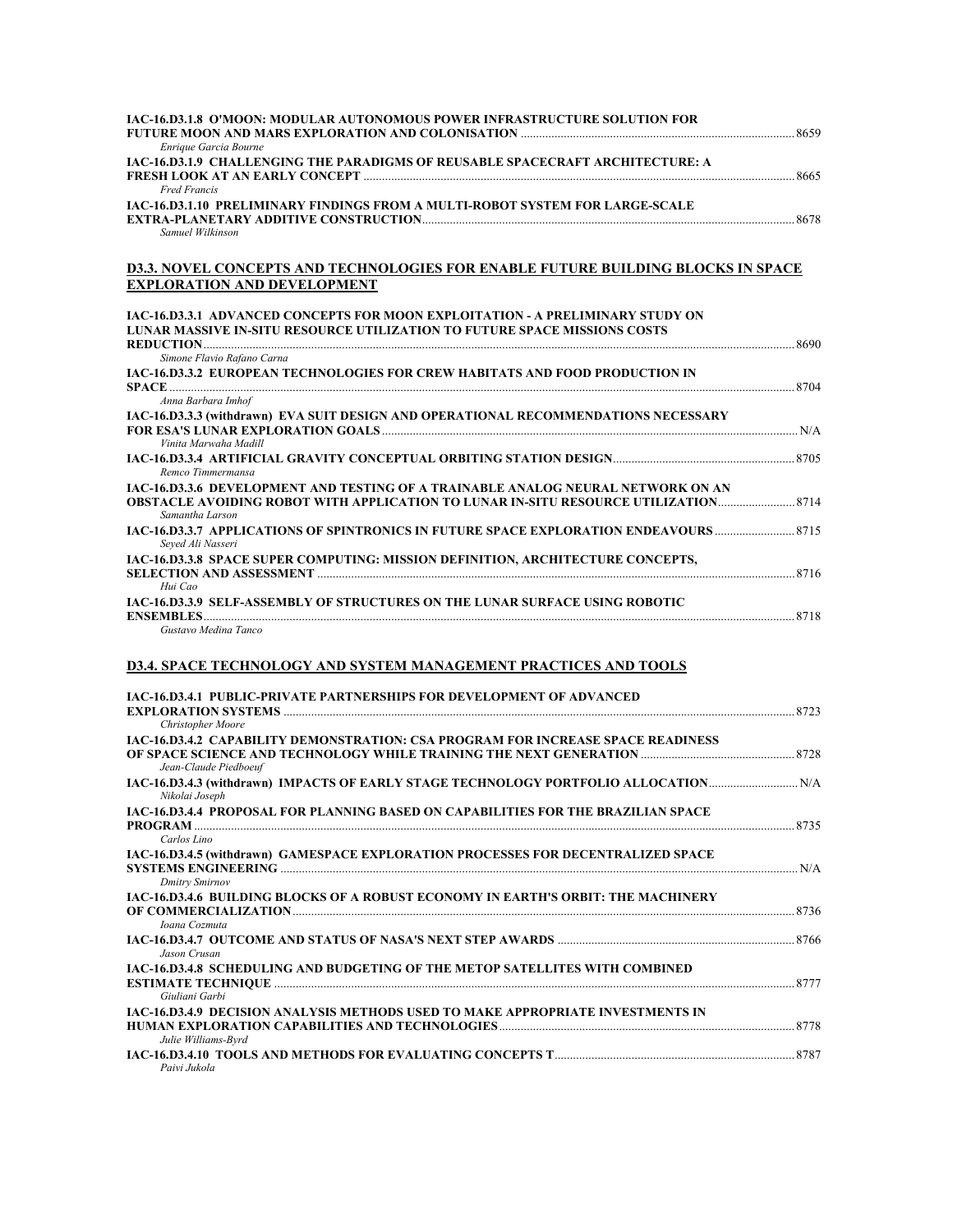### **D3.IP. INTERACTIVE PRESENTATIONS**

| Silvio Cocuzza                                                                   |      |
|----------------------------------------------------------------------------------|------|
| IAC-16.D3.IP.2 SPACE REALIZATION: A CURRICULUM BASED LEARNING MODULE DESIGNED TO |      |
|                                                                                  |      |
| Cameron Ashkar                                                                   |      |
|                                                                                  | 8810 |
| J M de Prada Poole                                                               |      |

# **D4. 14TH IAA SYMPOSIUM ON VISIONS AND STRATEGIES FOR THE FUTURE**

### **D4.1. INNOVATIVE CONCEPTS AND TECHNOLOGIES**

| Simoneta Di Pippo                                                                                         |       |
|-----------------------------------------------------------------------------------------------------------|-------|
| IAC-16.D4.1.2 APPROACH TO TECHNOLOGY PRIORITIZATION IN SUPPORT OF MOON INITIATIVES<br>Sara Cresto Aleina  |       |
| Jason Forshaw                                                                                             |       |
| Hui Cao                                                                                                   |       |
| IAC-16.D4.1.5 (withdrawn) ASIF: THE ASI SUPPORTED IRRADIATION FACILITIES, AN EXAMPLE OF<br>Luigi Ansalone |       |
| IAC-16.D4.1.6 HUMAN EXPLORATION OF VENUS: A COMPARATIVE STUDY OF CREWED MISSIONS<br><b>Hamed Gamal</b>    |       |
| IAC-16.D4.1.7 RESULTS OF THE SELF DEPLOYABLE HABITAT FOR EXTREME ENVIRONMENTS<br>Joshua Nelson            | 8864  |
| Bora Aliaj                                                                                                | .8872 |
| Ralph L. McNut                                                                                            |       |
| IAC-16.D4.1.10 STRATEGIES TO IMPLEMENT A PRECURSOR INTERSTELLAR MISSION: FROM<br>Marta Rocha De Oliveira  | 8881  |

### **D4.2. CONTRIBUTION OF SPACE ACTIVITIES TO SOLVING GLOBAL SOCIETAL ISSUES**

| Stefano Ferretti                                                                                                                                                                   |      |
|------------------------------------------------------------------------------------------------------------------------------------------------------------------------------------|------|
| IAC-16.D4.2.2 CONTRIBUTION OF SPACE ACTIVITIES TO DEVELOPMENT OF GLOBAL COMMUNITY 8898<br>Tomas Hrozensky                                                                          |      |
| IAC-16.D4.2.3 ELABORATION OF A COORDINATION PLATFORM FOR THE USE OF SPACE<br>CAPABILITIES TO SUPPORT SUSTAINABLE DEVELOPMENT GOALS (INCLUDING MIGRATION)<br>Isabelle Duyaux-Bechon |      |
| IAC-16.D4.2.4 SPACE SCIENCE AND TECHNOLOGY AS A CONTRIBUTOR TO SOLVE SOCIAL NEEDS<br>Enrique Pacheco Cabrera                                                                       |      |
| 14C-16.D4.2.5 SPACE AS A TOOL TO EMPOWER WOMEN AND IMPLEMENT THE 2030 AGENDAS<br>Annalisa Donati                                                                                   |      |
| IAC-16.D4.2.6 THE SPACE TECHNOLOGY SCOREBOARD - A NEW METHODOLOGY FOR COMPARING<br>Soyoung Chung                                                                                   | 8912 |
| Juan Pablo Vargas Pallini                                                                                                                                                          |      |
| Amanda Gomez                                                                                                                                                                       |      |
| Tara Halt                                                                                                                                                                          |      |
| IAC-16.D4.2.10 THE PLANETARY BELT, A SYMBIOTIC ARTIFICIAL PLANET AT GEOSTATIONARY<br>Giorgio Gaviraghi                                                                             |      |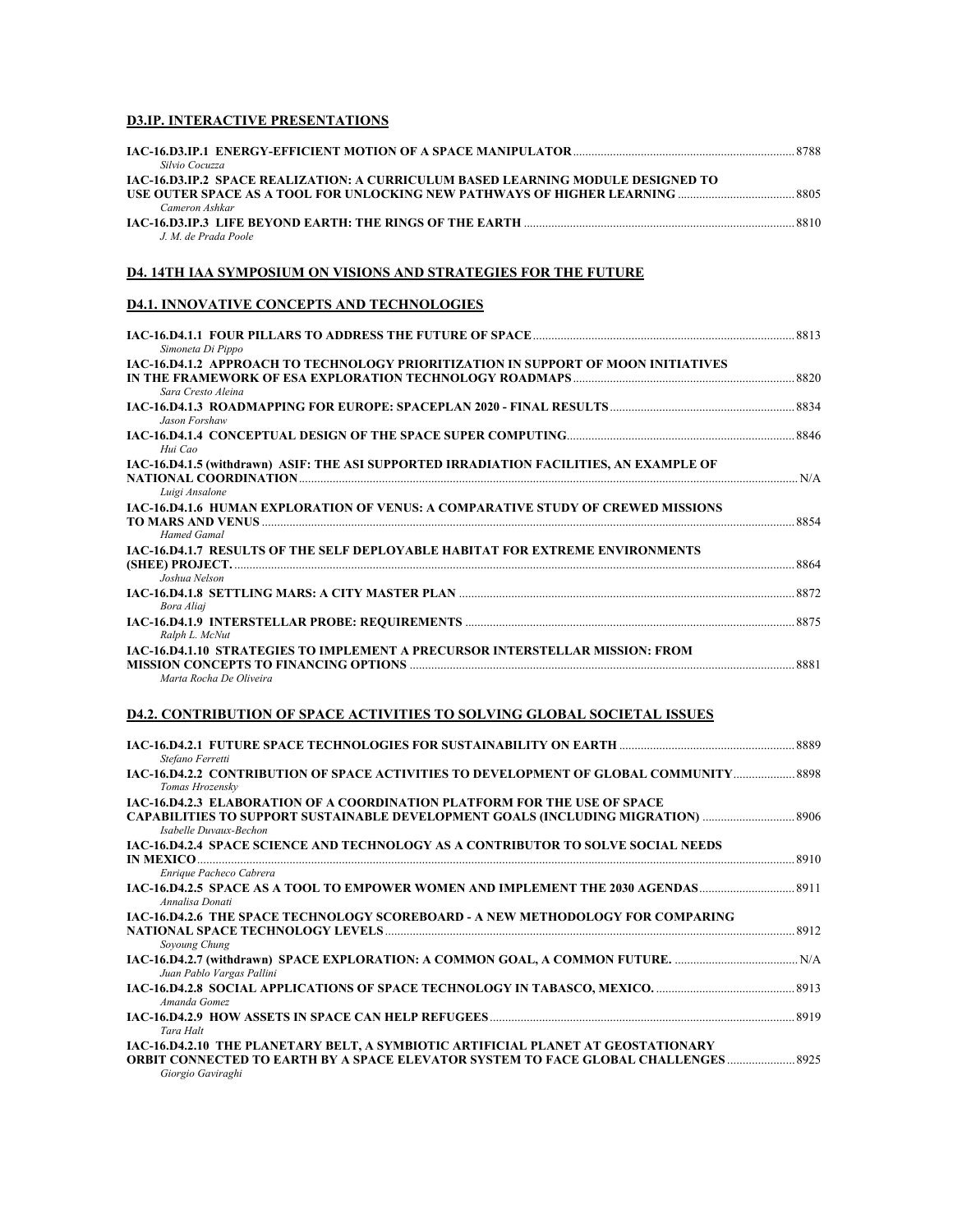|  |  |  |  | IAC-16.D4.2.11  ACTIVITIES TOWARDS THE DEVELOPMENT OF A SPACE WEATHER STRATEGY IN |  |
|--|--|--|--|-----------------------------------------------------------------------------------|--|
|--|--|--|--|-----------------------------------------------------------------------------------|--|

**MEXICO** .......................................................................................................................................................................................................8926

| Americo Gonzalez-Esparza |  |
|--------------------------|--|
|--------------------------|--|

### **D4.3. SPACE ELEVATOR TETHER AND SPSACE MINERAL RESOURCES**

| Sakurako Takahashi                                                                      |  |
|-----------------------------------------------------------------------------------------|--|
| IAC-16.D4.3.2 IMPACT OF ASCENDING AND DESCENDING CLIMBERS ON SPACE ELEVATOR CABLE       |  |
|                                                                                         |  |
| Yoji Ishikawa                                                                           |  |
|                                                                                         |  |
| Robert E Penny                                                                          |  |
| John Knapman                                                                            |  |
| <b>IAC-16.D4.3.5 DYNAMIC BEHAVIOR AND MECHANISM OF DRIVING ROLLER FOR CLIMBER MODEL</b> |  |
| <b>IN SPACE ELEVATOR</b> 2001 2001 2001 2001 2003                                       |  |
| <b>Fumihiro Inoue</b>                                                                   |  |
| Thais Oliveira                                                                          |  |
| IAC-16.D4.3.7 (withdrawn) HOW DO REALISTIC MAGNETOSPHERIC FIELDS AFFECT SPACE           |  |
|                                                                                         |  |
| Anders Jorgensen                                                                        |  |
| Peter Swan                                                                              |  |
| IAC-16.D4.3.9 STUDY ABOUT THE PERFORMANCE FOR SIMULTANEOUS DEPLOYMENT OF THE            |  |
| Kohki Tao                                                                               |  |
| <b>IAC-16.D4.3.10 DEVELOPMENT OF MICROSATELLITES FOR VERIFYING THE BASIC</b>            |  |
| Yoshiki Yamagiwa                                                                        |  |
| Tamiyasu Shimamiya                                                                      |  |
|                                                                                         |  |
| Alexander Burov                                                                         |  |
| IAC-16.D4.3.13 THE NEED FOR ARTIFICIAL GRAVITY IN THE TETHERING SATELLITE WITH          |  |
| <b>CONNECTION BY THE SPACE ELEVATOR SATOSHI IWASE, NAOKI NISHIMURA, KUNIHIKO</b>        |  |
| TANAKA*, TADAAKI MANO* DEPARTMENT OF PHYSIOLOGY, AICHI MEDICAL UNIVERSITY,              |  |
| Satoshi Iwase                                                                           |  |
| IAC-16.D4.3.14 (withdrawn) REDIRECTION OF TUMBLING ASTEROIDS AND ORBITAL DEBRIS BY      |  |
|                                                                                         |  |
| Nahum Melamed                                                                           |  |
|                                                                                         |  |
| Tsubasa Yamasaki                                                                        |  |

### **D4.5. SPACE MINERAL RESOURCES, ASTEROID MINING AND LUNAR/MARS INSITU**

| <b>Scot Dorrington</b>                                                                                                                                                              |     |
|-------------------------------------------------------------------------------------------------------------------------------------------------------------------------------------|-----|
| IAC-16.D4.5.2 (withdrawn) AN INTEGRATED ECONOMICS MODEL FOR ISRU IN SUPPORT OF A MARS<br>Robert Shishko                                                                             |     |
| IAC-16.D4.5.3 (withdrawn) POLICY RECOMMENDATIONS FOR ECONOMICALLY AND SOCIALLY<br><b>Anthony Hennig</b>                                                                             |     |
| Peter Swan                                                                                                                                                                          |     |
| IAC-16.D4.5.5 LEGAL AND REGULATORY IMPLICATIONS OF EMERGING ACTIVITIES IN SPACE  9039<br>Alyssa Picard                                                                              |     |
| IAC-16.D4.5.6 (withdrawn) MISSION PLANNING AND DESIGN OF ROVERS FOR SEARCHING AND<br>Dishant Kothia                                                                                 | N/A |
| <b>IAC-16.D4.5.7 THE CASE FOR SOLAR THERMAL STEAM PROPULSION SYSTEM FOR</b><br>INTERPLANETARY TRAVEL: ENABLING SIMPLIFIED ISRU UTILIZING NEOS AND SMALL BODIES 9048<br>Salil Rabade |     |
| Ravi Teja Nallapu                                                                                                                                                                   |     |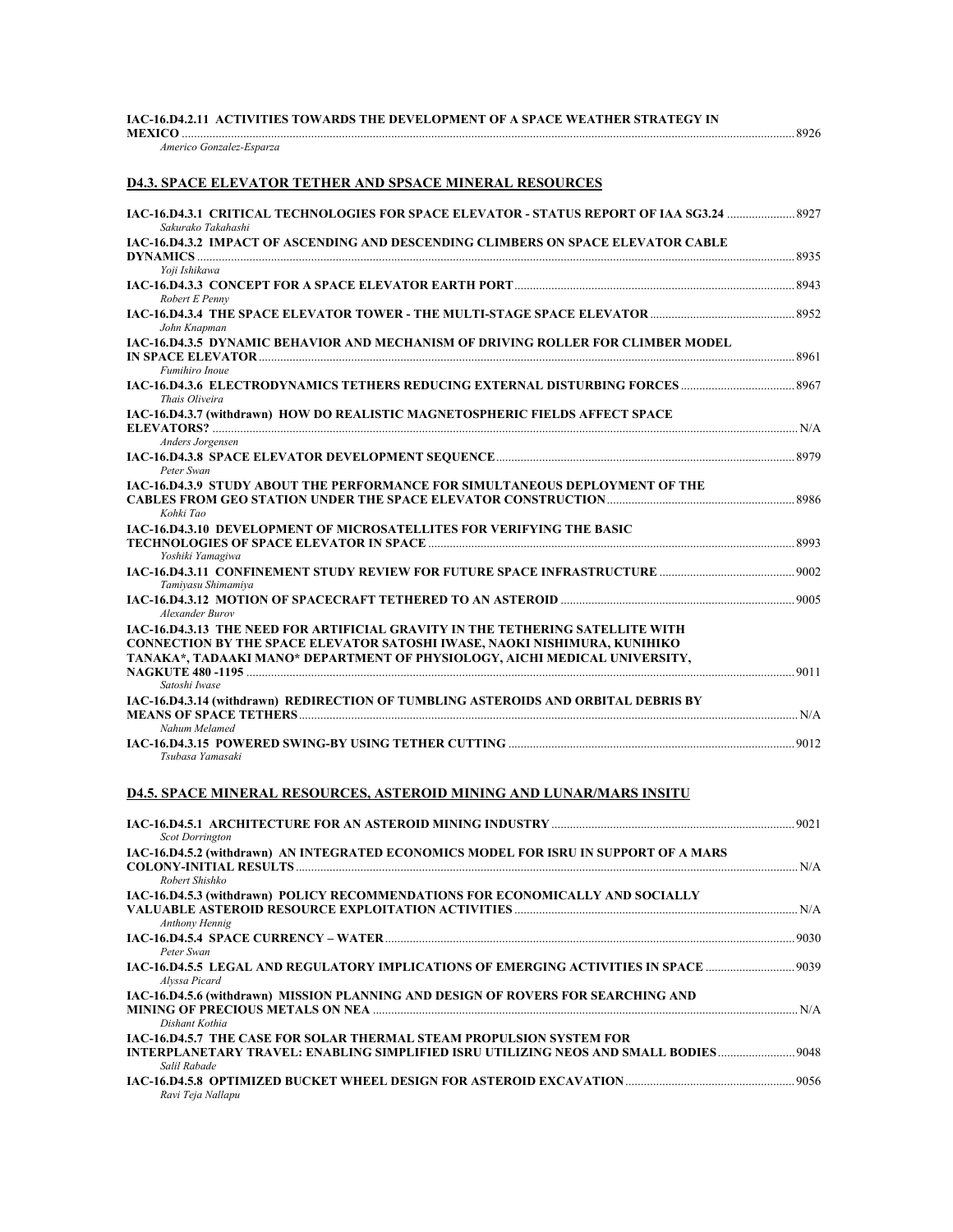| IAC-16.D4.5.9 HIGH EARTH ORBIT: THE PRIME LOCATION FOR PROCESSING AND DISTRIBUTING                              |  |
|-----------------------------------------------------------------------------------------------------------------|--|
| David Gump<br>Michael Woods                                                                                     |  |
| <b>D4.IP. INTERACTIVE PRESENTATIONS</b>                                                                         |  |
| Nadeem Alam                                                                                                     |  |
| 14C-16.D4.IP.2 SPACE ELEVATOR COMMON LEXICON FROM THREE MAJOR ARCHITECTURES<br>Peter Swan                       |  |
| D5. 49TH IAA SYMPOSIUM ON SAFETY, QUALITY AND KNOWLEDGE MANAGEMENT IN SPACE<br><b>ACTIVITIES</b>                |  |
| D5.1. SAFETY AND QUALITY: "SUCCESS" IS THE GOAL                                                                 |  |
| Nahum Melamed                                                                                                   |  |
| IAC-16.D5.1.2 A FRAMEWORK FOR OVERSIGHT OF SOFTWARE'S SUPPLIERS OF SAFETY-CRITICAL<br>Benedito Sakugawa         |  |
| IAC-16.D5.1.3 INNOVATION AND PRACTICE OF TECHNICAL RISK MANAGEMENT METHODS IN<br>Chunlai Xu                     |  |
| IAC-16.D5.1.4 STUDY ON LIFE CYCLE QUALITY MANAGEMENT OF THE AEROSPACE ADVANCED<br>Haiguang Liu                  |  |
| IAC-16.D5.1.5 LAUNCHER MISSION RISK REDUCTION WITH ADVANCED ADAPTIVE GUIDANCE<br>Olga Yanova                    |  |
| IAC-16.D5.1.6 (withdrawn) SYSTEM-THEORETIC PROCESS ANALYSIS APPLIED FOR A LAUNCH AND<br>Jonas Bianchini Fulindi |  |
| IAC-16.D5.1.7 (withdrawn) A GENERALIZED TECHNOLOGY READINESS LEVEL MODEL FOR SPACE<br>Kuan Ma                   |  |
| Atsuo Mizuno                                                                                                    |  |
| IAC-16.D5.1.9 A QUALITY MANAGEMENT METHOD FOR INTEGRATED EQUIPMENT BASED ON RISK<br>Hui Yang                    |  |
| IAC-16.D5.1.10 STUDY FOR PROCESS RELIABILITY MODELING AND CONTROLLING METHOD OF<br>Xiao Hu                      |  |
| IAC-16.D5.1.11 (withdrawn) INNOVATION AND PRACTICE OF CLOSED LOOP PROBLEM SOLVING<br>Hu Yun                     |  |
| <b>D5.2. KNOWLEDGE MANAGEMENT AND COLLABORATION IN SPACE ACTIVITIES</b>                                         |  |
|                                                                                                                 |  |

| N/A                                                                               |
|-----------------------------------------------------------------------------------|
|                                                                                   |
|                                                                                   |
| 9116                                                                              |
|                                                                                   |
|                                                                                   |
|                                                                                   |
|                                                                                   |
| 9133                                                                              |
|                                                                                   |
| 134 HAC-16.D5.2.6 ADVANCING MODEL BASED SYSTEMS ENGINEERING IN AEROSPACE PROJECTS |
|                                                                                   |
|                                                                                   |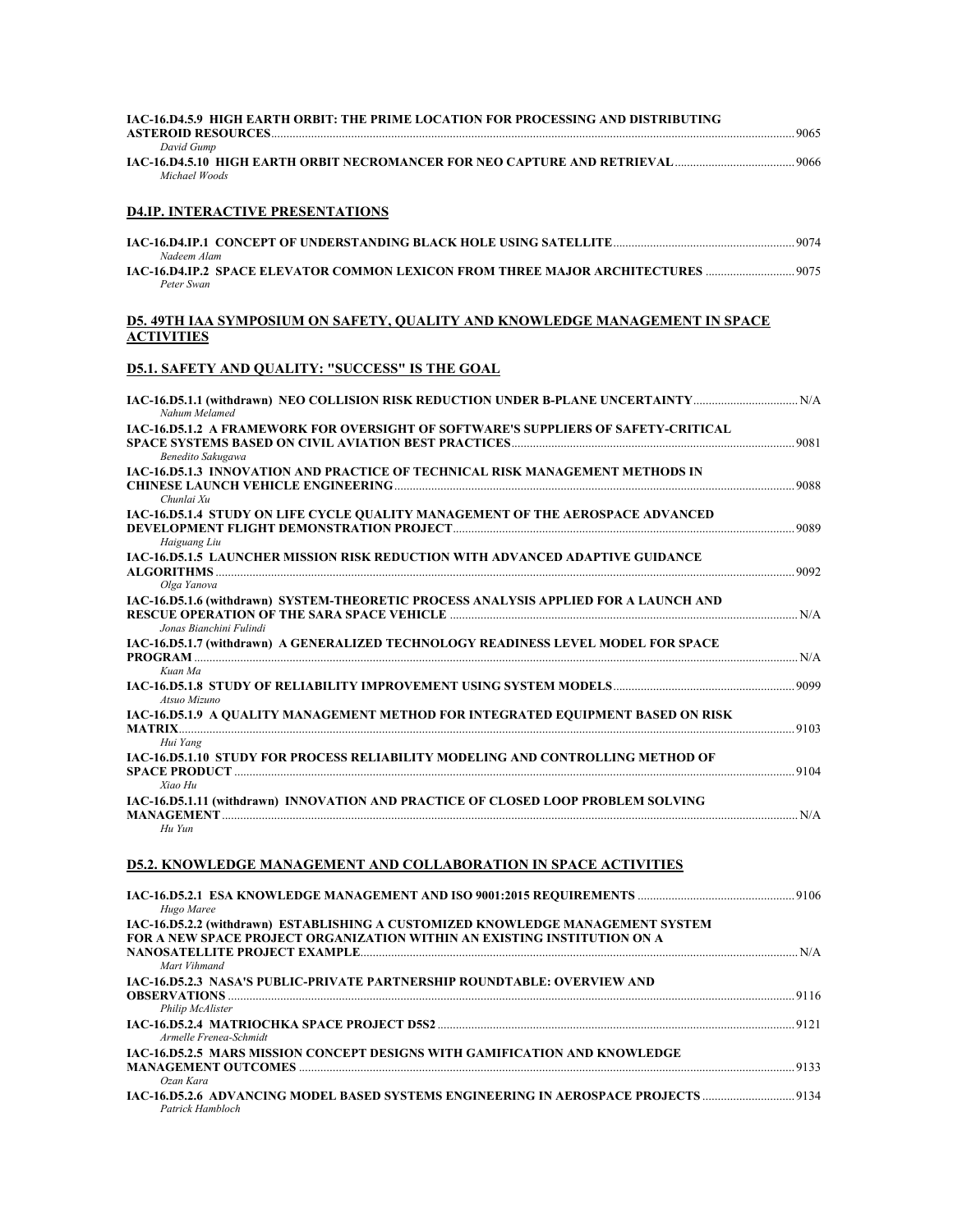| Edward J. Hojman                                                                                            |      |
|-------------------------------------------------------------------------------------------------------------|------|
| IAC-16.D5.2.8 CNES TCC : AN OPEN INNOVATION TOOL INGESTED IN CORPORATE INTERNAL                             |      |
| Helene Ben Aim Drieux                                                                                       |      |
| 147 IAC-16.D5.2.9 THE PROJECT IS OVER - THE KNOWLEDGE IS LOST? DLR'S PROJECT DATABASE<br>Uwe Knodt          |      |
| IAC-16.D5.2.10 (withdrawn) THE ROLE OF CONSULTING STAFF ORGANIZATIONS FOR KNOWLEDGE<br>Dongfang Liu         |      |
| IAC-16.D5.2.11 PRACTICAL STUDIES ON INTERNAL KNOWLEDGE ACQUISITION AND SHARING<br>Wen Zhang                 |      |
| <b>D5.3. PREDICITON AND MEASUREMENT OF SPACE WEATHER CONDITIONS AND IMPACTS ON SPACE</b><br><b>MISSIONS</b> |      |
|                                                                                                             |      |
| IAC-16.D5.3.2 MISSION ARCHITECTURES FOR SPACE WEATHER MONITORING FROM THE SUN-<br>Alessandro Grasso         |      |
| IAC-16.D5.3.3 DESIGN AND IMPLEMENTATION OF THE SPACE ENVIRONMENT INFORMATION                                |      |
| Peng Wang                                                                                                   |      |
| IAC-16.D5.3.4 (withdrawn) SERVICE ORIENTED DESIGN METHOD FOR SPACE ENVIRONMENT<br>Peng Wang                 |      |
| IAC-16.D5.3.5 (withdrawn) NUMERICAL MODELING OF SPACECRAFT POTENTIAL MODULATIONS                            |      |
| Yohei Miyake                                                                                                |      |
| Christophe Inguimbert                                                                                       |      |
| IAC-16.D5.3.7 RADIATION EFFECTS VULNERABILITY EVALUATION OF SPACEBORNE<br>Hui Cao                           |      |
| IAC-16.D5.3.8 ENDUROSAT'S CUBESAT NANO-SATELLITE AND MODULES SPACE QUALIFICATION<br>Vincenzo Ouaranta       |      |
| IAC-16.D5.3.9 DEVELOPMENT IN THE NATIONAL POLYTECHNIC INSTITUTE OF MEXICO OF A<br>Daniel Lara-Favela        |      |
| <b>D5.3. CYBER-SECURITY THREATS TO SPACE MISSIONS AND COUNTERMEASURES TO ADDRESS</b><br><b>THEM</b>         |      |
| IAC-16.D5.4.1 ADDRESSING THE INTERNATIONAL LEGAL FRAMEWORK FOR CYBER-SECURITY                               | 9195 |

| Helena Correia Mendonma                                                                 |      |
|-----------------------------------------------------------------------------------------|------|
| <b>IAC-16.D5.4.2 WHAT MAKES SPACE ATTRACTIVE FOR CYBER ATTACKS AND WHY CYBER ATTAKS</b> |      |
|                                                                                         | 9206 |
| Deganit Paikowsky                                                                       |      |
| <b>IAC-16.D5.4.3 THE ESA CYBER SECURITY TRAINING RANGE COMMUNICATION</b>                | 9216 |
| Angelika Mann                                                                           |      |

# **VOLUME 14**

| IAC-16.D5.4.4 REINFORCING CRITICAL AUTHENTICATION SYSTEMS AGAINST UNAUTHORIZED |      |
|--------------------------------------------------------------------------------|------|
|                                                                                | 9222 |
| Arnoldo Esteban Cervantes Garcia                                               |      |
|                                                                                | 9229 |
| David Finkleman                                                                |      |
| IAC-16.D5.4.6 MAPPING AND OPTIMIZING BIG SPACE DATA - AN INTERNATIONAL,        |      |
| INTERDISCIPLINARY AND INTERCULTURAL PERSPECTIVE ON THE SPACE RELATED DATA      |      |
|                                                                                | 9238 |
| Daniel Brack                                                                   |      |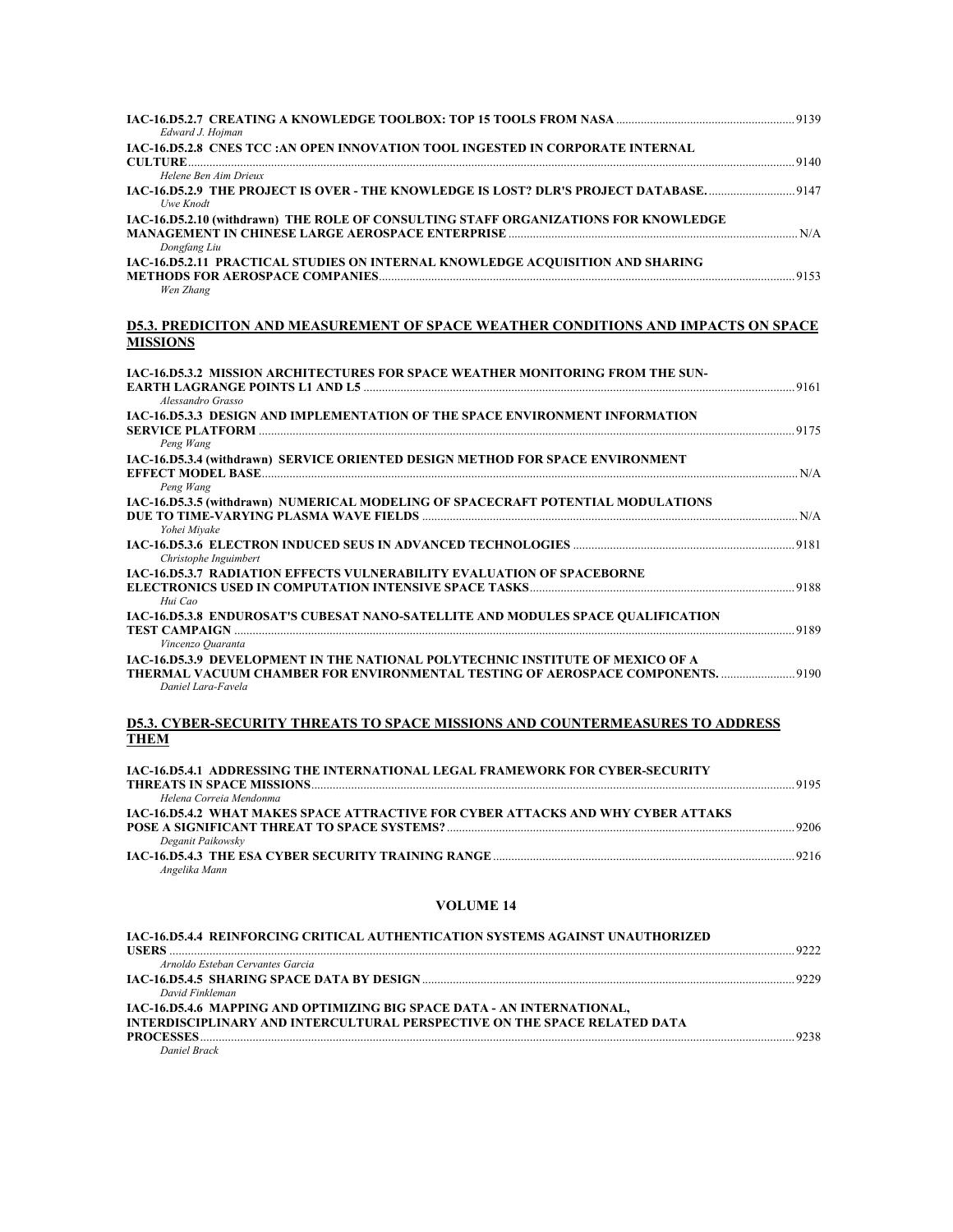### **D5.IP. INTERACTIVE PRESENTATIONS**

| IAC-16.D5.IP.1 MINING POTENTIAL INFORMATION OF MASSIVE ASTRONOMICAL DATA BY THE  |      |
|----------------------------------------------------------------------------------|------|
|                                                                                  |      |
| Rong Sun                                                                         |      |
| IAC-16.D5.IP.2 KNOWLEDGE SHARING IN THE FIELD OF SPACE PROJECT MANAGEMENT IN THE |      |
|                                                                                  | 9263 |
| Michal Kunes                                                                     |      |
| IAC-16.D5.IP.3 A SOFTWARE ARCHITECTURE INTENDED FOR STAKEHOLDER MANAGEMENT,      |      |
|                                                                                  |      |
| Antoni Perez-Poch                                                                |      |
| IAC-16.D5.IP.4 (withdrawn) A METHOD OF CREATING SPECIAL DOCUMENTS FOR ENTERPRISE |      |
|                                                                                  | N/A  |
| Junpeng Du                                                                       |      |

### **D6. SYMPOSIUM ON COMMERCIAL SPACEFLIGHT SAFETY ISSUES**

### **D6.1. COMMERCIAL SPACE FLIGHT SAFETY AND EMERGING ISSUES**

| <i>Therese Jones</i>                                                                                                     | 9271 |
|--------------------------------------------------------------------------------------------------------------------------|------|
| <b>Patrice Desvallees</b>                                                                                                |      |
| IAC-16.D6.1.3 (withdrawn) SAFETY INSPECTION PARADIGM SHIFT FROM AVIATION TO<br>Schedir Nefertet Illoldi                  |      |
| IAC-16.D6.1.4 THE ROLE OF COMMERCIAL SPACE TRANSPORTATION IN AN INTERNATIONAL<br><b>MOON VILLAGE.</b>                    | 9292 |
| George Nield<br>IAC-16.D6.1.5 THE DEVELOPMENT OF A COMMERCIAL SPACE TRANSPORTATION LESSONS                               |      |
| Patricia Hynes<br>IAC-16.D6.1.6 THE ELEMENTS OF A COMMERCIAL HUMAN SPACEFLIGHT SAFETY REPORTING<br>SYSTEM <b>Example</b> | 9310 |
| Ian Christensen<br>IAC-16.D6.1.7 THE URGENCY OF SPACE TRAFFIC MANAGEMENT IN SCHEDULED COMMERCIAL                         |      |
| Ridha Aditya Nugraha<br>IAC-16.D6.1.8 FROM AVIATION TOURISM TO SUBORBITAL SPACE TOURISM: THE INSURANCE                   | 9319 |
| <b>ISSUE</b><br>Eva Yi-Wei Chang                                                                                         | 9329 |

#### **D6.2-D2.9. JOINT-SESSION CREATING SAFE TRANSPORTATION SYSTEMS FOR SUSTAINABLE COMMERCIAL HUMAN SPACEFLIGHT**

| IAC-16.D6.2-D2.9.1 DEVELOPMENT OF GLOBAL SAFETY SYNERGIES FOR SPACE EXPLORATION      |      |
|--------------------------------------------------------------------------------------|------|
|                                                                                      |      |
| Aline Decadi                                                                         |      |
| <b>IAC-16.D6.2-D2.9.2 FACILITATING SUSTAINABLE COMMERCIAL SPACE TRANSPORTATION</b>   |      |
|                                                                                      | 9345 |
| Sven Kaltenhaeuser                                                                   |      |
| IAC-16.D6.2-D2.9.3 PROSPECTS OF SUBORBITAL SPACE TOURISM FROM THE ROLLOUT OF SECOND  |      |
|                                                                                      |      |
| Eva Yi-Wei Chang                                                                     |      |
| IAC-16.D6.2-D2.9.4 A UNIFIED SCHEME OF A COMMERCIAL SINGLE-TURN SPACE TOURIST        |      |
| <b>OPERATION</b>                                                                     | 9365 |
| Olga Voynova                                                                         |      |
| IAC-16.D6.2-D2.9.5 THE ROCKETPLANE XS-1 MACH 12 SUBORBITAL SPACEPLANE - A CASE STUDY |      |
|                                                                                      |      |
| Charles Lauer                                                                        |      |
| IAC-16.D6.2-D2.9.6 A CONCEPTUAL STUDY OF A SUBORBITAL PASSENGER FLIGHT VEHICLE WITH  |      |
|                                                                                      | 9374 |
| Yi Li                                                                                |      |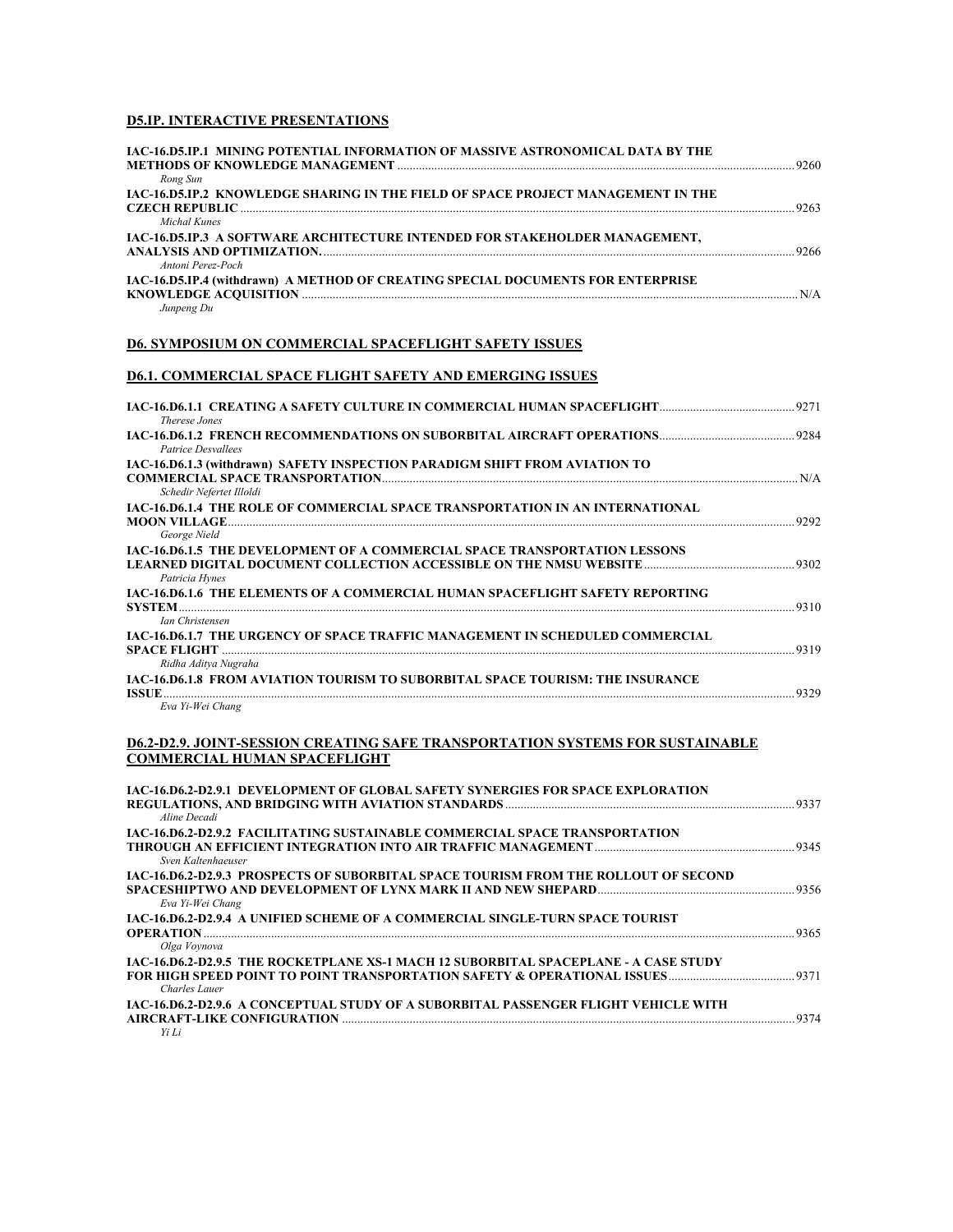# **D6.3. ENABLING SAFE COMMERCIAL SPACEFLIGHT: VEHICLES AND SPACEPORTS**

| IAC-16.D6.3.1 ADVANCES IN ITALIAN SPACEPORTS IDENTIFICATION AS INFRASTRUCTURES FOR  |      |
|-------------------------------------------------------------------------------------|------|
| Francesco Santoro                                                                   |      |
| Charles Lauer                                                                       |      |
| McLee Kerolle                                                                       |      |
| IAC-16.D6.3.4 THE RECENT STATUS OF SPACEPORTS AS THE ANCHOR FOR SPACE ACTIVITIES IN |      |
| JAPAN<br>Misuzu Onuki                                                               | 9416 |
| Charles Lauer                                                                       |      |
| IAC-16.D6.3.6 AIR MEETS SPACE: SHAPING THE FUTURE OF COMMERCIAL SPACE TRAFFIC I.    | 9429 |
| Ralph Tullmann                                                                      |      |
| Diane Howard                                                                        | 9436 |
| Jane Kinney                                                                         |      |

### **E1. SPACE EDUCATION AND OUTREACH SYMPOSIUM**

## **E1.1. IGNITION – PRIMARY SPACE EDUCATION**

| IAC-16.E1.1.1 ORBITAL MECHANICS AT THE ELEMENTARY SCHOOL-LEVEL; A REAL-LIFE                |      |
|--------------------------------------------------------------------------------------------|------|
| Ted Avraham                                                                                |      |
| IAC-16.E1.1.2 (withdrawn) "MISSION X - TRAIN LIKE AN ASTRONAUT" IN ITALY: AN EDUCATIONAL   |      |
|                                                                                            | N/A  |
| Germana Galoforo                                                                           |      |
| Roberto Falconi                                                                            |      |
| <b>IAC-16.E1.1.4 THE FRUITS OF JAXA SPACE EDUCATION CENTER -INFLUENCES ON THE JAPANESE</b> |      |
| Avami Kojima                                                                               |      |
| Sophie Milam                                                                               | 9464 |
| <b>Audrey Douglas</b>                                                                      | 9473 |
| <b>IAC-16.E1.1.7 SPACE EDUCATION ACTIVITIES UNDER THE FRAMEWORK OF THE ASIA-PACIFIC</b>    |      |
| Mika Hosobata                                                                              |      |
| Manisha Dwa                                                                                |      |
| <b>IAC-16.E1.1.9 USE OF OPTICAL TELESCOPE AND STELLARIUM SKY SIMULATION FOR ASTRONOMY</b>  | 9486 |
| Mahesh Thakuri                                                                             |      |

### **E1.2. LIFT-OFF – SECONDARY SPACE EDUCATION**

| IAC-16.E1.2.1 TAKE SPACE TO GRASSROOTS AND IGNITE THE PASSION OF SPACE CAREER IN HIGH |      |
|---------------------------------------------------------------------------------------|------|
|                                                                                       | 9489 |
| Kingslev Ukaegbu                                                                      |      |
| IAC-16.E1.2.2 BEYOND THE PIXEL - INTERDISCIPLINARY EARTH OBSERVATION EDUCATION        |      |
|                                                                                       | 9493 |
| Annete Ortwein                                                                        |      |
| IAC-16.E1.2.3 COMPUTER SCIENCE APPROACH TO LEARNING ASTROPHYSICS: STUDENT             |      |
|                                                                                       |      |
| Peter Amidon                                                                          |      |
|                                                                                       |      |
| David Honess                                                                          |      |
| IAC-16.E1.2.5 NEW EDUCATIONAL TOOL FOR TEACHING HIGH-SCHOOL STUDENTS AT               |      |
|                                                                                       |      |
| Vera Mavorova                                                                         |      |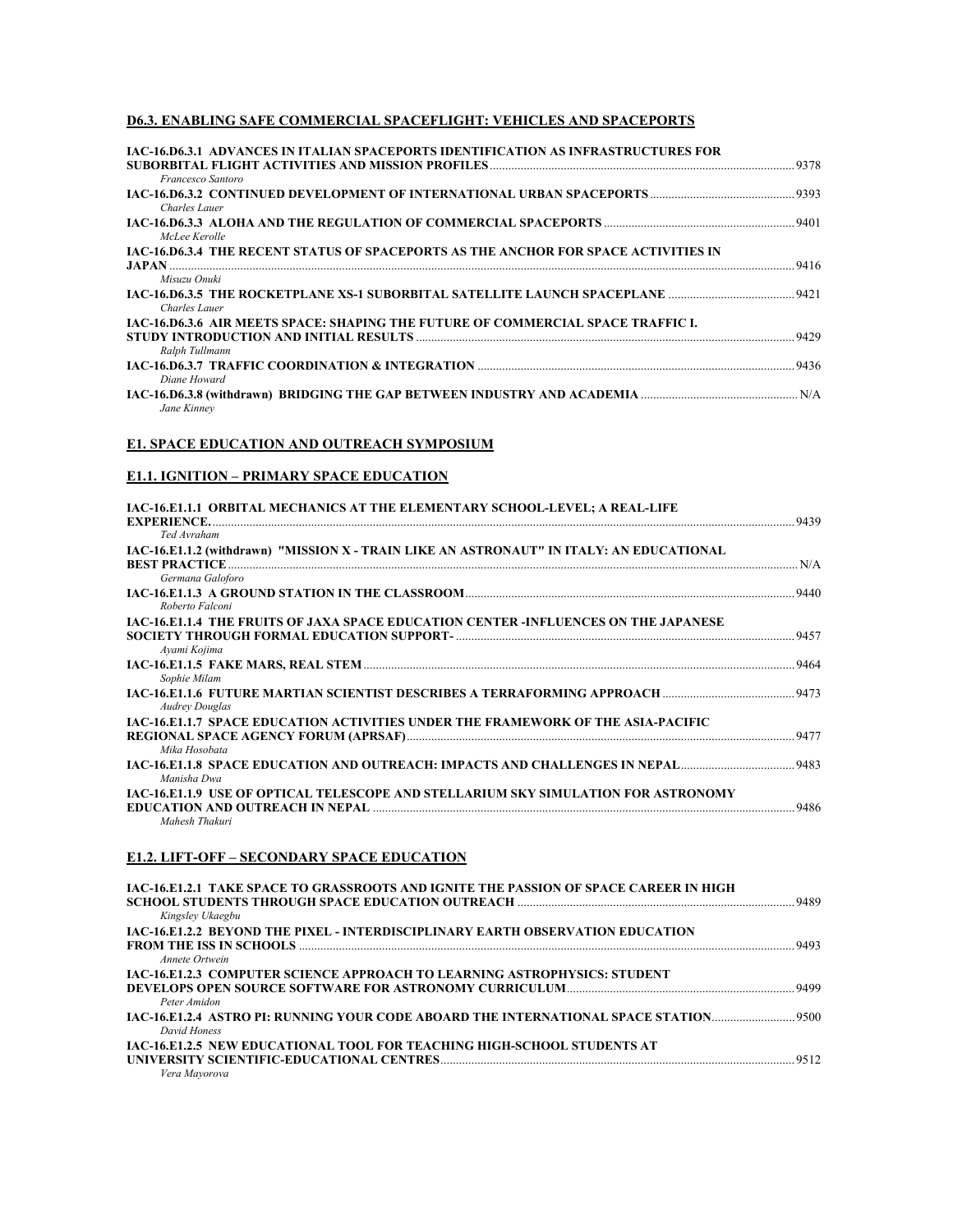| IAC-16.E1.2.6 SENTINEL-2: A NEW SOURCE OF EARTH OBSERVATION IMAGES AND AN<br><b>Gil Denis</b>                                   |      |
|---------------------------------------------------------------------------------------------------------------------------------|------|
| Toshiaki Takemae                                                                                                                |      |
| IAC-16.E1.2.8 INFLUENTIAL PEOPLE IN FEMALE STUDENTS DECISION TO SELECT                                                          |      |
| Owusu Ansah Boakye                                                                                                              |      |
| IAC-16.E1.2.9 (withdrawn) SPACE EDUCATION: THE ITALIAN SCHOOL-WORK ALTERNATION                                                  |      |
| Doreen Hagemeister<br><b>IAC-16.E1.2.10 STANDARD FRAMEWORK TO INCREASE INTEREST AND PARTICIPATION OF INDIAN</b><br>Arnav Saikia | 9550 |
| IAC-16.E1.2.11 THE SOCIETAL IMPLICATIONS OF PHYSIOLOGICAL EFFECTS OF SPACEFLIGHT:<br>Eva Figueroa-Piercy                        |      |

# **E1.3. ON TRACK – UNDERGRADUATE SPACE EDUCATION**

| IAC-16.E1.3.1 SPACE ENGINEERING EDUCATION PROGRAM OF THE MEXICAN SPACE AGENCY AS                           |  |
|------------------------------------------------------------------------------------------------------------|--|
|                                                                                                            |  |
| Isai Fajardo Tapia<br><b>IAC-16.E1.3.2 APPROPRIATE ASSESSMENT OUTCOMES FOR COMMERCIAL SPACE OPERATIONS</b> |  |
|                                                                                                            |  |
| Diane Howard                                                                                               |  |
| IAC-16.E1.3.3 HANDS-ON PRACTICES FOR SPACE SYSTEMS ENGINEERING EDUCATION USING                             |  |
|                                                                                                            |  |
| Masahiko Yamazaki                                                                                          |  |
| IAC-16.E1.3.4 HANDS-ON ACTIVITY ON SPACE SYSTEMS AT SAPIENZA - UNIVERSITY OF ROME 9578<br>Alice Pellegrino |  |
| IAC-16.E1.3.5 (withdrawn) COLLABORATION MODELS IN UNDERGRADUATE EDUCATION FOR                              |  |
|                                                                                                            |  |
| The Huynh Hoang                                                                                            |  |
| IAC-16.E1.3.6 MULTIDISCIPLINARY SPACE EDUCATION IN A BLENDED LEARNING ENVIRONMENT:                         |  |
| Kevin Cowan                                                                                                |  |
| IAC-16.E1.3.7 THE AEROSPACE DEVELOPMENT AND RESEARCH GROUP OF THE NATIONAL                                 |  |
| UNIVERSITY OF COLOMBIA, GIDA-UN, A TOOL FOR AEROSPACE EDUCATION IN COLOMBIA9597                            |  |
| Oscar Ojeda                                                                                                |  |
| IAC-16.E1.3.8 APPLICATION OF THE EDUCATIONAL PROGRAM FOR THE SATELLITE GROUND                              |  |
|                                                                                                            |  |
| Masaaki Komatsu                                                                                            |  |
| IAC-16.E1.3.9 (withdrawn) SPACESHIP TEC 21: AN AEROSPACE PROGRAM BASED ON ROCKETS                          |  |
| <b>DESIGNED BY UNDERGRADUATE AND GRADUATE STUDENTS AND RELATED OUTREACH</b>                                |  |
|                                                                                                            |  |
| Luis Ponce                                                                                                 |  |
| IAC-16.E1.3.10 A UNIVERSITY NANO SATELLITE FOR STUDENT INTERNATIONAL COOPERATION                           |  |
|                                                                                                            |  |
| Lorenzo Arena                                                                                              |  |
| IAC-16.E1.3.11 SPACE CLUB, FEDERAL UNIVERSITY OF TECHNOLOGY AKURE, ONDO STATE                              |  |
|                                                                                                            |  |
| Oniosun Temidayo Isaiah                                                                                    |  |
| <b>Bertrand Bocquet</b>                                                                                    |  |
|                                                                                                            |  |
| Jrran Grande                                                                                               |  |
|                                                                                                            |  |

# **E1.4. IN ORBIT – POSTGRADUATE SPACE EDUCATION**

|                                                                                    | 9650 |
|------------------------------------------------------------------------------------|------|
| Rene Fleron                                                                        |      |
| IAC-16.E1.4.2 ESA ACADEMY - THE EDUCATION PROGRAMME FOR UNIVERSITY STUDENTS        | 9653 |
| Hugo Maree                                                                         |      |
| IAC-16.E1.4.3 INCORPORATING HUMAN SPACE EXPLORATION IN TO INDUSTRIAL DESIGN SCHOOL |      |
| <b>CURRICULUM</b>                                                                  | 9659 |
| Michal Kracik                                                                      |      |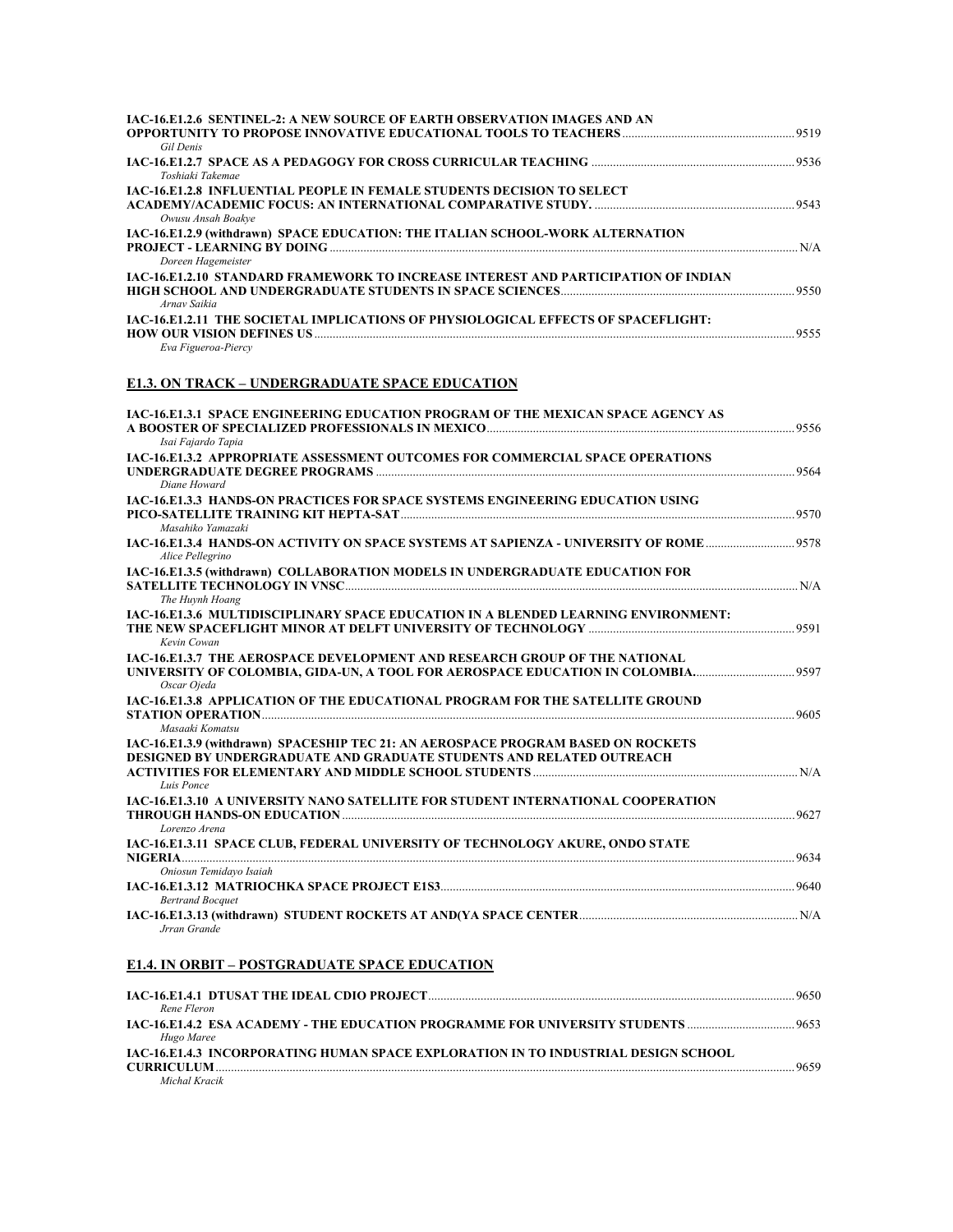| IAC-16.E1.4.4 (withdrawn) LESSONS LEARNED IN THE CREATION OF A MULTI-DISCIPLINARY SPACE                             |      |
|---------------------------------------------------------------------------------------------------------------------|------|
| Carlos Niederstrasser                                                                                               | N/A  |
| Miranda Bradshaw                                                                                                    |      |
| 14C-16.E1.4.6 MICRO-SATELLITE TECHNOLOGY EDUCATION AND PRACTICE IN RCSSTEAP, CHINA 9674<br>Xinsheng Wang            |      |
| IAC-16.E1.4.7 ROBOTIC PLANETARY EXPLORATION ANALOGUE MISSIONS AT THE                                                |      |
| Ewan Reid                                                                                                           | 9675 |
| IAC-16.E1.4.8 SATELLITE-BASED EXPERIMENTS FOR A GRADUATE PROGRAM IN<br>Sneha Velayudhan                             | 9684 |
| IAC-16.E1.4.9 SEEDS, THE INTERNATIONAL POST-GRADUATE MASTER PROGRAM FOR SPACE<br><b>EXPLORATION</b><br>Nicole Viola | 9689 |
| IAC-16.E1.4.10 SOUTHERN HEMISPHERE SPACE STUDIES PROGRAM - BUILDING CAPACITY IN THE<br><b>GLOBAL SOUTH</b>          | 9698 |
| Michael Davis<br>IAC-16.E1.4.11 SPACE TECHNOLOGY EDUCATION & TRAINING EXCHANGE PLATFORM OPEN TO                     | 9704 |
| Sheng Zhao<br>IAC-16.E1.4.12 THE INTERNATIONAL SPACE EDUCATION ON POST-GRADUATE LEVEL IN BEIHANG                    |      |
| <b>UNIVERSITY</b><br>Yi Xiao Su                                                                                     | 9712 |

# **E1.5. ENABLING THE FUTURE – DEVELOPING THE SPACE WORKFORCE**

| IAC-16.E1.5.1 (withdrawn) ASTRONAUTS4HIRE: ENABLING THE NEXT GENERATION OF SCIENTIST-<br>N/A           |      |
|--------------------------------------------------------------------------------------------------------|------|
| Shawna Pandva                                                                                          |      |
| IAC-16.E1.5.2 A VIRTUAL CAREER FAIR FOR SPACE TO ATTRACT MORE CANDIDATES AND HIRE                      |      |
| <b>Bernd Michael Weiss</b>                                                                             |      |
| <b>Birgit Hartman</b>                                                                                  |      |
| <b>Becca Browder</b>                                                                                   |      |
| IAC-16.E1.5.5 IMPORTANCE AND CHALLENGES OF HANDS-ON-EXPERIENCE IN ASTRONAUTICAL                        |      |
| Christan Bach                                                                                          |      |
| Maxime Sixdeniers                                                                                      |      |
| IAC-16.E1.5.7 DEVELOPING THE QUALITY OF SAPCE WORKFORCE FROM CHINA SPACE TEAM                          |      |
| Xiaovan Miao                                                                                           |      |
| Behnoosh Meskoob                                                                                       |      |
| IAC-16.E1.5.9 THE 2 -MINUTE WIND TUNNEL: DESIGNING EASILY REPLICABLE STEM TOOLS IN                     |      |
|                                                                                                        | 9784 |
| Christina Carmen<br>IAC-16.E1.5.10 SPACE GENERATION REGIONAL WORKSHOPS - ENCOURAGING REGIONAL AND      |      |
|                                                                                                        | 9798 |
| Minoo Rathnasabapathy                                                                                  |      |
| IAC-16.E1.5.11 SPACE SYSTEMS DESIGN AND MANUFACTURING COMPETITIONS, FROM TRAINING                      | 9804 |
| Sajjad Ghazanfarinia                                                                                   |      |
| IAC-16.E1.5.12 TOWARDS CREATING A SUSTAINABLE WORKFORCE FOR ARCSSTE-E: STRATEGIES,<br>Lami Ali-Fadiora |      |
| IAC-16.E1.5.13 POLISH SPACE PROFESSIONALS ASSOCIATION - THE BOTTOM-UP CREATED                          |      |
| Tadeusz Kocman                                                                                         |      |
| IAC-16.E1.5.14 LABORATORY FOR SPACE INSTRUMENTATION LINX: A BROAD STRATEGY FOR THE                     |      |
| <b>BUILD-UP OF MEXICAN HUMAN RESOURCES AND INFRASTRUCTURE IN SPACE TECHNOLOGY</b>                      |      |
| Gustavo Medina Tanco                                                                                   |      |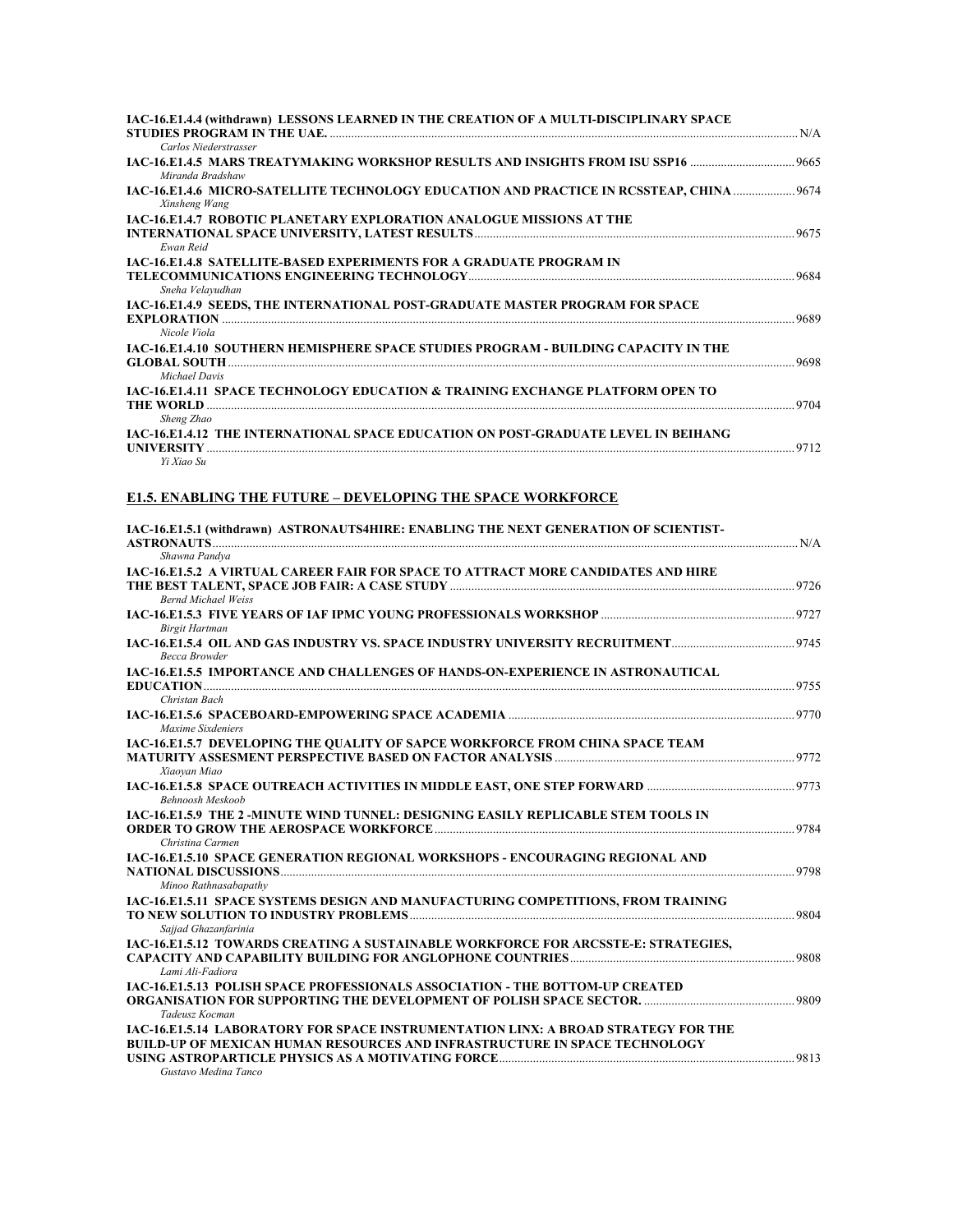| IAC-16.E1.5.15 TELEMETRY AND DATA ACQUISITION PLATFORM FOR SOUNDING ROCKET LINKED |      |
|-----------------------------------------------------------------------------------|------|
| <b>TO A GROUND STATION.</b>                                                       | 9815 |
|                                                                                   |      |

*Mariano Jimenez Brenes* 

### **E.1.6. CALLING PLANET EARTH – SPACE OUTREACH TO THE GENERAL PUBLIC**

| <b>Bill Nve</b>                                                                                 |      |
|-------------------------------------------------------------------------------------------------|------|
| <b>IAC-16.E1.6.2 ELECTRONIC PUBLISHING AND SOCIAL NETWORKS TO REACH OUT DISTANT</b>             |      |
| <b>AUDIENCES</b>                                                                                | 9826 |
| Mario Arreola                                                                                   |      |
| IAC-16.E1.6.3 ASTROBIOLOGY AS AN EDUCATIONAL FRAMEWORK FOR THE GENERAL PUBLIC<br>Julie Novakova | 9827 |
| IAC-16.E1.6.4 INTRODUCTION AND PLANNING OF "OPENSLSAT" FOR EDUCATION AND OUTREACH               |      |
| $IN$ $JAPAN$                                                                                    | 9835 |
| Masahiro Nohmi                                                                                  |      |
| IAC-16.E1.6.5 REACHING THE OTHER 65%: ENLISTING THE SCIENCE, TECHNOLOGY,                        |      |
| C. Hans Culton                                                                                  | 9843 |
| IAC-16.E1.6.6 OUTREACH ACTIVITIES IN THE ASTEROID MISSIONS OF JAPAN HAYABUSA AND                |      |
| <b>HAYABUSA2</b>                                                                                | 9847 |
| Makoto Yoshikawa                                                                                |      |
| IAC-16.E1.6.7 (withdrawn) "ADOPT AN ASTRONAUT" CAMPAIGN INCREASING INTERNATIONAL                |      |
| PARTNERSHIPS AND PUBLIC OUTREACH WHILE STIMULATING EMERGING SPACE PROGRAMS                      |      |
|                                                                                                 | N/A  |
| Pierre Bertrand                                                                                 |      |
| Susumu Yoshitomi                                                                                |      |
| IAC-16.E1.6.9 (withdrawn) SPACE OUTREACH IN GHANA: DEVELOPMENTAL PLANS FOR SPACE                |      |
|                                                                                                 | N/A  |
| Andoh Michael Ajul                                                                              |      |
|                                                                                                 | 9854 |
| Funmilayo Erinfolami                                                                            |      |

# **E1.7. NEW WORLDS – INNOVATIVE SPACE EDUCATION AND OUTREACH**

| IAC-16.E1.7.1 ENGAGING LATINO FAMILIES IN STEM EDUCATION: IMPROVING PARENTAL         |      |
|--------------------------------------------------------------------------------------|------|
|                                                                                      |      |
| Laura Rodriguez Amaya                                                                |      |
| IAC-16.E1.7.2 A NEW TEACHING METHOD: MASSIVE OPEN ONLINE COURSE (MOOC) APPLIED TO    |      |
| <b>SPACE EDUCATION</b>                                                               | 9856 |
| Lise-Loup Antoniadis                                                                 |      |
| L. K. Tamanini                                                                       |      |
| IAC-16.E1.7.4 (withdrawn) PROMOTING SPACE CULTURE AMONG POPULATION FROM              |      |
| <b>DISADVANTAGEOUS BACKGROUNDS: THE EXPERIENCE OF EXPO INGENIO - THE SPACE IN</b>    |      |
|                                                                                      |      |
| Raul Mendoza Azpiri                                                                  |      |
|                                                                                      |      |
| Jean-Marc Salotti                                                                    |      |
|                                                                                      |      |
| Julia Marek                                                                          |      |
| <b>IAC-16.E1.7.7 ESA INTOUCH - CONCEPTUAL MOBILE APPLICATION DEVELOPED THROUGH</b>   |      |
| CROWD SOURCING TO INVOLVE THE GENERAL PUBLIC AND FOSTER AN INTEREST IN EUROPEAN      |      |
|                                                                                      | 9881 |
| Daniel Schultz                                                                       |      |
| IAC-16.E1.7.8 (withdrawn) CREATING A VIRTUAL MOON COLONY BY OPEN-SOURCE              |      |
|                                                                                      | N/A  |
| Kim Holder                                                                           |      |
| <b>IAC-16.E1.7.9 INNOVATIVE COLLABORATIVE EDUCATIONAL PROGRAMS FOR SPACE SYSTEMS</b> |      |
|                                                                                      | 9887 |
| Vera Mayorova                                                                        |      |
| IAC-16.E1.7.10 LASERS. PENGUINS, AND POLAR BEARS: NOVEL OUTREACH AND EDUCATION       |      |
| APPROACHES FOR NASA'S ICESAT-2 MISSION <b>CONTRACT AND INCORPORATIVE ACCOUNT</b>     | 9894 |
| Valerie Anne Casasanto                                                               |      |
|                                                                                      | 9902 |
| Lan Chen                                                                             |      |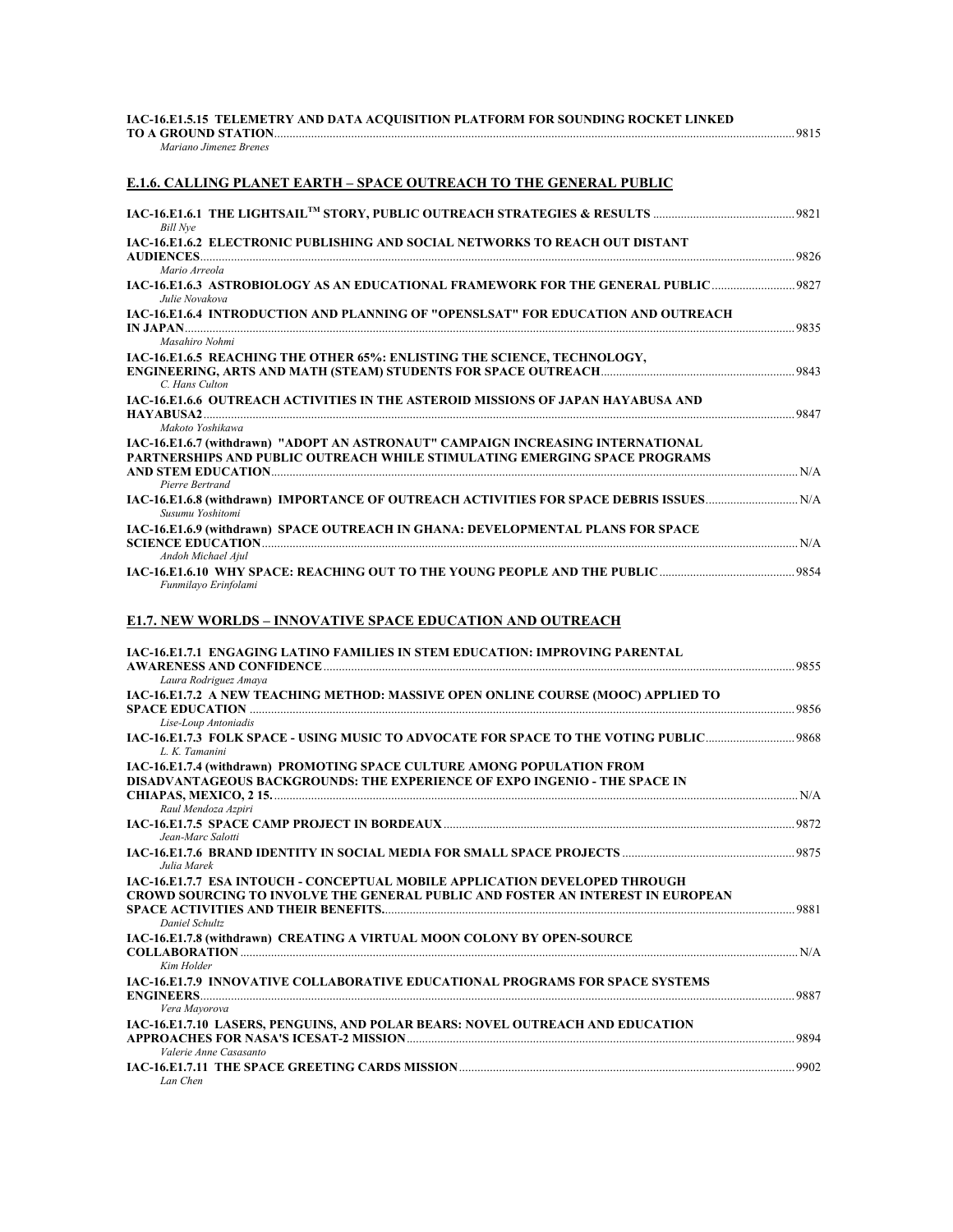# **E1.8. OPEN SPACE: PARTICIPATORY SPACE EDUCATION AND OUTREACH**

| <b>Benedicte Escudier</b>                                                                                   |      |
|-------------------------------------------------------------------------------------------------------------|------|
| IAC-16.E1.8.2 (withdrawn) PUBLIC OUTREACH WITH NASA LUNAR AND PLANETARY MAPPING AND                         |      |
| Brian Day<br>Giuseppina Pulcrano                                                                            |      |
| Andrea Jaime-Albalat                                                                                        |      |
| Shaun Whitehead                                                                                             |      |
| IAC-16.E1.8.6 BEST PRACTICES OF PITCH COMPETITIONS, DIFFERENCES FOR THE SPACE<br><b>Bernd Michael Weiss</b> |      |
| IAC-16.E1.8.7 (withdrawn) GEOGRAPHIC INFORMATION TECHNOLOGIES AS AN OUTREACH<br>Shimrit Maman               | N/A  |
| <b>IAC-16.E1.8.7 JAXA SPACE EDUCATION PROGRAM FOR INFORMAL EDUCATION - "ONE DAY</b><br>Keiko Mivata         | 9918 |

# **E1.9. SPACE CULTURE**

| <b>IAC-16.E1.9.1 HOMO LUDENS: AN ANALYSIS OF PLAY AND PERFORMANCE DURING SPACEFLIGHT</b><br>70 INSPIRE THE CULTURAL SECTOR TO DESIGN FOR NEW MODES OF SPACE AND SPATIALITY |      |
|----------------------------------------------------------------------------------------------------------------------------------------------------------------------------|------|
| Sarah Jane Pell                                                                                                                                                            |      |
| <b>IAC-16.E1.9.2 SPACE WITHOUT ROCKETS: CULTURAL AND HUMAN FACTORS APPROACHES TO</b>                                                                                       |      |
|                                                                                                                                                                            | 9935 |
| Rob La Frenais                                                                                                                                                             |      |
| IAC-16.E1.9.3 REUNION ISLAND FROM SPACE: THE MAKING OF A GREAT BOOK ADVENTURE<br><b>Guy Pignolet</b>                                                                       | 9936 |

### **VOLUME 15**

| Ruth McAvinia                                                                                                            | 9941  |
|--------------------------------------------------------------------------------------------------------------------------|-------|
| IAC-16.E1.9.5 (withdrawn) ADDRESSING RELIGIOUS OPPOSITION TO HUMAN SPACE EXPLORATION<br>Michael Waltemathe               |       |
| IAC-16.E1.9.6  CAN A NEW ARCHITECTURAL LANGUAGE BE USED TO ELICIT AN EMOTIONAL AND                                       |       |
| Tanya Eskander                                                                                                           |       |
| IAC-16.E1.9.7 (withdrawn) AN UNEXPECTED INREACH: AN ONSITE ART INTERVENTION WITH THE                                     |       |
| CLUSTER MISSION FLIGHT CONTROL TEAM AT THE EUROPEAN SPACE OPERATIONS CENTRE ………………………………………………………………<br>Sascha Mikloweit |       |
| Ioannis Michaloudis                                                                                                      | .9956 |
| IAC-16.E1.9.9  WORLD SPACE WEEK CELEBRATION IN AIRBUS DEFENCE AND SPACE : REVIEW AND                                     |       |
| Max Grimard                                                                                                              | 9969  |
| IAC-16.E1.9.10  MEET THE LOM - A NANOSATELLITE USING SCIENCE FICTION TO INTRODUCE                                        | 9975  |
| Stefan G. Bucher                                                                                                         |       |
| IAC-16.E1.9.11  HIGHLIGHTING WOMEN IN SPACE ACTIVITIES………………………………………………………………………<br>Lourdes Garcia Hernandez            | 9978  |
| Shaun Whitehead                                                                                                          |       |
| IAC-16.E1.9.13  ESAT MX, SCHOOL OF SATELLITES, SOCIAL IMPACT OF LEARNING TO BUILD                                        | 9979  |
| Juan Jose Diaz Infante                                                                                                   |       |
| IAC-16.E1.9.14  THE NEED FOR A CATHARSIS INTO THE SPACE PROGRAMME. UTILIZING THE<br>Nelly Ben Hayoun                     | 9982  |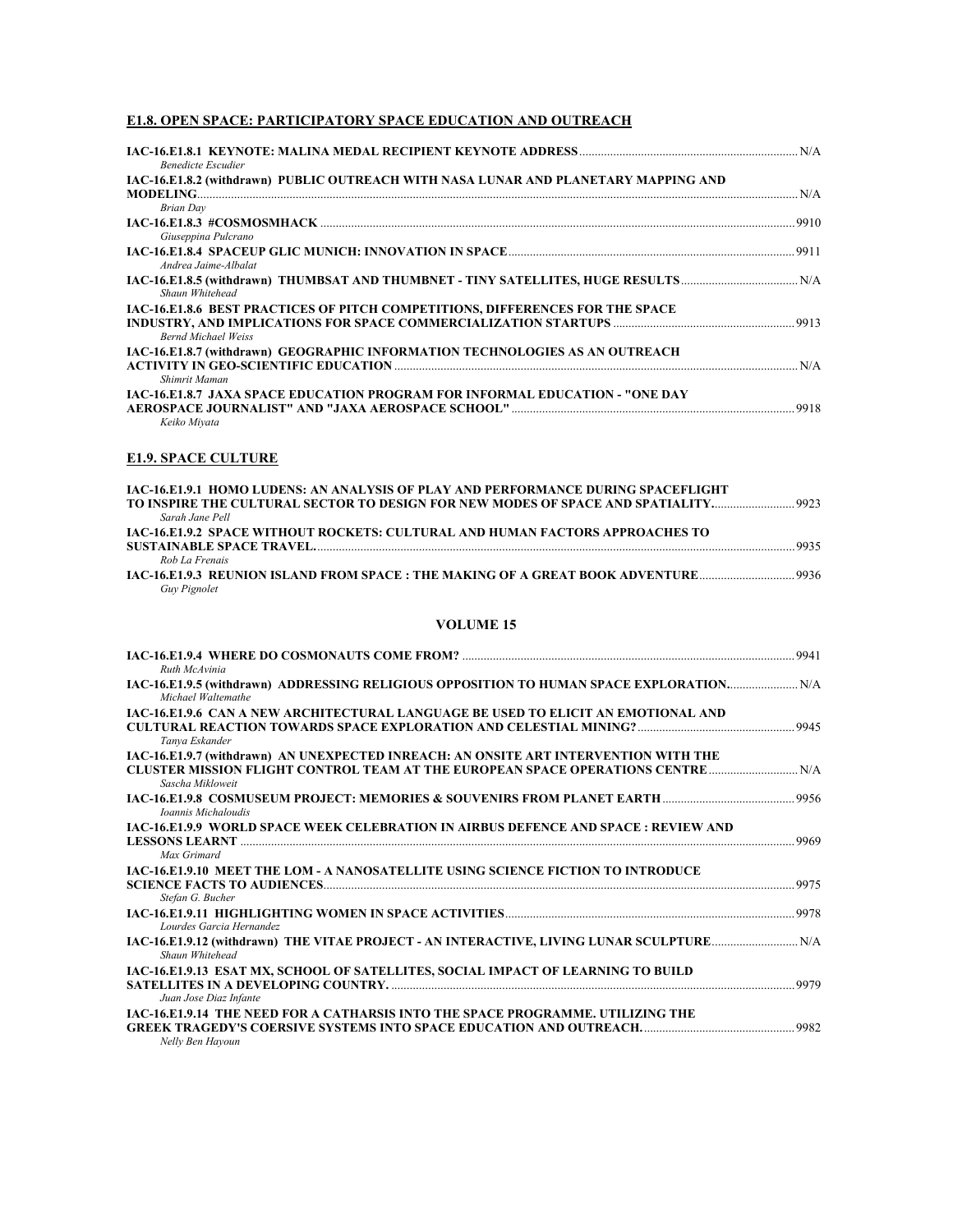# **E1.IP. INTERACTIVE PRESENTATIONS**

| Anushree Soni                                                                                                                                                                          |  |
|----------------------------------------------------------------------------------------------------------------------------------------------------------------------------------------|--|
| IAC-16.E1.IP.2 STEM EDUCATION IN ROMANIA VIA SPACE-THEMED HANDS-ON CONTESTS FOR                                                                                                        |  |
| Virgiliu Pop                                                                                                                                                                           |  |
| IAC-16.E1.IP.3 (withdrawn) BUILDING FOUNDATIONS FOR INTERNATIONAL COLLABORATION<br>Juan Lopez                                                                                          |  |
| Tenda Madima                                                                                                                                                                           |  |
| IAC-16.E1.IP.5 (withdrawn) THE SPACE GEODESY CENTER OF MATERA OF THE ITALIAN SPACE                                                                                                     |  |
| Doreen Hagemeister<br>Tomoya Mori                                                                                                                                                      |  |
| IAC-16.E1.IP.7 PARABOLIC FLIGHT MICROGRAVITY EDUCATIONAL ACTIVITIES IN BARCELONA:<br>Antoni Perez-Poch                                                                                 |  |
|                                                                                                                                                                                        |  |
| Ignacio Barrios<br>Leonora De Lemos                                                                                                                                                    |  |
| IAC-16.E1.IP.10 INTERNATIONAL COSMONAUTIC DAY'S ADVANTAGES FOR PUBLIC ENGAGEMENT                                                                                                       |  |
| Tatana Tischenko<br>IAC-16.E1.IP.11 YURI'S NIGHT RETROSPECTIVE, THE FIRST 15 YEARS OF THE WORLD SPACE                                                                                  |  |
| Alan Steinberg<br>IAC-16.E1.IP.12 THE OUTREACH ACTIVITY ABOUT SPACE DEVELOPMENT USING FREE MAGAZINE  10013                                                                             |  |
| Ayano Kido                                                                                                                                                                             |  |
| IAC-16.E1.IP.13  SPACE SUITS AS A HANDS ON EDUCATIONAL OUTREACH ACTIVITY - LESSONS<br>10014 FROM THE 2015 PROJECT OF THE ISRAEL SPACE AGENCY AND THE HEINLEIN PRIZE TRUST<br>Tal Inbar |  |
| IAC-16.E1.IP.14 PHOS PROJECT: LESSON LEARNED FROM EXPERIMENTING A PULSATING HEAT<br>Gian Marco Guidi                                                                                   |  |
|                                                                                                                                                                                        |  |
| Gagan Agrawal<br>Omonzokpia Ejale                                                                                                                                                      |  |
| IAC-16.E1.IP.17 (withdrawn) PROMOTION OF SPACE SCIENCES AT UNDERGRADUATE LEVEL<br>Arnav Saikia                                                                                         |  |
| IAC-16.E1.IP.18 THE DEATH STAR CHALLENGE: AN AMBITIOUS AND MOTIVATING ENGINEERING<br>PROJECT TO PROMOTE ASTRONAUTICS AND TRANSFORM SOCIETY'S VISION ABOUT SPACE                        |  |
| Antoni Perez-Poch                                                                                                                                                                      |  |
| Ugur Guven                                                                                                                                                                             |  |
| Martn Hernandez Sustaita                                                                                                                                                               |  |
| Emmanuel Proven- Adzri                                                                                                                                                                 |  |
| Bora Aliaj                                                                                                                                                                             |  |
| IAC-16.E1.IP.23 (withdrawn) ADVANCED ROBOTICS AND AUTOMATION-HUMAN AND INTEGRATED<br>Sandva Rao                                                                                        |  |
| IAC-16.E1.IP.24 (withdrawn) TEAM SPACEIL - LANDING THE 1ST ISRAELI SPACECRAFT ON THE                                                                                                   |  |
| Avelet Weizman                                                                                                                                                                         |  |
| Olesya Turkina                                                                                                                                                                         |  |
| IAC-16.E1.IP.26 (withdrawn) ENGAGING THE PUBLIC IN SPACE BY INTEGRATING SCIENCE AND<br>Jancy McPhee                                                                                    |  |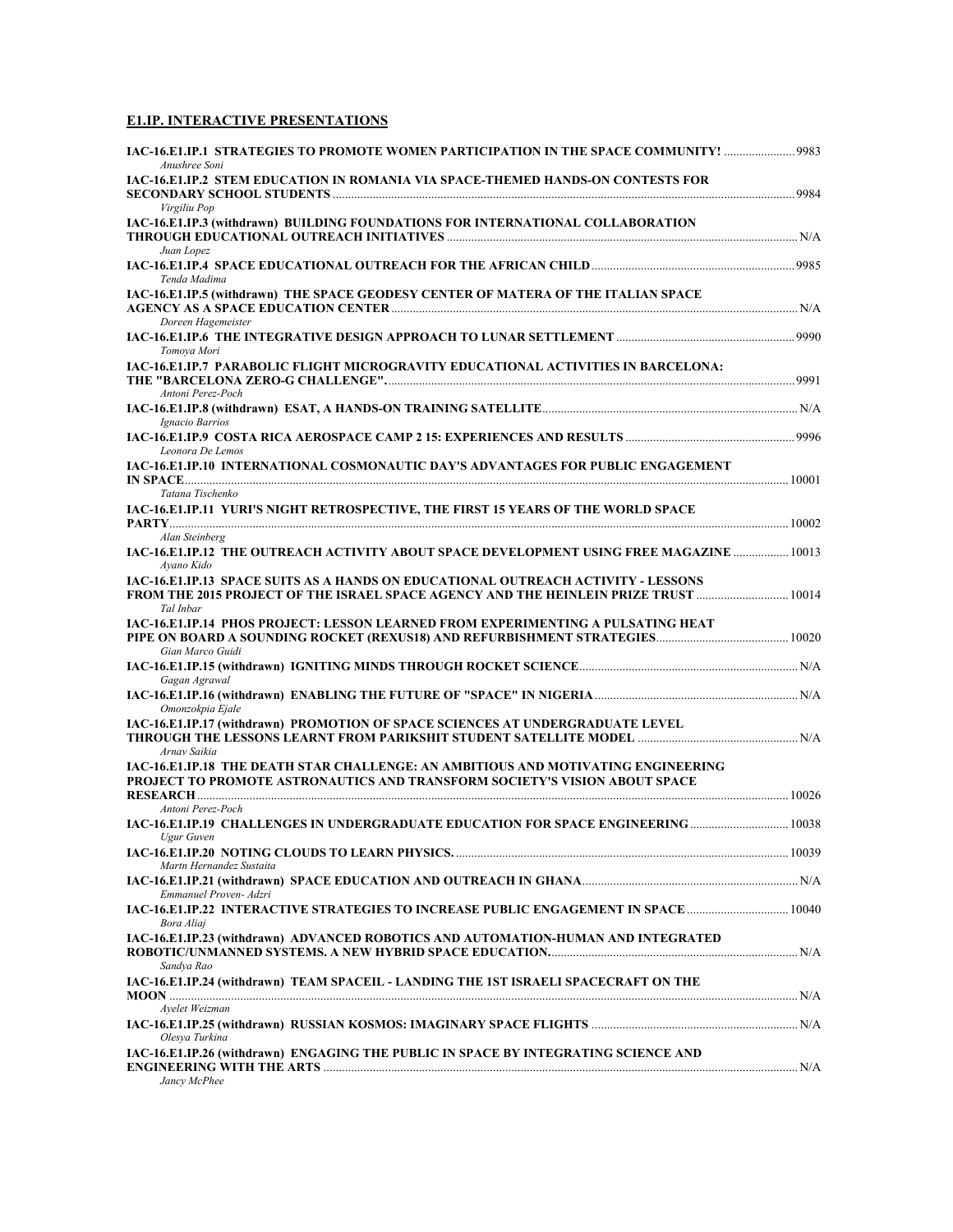| IAC-16.E1.IP.27 (withdrawn) SPACE SCHOOL: JAXA SPACE EDUCATION PROGRAM FOR SECONDARY<br><b>EDUCATION</b> N/A |  |
|--------------------------------------------------------------------------------------------------------------|--|
| Keiko Mivata                                                                                                 |  |
| IAC-16.E1.IP.28 ARISS AS AN EFFECTIVE TOOL TO ENGAGE MIDDLE SCHOOL STUDENTS  10044<br>Kimberly Dutour        |  |
| <b>IAC-16.E1.IP.29 15 YEARS OF ARCSSTE-E'S POSTGRADUATE DIPLOMA PROGRAMME:</b><br>Oladosu Olakunle           |  |
| IAC-16.E1.IP.30 STUDY ON THE OPTIMAL CANDY AS FUEL FOR HYBRID ROCKETS AND                                    |  |
| Yutaka Wada                                                                                                  |  |
| IAC-16.E1.IP.31 THE TRAINING PROGRAM OF MULTIDISCIPLINARY DESIGN OPTIMIZATION FOR                            |  |
| Rong Sun                                                                                                     |  |
| IAC-16.E1.IP.32 (withdrawn) USING PROJECT BASED COURSES AS A "FIRST CONTACT" BETWEEN                         |  |
| Roger Birkeland<br>IAC-16.E1.IP.33 SPACE PHOTOGRAPHY ON THE USE OF PHOTOGRAPHY AS POPULARIZER OF             |  |
| 10057 = 10057.                                                                                               |  |
| Cinta Duran                                                                                                  |  |
| IAC-16.E1.IP.34 QUANTUM COMPUTING ACADEMY TRAINS FUTURE RESEARCHERS TO OPTIMIZE                              |  |
| Monica Ebert                                                                                                 |  |
| IAC-16.E1.IP.35 THE SPACE ARCHITECTURE APPROACH: TEACHING TO DESIGN AND PLAN FOR                             |  |
| 10066 RACE HABITATION 20066                                                                                  |  |
| Olga Bannova                                                                                                 |  |
| IAC-16.E1.IP.36 (withdrawn) COSMIC COLLEGE: JAXA INFORMAL SPACE EDUCATION PROGRAM N/A<br>Tomoko Ohkubo       |  |

# **E2. 45TH STUDENT CONFERENCE**

# **E2.1. STUDENT CONFERENCE – PART 1**

| IAC-16.E2.1.1 ANALYSIS OF SPECTRAL DATA VIR-DAWN ON ASTEROID (4) VESTA: FROM          |     |
|---------------------------------------------------------------------------------------|-----|
| Melissa Mirino                                                                        |     |
| IAC-16.E2.1.2 GIS-BASED MAPPING AND STATISTICAL ANALYSIS OF ATMOSPHERIC POLLUTION IN  |     |
| Kingsley Ukaegbu                                                                      |     |
| Liam O'Halloran                                                                       |     |
| Manuel Ortega                                                                         |     |
| IAC-16.E2.1.5 CHARACTERIZATION OF IONOSPHERIC TOTAL ELECTRON CONTENT ON RADIO         |     |
| Linda Abakah Sikafo                                                                   |     |
| IAC-16.E2.1.6 (withdrawn) SMALL SATELLITE NAVIGATION, RENDEZVOUS, AND DOCKING SYSTEM: |     |
| Ervn Culton                                                                           | N/A |
| <b>Shiny Prayeen Thote</b>                                                            |     |
| <b>IAC-16.E2.1.8 ELECTRIC PROPULSION APPROACH FOR TRANSPORTATION OF TELECOM</b>       |     |
|                                                                                       |     |
| Mateo Aquilano                                                                        |     |

# **E2.2. STUDENT CONFERENCE – PART 2**

| Hamed Gamal                                                                      |       |
|----------------------------------------------------------------------------------|-------|
| IAC-16.E2.2.2 ENGINEERING ARTIFICIAL BIOSPHERES FOR LONG-DURATION EXPLORATION IN |       |
| Britany Zimmerman                                                                |       |
| IAC-16.E2.2.3 EVALUATION OF FOUR MOVEMENT MECHANISMS FOR A MICROSCOPY-BASED      | 10129 |
| Jennifer Solis                                                                   |       |
| Jan Lukacevic                                                                    |       |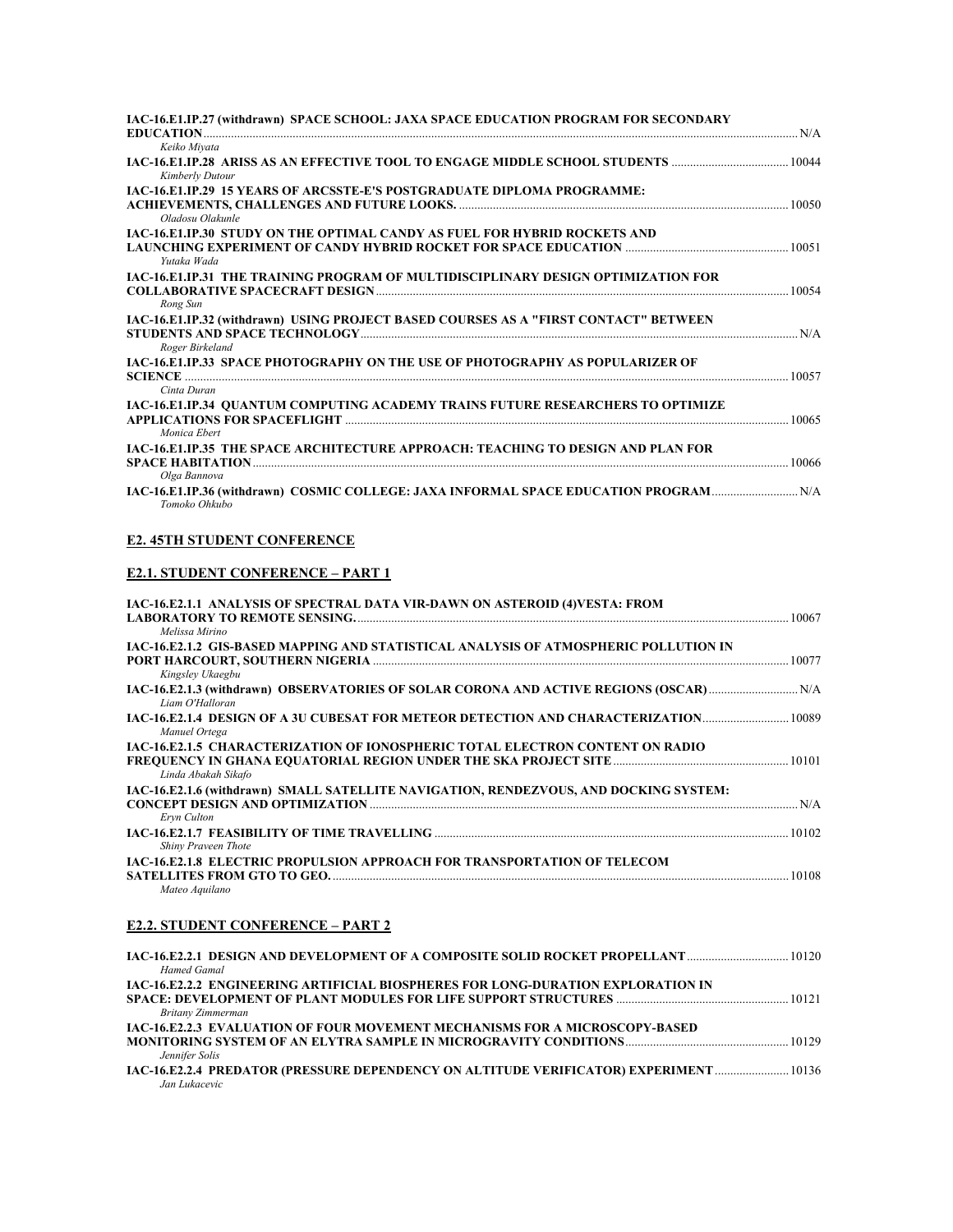| IAC-16.E2.2.5 MANUFACTURING OF THE PROTOTYPE INFLATABLE CONICAL ANTENNA - REXUS<br>Thomas Lund                                |       |
|-------------------------------------------------------------------------------------------------------------------------------|-------|
| IAC-16.E2.2.6 COMPARISON OF THE EMISSIONS OF CURRENT EXPENDABLE LAUNCH VEHICLES                                               |       |
| Robert Garner<br>IAC-16.E2.2.7 DEVELOPMENT OF A TOOL FOR MULTI-LAYER INSULATION MANIPULATION AND                              |       |
| Martn Dullweber<br>IAC-16.E2.2.8 (withdrawn) SMALL SATELLITE NAVIGATION, RENDEZVOUS, AND DOCKING                              | N/A   |
| Ervn Culton<br>10168. LAC-16.E2.2.9 DESIGN AND TEST OF A 10N HYDROGEN-PEROXIDE MONOPROPELLANT THRUSTER<br>Christopher T. Lyne |       |
| <b>IAC-16.E2.2.10 STUDENT CONCEPT OF A MULTI-U NANOSATELLITE FOR EARTH-TO-MOON</b><br>Eduardo Cucchet                         |       |
| IAC-16.E2.2.11 AUTONOMOUS AQUAPONIC SYSTEM TO RECREATE AN ECOSYSTEM FOR MARS<br><b>SETTLERS</b><br>Pierre Foullon             | 10178 |

# **E2.3-GTS.4. STUDENT TEAM COMPETITION**

| IAC-16.E2.3-GTS.4.1 A NEWLY DEVELOPED AND LAUNCHED ANDROID-BASED PICOSAT CARRYING                                           |       |
|-----------------------------------------------------------------------------------------------------------------------------|-------|
|                                                                                                                             |       |
| Xingzhi Hu                                                                                                                  |       |
| IAC-16.E2.3-GTS.4.2 (withdrawn) PALLAS: A PORTABLE ASTEROID LIFT AND LOCK AGGREGATE                                         |       |
| Charlote Kiang                                                                                                              |       |
| Daniele Trimarchi                                                                                                           |       |
| IAC-16.E2.3-GTS.4.4 UNAM SPACE IN SAMPLE RETURN ROBOT CHALLENGE: CREATING AN                                                |       |
| Juan Carlos Mariscal                                                                                                        |       |
| IAC-16.E2.3-GTS.4.5 (withdrawn) THERMAL SYSTEM DESIGN AND ORBITAL ANALYSIS OF SWAYAM:                                       |       |
| Tanvi Katke                                                                                                                 |       |
| IAC-16.E2.3-GTS.4.6 DOUBLE-LOOP DUAL-BAND VHF/UHF MONOPOLE ANTENNA FOR ALEKSANDR                                            |       |
|                                                                                                                             | 10198 |
| Zouhair Brigech                                                                                                             |       |
| Maria Grulich                                                                                                               |       |
| IAC-16.E2.3-GTS.4.8 FEASIBILITY STUDY FOR AN AUTONOMOUS EARTH-TO-MOON TRANSFER AND                                          |       |
| Edoardo Cucchetti                                                                                                           |       |
| IAC-16.E2.3-GTS.4.9 ALTERNATIVE APPROACHES FOR REMOTE SENSING: A STRATOSPHERIC                                              |       |
| <b>BALLOON EDUCATIONAL EXPERIMENT TO ANALYSE PHOTOSYNTHETIC ACTIVITY OF PLANTS  10236</b><br>Geiner Gustavo Fonseca Naranio |       |

# **E2.4. EDUCATIONAL PICO AND NANO SATELLITES**

| IAC-16.E2.4.1 INNOVATIVE SMALL SATELLITE STRUCTURAL CONCEPT FOR EFFECTIVE SYSTEM                                        |       |
|-------------------------------------------------------------------------------------------------------------------------|-------|
| <b>INTEGRATION</b>                                                                                                      | 10242 |
| Arnay Saikia                                                                                                            |       |
| IAC-16.E2.4.2 IMPLEMENTATION OF THE METHODOLOGY OF NASA SYSTEMS ENGINEERING                                             |       |
|                                                                                                                         | 10247 |
| Roberto Villalobos                                                                                                      |       |
|                                                                                                                         |       |
| Abel Carrillo                                                                                                           |       |
| 10258. [10258] LAC-16.E2.4.4 ESTCUBE-2 MISSION ANALYSIS: PLASMA BRAKE EXPERIMENT FOR DEORBITING<br>Iaroslav Iakubivskvi |       |
|                                                                                                                         |       |
| Weijian Pang                                                                                                            |       |
| IAC-16.E2.4.6 (withdrawn) DEVELOPMENT AND APPLICATION OF A LOW-COST NANOSATELLITE                                       |       |
|                                                                                                                         |       |
| Conor Macdonald                                                                                                         |       |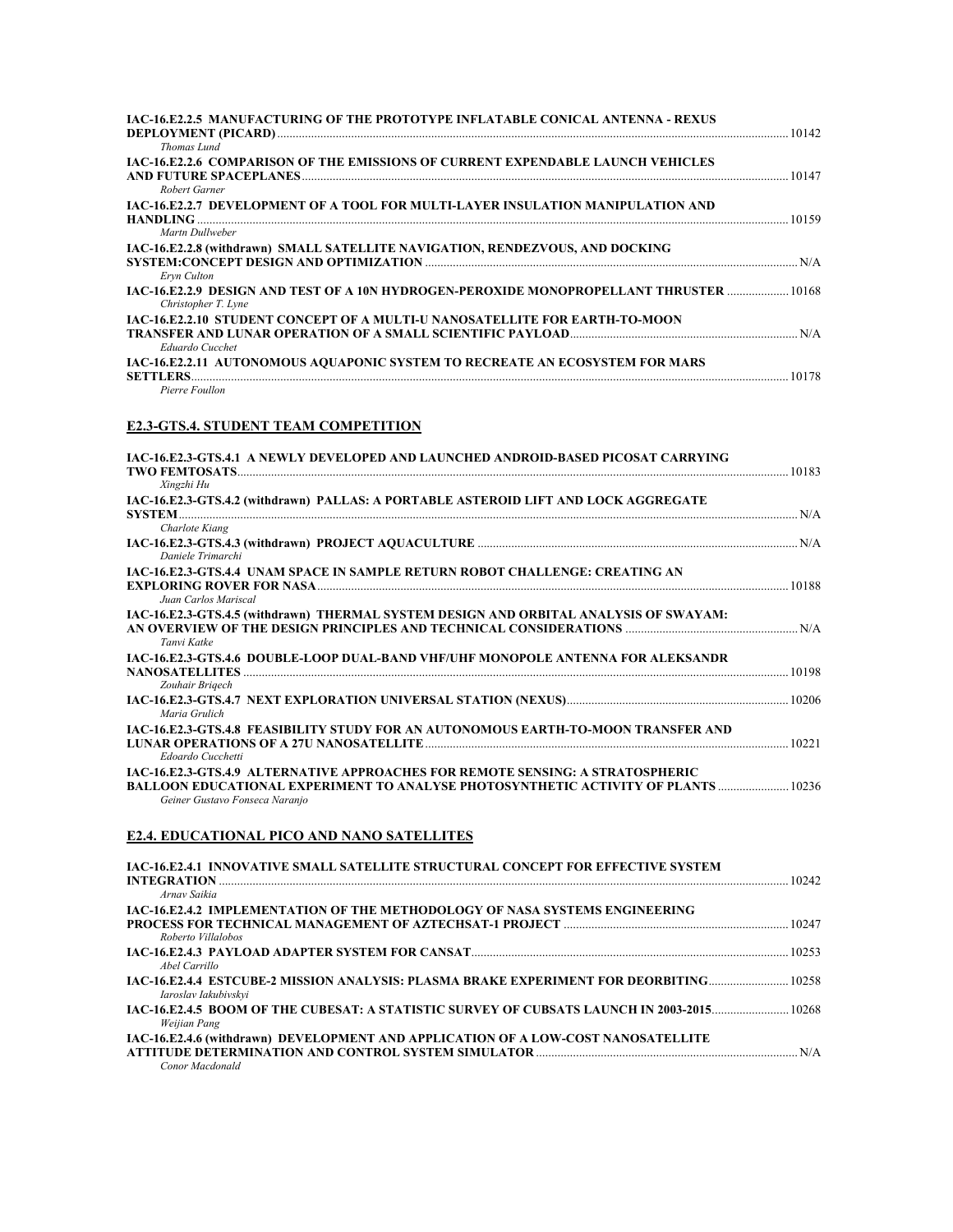| IAC-16.E2.4.7 DESIGN AND DEVELOPMENT OF AN ONBOARD IN LOOP SIMULATION SYSTEM FOR IN<br>ORBIT TESTING AND VALIDATION OF ACTIVE MAGNETIC CONTROL SYSTEM OF A NANO- |  |
|------------------------------------------------------------------------------------------------------------------------------------------------------------------|--|
| Shrikanth Yadav                                                                                                                                                  |  |
| IAC-16.E2.4.8 (withdrawn) DESIGN AND DEVELOPMENT OF A REAL-TIME ON BOARD COMPUTER<br>Sayed Umair Daimi                                                           |  |
| IAC-16.E2.4.9 LESSONS LEARNED ON THE NATIONAL AND INTERNATIONAL REGULATION IN<br>Brigete Vazquez Dominguez                                                       |  |
| IAC-16.E2.4.10 FIRST COSTA RICAN NANO SATELLITE GROUND BASE STATION: MATERIALIZING                                                                               |  |
| Geiner Gustavo Fonseca Naranio                                                                                                                                   |  |
| IAC-16.E2.4.11 DESIGN AND ARCHITECTURE OF A NANOSATELLITE FOR EARTH-TO-MOON<br>Edoardo Cucchetti                                                                 |  |
| Jan Clarence Dee                                                                                                                                                 |  |
| <b>E3. 29TH IAA SYMPOSIUM ON SPACE POLICY, REGULATIONS AND ECONOMICS</b>                                                                                         |  |
| <b>E3.1. REGIONAL COOPERATION IN SPACE: POLICIES, GOVERNANCE AND LEGAL TOOLS</b>                                                                                 |  |
| 10309 IAC-16.E3.1.1 STUDY ON THE DEVELOPMENT OF A SOUTH AMERICAN SPACE AGENCY<br>Jackelynne Silva-Martnez                                                        |  |
| Juan Esteban Gramajo Gonzalez                                                                                                                                    |  |
| IAC-16.E3.1.3 (withdrawn) BULDING INNOVATIVE COOPERATION STRATEGIES FOR SPACE<br>Carlos Alvarado Briceno                                                         |  |
| IAC-16.E3.1.4 (withdrawn) USING INNOVATION AND ACHIEVEMENTS AS MEANS TO A SPACE POLICY<br>Alejandro Chavarri                                                     |  |
| IAC-16.E3.1.5 THE DIFFICULTIES OF SPACE COOPERATION IN LATIN AMERICA: PERSPECTIVES                                                                               |  |
| Camilo Guzman Gomez<br>Luis Salaverria                                                                                                                           |  |
| IAC-16.E3.1.7 LEGAL ASPECTS OF SPACE COOPERATION TO TURN INTO PRACTICAL BENEFITS. A<br>PROPOSAL FOR THE LATIN AMERICAN REGION: AQUARELSAT, THE WATER MONITORING  |  |
| Cynthia Jimenez-Monroy                                                                                                                                           |  |
| IAC-16.E3.1.8 APSCO AFTER ITS FIRST DECADE: A CRITICAL ASSESSMENT OF ITS CURRENT                                                                                 |  |
| Christoph Beischl<br>Yuichiro Nagai                                                                                                                              |  |
| IAC-16.E3.1.10 TOWARDS A LONG-TERM GOAL OF ESTABLISHING ASIAN-PACIFIC SPACE AGENCY -<br>Soyoung Chung                                                            |  |
| IAC-16.E3.1.11 (withdrawn) WHY REGIONAL COOPERATION IN SPACE ACTIVITIES IS PROPOSED FOR                                                                          |  |
| Meshack Ndiritu<br>Peter Martnez                                                                                                                                 |  |
| IAC-16.E3.1.13 COMPARATIVE ANALYSIS OF ESA SMALL MEMBER STATES SPACE POLICIES,                                                                                   |  |
| Maarten Adriaensen<br>IAC-16.E3.1.14 (withdrawn) SPECTRUM MANAGEMENT AND EARTH OBSERVATIONS: AN                                                                  |  |
| Laura Delgado Lopez                                                                                                                                              |  |
| Stefano Ferretti                                                                                                                                                 |  |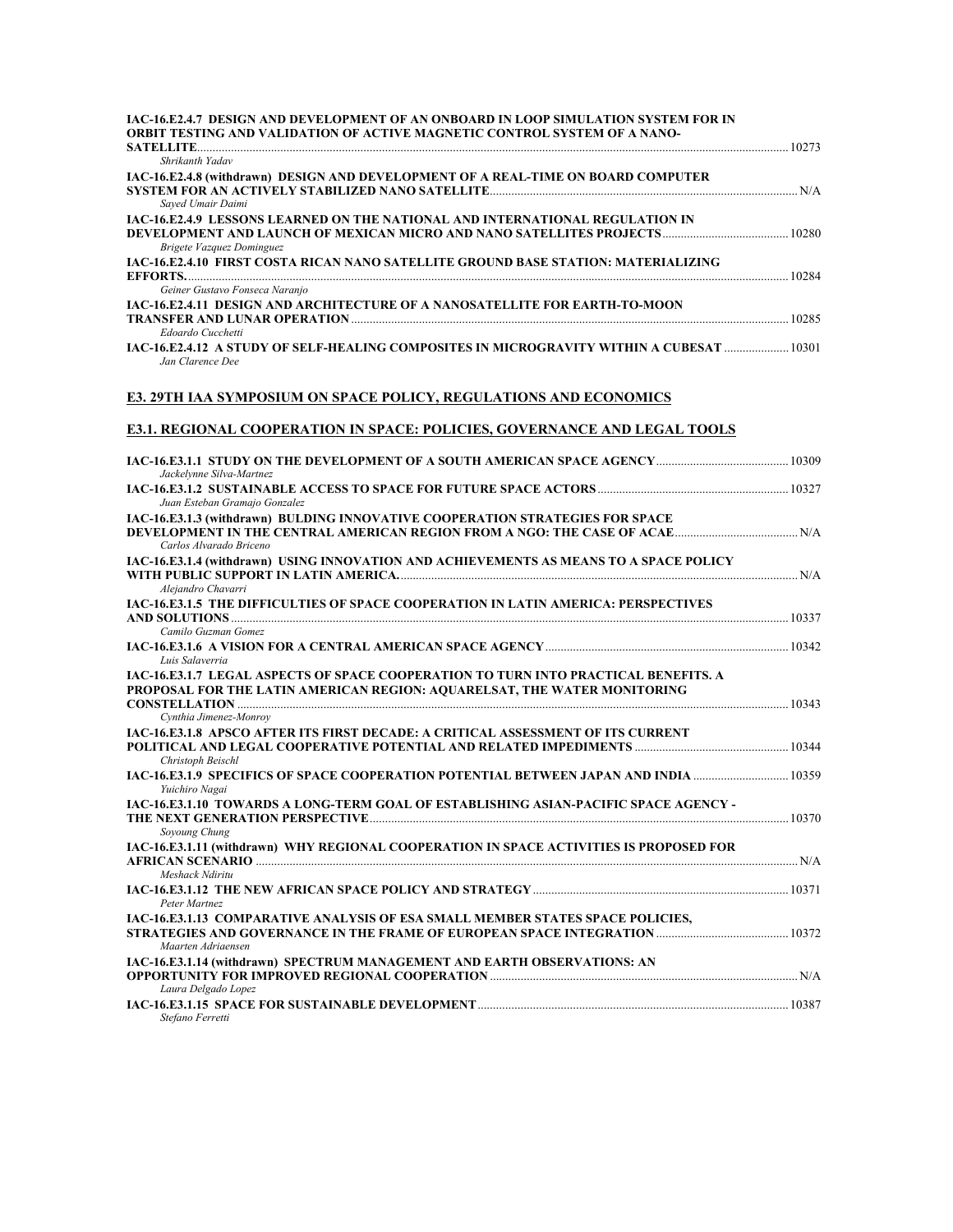# **E3.2. INTERNATIONAL SPACE EXPLORATION POLICIES AND PROGRAMMES**

| IAC-16.E3.2.1 US-RUSSIA COOPERATION IN HUMAN SPACE EXPLORATION AND IMPLICATIONS                                       | 10394 |
|-----------------------------------------------------------------------------------------------------------------------|-------|
| Mariel Borowitz<br>IAC-16.E3.2.2 THE UNITED NATIONS HUMAN SPACE TECHNOLOGY INITIATIVE IN THE PERIOD 2015<br>10395     |       |
| Takanori Miyoshi                                                                                                      |       |
| 10402 IAC-16.E3.2.3 PROGRAMMATIC SUSTAINABILITY IN HUMAN EXPLORATION PROGRAMS<br>Andrew Aldrin                        |       |
| Zhenjun Zhang                                                                                                         |       |
| William Carev                                                                                                         |       |
| John Logsdon                                                                                                          |       |
| Piero Messina                                                                                                         |       |
| IAC-16.E3.2.8 BUILDING CONSENSUS: MULTINATIONAL NON-BINDING INITIATIVES ON SPACE<br><b>EXPLORATION</b><br>Nathan Boll | 10419 |
| <b>IAC-16.E3.2.9 PLANETARY DEFENSE AS A GATEWAY TO SPACE FOR COMMERCIAL AND DEEP</b><br>Nikola Schmidt                |       |
| Kathryn Robison                                                                                                       |       |
| Michael Saxton                                                                                                        |       |
| Alexander Macdonald                                                                                                   |       |
| 10447 LAC-16.E3.2.13 COSMO ANTHROPOLOGY AND PATHWAY TO EXPLORATION<br>Koichi Kikuchi                                  |       |
| IAC-16.E3.2.14 REACHING THE MOON AND BEYOND? SOCIOPOLITICAL FRONTIERS IN THE SPACE<br><b>RACE TO MARS</b>             | 10450 |
| Julie Patarin-Jossec                                                                                                  |       |

# **E3.3. GAME CHANGERS IN THE SPACE ECONOMY**

| Veronica La Regina                                                                                                                                                                                                                                                                                                                                                                                                                                                                                                                                                                                                           |       |
|------------------------------------------------------------------------------------------------------------------------------------------------------------------------------------------------------------------------------------------------------------------------------------------------------------------------------------------------------------------------------------------------------------------------------------------------------------------------------------------------------------------------------------------------------------------------------------------------------------------------------|-------|
| Mateo Tugnoli                                                                                                                                                                                                                                                                                                                                                                                                                                                                                                                                                                                                                |       |
| <b>IAC-16.E3.3.3 GLOBAL RISK &amp; GLOBAL CHALLENGES - SPACE AS A GAME CHANGER FOR</b>                                                                                                                                                                                                                                                                                                                                                                                                                                                                                                                                       |       |
| Christopher Lehnert<br>10470 IAC-16.E3.3.4 WHAT IS NEW SPACE? THE CHANGING ECOSYSTEM OF GLOBAL SPACE ACTIVITY<br>Deganit Paikowsky                                                                                                                                                                                                                                                                                                                                                                                                                                                                                           |       |
| IAC-16.E3.3.5 FUTURE ISSUES FOR COMMERCIAL SPACE SUSTAINABILITY SUGGESTED BY SPACE<br>10477 [10477] INDUSTRY SOCIO-ECONOMIC TRENDS<br><b><i>Ian Christensen</i></b>                                                                                                                                                                                                                                                                                                                                                                                                                                                          |       |
| IAC-16.E3.3.6 THE CURRENT STATE AND THE FUTURE OF SPACE INTERNET - THE SPACE<br>Laszlo Bacsardi                                                                                                                                                                                                                                                                                                                                                                                                                                                                                                                              |       |
| IAC-16.E3.3.7 NEWSPACE COMMERCIAL EARTH OBSERVATION SMALL SATELLITES -A GAME                                                                                                                                                                                                                                                                                                                                                                                                                                                                                                                                                 |       |
| Narayan Prasad<br>IAC-16.E3.3.8 ECONOMIC DEVELOPMENT OF LOW EARTH ORBIT: AN EDITED COLLECTION OF<br>10501 - 10501 - 10501 LECONOMIC RESEARCH PAPERS FROM NASA                                                                                                                                                                                                                                                                                                                                                                                                                                                                |       |
| Patrick Besha<br>IAC-16.E3.3.9 (withdrawn) COMMERCIAL WEATHER SATELLITES: CHALLENGES AND<br><b>OPPORTUNITIES</b> N/A                                                                                                                                                                                                                                                                                                                                                                                                                                                                                                         |       |
| Mariel Borowitz<br>IAC-16.E3.3.10 SPACE MARKET FACING THE ECONOMIC GROWTH IN SOUTH AMERICAN<br>$\begin{minipage}{.4\linewidth} \textbf{COUNTRIES} \end{minipage} \begin{minipage}{.4\linewidth} \textbf{1} \end{minipage} \begin{minipage}{.4\linewidth} \textbf{1} \end{minipage} \begin{minipage}{.4\linewidth} \textbf{2} \end{minipage} \begin{minipage}{.4\linewidth} \textbf{2} \end{minipage} \begin{minipage}{.4\linewidth} \textbf{2} \end{minipage} \begin{minipage}{.4\linewidth} \textbf{3} \end{minipage} \begin{minipage}{.4\linewidth} \textbf{4} \end{minipage} \begin{minipage}{.4\linewidth} \textbf{5} \$ | 10504 |
| Natalia Indira Vargas-Cuentas<br>IAC-16.E3.3.11 MAXIMIZING OPPORTUNITIES FOR AUSTRALIAN PLAYERS IN GLOBAL SUPPLY<br><b>CHAINS</b>                                                                                                                                                                                                                                                                                                                                                                                                                                                                                            | 10511 |
| Alexandra Seneta                                                                                                                                                                                                                                                                                                                                                                                                                                                                                                                                                                                                             |       |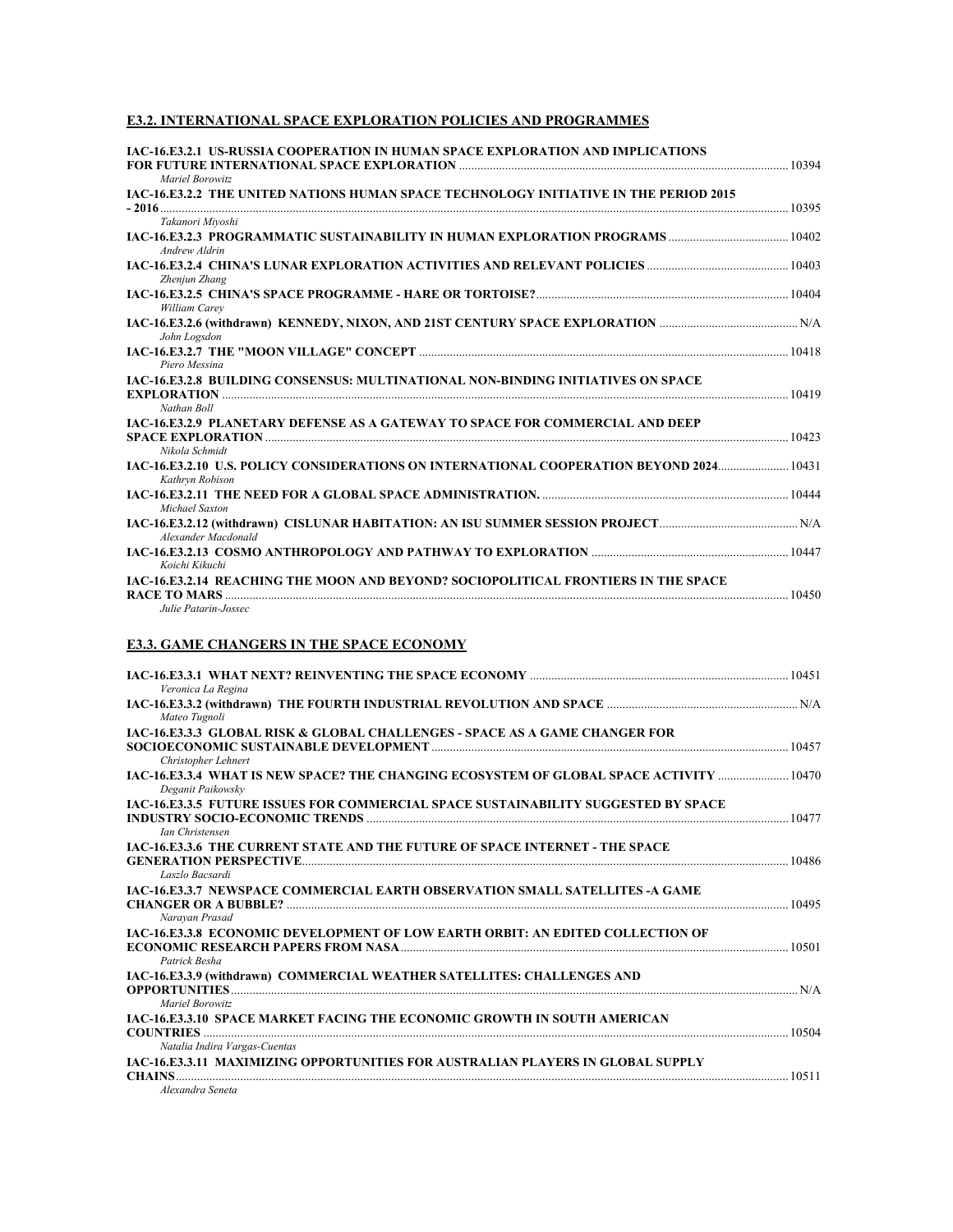| Mukund Kadursriniyas Rao                                                                                                                                             |  |
|----------------------------------------------------------------------------------------------------------------------------------------------------------------------|--|
| <b>E3.4. ASSURING A SAFE, SECURE AND SUSTAINABLE SPACE ENVIRONMENT FOR SPACE ACTIVITIES</b>                                                                          |  |
| Simoneta Di Pippo                                                                                                                                                    |  |
| IAC-16.E3.4.2 THE APPLICATION OF TCBM TO ASSURE A SAFE, SECURE AND SUSTAINABLE SPACE<br>Guoyu Wang                                                                   |  |
| IAC-16.E3.4.3 THE CHINESE/RUSSIAN CONTRIBUTION TO THE PREVENTION OF AN ARMS RACE IN                                                                                  |  |
| Fabio Tronchet<br>IAC-16.E3.4.4 A COMPARATIVE STUDY ON THE NATIONAL SPACE SECURITY POLICY BETWEEN                                                                    |  |
| Zhenjun Zhang<br>IAC-16.E3.4.5 PROGRESS UPDATE ON THE UN COPUOS GUIDELINES FOR SPACE SUSTAINABILITY  10545<br>Peter Martnez                                          |  |
| Peter Stubbe                                                                                                                                                         |  |
| IAC-16.E3.4.7 SUSTAINABLE TECHNOLOGY MANAGEMENT MODEL FOR SPACE DEBRIS CONTROL 10550<br>Lisete Farah Simon                                                           |  |
| IAC-16.E3.4.8 ASSESSING OPPORTUNITIES FOR INTERNATIONAL COOPERATION IN THE<br>Richard Buenneke                                                                       |  |
| IAC-16.E3.4.9 LEGAL AND POLITICAL CHALLENGES OF ACTIVE SPACE DEBRIS REMOVAL:<br>Cordula Steinkogler                                                                  |  |
| IAC-16.E3.4.10 (withdrawn) SPACE WEATHER IMPLICATIONS FOR INFRASTRUCTURE AND SOCIO-<br>ECONOMIC DEPENDENCE: THE STATUS OF NATIONAL AND INTERNATIONAL SCIENCE, POLICY |  |
| Sara Langston<br>IAC-16.E3.4.11 THE ON ORBIT SERVICING ANSWER TO SAFETY AND SUSTAINABILITY FOR FUTURE<br>Aureliano Rivolta                                           |  |
| IAC-16.E3.4.12 SECURITY IN SPACE: CHALLENGES TO INTERNATIONAL COOPERATION AND<br>Massimo Pellegrino                                                                  |  |
| IAC-16.E3.4.13 (withdrawn) MULTI LATERAL INITIATIVES FOR LONG TERM SUSTAINABILITY OF<br>V. Gopala Krishnan                                                           |  |

# **E3.6. ENTERPRISE RISK MANAGEMENT**

| Jeevan Perera                                                                                                           |       |
|-------------------------------------------------------------------------------------------------------------------------|-------|
| IAC-16.E3.6.2 ENTERPRISE RISK MANAGEMENT IN THE EYES OF THE ISO 215 4:2 15 GUIDANCE FOR                                 | 10598 |
| Ruediger Suess<br>IAC-16.E3.6.3 LESSONS LEARNED FROM THE INTEGRATION OF ENTERPRISE RISK MANAGEMENT                      |       |
| David M. Lengyel                                                                                                        | 10601 |
| IAC-16.E3.6.4 ENTERPRISE RISK MANAGEMENT AT ESA IN SUPPORT OF THE DECISION MAKING                                       | 10602 |
| Maria-Gabriella Sarah<br>Vincent Leroy                                                                                  |       |
| IAC-16.E3.6.6 (withdrawn) "CONTROLS IN PLACE" AS MEANS TO TACKLE UNCERTAINTY IN TIMES<br>OF CHANGE <b><i>CHANGE</i></b> | N/A   |
| Dirk Schulze<br>IAC-16.E3.6.7 (withdrawn) SPATIAL AND MEDICAL ANTHROPOLOGY OF HUMAN RESOURCES :                         |       |
| Isabelle Tisserand<br>Adam Greenstone                                                                                   |       |
| Joseph Pelton                                                                                                           |       |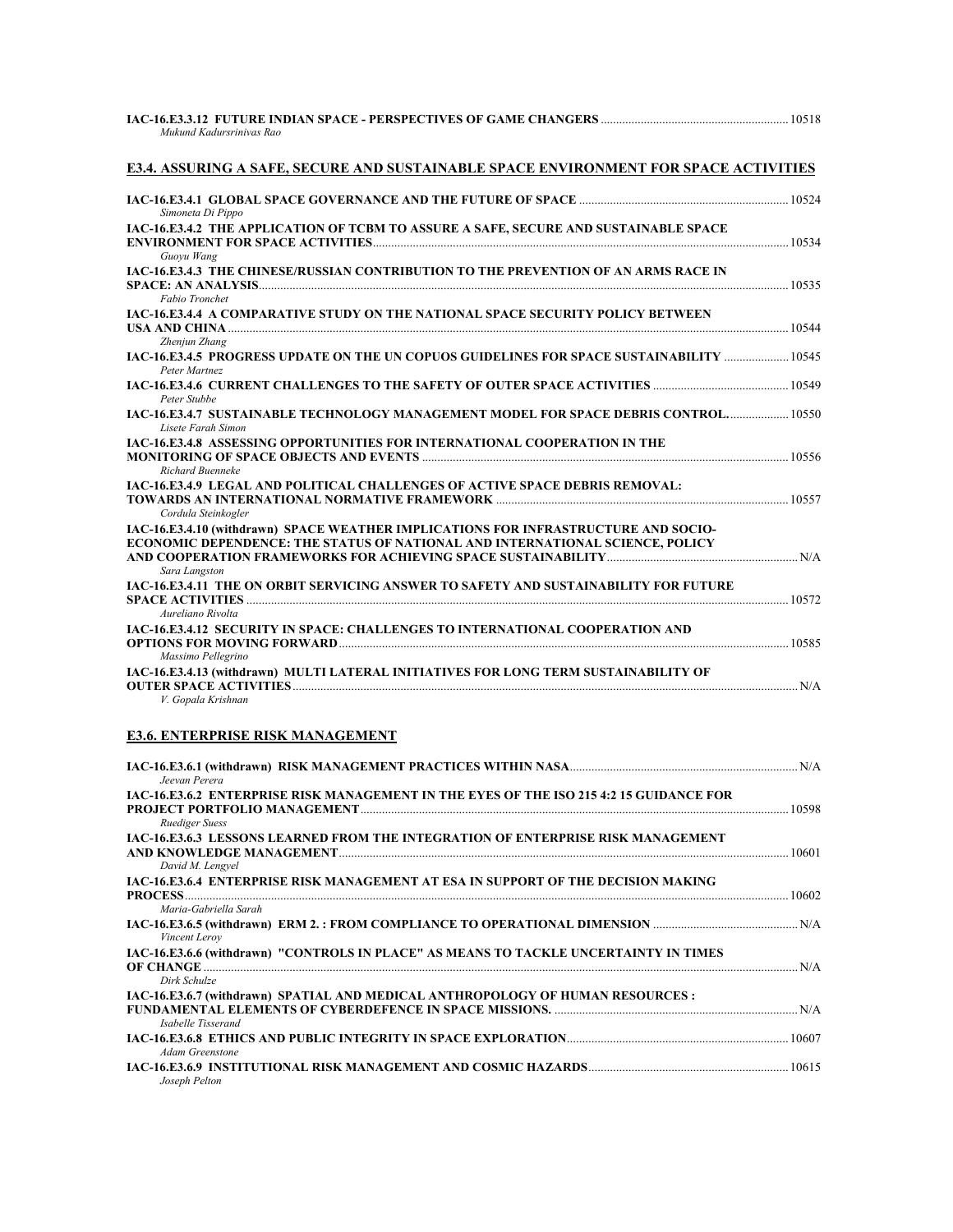| IAC-16.E3.6.10 (withdrawn) INSTITUTIONAL SPACE ASSET PROTECTION PROGRAM RISK      |     |
|-----------------------------------------------------------------------------------|-----|
|                                                                                   | N/A |
| James Leatherwood                                                                 |     |
| Michael Canga                                                                     |     |
| Jennifer Mindock                                                                  |     |
| IAC-16.E3.6.13 (withdrawn) A FEASIBILITY STUDY ON THE RECOVERY OF REUSABLE ROCKET | N/A |

*Hyojung Ahn* 

### **E3.IP. INTERACTIVE PRESENTATIONS**

| IAC-16.E3.IP.1 (withdrawn) THE SPACE DEVELOPMENT MATRIX; AN INTERNATIONAL PORTAL TO |  |
|-------------------------------------------------------------------------------------|--|
|                                                                                     |  |
| Jason Aspiots                                                                       |  |
| IAC-16.E3.IP.2 (withdrawn) MACROECONOMIC SYSTEM ENGINEERING: THE FOUNDATION FOR     |  |
| Jason Aspiots                                                                       |  |
| <b>IAC-16.E3.IP.3 ORBITAL CONGESTION: ASSESSING THE PROSPECTS FOR EFFECTIVE</b>     |  |
|                                                                                     |  |
| Marco Aliberti                                                                      |  |
| IAC-16.E3.IP.4 (withdrawn) ANALYSIS OF CHINA AEROSPACE INDUSTRY DEVELOPMENT IMPACT  |  |
|                                                                                     |  |
| Rao Cheng Long                                                                      |  |
| Dmitry Payson                                                                       |  |
| IAC-16.E3.IP.6 (withdrawn) SPACE PROTECTION: HOW CHANGING PERCEPTIONS COULD AFFECT  |  |
|                                                                                     |  |
| Victoria Samson                                                                     |  |
| IAC-16.E3.IP.7 (withdrawn) CHALLENGES IN TRANSFERRING GOVERNMENT FUNDED EARTH       |  |
|                                                                                     |  |
| Virendra K. Jha                                                                     |  |

### **VOLUME 16**

| Annamaria Nassisi                                                                 |       |
|-----------------------------------------------------------------------------------|-------|
| IAC-16.E3.IP.9 SPACE TECHNOLOGIES: THE PARADIGM SHIFT FROM RELIANCE ON THE        |       |
| Sinead O'Sullivan                                                                 |       |
| IAC-16.E3.IP.10 SPACE COLLABORATIONS IN THE ASIA PACIFIC AND THE UNITED STATES'   |       |
| Rebecca Miller                                                                    | 10666 |
| IAC-16.E3.IP.11 REACHING FOR THE MOON AND BEYOND? SOCIOPOLITICAL FRONTIERS IN THE |       |
| Julie Patarin-Jossec                                                              | 10669 |
| IAC-16.E3.IP.12 SPACE COOPERATION OR SPACE CONFLICT: A STRATEGIC NET ASSESSMENT   |       |
| Lini Zhou                                                                         | 10670 |
| IAC-16.E3.IP.13 ON LEGAL AND ECONOMICAL ASPECTS OF THE JOINT EARTH REMOTE SENSING |       |
| Daria Makarova                                                                    | 10680 |
| Travis Doom                                                                       | 10686 |

### **E4. 50TH IAA HISTORY OF ASTRONAUTICS SYMPOSIUM**

### **E4.1. MEMOIRS AND ORGANISATIONAL HISTORIES**

|                                                                                   | 10694 |
|-----------------------------------------------------------------------------------|-------|
| Mali Perera                                                                       |       |
| IAC-16.E4.1.2 ENGINEERING THE SATURN V: PERSONAL RECOLLECTIONS OF THE DEVELOPMENT |       |
|                                                                                   | 10703 |
| Christna Carmen                                                                   |       |
|                                                                                   | 10717 |
| Charles Lundquist                                                                 |       |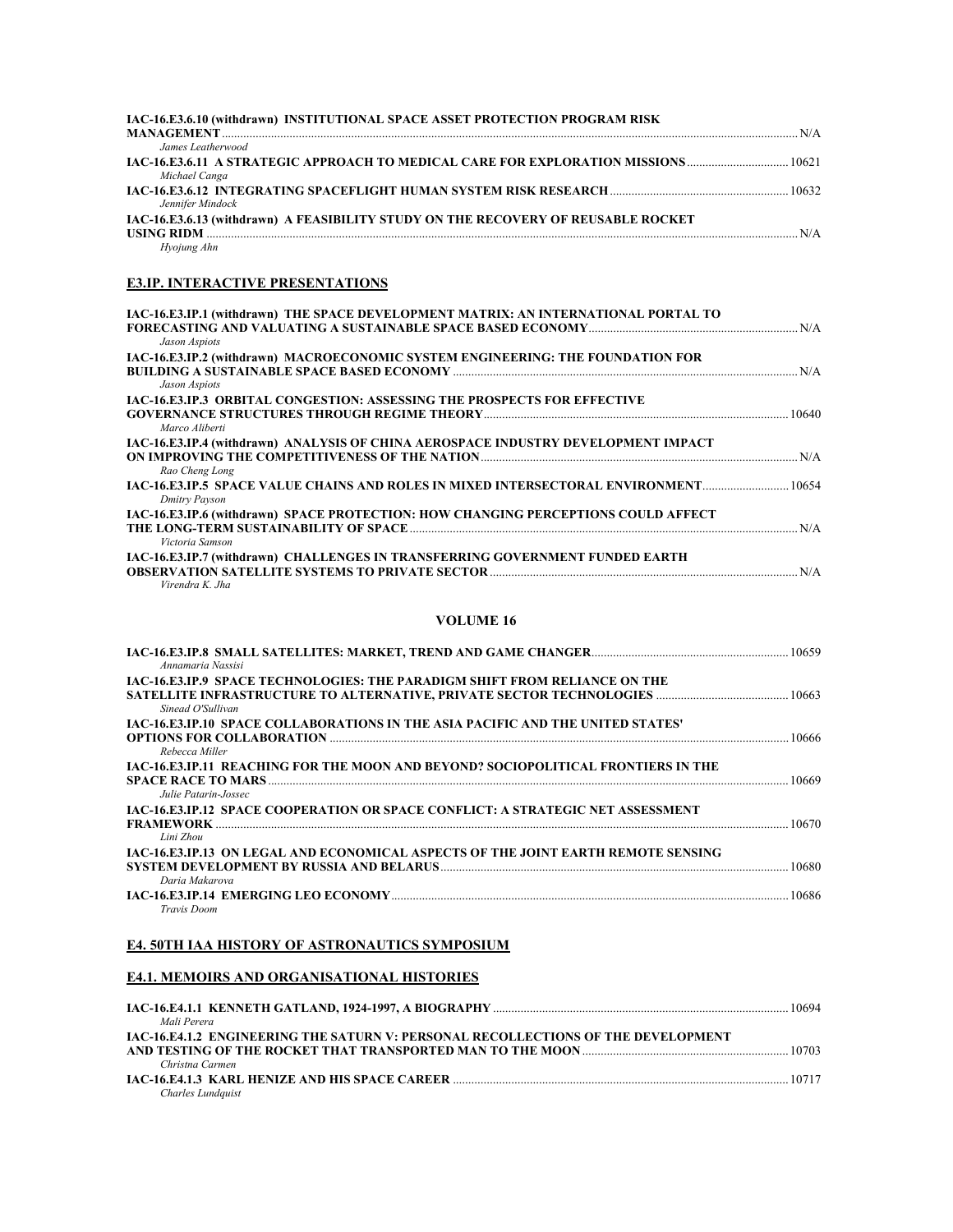| IAC-16.E4.1.4 THE ROLE OF HSUE-SHEN TSIEN IN THE FOUNDATION OF CHINA ACADEMY OF                               | 10718 |
|---------------------------------------------------------------------------------------------------------------|-------|
| Ming Li<br>IAC-16.E4.1.5 KARL POGGENSEE - A WIDELY UNKNOWN GERMAN ROCKET PIONEER - THE EARLY                  |       |
| Karlheinz Rohrwild                                                                                            | 10725 |
| <b>IAC-16.E4.1.6 AURELIUS BISAIL - FIRST ROCKET POWERED MODEL AIRPLANES IN VIENNA -</b><br>Karlheinz Rohrwild | 10751 |
| Hannes Mayer                                                                                                  |       |
| <b>IAC-16.E4.1.8 AUSTRIAN SOCIETY FOR THE ADVANCEMENT OF SPACE EXPLORATION -</b><br>Karlheinz Rohrwild        |       |

### **E4.2. SCIENTIFIC AND TECHNICAL HISTORIES**

| Frank H. Winter                                                                         |  |
|-----------------------------------------------------------------------------------------|--|
| James Burke                                                                             |  |
| IAC-16.E4.2.4 FROM DEALER OF DEATH TO GUARDIAN OF LIFE: MAN-RATING THE GEMINI TITAN     |  |
| <b>Benjamin Davis</b>                                                                   |  |
| IAC-16.E4.2.5 SUD AVIATION X 407 CASSEUR (SE 4600 SSBT) - THE UNKNOWN STEPPING STONE TO |  |
| Philippe Jung                                                                           |  |
| IAC-16.E4.2.6 THE ROLE OF THE AUSTRALIAN DEFENCE SCIENTIFIC SERVICE IN SPACE-RELATED    |  |
| Kerrie Dougherty                                                                        |  |
| IAC-16.E4.2.7 ROSETTA: 27 YEARS OF MISSION EVOLUTION FROM FIRST FEASIBILITY CONCEPTS    |  |
| TO FINAL IMPACT ON THE COMET <b>Example 27</b> 10827<br>Klaus Schilling                 |  |
| Tal Inbar                                                                               |  |
| IAC-16.E4.2.9 SPACE SAIL CUP DESIGN COMPETETION IN 1989: THE FIRST TIME FOR CHINA       |  |
| Ming Li                                                                                 |  |
|                                                                                         |  |
| Angel Felix Cuellar                                                                     |  |

### **E4.3A. HISTORY OF MEXICO AND LATIN AMERICA'S CONTRIBUTION TO ASTRONAUTICS**

| Federico Lazarin  |       |
|-------------------|-------|
|                   | 10862 |
| Pablo De Leon     |       |
| Antoine Arveiller | 10882 |
| Pablo De Leon     |       |

### **E4.3B. 50TH ANNIVERSARY OF IAA HISTORY SYMPOSIUM**

| Ake Ingemar Skoog |       |
|-------------------|-------|
|                   | 10926 |
| Philippe Jung     |       |

# **E5. 27TH IAA SYMPOSIUM ON SPACE AND SOCIETY**

### **E5.1. SPACE ARCHITECTURE: TECHNICAL ASPECTS, DESIGN, ENGINEERING, CONCEPTS AND MISSION PLANNING**

**IAC-16.E5.1.1 SPACE ARCHITECTURE, A TOOL TO REMOVE ROADBLOCKS ON THE SPACE EXPLORATION HIGHWAY** ..................................................................................................................................................................10942 *Olga Bannova*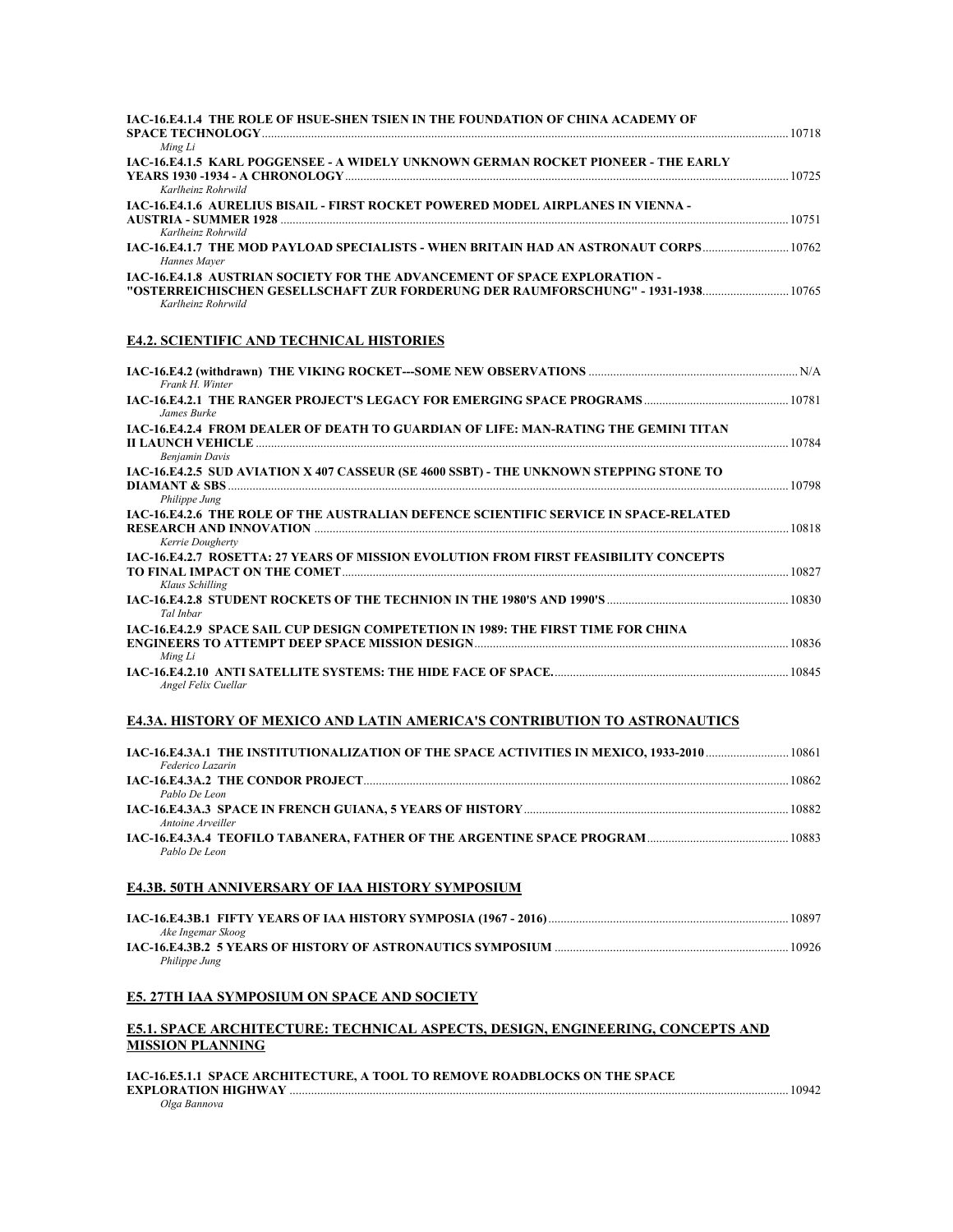| <b>Brent Sherwood</b>                                                                                                                 |  |
|---------------------------------------------------------------------------------------------------------------------------------------|--|
| James Burke                                                                                                                           |  |
| IAC-16.E5.1.4 (withdrawn) MARS ICE HOUSE: USING THE PHYSICS OF PHASE CHANGE IN 3D<br>Christna Ciardullo                               |  |
| Jackelynne Silva-Martnez                                                                                                              |  |
| IAC-16.E5.1.6 (withdrawn) SUSTAINABILITY-STRATEGIES FOR AN EXTENDED HUMAN PRESENCE ON                                                 |  |
| Marlies Arnhof<br>IAC-16.E5.1.7 EDEN ISS: HUMAN FACTORS AND SUSTAINABILITY FOR SPACE AND EARTH                                        |  |
| Irene Lia Schlacht<br>10995. IAC-16.E5.1.8 ARCHITECTURAL TOOLS FOR INFLUENCING THE PERCEPTION OF TIME IN SPACE<br>Maria Kolodziejczyk |  |
| IAC-16.E5.1.9 DESIGN AND IMPLEMENTATION OF A FRIENDLY ENVIRONMENT FOR LONG-                                                           |  |
| Yuanguang Wang<br>IAC-16.E5.1.10 (withdrawn) SANCTUARIES IN THE SKY. A COMPARATIVE ANALYSIS OF RELIGIOUS-<br>Michael Waltemathe       |  |
| E5.2. MODELS FOR SUCCESSFULLY APPLYING SPACE TECHNOLOGY BEYOND ITS ORIGINAL INTENT                                                    |  |
| IAC-16.E5.2.1 (withdrawn) ACCELERATING NASA TECHNOLOGY TRANSFER THROUGH STRATEGIC<br>Mark Dvorscak                                    |  |
| IAC-16.E5.2.2 SPACE RESEARCH AND TECHNOLOGY INTEGRATOR FOR ECONOMIC<br>Nona Minnifeld Cheeks                                          |  |
| 11003. IAC-16.E5.2.2 INNOVATIVE APPROACHES TO HUMAN RESPIRATORY SYSTEM PROTECTION<br>Guzel Kamaletdinova                              |  |
| IAC-16.E5.2.3 PUBLIC - PRIVATE INITIATIVES TO FOSTER TECHNOLOGY TRANSFERS, THE<br>Silvia Ciccarelli                                   |  |
| IAC-16.E5.2.4  THE IMPORTANCE OF THE LATIN AMERICAN APPROACH IN THE DEVELOPMENT OF<br>Soja Andrea Huerta Ramirez                      |  |
| 11017 IAC-16.E5.2.5 NEW WAYS OF SCIENTIFIC COMMUNICATION: OPEN ACCESS AND OPEN DATA<br>Alfonso Lamanna                                |  |
| IAC-16.E5.2.6 SPACE ASSETS, TECHNOLOGY AND SERVICES IN SUPPORT OF ENERGY POLICY 11028<br>Christopher Vasko                            |  |
| IAC-16.E5.2.7 TELEMEDICINE/E-HEALTH FOR UNIVERSAL HEALTHCARE: NEED ANALYSIS AND<br>Murthy Remilla                                     |  |
| IAC-16.E5.2.8 (withdrawn) CAPE (CLIMATE ANTICIPATION PERSONAL ENVIRONMENT):<br>Sue Fairburn                                           |  |
| IAC-16.E5.2.9 APPLICATION OF TELEMEDICINE IN UNCONVENTIONAL AREAS IN INDIA : CASE<br>Murthy Remilla                                   |  |
| <b>E5.3. CONTEMPORARY ARTS PRACTICE AND OUTER SPACE: A MULTIDISCIPLINARY APPROACH</b>                                                 |  |
| Ale De La Puente                                                                                                                      |  |
| <b>Bernard Foing</b>                                                                                                                  |  |
| IAC-16.E5.3.3 DESIGN SPACE FOR SPACE DESIGN: DIALOGS THROUGH BOUNDARY OBJECTS AT<br><b>Tibor Balint</b>                               |  |
| IAC-16.E5.3.4 FIRST LIGHT: OBTAINING A COSMIC PERSPECTIVE THROUGH EXPLORATIONS OF<br>Melanie King                                     |  |
| IAC-16.E5.3.5 CLIMATEXCHANGE: CREATING MOVING CLOUDS INTO DIAPHANOUS SCULPTURES<br>Ioannis Michaloudis                                |  |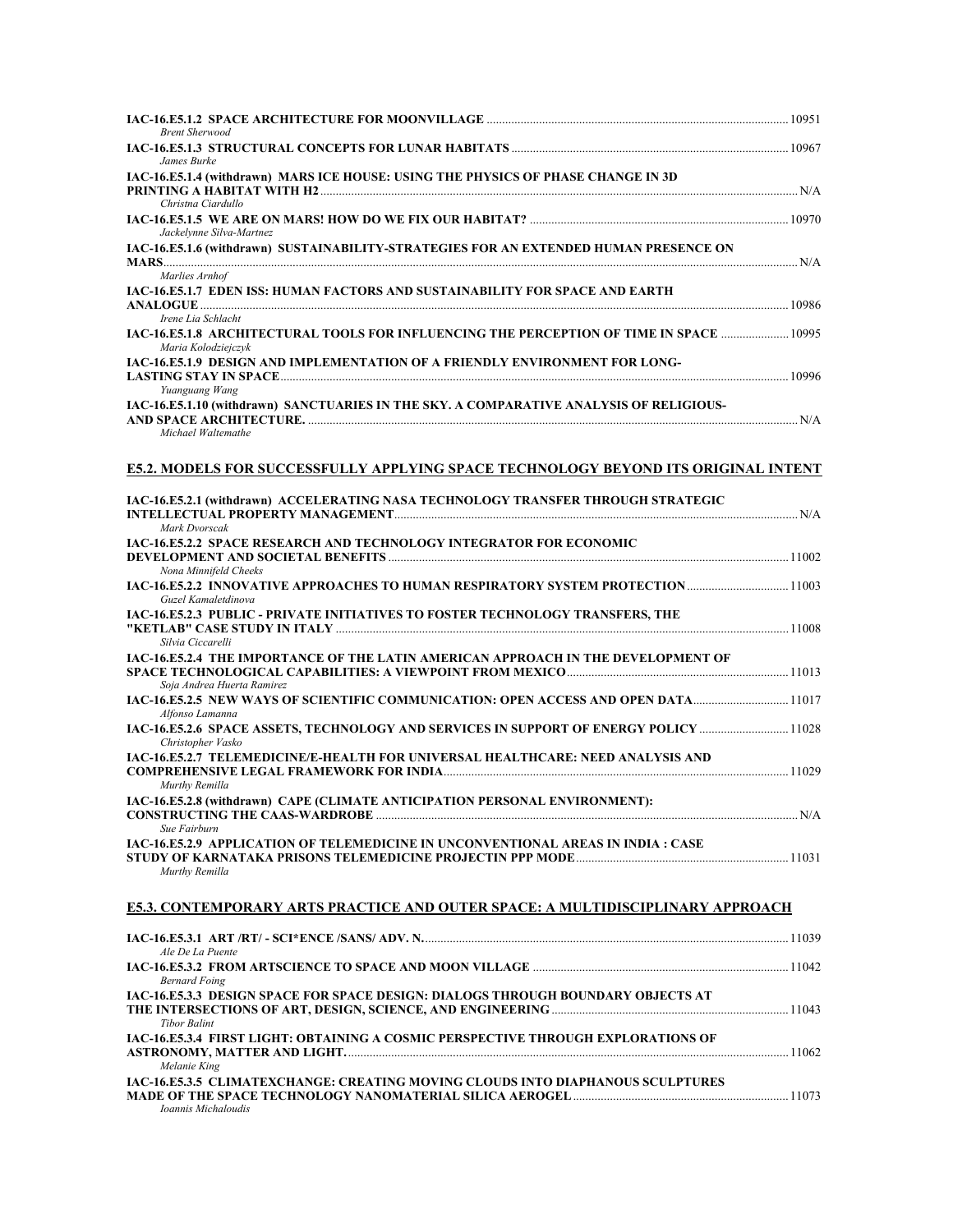| Jorge Ramirez                                                                                                                                                                    | 1083 |
|----------------------------------------------------------------------------------------------------------------------------------------------------------------------------------|------|
| IAC-16.E5.3.7 CONCEALED BEAUTY IN BROKEN SYMMETRY: THE CREATION OF A COSMIC ART                                                                                                  |      |
| Yuri Tanaka<br>Renate Pohl                                                                                                                                                       |      |
| IAC-16.E5.3.9 (withdrawn) THE FINAL FRONTIER: HOW ARTISTS WILL INSPIRE THE NEXT                                                                                                  | N/A  |
| Mandy Sweeney<br>IAC-16.E5.3.10 'TO SPACE'- THE CREATION OF A LIVE THEATRE PERFORMANCE PIECE ABOUT<br>SPACE EXPLORATION, FORMED THROUGH A COLLABORATION BETWEEN ARTISTS, THEATRE |      |
| Niamh Shaw                                                                                                                                                                       |      |

# **E5.4. SPACE ASSETS AND DISASTER MANAGEMENT**

| IAC-16.E5.4.1 NASA DISASTER RESPONSE AND RESPONSE TO 2015 M7.8 NEPAL EARTHQUAKE 11103<br>Ernesto Diaz |  |
|-------------------------------------------------------------------------------------------------------|--|
| IAC-16.E5.4.2 KINETIC INTERCEPTION STRATEGY FOR ASTEROID DEFLECTION USING DEFUNCT                     |  |
|                                                                                                       |  |
| Daniel Brack                                                                                          |  |
| Patrizia Sacco                                                                                        |  |
| IAC-16.E5.4.4 USING EARTH OBSERVATION DATA TO HELP ACHIEVE THE UNITED NATIONS                         |  |
|                                                                                                       |  |
| Krystal Wilson                                                                                        |  |
| IAC-16.E5.4.5 THE ROLE OF SATELLITE DATA IN ENHANCING EU MEMBERS' PORT SECURITY                       |  |
|                                                                                                       |  |
| Carlo Golda                                                                                           |  |
| IAC-16.E5.4.6 FROM SPACE POSSIBILITIES TO EARTHLY PRACTICE - INTEGRATED USE OF SPACE-                 |  |
| Jakub Ryzenko                                                                                         |  |
| IAC-16.E5.4.7 (withdrawn) MODELLING AND PROTOTYPING A DISASTER TV CHANNEL AND A                       |  |
| Khutso Ngoasheng                                                                                      |  |
| IAC-16.E5.4.8 TEN YEARS OF KNOWLEDGE AND EXPERIENCE UNDER UN-SPIDER TO BRING SPACE-                   |  |
| Luc St-Pierre                                                                                         |  |
| IAC-16.E5.4.9 TOWARDS A STANDARD LICENSING SCHEME FOR THE ACCESS AND USE OF                           |  |
| Nathan Clark                                                                                          |  |
| IAC-16.E5.4.10 MONITORING OF SEISMIC ACTIVITY AT SUB-SATELLITE TRACK USING                            |  |
|                                                                                                       |  |
| Alexander Makarov                                                                                     |  |

# **E5.5. SPACE SOCIETIES, PROFESSIONAL ASSOCIATIONS AND MUSEUMS**

| IAC-16.E5.5.1 A MARS YARD IN THE MUSEUM: RESEARCH, EDUCATION AND OUTREACH 11164<br>Kerrie Dougherty        |       |
|------------------------------------------------------------------------------------------------------------|-------|
| Fabrizio Perrelli                                                                                          |       |
| 1180 IAC-16.E5.5.3 THE CHILDREN SCIENCE CONFERENCE WHEN CHILDREN ARE IN CHARGE<br>Ines Prieto              |       |
| Nebiyu Mohammed                                                                                            |       |
| IAC-16.E5.5.5 SPACE MUSEUM 2. : CREATING A NEW SPACE MUSEUM WITH THE INVOLVMENT AND<br>Tal Inbar           |       |
| 1194. IAC-16.E5.5.6 SPACEBOARD-THE PROFESSIONAL NETWORK OF THE SPACE INDUSTRY<br><i>Maxime Sixdeniers</i>  |       |
| IAC-16.E5.5.7 SHAPING THE SPACE TECHNOLOGY ROADMAP THROUGH INTERNATIONAL<br>Antonio Eduardo Gutierrez Nava | 11198 |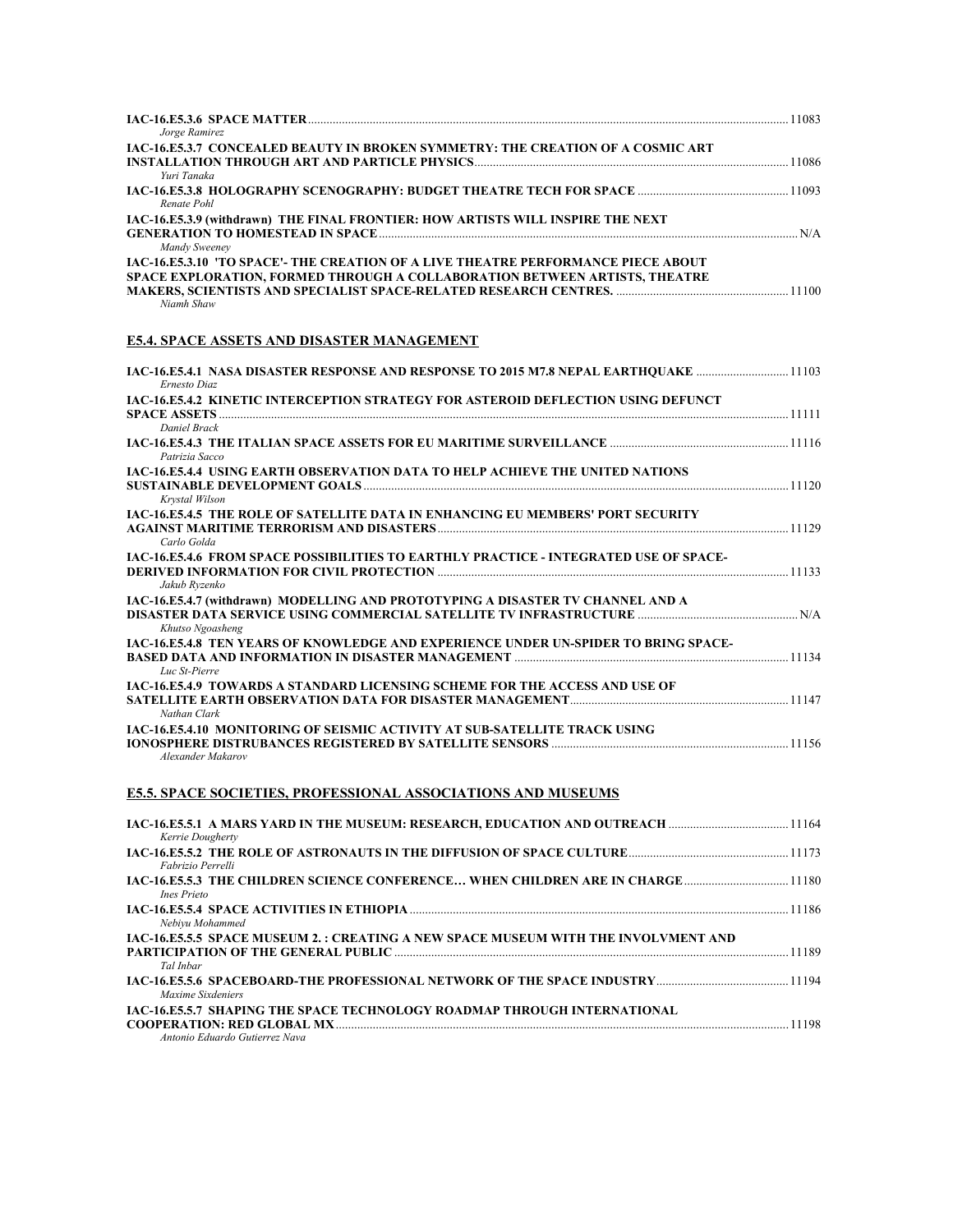### **E5.IP. INTERACTIVE PRESENTATIONS**

| <b>IAC-16.E5.IP.1 HUMAN RESOURCES AS A KEY FACTOR TO DEFINE THE SUCCESS OF A NEW SPACE</b>                     |  |
|----------------------------------------------------------------------------------------------------------------|--|
| Victoria Valle Pinto                                                                                           |  |
| David Lemus                                                                                                    |  |
| IAC-16.E5.IP.3 EXOPLANET LOT: USING CONTEMPORARY ART TO VISUALISE POTENTIAL                                    |  |
| Rob La Frenais                                                                                                 |  |
| Ioannis Michaloudis                                                                                            |  |
| IAC-16.E5.IP.5 SPIRITED SKIES PROJECT: SILICA AEROGEL DOMES FOR THE HABITAT OF THE                             |  |
|                                                                                                                |  |
| Ioannis Michaloudis                                                                                            |  |
| 1248. [1248] IAC-16.E5.IP.6 ACTING IN THE WEIGHTLESS ENVIRONMENT: PREPARATION AND PERFORMANCE<br>Ruth McAvinia |  |
| Pawei Chodosiewicz                                                                                             |  |

#### **E6. BUSINESS INNOVATION SYMPOSIUM**

#### **E6.1. INNOVATION, ENTREPRENEURSHIP & INVESTMENT: THE MICROSCOPIC PERSPECTIVE**

| IAC-16.E6.1.1 DEVELOPMENT ROADMAP AND BUSINESS CASE FOR A PRIVATE MARS                                         |  |
|----------------------------------------------------------------------------------------------------------------|--|
| <b>SETTLEMENT.</b>                                                                                             |  |
| Carlos Manuel Entrena Utrilla                                                                                  |  |
| 11279 IAC-16.E6.1.2 IN-ORBIT SPACECRAFT MANUFACTURING: NEAR-TERM BUSINESS CASES<br>Ruslan Skomorohov           |  |
| IAC-16.E6.1.3 MOBILE APPLICATION FOR BUSINESS TRAVELLERS USING SATELLITE IMAGES AND                            |  |
| Ana Cristna Van Oijhuizen Galhego Rosa                                                                         |  |
| <b>IAC-16.E6.1.4 SPACE EXPLORATION THROUGH SELF-REPLICATION TECHNOLOGY COMPENSATES</b>                         |  |
|                                                                                                                |  |
| Alex Ellery                                                                                                    |  |
| IAC-16.E6.1.5 A NOVEL APPROACH TO INNOVATION PLATFORMS: SYMBIOTIC ON/OFF SPACES,                               |  |
| <b>CROSS-INDUSTRY SPONSOR</b> 21316                                                                            |  |
| Jean-Dominique Coste                                                                                           |  |
| IAC-16.E6.1.6 INNOVATION AND R&D AT OHB SYSTEM: INNOVATION FROM AN UPCOMING LSI'S                              |  |
| <b>POINT OF VIEW</b> 21323                                                                                     |  |
| Egbert Jan Van Der Veen                                                                                        |  |
| IAC-16.E6.1.7 THE INNOVATION LANDSCAPE WITHIN A LARGE GOVERNMENT AGENCY:                                       |  |
| <b>PROMISING PRACTICES FROM THE U.S. NATIONAL AERONAUTICS AND SPACE ADMINISTRATION  11330</b><br>Danielle Wood |  |
| IAC-16.E6.1.8 THE NECESSITY OF PUBLIC PRIVATE PARTNERSHIP PROJECTS AND COOPERATION                             |  |
| DEVELOPMENT FRAMEWORK TO EXECUTE AEROSPACE INITIATIVES IN CENTRAL AMERICA.                                     |  |
| THE CASE OF ESAI, EL SALVADOR, CENTRAL AMERICA: NETWORKING ANALYSIS, CURRENT                                   |  |
| SITUATION AND PERSPECTIVES <b>Example 2006</b> 1349<br>Luis Alfaro                                             |  |
| <b>IAC-16.E6.1.9 INTELLIGENT MANAGEMENT - BASED ON LAND COVER FEATURE CHANGES</b>                              |  |
| <b>DETECTED BY SATELLITE IMAGERY</b> 21359<br>Wei Sun                                                          |  |
| IAC-16.E6.1.10 THE MODEL OF PUBLIC- PRIVATE PARTNERSHIPS IN TELECOMMUNICATIONS IN                              |  |
|                                                                                                                |  |
| Camilo Guzman Gomez                                                                                            |  |
| <b>IAC-16.E6.1.11 PLACEHOLDER FOR WINNER OF THE "SPACE IS BUSINESS" PAPER-WRITING</b>                          |  |
|                                                                                                                |  |
| Ken Davidian                                                                                                   |  |

### **VOLUME 17**

### **E6.2. INNOVATION, ENTREPRENEURSHIP & INVESTMENT: THE MESOSCOPIC PERSPECTIVE**

**IAC-16.E6.2.1 FROM AVIATION TO SPACE TOURISM - CONSUMER ISSUE: A STUDY OF TOURIST ATTITUDE TOWARDS THE SPACE TRAVEL AND INNOVATIVE SPACE TOURISM TECHNOLOGY IN CHINA AND TAIWAN** .............................................................................................................................................................................11372

*Eva Yi-Wei Chang*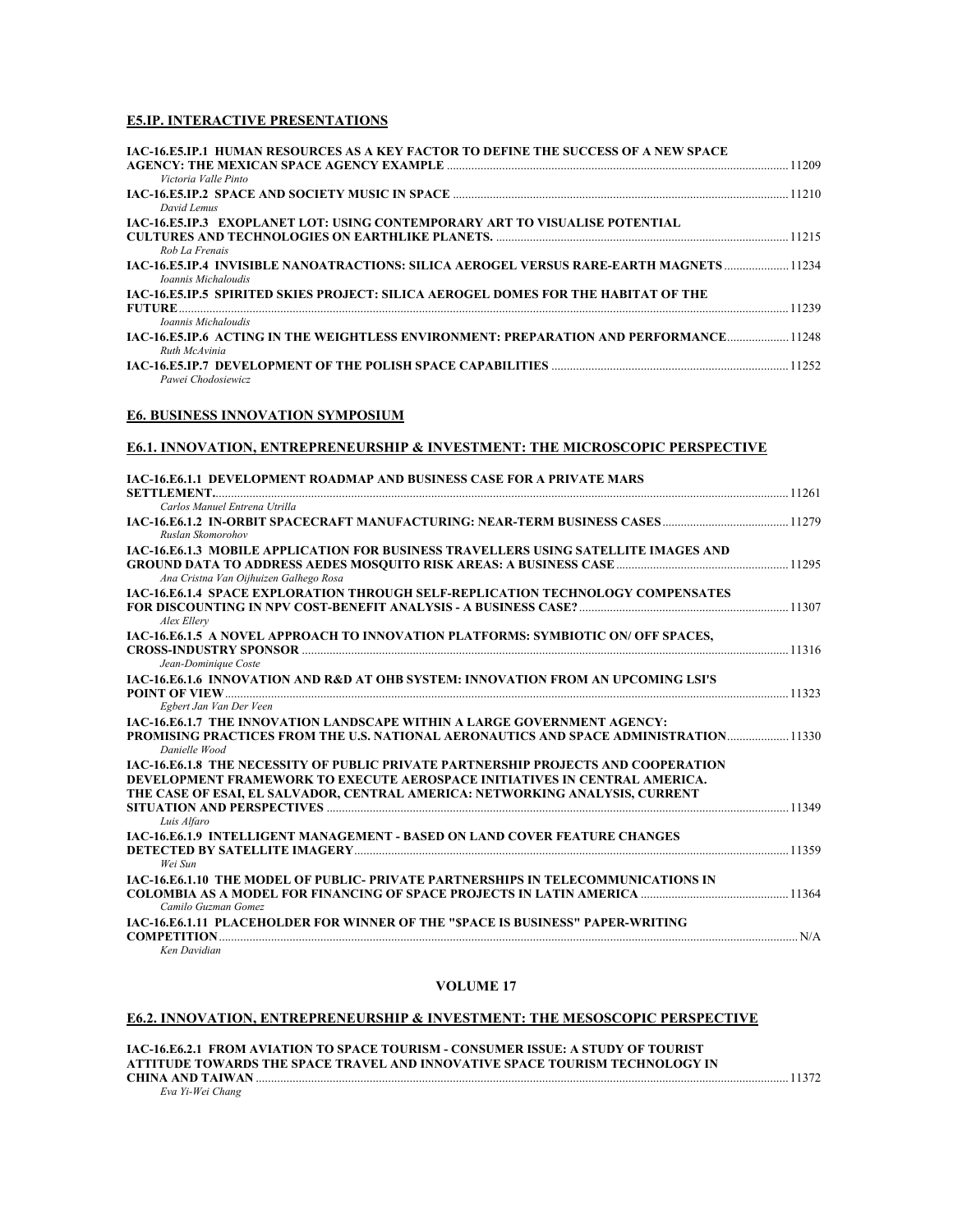| IAC-16.E6.2.3 (withdrawn) SUPPORTING THE CANADIAN SPACE SECTOR, THE CANADIAN SPACE              |     |
|-------------------------------------------------------------------------------------------------|-----|
| Marc Boucher                                                                                    |     |
| IAC-16.E6.2.4 SPACE DEVELOPMENT CENTERS AS CONTRIBUTORS TO THE DEVELOPMENT OF THE               |     |
| Jose Rafael Torres Coronado                                                                     |     |
| IAC-16.E6.2.5 BUT CAN IT BLEND?: AN ANALYSIS OF THE SUCCESS OF INCUBATORS TO NURTURE            |     |
| Thomas Olson                                                                                    |     |
| IAC-16.E6.2.6 (withdrawn) FRESH WIND OF NEW SPACE EAST TO WEST: HOW ESA-BICS COULD BE           | N/A |
| Maria Lucas Rhimbassen                                                                          |     |
| IAC-16.E6.2.7 AN HISTORIC EVENT ANALYSIS OF THE EVOLVING HUMAN SUBORBITAL                       |     |
| Ken Davidian                                                                                    |     |
| IAC-16.E6.2.8 THE OPENING OF THE CIS-LUNAR COMMERCIAL FRONTIER: A CRITICAL PATH                 |     |
|                                                                                                 |     |
| John Culton                                                                                     |     |
| 1432 IAC-16.E6.2.10 BREAKING THE ICE FOR SPACE BUSINESS AND INVESTMENT IN JAPAN<br>Misuzu Onuki |     |
| IAC-16.E6.2.11 INTELLECTUAL PROPERTY MANAGEMENT STRATEGIES OF START-UPS IN SPACE-               |     |
|                                                                                                 |     |
| Paola Belingheri                                                                                |     |
| IAC-16.E6.2.12 (withdrawn) THE USE OF SPIN-OFF RESULTS AS A MARKETING TOOL FOR EMERGING         |     |
|                                                                                                 |     |

*Walter Peeters* 

# **E6.3. INNOVATION, ENTREPRENEURSHIP & INVESTMENT: THE MACROSCOPIC PERSPECTIVE**

| IAC-16.E6.3.1 ENTREPRENEURIAL PRACTICES IN HIGHLY INSTITUTIONALIZED EUROPEAN SPACE<br>11447 - 11447 - 11447 - 11447 - 1150 - 1250 - 1350 - 1350 - 1350 - 1350 - 1350 - 1350 - 1350 - 1350 - 1350 - 1                                                                                                                                      |       |
|-------------------------------------------------------------------------------------------------------------------------------------------------------------------------------------------------------------------------------------------------------------------------------------------------------------------------------------------|-------|
| Daniel Sagath                                                                                                                                                                                                                                                                                                                             |       |
| Jennifer Lauren Napier                                                                                                                                                                                                                                                                                                                    |       |
| IAC-16.E6.3.3 CURRENT TRENDS AND PERSPECTIVES OF THE PRIVATE ENTREPRENEURSHIP<br>Daria Makarova                                                                                                                                                                                                                                           |       |
| IAC-16.E6.3.4 INNOVATION, ENTREPRENEURSHIP AND CORPORATE SOCIAL RESPONSIBILITY: AN<br>Chioma Semanas                                                                                                                                                                                                                                      |       |
| Paola Belingheri                                                                                                                                                                                                                                                                                                                          |       |
| IAC-16.E6.3.6 SPACECROWD - NEXTGEN EARLY-STAGE EQUITY FOR SPACE-ENABLED BUSINESS<br>VENTURES <b>And The Contract of the Contract of the Contract of the Contract of the Contract of the Contract of the Contract of the Contract of the Contract of the Contract of the Contract of the Contract of the Contract of </b><br>Joerg Kreisel | 11493 |
| IAC-16.E6.3.7 SPACE SOLUTIONS ALLIANCE: ESTABLISHING CROSS-INDUSTRY PARTNERSHIPS TO<br>Angelika Daniels                                                                                                                                                                                                                                   |       |
| IAC-16.E6.3.8 NEWSPACE RECENT EVOLUTION : AN OPPORTUNITY FOR EUROPE TO ENTER THE<br>11499                                                                                                                                                                                                                                                 |       |
| Max Grimard<br>IAC-16.E6.3.9 (withdrawn) THE CASE OF BRINGING SOCIO ECONOMICAL CHANGE, BY                                                                                                                                                                                                                                                 |       |
| Svlvia Dekeizer<br>IAC-16.E6.3.10 ISAAC: INFERENTIAL SEMANTIC ANALYSIS FOR THE AGGREGATION OF                                                                                                                                                                                                                                             |       |
| <b>COMPANIES</b> 11507<br>Filippo Ugolini<br>IAC-16.E6.3.11 (withdrawn) BRINGING DOWN THE REGULATORY ENTRY BARRIERS TO THE SPACE                                                                                                                                                                                                          |       |
| <b>SECTOR</b> N/A                                                                                                                                                                                                                                                                                                                         |       |
| Pablo Zurdo Santos                                                                                                                                                                                                                                                                                                                        |       |

### **E6.IP. INTERACTIVE PRESENTATIONS**

| IAC-16.E6.IP.1_REMOTE WORKFORCE IN SPACE - HOW ENTREPRENEURS AND STARTUPS WITH     |       |
|------------------------------------------------------------------------------------|-------|
|                                                                                    | 11516 |
| Bernd Michael Weiss                                                                |       |
| IAC-16.E6.IP.2_ANALYSIS OF CAPACITIES AND NEEDS OF CZECH ORGANISATIONS INVOLVED IN |       |
|                                                                                    | 11517 |
| Michal Vaclavik                                                                    |       |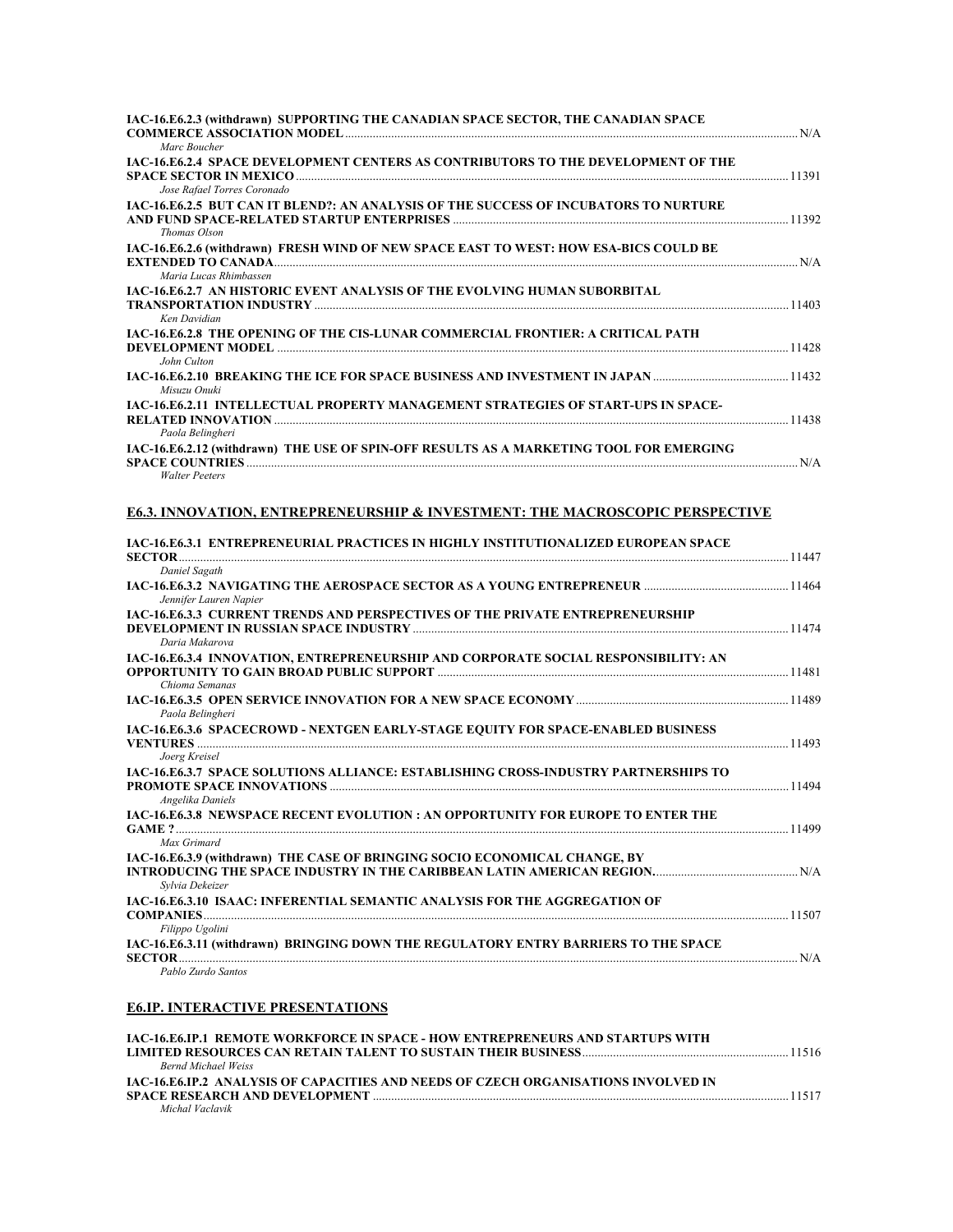| Oleg Aleksandrov                                                                    |       |
|-------------------------------------------------------------------------------------|-------|
| IAC-16.E6.IP.4 (withdrawn) NEWEST CARRIER ROCKETS OF A SUPERHEAVY CLASS AS REAL WAY |       |
| Oleg Aleksandrov                                                                    | N/A   |
| IAC-16.E6.IP.5 COMMERCIAL SPACE STATIONS WITH ARTIFICIAL GRAVITATION AS REAL        |       |
| <b>BUSINESS</b><br>Oleg Aleksandrov                                                 | 11522 |
| IAC-16.E6.IP.6 NEW TECHNICAL AND BUSINESS PROJECT OF PRIVATE SELF-PAYBACK PILOTED   |       |
|                                                                                     |       |
| Oleg Aleksandrov                                                                    |       |

# **E7. 59TH IISL COLLOQUIUM ON THE LAW OF OUTER SPACE**

### **E7.1. 8TH NANDASIRI JASENTULIYANA KEYNOTE LECTURE ON SPACE LAW AND YOUNG SCHOLARS SESSION**

| Kai-Uwe Schrogl                                                                                                                                                                                           |  |
|-----------------------------------------------------------------------------------------------------------------------------------------------------------------------------------------------------------|--|
| IAC-16.E7.1.2 ARTICLE III OF OUTER SPACE TREATY AND ITS RELEVANCE IN THE                                                                                                                                  |  |
| Pierfrancesco Breccia                                                                                                                                                                                     |  |
| IAC-16.E7.1.3 THE IMPACT OF NATIONAL SPACE LEGISLATION AND SUBSEQUENT STATE<br><b>PRACTICE ON THE INTERPRETATION OF INTERNATIONAL PRINCIPLES OF SPACEFARING 11549</b><br>Philip De Man                    |  |
| IAC-16.E7.1.4 LEGAL ISSUES OF A MOON-VILLAGE: FROM THE APPLICATION OF CURRENT SPACE<br>Petros Eloi                                                                                                        |  |
| IAC-16.E7.1.5 BIG DATA FROM SPACE - LEGAL ISSUES RELATED TO ACCESS AND DISSEMINATION<br>Dimitra Stefoudi                                                                                                  |  |
| IAC-16.E7.1.6 CAPACITY-BUILDING OF THE INTERNATIONAL LEGAL FRAMEWORK FOR<br>MITIGATING CONSEQUENCES FROM NON-OPERATIONAL SMALL SATELLITES: ADVANCING                                                      |  |
| Olga Stelmakh-Drescher                                                                                                                                                                                    |  |
| Konstantna Liperi                                                                                                                                                                                         |  |
| IAC-16.E7.1.8 ALTERNATIVE DISPUTE RESOLUTION IN THE FIELD OF SATELLITE<br>Simona Spassova                                                                                                                 |  |
| IAC-16.E7.1.9 THE PUBLIC SERVICE EXEMPTION IN THE SPACE PROTOCOL IN LIGHT OF THAT<br>Tugrul Cakir                                                                                                         |  |
| Joveeta Chaterjee                                                                                                                                                                                         |  |
| IAC-16.E7.1.11 INNOVATIVE CONTRACTS FOR INNOVATIVE SPACE: "BEST EFFORTS" AND THE<br><b>EMERGENCE OF ENVIRONMENTAL SUSTAINABILITY PROVISIONS IN SPACE INDUSTRY</b>                                         |  |
| Nicholas Puschman                                                                                                                                                                                         |  |
| IAC-16.E7.1.12 (withdrawn) INTERNATIONAL COOPERATION IN SPACE ACTIVITIES IN EUROPE, THE<br>ARIANE 6 PROJECT EXAMPLE NARA ARIAN NARA NA NARA NA NARA NA NARA NA NARA NA NARA NA NARA NA NARA NA NARA NA NA |  |
| Caroline Thro<br>IAC-16.E7.1.13 THE POSSIBLE LIABILITY OF THE STATE WHICH DOES NOT FALL WITHIN THE                                                                                                        |  |
| Akiko Watanabe                                                                                                                                                                                            |  |
| Hannes Mayer                                                                                                                                                                                              |  |

### **E7.2. LEGAL PERSPECTIVES ON SPACE RESOURCES AND OFF-EARTH MINING**

| <b>IAC-16.E7.2.1 THE HAGUE SPACE RESOURCES GOVERNANCE WORKING GROUP: A PROGRESS</b> |      |
|-------------------------------------------------------------------------------------|------|
| <b>REPORT</b>                                                                       | 1635 |
| Tanja Masson-Zwaan                                                                  |      |
| IAC-16.E7.2.2 TITLE IV OF THE U.S. COMMERCIAL SPACE LAUNCH COMPETITIVENESS ACT OF   |      |
| 2015: A CRITICAL STEP FORWARD IN FACILITATING THE DEVELOPMENT OF A VIABLE SPACE     |      |
| <b>INFRASTRUCTURE</b>                                                               | 1638 |
| Sagi Kfir                                                                           |      |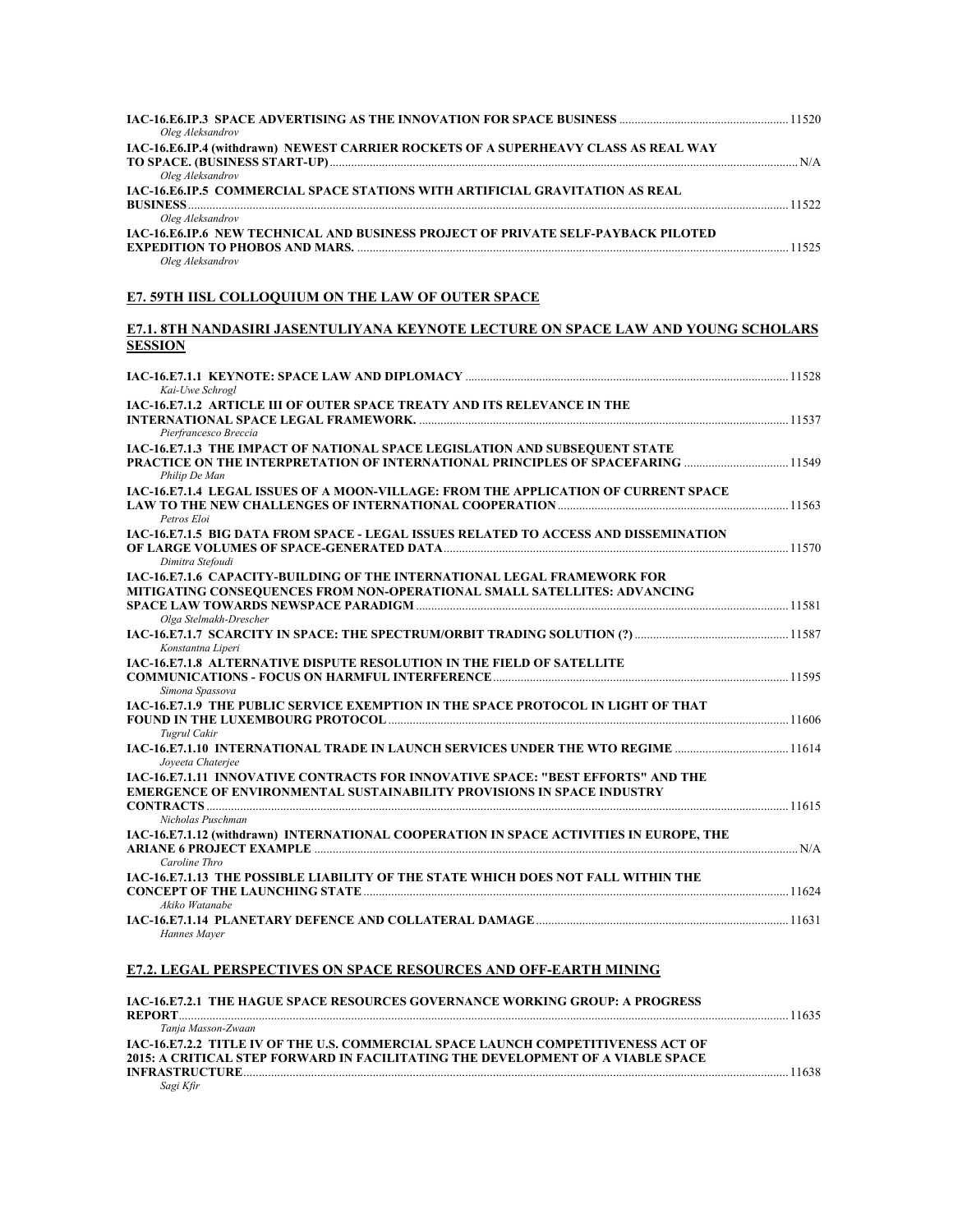| IAC-16.E7.2.3 THE RELATIONSHIP BETWEEN THE OUTER SPACE TREATY AND CUSTOMARY                                                                                                         |  |
|-------------------------------------------------------------------------------------------------------------------------------------------------------------------------------------|--|
| Ram S. Jakhu                                                                                                                                                                        |  |
| IAC-16.E7.2.4 COSPAR RECOMMENDATIONS IN A NEW CONTEXT? ENVIRONMENTAL ASPECTS OF                                                                                                     |  |
| Mahulena Hofmann                                                                                                                                                                    |  |
| IAC-16.E7.2.5 "THE DAWN OF AN INTERNATIONAL REGIME FOR SPACE RESOURCES:<br>Olavo De Oliveira Bittencourt Neto                                                                       |  |
| IAC-16.E7.2.6 THE END OF THE CONCEPT OF "COMMON HERITAGE OF MANKIND"? - THE VIEWS                                                                                                   |  |
| Irmgard Marboe<br>IAC-16.E7.2.7 (withdrawn) THE LEGALITY OF UNILATERAL EXPLOITATION OF NON-RENEWABLE<br>RESOURCES IN OUTER SPACE AND THE NEED FOR AN INTERNATIONAL COORDINATING AND |  |
| Jinvuan Su<br>Virgiliu Pop                                                                                                                                                          |  |
| IAC-16.E7.2.9 3D PRINTING USING MATERIAL FROM CELESTIAL BODIES: A METHOD TO<br>Michail Chatzipanagiots                                                                              |  |
| IAC-16.E7.2.10 (withdrawn) UTILIZATION - CONSUMPTION - APPROPRIATION: ASTEROID MINING IS                                                                                            |  |
| Annete Froehlich<br>IAC-16.E7.2.11 THE PARADOX OF UNITED STATES' POSITION ON THE MOON AGREEMENT 11702<br>Melissa K. Force                                                           |  |
| IAC-16.E7.2.12 (withdrawn) OFF-EARTH MINING: LESSONS TO BE LEARNED FROM DEEP SEABED                                                                                                 |  |
| Lota Viikari                                                                                                                                                                        |  |
| IAC-16.E7.2.13 LEGAL CHALLENGES IN FRONT OF PRIVATE SECTORS ON EXPLORATION OF SPACE<br>Hamid Kazemi                                                                                 |  |
| IAC-16.E7.2.14 (withdrawn) THE APPLICATION OF INTERNATIONAL TRADE LAW TO SPACE MINING<br>V. Gopala Krishnan                                                                         |  |
| Eytan Tepper                                                                                                                                                                        |  |
| IAC-16.E7.2.16 SPACE RESOURCES EXPLOITATION FROM THE INTERNATIONAL AND DOMESTIC<br>Olga Volynskaya                                                                                  |  |
| <b>E7.3. CONTEMPORARY CONSIDERATIONS ABOUT THE 1986 PRINCIPLES RELATING TO REMOTE</b>                                                                                               |  |
| <b>SENSING OF THE EARTH FROM SPACE</b>                                                                                                                                              |  |
| Alvaro Fabricio Dos Santos                                                                                                                                                          |  |
| IAC-16.E7.3.2 TOWARDS A NEW APPROACH TO SUPPORT THE1986 UN PRINCIPLES ON REMOTE                                                                                                     |  |
| Ali Akbar Golroo<br>IAC-16.E7.3.3 THE ROLE OF SOVEREIGNTY IN REMOTE SENSING AND CUSTOMARY                                                                                           |  |
| Andrea Harrington                                                                                                                                                                   |  |
| IAC-16.E7.3.4 (withdrawn) CONTEMPORARY CONSIDERATIONS ABOUT THE 1986 UN PRINCIPLES<br>Ranjana Kaul                                                                                  |  |
| IAC-16.E7.3.5 THE SATELLITE AND THE INDIVIDUAL: THE LEGAL RESOLUTION OF REMOTE<br>P. J. Blount                                                                                      |  |
| Gabriella Catalano                                                                                                                                                                  |  |
| IAC-16.E7.3.7 IS THERE THE NEED TO EXPAND THE SCOPE OF THE UNITED NATIONS REMOTE                                                                                                    |  |
| Catherine Doldirina                                                                                                                                                                 |  |
| Olivier Ribbelink                                                                                                                                                                   |  |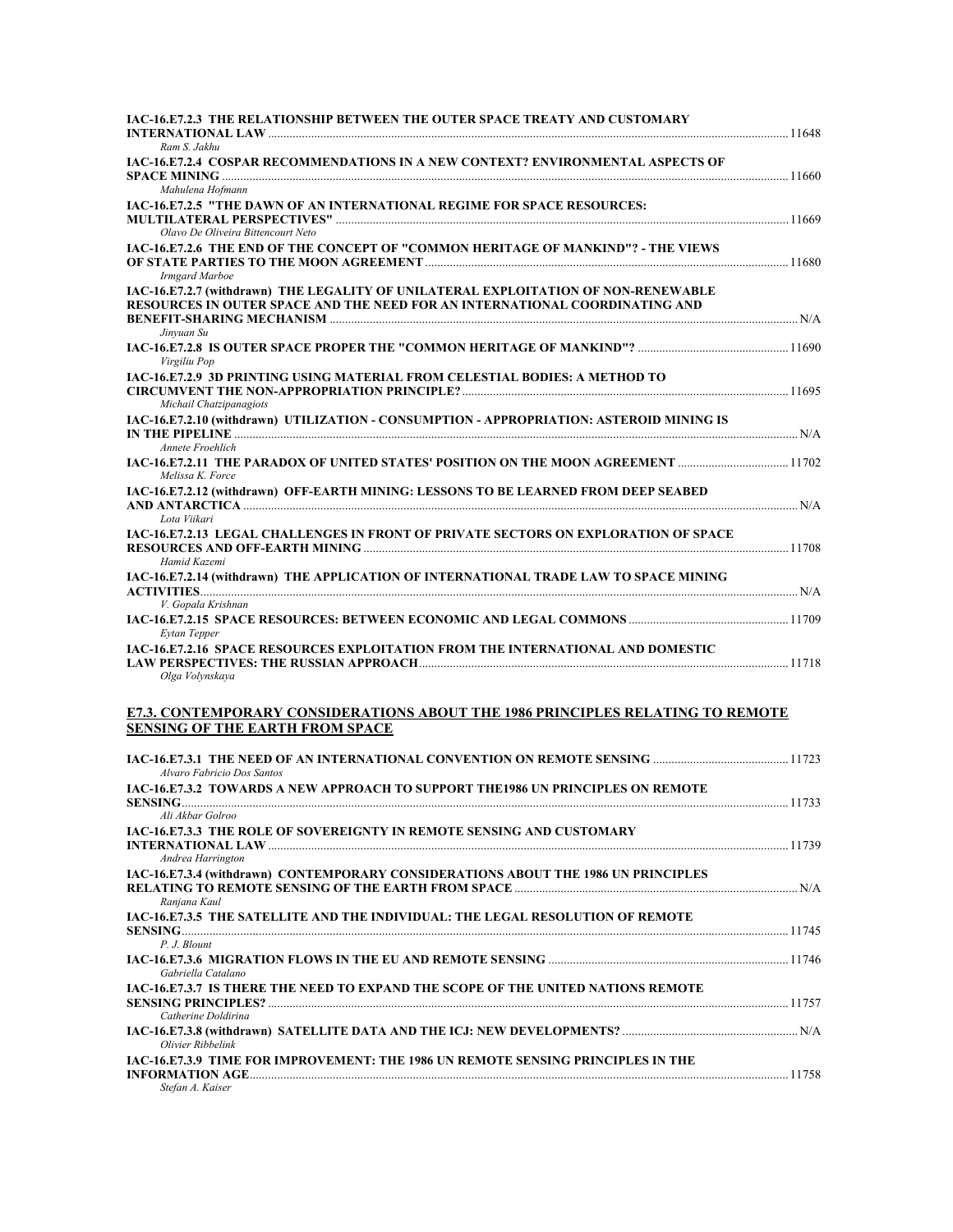#### **E7.4. LEGAL CHALLENGES REPRESENTED BY LARGE SATELLITE INFRASTRUCTURES AND CONSTELLATIONS**

| Lesley Jane Smith                                                                                                                                                                                              |  |
|----------------------------------------------------------------------------------------------------------------------------------------------------------------------------------------------------------------|--|
| IAC-16.E7.4.2 NON-GSO FSS SATELLITE SYSTEMS - TOMORROW CHALLENGES FOR THE ITU RADIO                                                                                                                            |  |
| Yvon Henri                                                                                                                                                                                                     |  |
| Jilian Wang                                                                                                                                                                                                    |  |
| IAC-16.E7.4.4 (withdrawn) THE NECESSITY AND FEASIBILITY OF LEGAL AND REGULATORY<br>Guoyu Wang                                                                                                                  |  |
| IAC-16.E7.4.5 BRINGING INTO USE OF FREQUENCY ASSIGNMENTS FOR NON-GSO<br>Elina Morozova                                                                                                                         |  |
| IAC-16.E7.4.6  BLACK MARKET LAUNCHES OF SMALL SATELLITES: A NEW CHALLENGE FOR THE<br>George Anthony Long                                                                                                       |  |
| 11797 IAC-16.E7.4.7 EVOLVING OPERATOR "DUTY OF CARE" FOR LARGE SATELLITE CONSTELLATIONS 1<br>James Rendleman                                                                                                   |  |
| IAC-16.E7.4.8 DEALING WITH THE REGULATORY VACUUM IN LEO: NEW INSURANCE SOLUTIONS<br>Neta Palkovitz                                                                                                             |  |
| Ntorina Antoni                                                                                                                                                                                                 |  |
| IAC-16.E7.4.10  RESPONSIVE, ON-DEMAND SMALL SATELLITE CONSTELLATION LAUNCHES FROM<br>11803. [1803] THE STRATOSPHERE: AN OPPORTUNITY FOR THE EUROPEAN LAWMAKER …………………………………………………………………<br>Annelie Schoenmaker |  |
| IAC-16.E7.4.11   THE LEGAL DIMENSIONS OF CYBER-CONFLICT WITH REGARD TO LARGE<br>Larry Martnez                                                                                                                  |  |
| IAC-16.E7.4.12   REIMAGINING NATIONAL REGULATORY APPROACHES TO THIRD PARTY LIABILITY<br><b>Edmond Boulle</b>                                                                                                   |  |
|                                                                                                                                                                                                                |  |
| <u>E7.5. CURRENT DEVELOPMENTS IN SPACE LAW WITH PARTICULAR CONSIDERATION FOR LATIN</u>                                                                                                                         |  |
| <b>AMERICA</b>                                                                                                                                                                                                 |  |
| Carlos Gabriel Arguelles Arredondo                                                                                                                                                                             |  |
|                                                                                                                                                                                                                |  |
| Juan Pablo Vargas Pallini<br>IAC-16.E7.5.3 THE CONVENTION ON REGISTRATION OF OBJECTS LAUNCHED INTO OUTER SPACE                                                                                                 |  |
| Jairo Becerra<br>IAC-16.E7.5.4 COMMON ELEMENTS IN THE LATIN AMERICAN MECHANISMS IN COOPERATION IN                                                                                                              |  |
| Setsuko Aoki<br>IAC-16.E7.5.5  THE DEVELOPMENT OF SPACE TECHNOLOGY AND INTERNATIONAL COOPERATION.                                                                                                              |  |
| Luis Fernando Castllo Arganaras                                                                                                                                                                                |  |
| IAC-16.E7.5.6  RECENT BRAZILIAN INITIATIVES TO ADDRESS LEGAL GAPS AND BARRIERS THAT<br>AFFECT THE DEVELOPMENT OF THE NATIONAL SPACE INDUSTRY ……………………………………………………………………………11859<br>Tatiana Viana               |  |
| IAC-16.E7.5.7 THE PROPOSAL OF A PUBLIC -PRIVATE PARTNERSHIPS AS AN ELEMENT OF                                                                                                                                  |  |
| Camilo Guzman Gomez                                                                                                                                                                                            |  |
| Kumar Abhijeet<br>IAC-16.E7.5.9  THE SECOND AFRICAN NATIONAL SPACE LAW: THE NIGERIAN NASRDA ACT AND                                                                                                            |  |
| Frans Von Der Dunk<br>IAC-16.E7.5.10  UNGA RESOLUTION 70/27 'NO FIRST PLACEMENT OF WEAPONS IN SPACE': A                                                                                                        |  |
| Fabio Tronchetti<br>IAC-16.E7.5.11  THE INTERNATIONAL SPACE SOFT LAW AND ITS ROLES IN INTERNATIONAL SPACE<br>Shouping Li                                                                                       |  |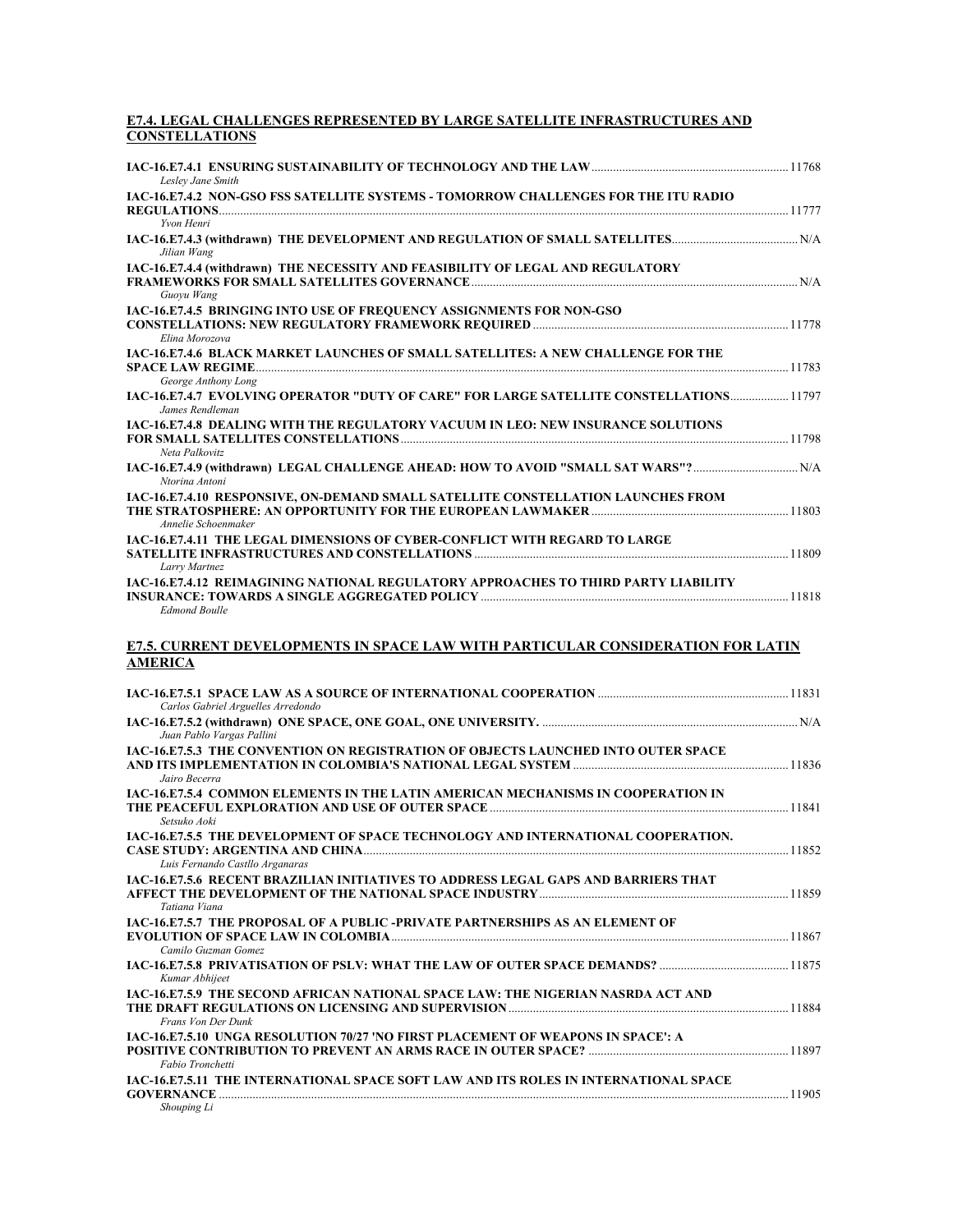|                                    | IAC-16.E7.5.12 LATIN AMERICAN SPACE ACTIVITIES IN THE 21 <sup>st</sup> CENTURY: TO WHAT MUSICAL |       |
|------------------------------------|-------------------------------------------------------------------------------------------------|-------|
|                                    | <b>BEAT, SAMBA OR SALSA?</b>                                                                    | 11923 |
| $\alpha$ $\alpha$ $\alpha$ $\beta$ |                                                                                                 |       |

#### *Sylvia Ospina*

### **E7.6-E3.5. 31ST JOINT IAA/IISL SCIENTIFIC LEGAL ROUNDTABLE: THE FUTURE OF REGIONAL COOPERATION**

| Camilo Guzman Gomez                                                                    |     |
|----------------------------------------------------------------------------------------|-----|
| <b>IAC-16.E7.6-E3.5.2 THE IMPORTANCE OF REGIONAL COOPERATION IN THE DEVELOPMENT OF</b> |     |
| Mark Sirangelo                                                                         | N/A |
| IAC-16.E7.6-E3.5.3 THE ROLE OF REGIONAL SPACE COOPERATION IN PROCURING SPACE           |     |
| Yun Zhao                                                                               |     |
| Timiebi Aganaba-Jeanty                                                                 |     |
| Frans G. Von Der Dunk                                                                  |     |

### **E7.7-B3.8. JOINT IAF-IISL SESSION ON THE LEGAL FRAMEWORK FOR COLLABORATIVE SPACE ACTIVITIES**

| IAC-16.E7.7-B3.8.1 INTERNATIONAL COOPERATION IN CHINA'S SPACE UNDERTAKINGS: MELTING |  |
|-------------------------------------------------------------------------------------|--|
|                                                                                     |  |
| Xiaodan Wu                                                                          |  |
| IAC-16.E7.7-B3.8.2 BUILDING BLOCKS FOR INTERNATIONAL COOPERATIVE AGREEMENT IN THE   |  |
|                                                                                     |  |
| Philippe Clerc                                                                      |  |
| IAC-16.E7.7-B3.8.3 THE CHALLENGES OF THE LEGISLATIVE BASE AS APPLIED TO THE         |  |
|                                                                                     |  |
| Yuri Makarov                                                                        |  |
| IAC-16.E7.7-B3.8.4 THE INTER-AGENCY SPACE DEBRIS COORDINATION COMMITTEE: A          |  |
|                                                                                     |  |
| Alexander Soucek                                                                    |  |
| IAC-16.E7.7-B3.8.5 NATIONAL AERONAUTICS AND SPACE ADMINISTRATION COOPERATION WITH   |  |
|                                                                                     |  |
| Robin Frank                                                                         |  |
| IAC-16.E7.7-B3.8.6 (withdrawn) FUTURE OF REGIONAL CO-OPERATION IN AFRICAN SPACE     |  |
|                                                                                     |  |
| Nomfungko Irang Majaja                                                              |  |

### *Nomfuneko Irene Majaja*

### **E7.IP. INTERACTIVE PRESENTATIONS**

| IAC-16.E7.IP.1 (withdrawn) REDUCING LAUNCH COSTS - THE LEGAL BASIS OF AERIAL AND       |       |
|----------------------------------------------------------------------------------------|-------|
|                                                                                        |       |
| Hamza Hameed                                                                           |       |
| IAC-16.E7.IP.2 (withdrawn) RECONSIDERATION OF PATENT RIGHTS: A REALITY CHECK FOR OUTER |       |
|                                                                                        |       |
| Amitava Chakraborty                                                                    |       |
| <b>IAC-16.E7.IP.3 PUBLIC SYSTEM OF OWNERSHIP FOR GALILEO SATELLITES: ISSUES OF</b>     |       |
|                                                                                        |       |
| Andreas Loukakis                                                                       |       |
| Anja Nakarada Pecuilic                                                                 |       |
|                                                                                        |       |
| IAC-16.E7.IP.5 THE POTENTIAL COMMERCIALIZATION OF CHINA'S SPACE STATION AND ITS        |       |
|                                                                                        |       |
| Jie Long                                                                               |       |
| IAC-16.E7.IP.6 (withdrawn) DISTINGUISHING ON-ORBIT JURISDICTION FROM SPACE TRAFFIC     |       |
|                                                                                        |       |
| Danielle Miller                                                                        |       |
| Miranda Bradshaw                                                                       |       |
| <b>IAC-16.E7.IP.8 INVESTMENT PROTECTIONS FOR SPACE MINING OPERATIONS: ENSURING THE</b> |       |
|                                                                                        | 12005 |
| Daniel Porras                                                                          |       |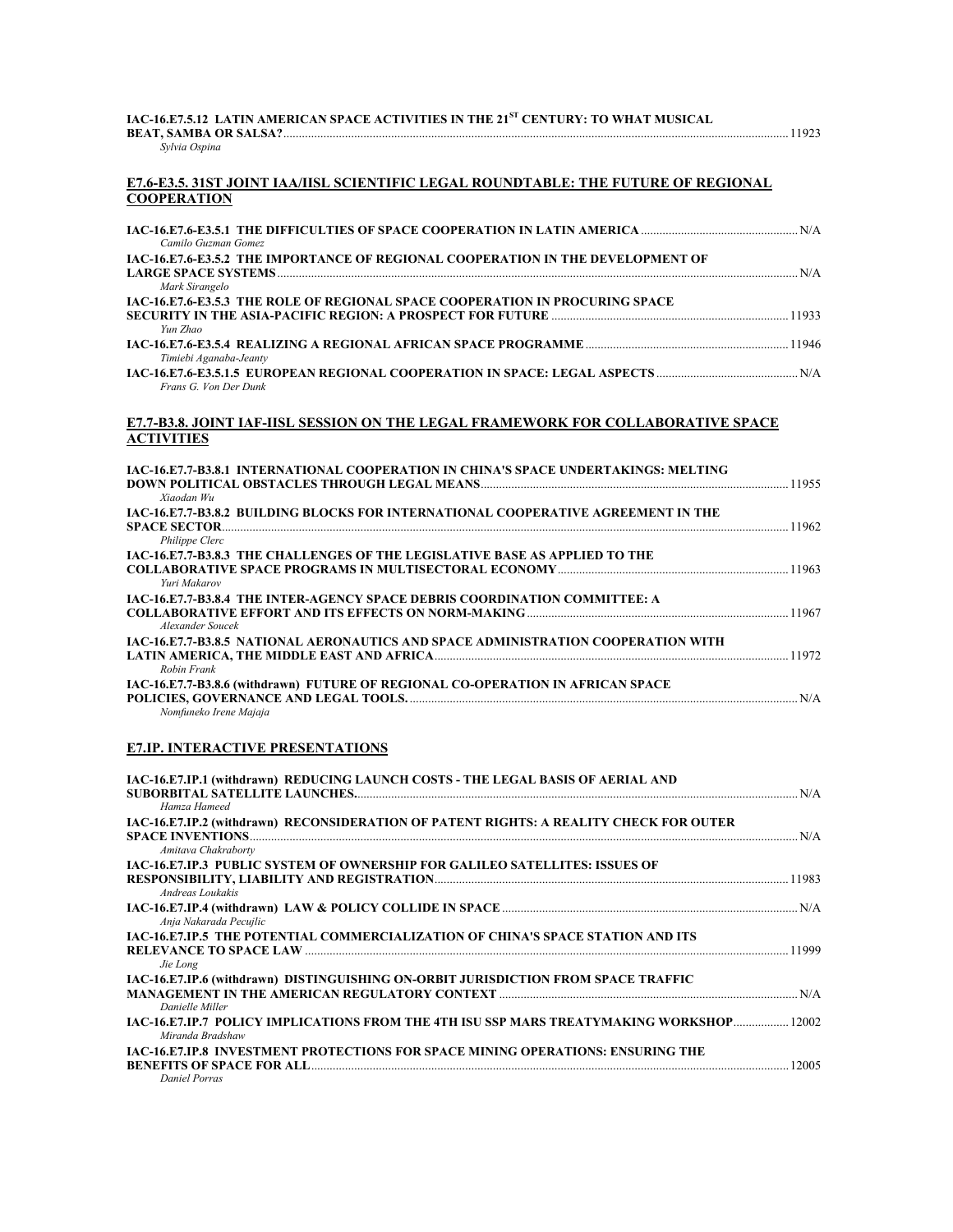| IAC-16.E7.IP.9 (withdrawn) SATELLITE JAMMING, HUMAN RIGHTS PROTECTION AND NATIONAL                            |  |
|---------------------------------------------------------------------------------------------------------------|--|
| Elena Carpanelli                                                                                              |  |
| IAC-16.E7.IP.10 ON-ORBIT TRANSFER OF SATELLITES BETWEEN STATES: LEGAL ISSUES-WITH                             |  |
| Upasana Dasgupta                                                                                              |  |
| IAC-16.E7.IP.11 (withdrawn) MAKING AN EXCEPTION IN THE INTERNATIONAL LAW ON THE<br>Dimitrios Stratgentas      |  |
| IAC-16.E7.IP.12 COOPERATION AMONG BRICS IN SPACE MATTER: A REVIEW OF BRAZILIAN                                |  |
| Jonathan Andrade                                                                                              |  |
| IAC-16.E7.IP.13 (withdrawn) SPACE LAW AND HUMAN RIGHTS: THE FUTURE IN ITS CONVERGENCE N/A<br>Deepika Jeyakodi |  |
| IAC-16.E7.IP.14 (withdrawn) THE RELATIONSHIP BETWEEN APPROPRIATION AND OWNERSHIP IN<br>Yangzi Tao             |  |
|                                                                                                               |  |
| Barbara Skardzirska                                                                                           |  |
| Kinga Kolasa-Sokolowska                                                                                       |  |
| Victor Ivan Coello Marcelin                                                                                   |  |
| IAC-16.E7.IP.18 COMMERCIALISATION OF REMOTE SENSING ACTIVITIES: A NEED FOR AN                                 |  |
| Nandini Paliwal<br>IAC-16.E7.IP.19 (withdrawn) THE IMPACT OF SPACE RELATED NON GOVERNMENTAL                   |  |
|                                                                                                               |  |
| Sidhant Sharma                                                                                                |  |
| Grey Dodge                                                                                                    |  |
| IAC-16.E7.IP.21 NATIONAL SPACE LAW; THE CASE OF FRANCE AND NEW CHALLENGES FOR SPACE                           |  |
| Anne-Sophie Martn<br>IAC-16.E7.IP.22 (withdrawn) STATE RESPONSIBILITY AND LIABILITY IN SPACE LAW VIS A VIS    |  |
| Upasana Dasgupta                                                                                              |  |
| Neil Modi                                                                                                     |  |
| IAC-16.E7.IP.24 SHAPING A LEGAL SYSTEM FOR CHINA'S BEIDOU NAVIGATION SATELLITE                                |  |
| Dejian Kong                                                                                                   |  |
| Siging Li                                                                                                     |  |
| IAC-16.E7.IP.26 THE U.S. COMMERCIAL SPACE LAUNCH COMPETITIVENESS ACT AND THE OUTER                            |  |
| Georgia Maria Kalogirou<br>IAC-16.E7.IP.27 IS NON-EXISTENCE OF A TREATY EQUAL TO INEFFECTIVE TREATY? AN       |  |
| <b>EXAMINATION ON THE APPLICATION OF THE MOON AGREEMENT </b><br>Merve Erdem                                   |  |
| IAC-16.E7.IP.28 THE U.S. SPACE ACT OF 2015 AND THE PRIVATE INTERNATIONAL LAW: FROM                            |  |
| INTELLECTUAL PROPERTY RIGHTS TO PROPERTY RIGHTS IN SPACE - A NATIONAL LEGAL                                   |  |
|                                                                                                               |  |
| Elie Aoun<br>Amit Kumar Padhy                                                                                 |  |
| IAC-16.E7.IP.30 LEGAL APPROACH TO THE EXPLOITATION OF NATURAL RESOURCES OF THE                                |  |
| ASTEROID BY THE NON-GOVERNMENTAL SECTOR: AN ANALYSIS FROM THE PERSPECTIVE OF                                  |  |
| Mingyan Nie                                                                                                   |  |
| IAC-16.E7.IP.31 A NEW ERA FOR SPACEFARING NATIONS: MINING THE WAY TO A DOCTRINAL<br><b>Richard Burks</b>      |  |
| IAC-16.E7.IP.32 (withdrawn) MINING IN OUTER SPACE: SOVEREIGNTY, JURISDICTION AND                              |  |
| Ksenia Shestakova                                                                                             |  |
| IAC-16.E7.IP.33 UNPREDICTABLE FUTURE? ----THE PRINCIPLE IN OUTER SPACE TREATY ON SPACE                        |  |
| Jugian Li                                                                                                     |  |